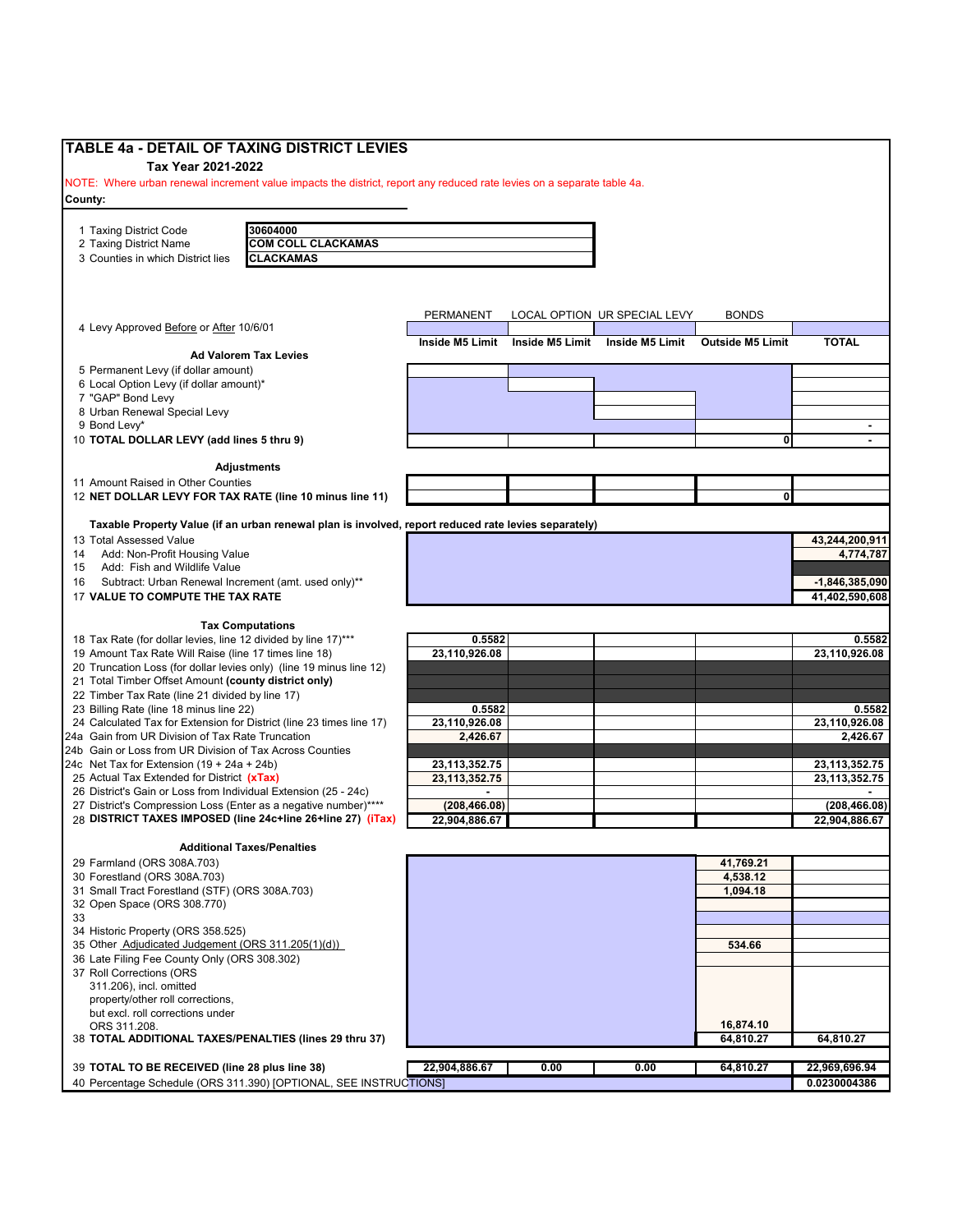| <b>TABLE 4a - DETAIL OF TAXING DISTRICT LEVIES</b>                                                                     |           |                                 |                              |                         |                        |
|------------------------------------------------------------------------------------------------------------------------|-----------|---------------------------------|------------------------------|-------------------------|------------------------|
| Tax Year 2021-2022                                                                                                     |           |                                 |                              |                         |                        |
| NOTE: Where urban renewal increment value impacts the district, report any reduced rate levies on a separate table 4a. |           |                                 |                              |                         |                        |
| County:                                                                                                                |           |                                 |                              |                         |                        |
|                                                                                                                        |           |                                 |                              |                         |                        |
| 30604000<br>1 Taxing District Code<br><b>COM COLL CLACKAMAS BOND (AFTER)</b><br>2 Taxing District Name                 |           |                                 |                              |                         |                        |
| 3 Counties in which District lies<br><b>CLACKAMAS</b>                                                                  |           |                                 |                              |                         |                        |
|                                                                                                                        |           |                                 |                              |                         |                        |
|                                                                                                                        |           |                                 |                              |                         |                        |
|                                                                                                                        |           |                                 |                              |                         |                        |
|                                                                                                                        | PERMANENT |                                 | LOCAL OPTION UR SPECIAL LEVY | <b>BONDS</b>            |                        |
| 4 Levy Approved Before or After 10/6/01                                                                                |           | Inside M5 Limit Inside M5 Limit | Inside M5 Limit              | <b>Outside M5 Limit</b> | <b>TOTAL</b>           |
| <b>Ad Valorem Tax Levies</b>                                                                                           |           |                                 |                              |                         |                        |
| 5 Permanent Levy (if dollar amount)                                                                                    |           |                                 |                              |                         |                        |
| 6 Local Option Levy (if dollar amount)*                                                                                |           |                                 |                              |                         |                        |
| 7 "GAP" Bond Levy                                                                                                      |           |                                 |                              |                         |                        |
| 8 Urban Renewal Special Levy                                                                                           |           |                                 |                              |                         |                        |
| 9 Bond Levy*<br>10 TOTAL DOLLAR LEVY (add lines 5 thru 9)                                                              |           |                                 |                              | 6,973,192<br>6,973,192  | 6,973,192<br>6,973,192 |
|                                                                                                                        |           |                                 |                              |                         |                        |
| <b>Adjustments</b>                                                                                                     |           |                                 |                              |                         |                        |
| 11 Amount Raised in Other Counties                                                                                     |           |                                 |                              |                         |                        |
| 12 NET DOLLAR LEVY FOR TAX RATE (line 10 minus line 11)                                                                |           |                                 |                              | 6,973,192               |                        |
|                                                                                                                        |           |                                 |                              |                         |                        |
| Taxable Property Value (if an urban renewal plan is involved, report reduced rate levies separately)                   |           |                                 |                              |                         |                        |
| 13 Total Assessed Value                                                                                                |           |                                 |                              |                         | 43,244,200,911         |
| Add: Non-Profit Housing Value<br>14<br>Add: Fish and Wildlife Value                                                    |           |                                 |                              |                         | 4,774,787              |
| 15                                                                                                                     |           |                                 |                              |                         | -282,574,672           |
| Subtract: Urban Renewal Increment (amt. used only)**<br>16<br>17 VALUE TO COMPUTE THE TAX RATE                         |           |                                 |                              |                         | 42,966,401,026         |
|                                                                                                                        |           |                                 |                              |                         |                        |
| <b>Tax Computations</b>                                                                                                |           |                                 |                              |                         |                        |
| 18 Tax Rate (for dollar levies, line 12 divided by line 17)***                                                         |           |                                 |                              | 0.1622                  | 0.1622                 |
| 19 Amount Tax Rate Will Raise (line 17 times line 18)                                                                  |           |                                 |                              | 6,969,150.25            | 6,969,150.25           |
| 20 Truncation Loss (for dollar levies only) (line 19 minus line 12)                                                    |           |                                 |                              | (4,041.75)              | (4,041.75)             |
| 21 Total Timber Offset Amount (county district only)                                                                   |           |                                 |                              |                         |                        |
| 22 Timber Tax Rate (line 21 divided by line 17)                                                                        |           |                                 |                              |                         |                        |
| 23 Billing Rate (line 18 minus line 22)<br>24 Calculated Tax for Extension for District (line 23 times line 17)        |           |                                 |                              | 0.1622<br>6,969,150.25  | 0.1622<br>6,969,150.25 |
| 24a Gain from UR Division of Tax Rate Truncation                                                                       |           |                                 |                              | 37.26                   | 37.26                  |
| 24b Gain or Loss from UR Division of Tax Across Counties                                                               |           |                                 |                              |                         |                        |
| 24c Net Tax for Extension (19 + 24a + 24b)                                                                             |           |                                 |                              | 6,969,187.51            | 6,969,187.51           |
| 25 Actual Tax Extended for District (xTax)                                                                             |           |                                 |                              | 6,969,187.51            | 6,969,187.51           |
| 26 District's Gain or Loss from Individual Extension (25 - 24c)                                                        |           |                                 |                              | $\blacksquare$          | ۰.                     |
| 27 District's Compression Loss (Enter as a negative number)****                                                        |           |                                 |                              |                         |                        |
| 28 DISTRICT TAXES IMPOSED (line 24c+line 26+line 27) (iTax)                                                            |           |                                 |                              | 6,969,187.51            | 6,969,187.51           |
| <b>Additional Taxes/Penalties</b>                                                                                      |           |                                 |                              |                         |                        |
| 29 Farmland (ORS 308A.703)                                                                                             |           |                                 |                              |                         |                        |
| 30 Forestland (ORS 308A.703)                                                                                           |           |                                 |                              |                         |                        |
| 31 Small Tract Forestland (STF) (ORS 308A.703)                                                                         |           |                                 |                              |                         |                        |
| 32 Open Space (ORS 308.770)                                                                                            |           |                                 |                              |                         |                        |
| 33                                                                                                                     |           |                                 |                              |                         |                        |
| 34 Historic Property (ORS 358.525)                                                                                     |           |                                 |                              |                         |                        |
| 35 Other Adjudicated Judgement (ORS 311.205(1)(d))                                                                     |           |                                 |                              |                         |                        |
| 36 Late Filing Fee County Only (ORS 308.302)                                                                           |           |                                 |                              |                         |                        |
| 37 Roll Corrections (ORS                                                                                               |           |                                 |                              |                         |                        |
| 311.206), incl. omitted                                                                                                |           |                                 |                              |                         |                        |
| property/other roll corrections,<br>but excl. roll corrections under                                                   |           |                                 |                              |                         |                        |
| ORS 311.208.                                                                                                           |           |                                 |                              |                         |                        |
| 38 TOTAL ADDITIONAL TAXES/PENALTIES (lines 29 thru 37)                                                                 |           |                                 |                              | 0.00                    | 0.00                   |
|                                                                                                                        |           |                                 |                              |                         |                        |
| 39 TOTAL TO BE RECEIVED (line 28 plus line 38)                                                                         | 0.00      | 0.00                            | 0.00                         | 6,969,187.51            | 6,969,187.51           |
| 40 Percentage Schedule (ORS 311.390) [OPTIONAL, SEE INSTRUCTIONS]                                                      |           |                                 |                              |                         | 0.0069785148           |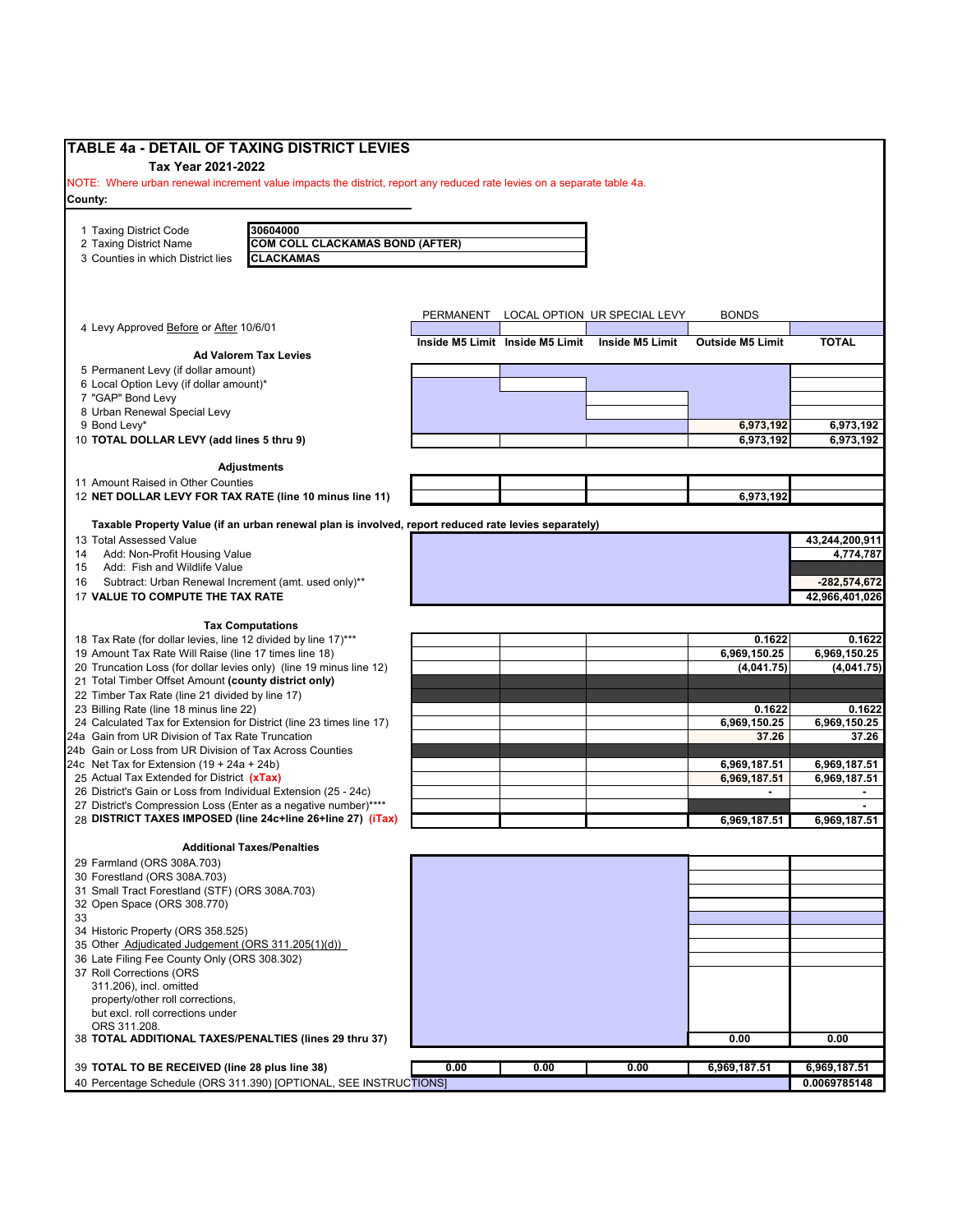| TABLE 4a - DETAIL OF TAXING DISTRICT LEVIES                                                                                        |                        |                                 |                              | <b>HOOD RIVER</b>                | <b>MULTNOMAH</b>       |
|------------------------------------------------------------------------------------------------------------------------------------|------------------------|---------------------------------|------------------------------|----------------------------------|------------------------|
| Tax Year 2021-2022                                                                                                                 |                        |                                 |                              | 189,879,532                      | 24,844,127,143         |
| NOTE: Where urban renewal increment value impacts the district, report any reduced rate levies on a separate table 4a.             |                        |                                 |                              | 0.006235                         | 0.815760               |
| County:                                                                                                                            |                        |                                 |                              |                                  |                        |
|                                                                                                                                    |                        |                                 |                              |                                  |                        |
| 30608000<br>1 Taxing District Code<br><b>COM COLL MT HOOD</b><br>2 Taxing District Name                                            |                        |                                 |                              |                                  |                        |
| <b>CLACKAMAS, HOOD RIVER, MULTNOMAH</b><br>3 Counties in which District lies                                                       |                        |                                 |                              |                                  |                        |
|                                                                                                                                    |                        |                                 |                              |                                  |                        |
|                                                                                                                                    |                        |                                 |                              |                                  |                        |
|                                                                                                                                    |                        |                                 | LOCAL OPTION UR SPECIAL LEVY |                                  |                        |
| 4 Levy Approved Before or After 10/6/01                                                                                            | PERMANENT              |                                 |                              | <b>BONDS</b>                     |                        |
|                                                                                                                                    |                        | Inside M5 Limit Inside M5 Limit |                              | Inside M5 Limit Outside M5 Limit | <b>TOTAL</b>           |
| <b>Ad Valorem Tax Levies</b>                                                                                                       |                        |                                 |                              |                                  |                        |
| 5 Permanent Levy (if dollar amount)<br>6 Local Option Levy (if dollar amount)*                                                     |                        |                                 |                              |                                  |                        |
| 7 "GAP" Bond Levy                                                                                                                  |                        |                                 |                              |                                  |                        |
| 8 Urban Renewal Special Levy                                                                                                       |                        |                                 |                              |                                  |                        |
| 9 Bond Levy*                                                                                                                       |                        |                                 |                              |                                  |                        |
| 10 TOTAL DOLLAR LEVY (add lines 5 thru 9)                                                                                          |                        |                                 |                              |                                  |                        |
| Adjustments                                                                                                                        |                        |                                 |                              |                                  |                        |
| 11 Amount Raised in Other Counties                                                                                                 |                        |                                 |                              |                                  |                        |
| 12 NET DOLLAR LEVY FOR TAX RATE (line 10 minus line 11)                                                                            |                        |                                 |                              |                                  |                        |
|                                                                                                                                    |                        |                                 |                              |                                  |                        |
| Taxable Property Value (if an urban renewal plan is involved, report reduced rate levies separately)                               |                        |                                 |                              |                                  |                        |
| 13 Total Assessed Value<br>Add: Non-Profit Housing Value<br>14                                                                     |                        |                                 |                              |                                  | 5,547,178,258          |
| Add: Fish and Wildlife Value<br>15                                                                                                 |                        |                                 |                              |                                  |                        |
| Subtract: Urban Renewal Increment (amt. used only)**<br>16                                                                         |                        |                                 |                              |                                  | $-125,985,472$         |
| 17 VALUE TO COMPUTE THE TAX RATE                                                                                                   |                        |                                 |                              |                                  | 5,421,192,786          |
|                                                                                                                                    |                        |                                 |                              |                                  |                        |
| <b>Tax Computations</b><br>18 Tax Rate (for dollar levies, line 12 divided by line 17)***                                          | 0.4917                 |                                 |                              |                                  | 0.4917                 |
| 19 Amount Tax Rate Will Raise (line 17 times line 18)                                                                              | 2,665,600.49           |                                 |                              |                                  | 2,665,600.49           |
| 20 Truncation Loss (for dollar levies only) (line 19 minus line 12)                                                                |                        |                                 |                              |                                  |                        |
| 21 Total Timber Offset Amount (county district only)                                                                               |                        |                                 |                              |                                  |                        |
| 22 Timber Tax Rate (line 21 divided by line 17)                                                                                    |                        |                                 |                              |                                  |                        |
| 23 Billing Rate (line 18 minus line 22)<br>24 Calculated Tax for Extension for District (line 23 times line 17)                    | 0.4917<br>2,665,600.49 |                                 |                              |                                  | 0.4917<br>2,665,600.49 |
| 24a Gain from UR Division of Tax Rate Truncation                                                                                   | 54.94                  |                                 |                              |                                  | 54.94                  |
| 24b Gain or Loss from UR Division of Tax Across Counties                                                                           | (2.16)                 |                                 |                              |                                  | (2.16)                 |
| 24c Net Tax for Extension $(19 + 24a + 24b)$                                                                                       | 2,665,653.27           |                                 |                              |                                  | 2,665,653.27           |
| 25 Actual Tax Extended for District (xTax)                                                                                         | 2,665,653.28           |                                 |                              |                                  | 2,665,653.28           |
| 26 District's Gain or Loss from Individual Extension (25 - 24c)<br>27 District's Compression Loss (Enter as a negative number)**** | 0.01<br>(11, 875.97)   |                                 |                              |                                  | 0.01<br>(11, 875.97)   |
| 28 DISTRICT TAXES IMPOSED (line 24c+line 26+line 27) (iTax)                                                                        | 2,653,777.31           |                                 |                              |                                  | 2,653,777.31           |
|                                                                                                                                    |                        |                                 |                              |                                  |                        |
| <b>Additional Taxes/Penalties</b>                                                                                                  |                        |                                 |                              |                                  |                        |
| 29 Farmland (ORS 308A.703)<br>30 Forestland (ORS 308A.703)                                                                         |                        |                                 |                              | 5,664.73<br>286.63               |                        |
| 31 Small Tract Forestland (STF) (ORS 308A.703)                                                                                     |                        |                                 |                              |                                  |                        |
| 32 Open Space (ORS 308.770)                                                                                                        |                        |                                 |                              | 84.86                            |                        |
| 33                                                                                                                                 |                        |                                 |                              |                                  |                        |
| 34 Historic Property (ORS 358.525)                                                                                                 |                        |                                 |                              |                                  |                        |
| 35 Other Adjudicated Judgement (ORS 311.205(1)(d))<br>36 Late Filing Fee County Only (ORS 308.302)                                 |                        |                                 |                              |                                  |                        |
| 37 Roll Corrections (ORS                                                                                                           |                        |                                 |                              |                                  |                        |
| 311.206), incl. omitted                                                                                                            |                        |                                 |                              |                                  |                        |
| property/other roll corrections,                                                                                                   |                        |                                 |                              |                                  |                        |
| but excl. roll corrections under                                                                                                   |                        |                                 |                              |                                  |                        |
| ORS 311.208.                                                                                                                       |                        |                                 |                              | 2,616.20<br>8,652.42             | 8,652.42               |
|                                                                                                                                    |                        |                                 |                              |                                  |                        |
|                                                                                                                                    |                        |                                 |                              |                                  |                        |
| 38 TOTAL ADDITIONAL TAXES/PENALTIES (lines 29 thru 37)<br>39 TOTAL TO BE RECEIVED (line 28 plus line 38)                           | 2,653,777.31           | 0.00                            | 0.00                         | 8,652.42                         | 2,662,429.73           |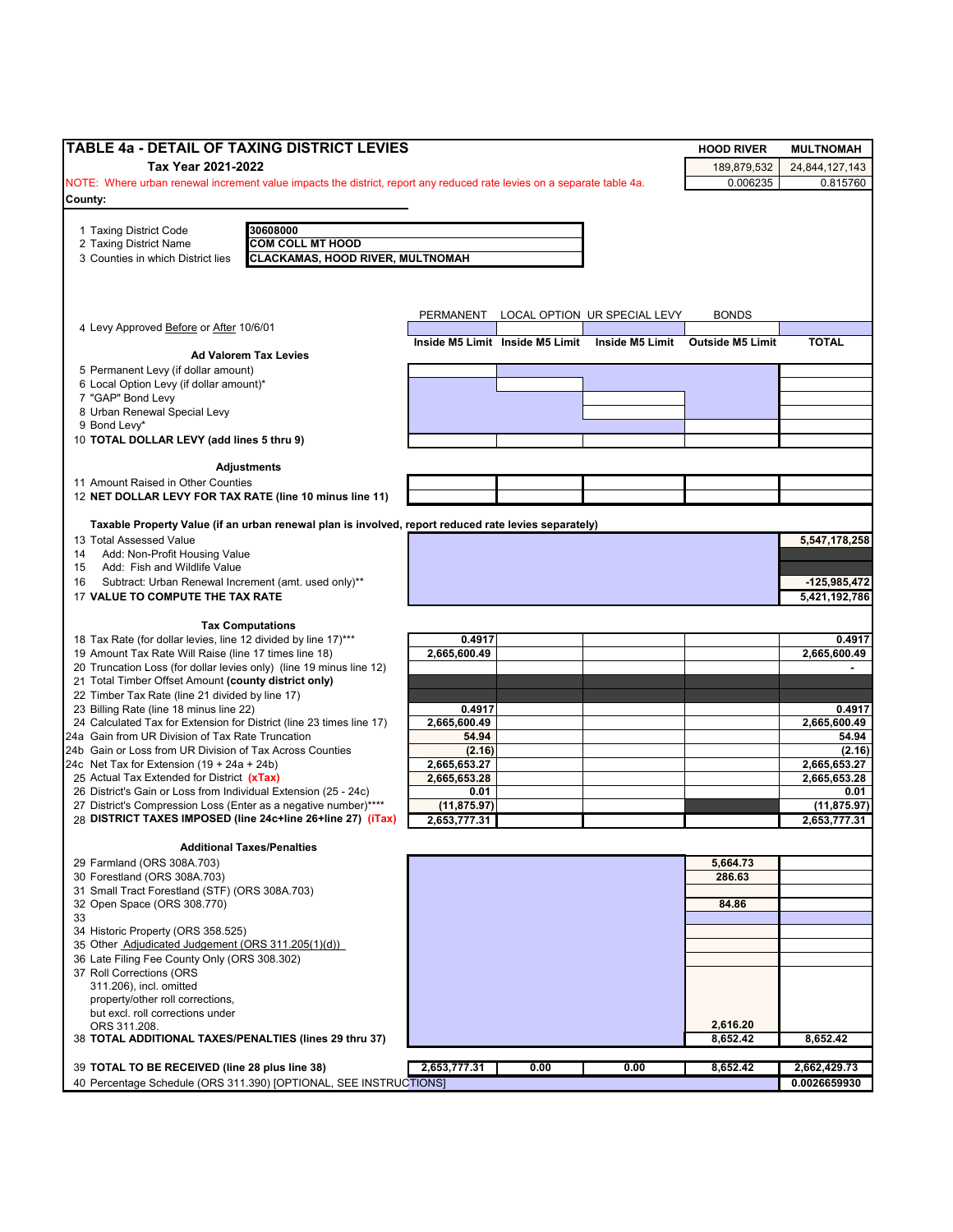|                                                                                                                                    | TABLE 4a - DETAIL OF TAXING DISTRICT LEVIES                                                                            |                    |                                 |                              | <b>COLUMBIA</b>         | <b>MULTNOMAH</b>   |
|------------------------------------------------------------------------------------------------------------------------------------|------------------------------------------------------------------------------------------------------------------------|--------------------|---------------------------------|------------------------------|-------------------------|--------------------|
| Tax Year 2021-2022                                                                                                                 |                                                                                                                        |                    |                                 |                              | 4,344,871,185           | 60,445,059,889     |
|                                                                                                                                    | NOTE: Where urban renewal increment value impacts the district, report any reduced rate levies on a separate table 4a. |                    |                                 |                              | 0.028880                | 0.401768           |
| County:                                                                                                                            |                                                                                                                        |                    |                                 |                              |                         |                    |
|                                                                                                                                    |                                                                                                                        |                    |                                 |                              | WASHINGTON              | YAMHILL            |
| 1 Taxing District Code                                                                                                             | 30609000                                                                                                               |                    |                                 |                              | 72,849,502,733          | 3,934,655,317      |
| 2 Taxing District Name                                                                                                             | <b>COM COLL PORTLAND</b>                                                                                               |                    |                                 |                              | 0.484218                | 0.026153           |
| 3 Counties in which District lies                                                                                                  | CLACKAMAS, COLUMBIA, MULTNOMAH, WASHINGTON, YAMHILL                                                                    |                    |                                 |                              |                         |                    |
|                                                                                                                                    |                                                                                                                        |                    |                                 |                              |                         |                    |
|                                                                                                                                    |                                                                                                                        |                    |                                 |                              |                         |                    |
|                                                                                                                                    |                                                                                                                        | PERMANENT          |                                 | LOCAL OPTION UR SPECIAL LEVY | <b>BONDS</b>            |                    |
| 4 Levy Approved Before or After 10/6/01                                                                                            |                                                                                                                        |                    | Inside M5 Limit Inside M5 Limit | Inside M5 Limit              | <b>Outside M5 Limit</b> | <b>TOTAL</b>       |
|                                                                                                                                    | <b>Ad Valorem Tax Levies</b>                                                                                           |                    |                                 |                              |                         |                    |
| 5 Permanent Levy (if dollar amount)                                                                                                |                                                                                                                        |                    |                                 |                              |                         |                    |
| 6 Local Option Levy (if dollar amount)*                                                                                            |                                                                                                                        |                    |                                 |                              |                         |                    |
| 7 "GAP" Bond Levy<br>8 Urban Renewal Special Levy                                                                                  |                                                                                                                        |                    |                                 |                              |                         |                    |
| 9 Bond Levy*                                                                                                                       |                                                                                                                        |                    |                                 |                              |                         |                    |
| 10 TOTAL DOLLAR LEVY (add lines 5 thru 9)                                                                                          |                                                                                                                        |                    |                                 |                              |                         |                    |
|                                                                                                                                    |                                                                                                                        |                    |                                 |                              |                         |                    |
|                                                                                                                                    | <b>Adjustments</b>                                                                                                     |                    |                                 |                              |                         |                    |
| 11 Amount Raised in Other Counties<br>12 NET DOLLAR LEVY FOR TAX RATE (line 10 minus line 11)                                      |                                                                                                                        |                    |                                 |                              |                         |                    |
|                                                                                                                                    |                                                                                                                        |                    |                                 |                              |                         |                    |
|                                                                                                                                    | Taxable Property Value (if an urban renewal plan is involved, report reduced rate levies separately)                   |                    |                                 |                              |                         |                    |
| 13 Total Assessed Value                                                                                                            |                                                                                                                        |                    |                                 |                              |                         | 9,402,534,056      |
| Add: Non-Profit Housing Value<br>14                                                                                                |                                                                                                                        |                    |                                 |                              |                         |                    |
| Add: Fish and Wildlife Value<br>15                                                                                                 |                                                                                                                        |                    |                                 |                              |                         |                    |
| Subtract: Urban Renewal Increment (amt. used only)**<br>16                                                                         |                                                                                                                        |                    |                                 |                              |                         | $-529,014,165$     |
| 17 VALUE TO COMPUTE THE TAX RATE                                                                                                   |                                                                                                                        |                    |                                 |                              |                         | 8,873,519,891      |
|                                                                                                                                    | <b>Tax Computations</b>                                                                                                |                    |                                 |                              |                         |                    |
| 18 Tax Rate (for dollar levies, line 12 divided by line 17)***                                                                     |                                                                                                                        | 0.2828             |                                 |                              |                         | 0.2828             |
| 19 Amount Tax Rate Will Raise (line 17 times line 18)                                                                              |                                                                                                                        | 2,509,431.43       |                                 |                              |                         | 2,509,431.43       |
| 20 Truncation Loss (for dollar levies only) (line 19 minus line 12)                                                                |                                                                                                                        |                    |                                 |                              |                         |                    |
| 21 Total Timber Offset Amount (county district only)                                                                               |                                                                                                                        |                    |                                 |                              |                         |                    |
| 22 Timber Tax Rate (line 21 divided by line 17)<br>23 Billing Rate (line 18 minus line 22)                                         |                                                                                                                        | 0.2828             |                                 |                              |                         | 0.2828             |
| 24 Calculated Tax for Extension for District (line 23 times line 17)                                                               |                                                                                                                        | 2,509,431.43       |                                 |                              |                         | 2,509,431.43       |
| 24a Gain from UR Division of Tax Rate Truncation                                                                                   |                                                                                                                        | 800.52             |                                 |                              |                         | 800.52             |
| 24b Gain or Loss from UR Division of Tax Across Counties                                                                           |                                                                                                                        | 6,557.10           |                                 |                              |                         | 6,557.10           |
| 24c Net Tax for Extension $(19 + 24a + 24b)$                                                                                       |                                                                                                                        | 2,516,789.05       |                                 |                              |                         | 2,516,789.05       |
| 25 Actual Tax Extended for District (xTax)                                                                                         |                                                                                                                        | 2.516.789.03       |                                 |                              |                         | 2,516,789.03       |
| 26 District's Gain or Loss from Individual Extension (25 - 24c)<br>27 District's Compression Loss (Enter as a negative number)**** |                                                                                                                        | (0.02)<br>(153.87) |                                 |                              |                         | (0.02)<br>(153.87) |
| 28 DISTRICT TAXES IMPOSED (line 24c+line 26+line 27) (iTax)                                                                        |                                                                                                                        | 2,516,635.16       |                                 |                              |                         | 2,516,635.16       |
|                                                                                                                                    |                                                                                                                        |                    |                                 |                              |                         |                    |
|                                                                                                                                    | <b>Additional Taxes/Penalties</b>                                                                                      |                    |                                 |                              |                         |                    |
| 29 Farmland (ORS 308A.703)<br>30 Forestland (ORS 308A.703)                                                                         |                                                                                                                        |                    |                                 |                              |                         |                    |
| 31 Small Tract Forestland (STF) (ORS 308A.703)                                                                                     |                                                                                                                        |                    |                                 |                              |                         |                    |
| 32 Open Space (ORS 308.770)                                                                                                        |                                                                                                                        |                    |                                 |                              |                         |                    |
| 33                                                                                                                                 |                                                                                                                        |                    |                                 |                              |                         |                    |
| 34 Historic Property (ORS 358.525)                                                                                                 |                                                                                                                        |                    |                                 |                              |                         |                    |
| 35 Other Adjudicated Judgement (ORS 311.205(1)(d))                                                                                 |                                                                                                                        |                    |                                 |                              |                         |                    |
| 36 Late Filing Fee County Only (ORS 308.302)<br>37 Roll Corrections (ORS                                                           |                                                                                                                        |                    |                                 |                              |                         |                    |
| 311.206), incl. omitted                                                                                                            |                                                                                                                        |                    |                                 |                              |                         |                    |
| property/other roll corrections,                                                                                                   |                                                                                                                        |                    |                                 |                              |                         |                    |
| but excl. roll corrections under                                                                                                   |                                                                                                                        |                    |                                 |                              |                         |                    |
| ORS 311.208.                                                                                                                       |                                                                                                                        |                    |                                 |                              | 4,050.13                |                    |
| 38 TOTAL ADDITIONAL TAXES/PENALTIES (lines 29 thru 37)                                                                             |                                                                                                                        |                    |                                 |                              | 4,050.13                | 4,050.13           |
|                                                                                                                                    |                                                                                                                        |                    |                                 |                              |                         |                    |
| 39 TOTAL TO BE RECEIVED (line 28 plus line 38)                                                                                     |                                                                                                                        | 2,516,635.16       | 0.00                            | 0.00                         | 4,050.13                | 2,520,685.29       |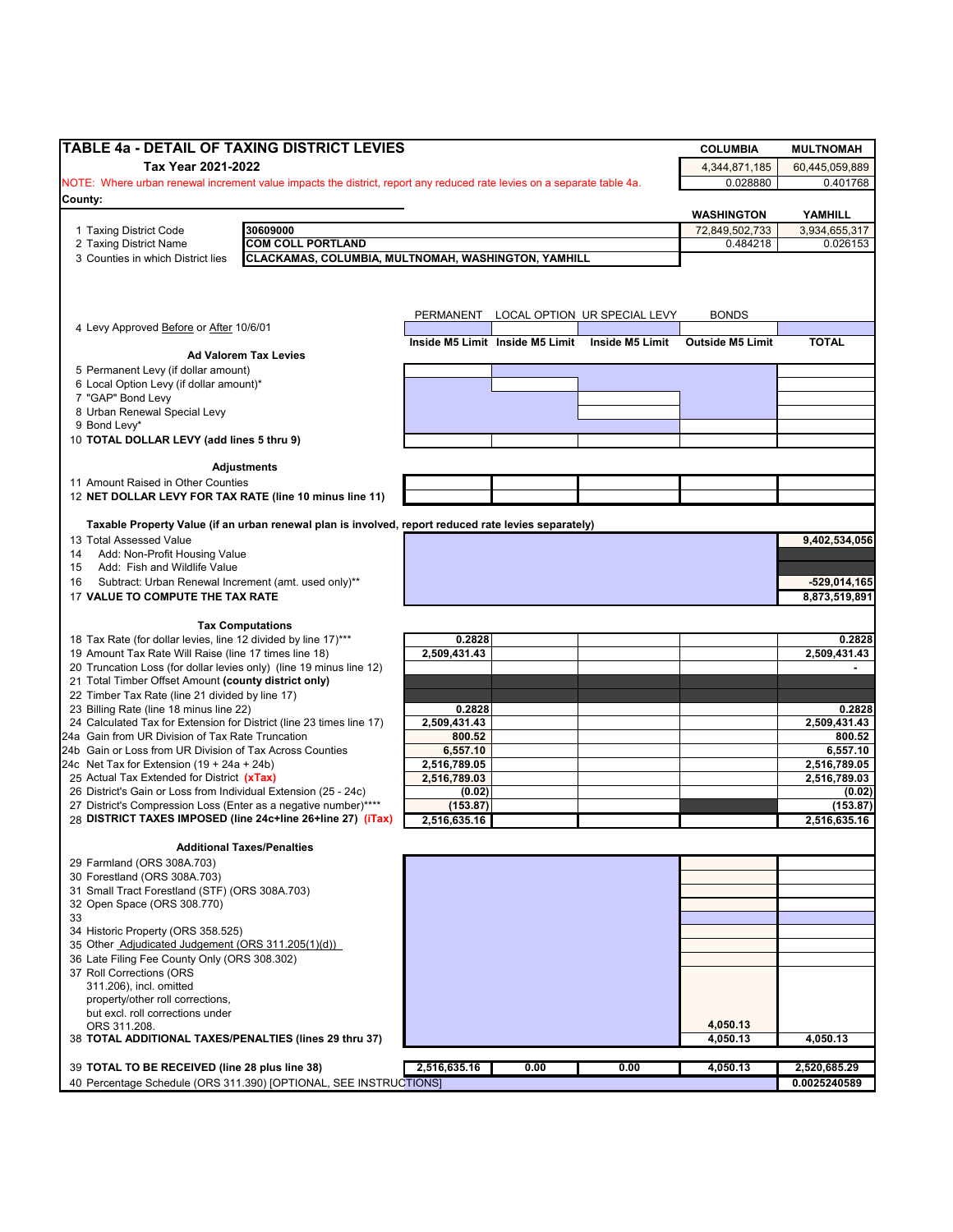| <b>TABLE 4a - DETAIL OF TAXING DISTRICT LEVIES</b>                                                                     |      |                                 |                                        | <b>COLUMBIA</b>            | <b>MULTNOMAH</b>         |
|------------------------------------------------------------------------------------------------------------------------|------|---------------------------------|----------------------------------------|----------------------------|--------------------------|
| Tax Year 2021-2022                                                                                                     |      |                                 |                                        | 4,425,121,645              | 63,396,398,695           |
| NOTE: Where urban renewal increment value impacts the district, report any reduced rate levies on a separate table 4a. |      |                                 |                                        | 0.028556                   | 0.409112                 |
| County:                                                                                                                |      |                                 |                                        |                            |                          |
| 30609100                                                                                                               |      |                                 |                                        | <b>WASHINGTON</b>          | YAMHILL<br>3.949.978.255 |
| 1 Taxing District Code<br>2 Taxing District Name<br><b>COM COLL PORTLAND BONDS (AFTER)</b>                             |      |                                 |                                        | 74,162,791,862<br>0.478590 | 0.025490                 |
| CLACKAMAS, COLUMBIA, MULTNOMAH, WASHINGTON, YAMHILL<br>3 Counties in which District lies                               |      |                                 |                                        |                            |                          |
|                                                                                                                        |      |                                 |                                        |                            |                          |
|                                                                                                                        |      |                                 |                                        |                            |                          |
| 4 Levy Approved Before or After 10/6/01                                                                                |      |                                 | PERMANENT LOCAL OPTION UR SPECIAL LEVY | <b>BONDS</b>               |                          |
| <b>Ad Valorem Tax Levies</b>                                                                                           |      | Inside M5 Limit Inside M5 Limit | Inside M5 Limit                        | <b>Outside M5 Limit</b>    | <b>TOTAL</b>             |
| 5 Permanent Levy (if dollar amount)                                                                                    |      |                                 |                                        |                            |                          |
| 6 Local Option Levy (if dollar amount)*                                                                                |      |                                 |                                        |                            |                          |
| 7 "GAP" Bond Levy                                                                                                      |      |                                 |                                        |                            |                          |
| 8 Urban Renewal Special Levy<br>9 Bond Levy*                                                                           |      |                                 |                                        | 58,937,684                 | 58,937,684               |
| 10 TOTAL DOLLAR LEVY (add lines 5 thru 9)                                                                              |      |                                 |                                        | 58,937,684                 | 58,937,684               |
|                                                                                                                        |      |                                 |                                        |                            |                          |
| Adjustments                                                                                                            |      |                                 |                                        |                            |                          |
| 11 Amount Raised in Other Counties                                                                                     |      |                                 |                                        | 55,504,500.25              | 55,504,500.25            |
| 12 NET DOLLAR LEVY FOR TAX RATE (line 10 minus line 11)                                                                |      |                                 |                                        | 3,433,183.75               | 3,433,183.75             |
| Taxable Property Value (if an urban renewal plan is involved, report reduced rate levies separately)                   |      |                                 |                                        |                            |                          |
| 13 Total Assessed Value                                                                                                |      |                                 |                                        |                            | 9,402,534,056            |
| Add: Non-Profit Housing Value<br>14                                                                                    |      |                                 |                                        |                            |                          |
| Add: Fish and Wildlife Value<br>15                                                                                     |      |                                 |                                        |                            |                          |
| Subtract: Urban Renewal Increment (amt. used only)**<br>16                                                             |      |                                 |                                        |                            | -375,892,387             |
| 17 VALUE TO COMPUTE THE TAX RATE                                                                                       |      |                                 |                                        |                            | 9,026,641,669            |
| <b>Tax Computations</b>                                                                                                |      |                                 |                                        |                            |                          |
| 18 Tax Rate (for dollar levies, line 12 divided by line 17)***                                                         |      |                                 |                                        | 0.3803                     | 0.3803                   |
| 19 Amount Tax Rate Will Raise (line 17 times line 18)                                                                  |      |                                 |                                        | 3,432,831.83               | 3,432,831.83             |
| 20 Truncation Loss (for dollar levies only) (line 19 minus line 12)                                                    |      |                                 |                                        | (351.92)                   | (351.92)                 |
| 21 Total Timber Offset Amount (county district only)<br>22 Timber Tax Rate (line 21 divided by line 17)                |      |                                 |                                        |                            |                          |
| 23 Billing Rate (line 18 minus line 22)                                                                                |      |                                 |                                        | 0.3803                     | 0.3803                   |
| 24 Calculated Tax for Extension for District (line 23 times line 17)                                                   |      |                                 |                                        | 3,432,831.83               | 3,432,831.83             |
| 24a Gain from UR Division of Tax Rate Truncation                                                                       |      |                                 |                                        | 238.60                     | 238.60                   |
| 24b Gain or Loss from UR Division of Tax Across Counties                                                               |      |                                 |                                        | 6,581.58                   | 6,581.58                 |
| 24c Net Tax for Extension $(19 + 24a + 24b)$                                                                           |      |                                 |                                        | 3,439,652.01               | 3,439,652.01             |
| 25 Actual Tax Extended for District (xTax)<br>26 District's Gain or Loss from Individual Extension (25 - 24c)          |      |                                 |                                        | 3,439,652.01               | 3,439,652.01             |
| 27 District's Compression Loss (Enter as a negative number)****                                                        |      |                                 |                                        |                            |                          |
| 28 DISTRICT TAXES IMPOSED (line 24c+line 26+line 27) (iTax)                                                            |      |                                 |                                        | 3,439,652.01               | 3,439,652.01             |
|                                                                                                                        |      |                                 |                                        |                            |                          |
| <b>Additional Taxes/Penalties</b>                                                                                      |      |                                 |                                        |                            |                          |
| 29 Farmland (ORS 308A.703)<br>30 Forestland (ORS 308A.703)                                                             |      |                                 |                                        |                            |                          |
| 31 Small Tract Forestland (STF) (ORS 308A.703)                                                                         |      |                                 |                                        |                            |                          |
| 32 Open Space (ORS 308.770)                                                                                            |      |                                 |                                        |                            |                          |
| 33                                                                                                                     |      |                                 |                                        |                            |                          |
| 34 Historic Property (ORS 358.525)                                                                                     |      |                                 |                                        |                            |                          |
| 35 Other Adjudicated Judgement (ORS 311.205(1)(d))<br>36 Late Filing Fee County Only (ORS 308.302)                     |      |                                 |                                        |                            |                          |
| 37 Roll Corrections (ORS                                                                                               |      |                                 |                                        |                            |                          |
| 311.206), incl. omitted                                                                                                |      |                                 |                                        |                            |                          |
| property/other roll corrections,                                                                                       |      |                                 |                                        |                            |                          |
| but excl. roll corrections under                                                                                       |      |                                 |                                        |                            |                          |
| ORS 311.208.                                                                                                           |      |                                 |                                        | 0.00                       | 0.00                     |
| 38 TOTAL ADDITIONAL TAXES/PENALTIES (lines 29 thru 37)                                                                 |      |                                 |                                        |                            |                          |
| 39 TOTAL TO BE RECEIVED (line 28 plus line 38)                                                                         | 0.00 | 0.00                            | 0.00                                   | 3,439,652.01               | 3,439,652.01             |
| 40 Percentage Schedule (ORS 311.390) [OPTIONAL, SEE INSTRUCTIONS]                                                      |      |                                 |                                        |                            | 0.0034442555             |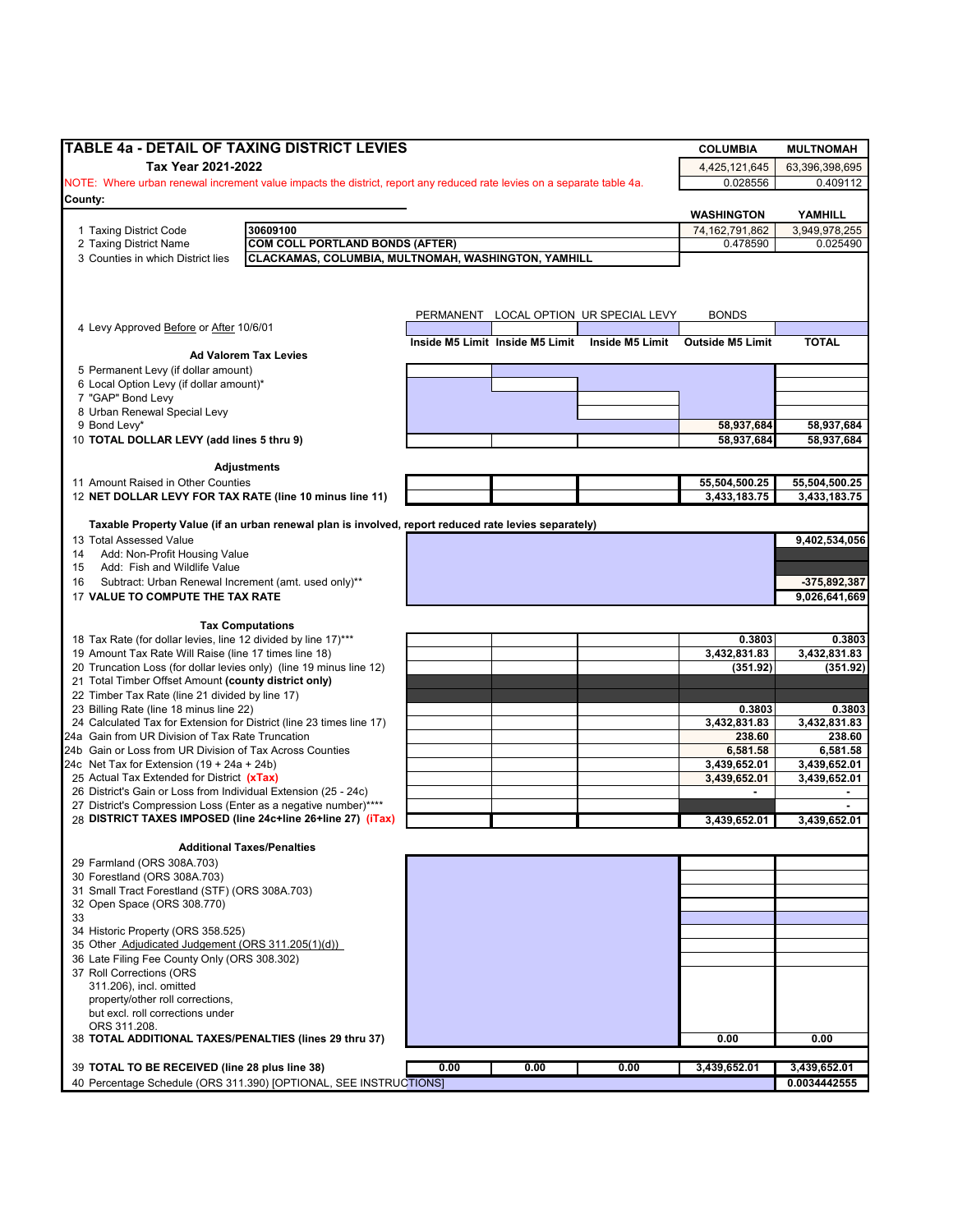| TABLE 4a - DETAIL OF TAXING DISTRICT LEVIES                                                                                     |                                         |                                 |                              | <b>MULTNOMAH</b>        | <b>WASHINGTON</b>         |
|---------------------------------------------------------------------------------------------------------------------------------|-----------------------------------------|---------------------------------|------------------------------|-------------------------|---------------------------|
| Tax Year 2021-2022                                                                                                              |                                         |                                 |                              | 28,685,400              | 210,821,685               |
| NOTE: Where urban renewal increment value impacts the district, report any reduced rate levies on a separate table 4a.          |                                         |                                 |                              | 0.000537                | 0.003949                  |
| County:                                                                                                                         |                                         |                                 |                              |                         |                           |
| 30503000<br>1 Taxing District Code                                                                                              |                                         |                                 |                              |                         |                           |
| <b>ESD CLACKAMAS</b><br>2 Taxing District Name                                                                                  |                                         |                                 |                              |                         |                           |
| 3 Counties in which District lies                                                                                               | <b>CLACKAMAS, MULTNOMAH, WASHINGTON</b> |                                 |                              |                         |                           |
|                                                                                                                                 |                                         |                                 |                              |                         |                           |
|                                                                                                                                 |                                         |                                 |                              |                         |                           |
|                                                                                                                                 | PERMANENT                               |                                 | LOCAL OPTION UR SPECIAL LEVY | <b>BONDS</b>            |                           |
| 4 Levy Approved Before or After 10/6/01                                                                                         |                                         |                                 |                              |                         |                           |
|                                                                                                                                 |                                         | Inside M5 Limit Inside M5 Limit | Inside M5 Limit              | <b>Outside M5 Limit</b> | <b>TOTAL</b>              |
| <b>Ad Valorem Tax Levies</b><br>5 Permanent Levy (if dollar amount)                                                             |                                         |                                 |                              |                         |                           |
| 6 Local Option Levy (if dollar amount)*                                                                                         |                                         |                                 |                              |                         |                           |
| 7 "GAP" Bond Levy                                                                                                               |                                         |                                 |                              |                         |                           |
| 8 Urban Renewal Special Levy                                                                                                    |                                         |                                 |                              |                         |                           |
| 9 Bond Levy*                                                                                                                    |                                         |                                 |                              |                         |                           |
| 10 TOTAL DOLLAR LEVY (add lines 5 thru 9)                                                                                       |                                         |                                 |                              |                         |                           |
| <b>Adjustments</b>                                                                                                              |                                         |                                 |                              |                         |                           |
| 11 Amount Raised in Other Counties                                                                                              |                                         |                                 |                              |                         |                           |
| 12 NET DOLLAR LEVY FOR TAX RATE (line 10 minus line 11)                                                                         |                                         |                                 |                              |                         |                           |
|                                                                                                                                 |                                         |                                 |                              |                         |                           |
| Taxable Property Value (if an urban renewal plan is involved, report reduced rate levies separately)<br>13 Total Assessed Value |                                         |                                 |                              |                         | 55,639,867,633            |
| Add: Non-Profit Housing Value<br>14                                                                                             |                                         |                                 |                              |                         | 4,774,787                 |
| Add: Fish and Wildlife Value<br>15                                                                                              |                                         |                                 |                              |                         |                           |
| Subtract: Urban Renewal Increment (amt. used only)**<br>16                                                                      |                                         |                                 |                              |                         | $-2,499,599,121$          |
| 17 VALUE TO COMPUTE THE TAX RATE                                                                                                |                                         |                                 |                              |                         | 53,145,043,299            |
|                                                                                                                                 |                                         |                                 |                              |                         |                           |
| <b>Tax Computations</b><br>18 Tax Rate (for dollar levies, line 12 divided by line 17)***                                       | 0.3687                                  |                                 |                              |                         | 0.3687                    |
| 19 Amount Tax Rate Will Raise (line 17 times line 18)                                                                           | 19,594,577.46                           |                                 |                              |                         | 19,594,577.46             |
| 20 Truncation Loss (for dollar levies only) (line 19 minus line 12)                                                             |                                         |                                 |                              |                         |                           |
| 21 Total Timber Offset Amount (county district only)                                                                            |                                         |                                 |                              |                         |                           |
| 22 Timber Tax Rate (line 21 divided by line 17)                                                                                 |                                         |                                 |                              |                         |                           |
| 23 Billing Rate (line 18 minus line 22)                                                                                         | 0.3687                                  |                                 |                              |                         | 0.3687                    |
| 24 Calculated Tax for Extension for District (line 23 times line 17)<br>24a Gain from UR Division of Tax Rate Truncation        | 19,594,577.46<br>5,465.52               |                                 |                              |                         | 19,594,577.46<br>5,465.52 |
| 24b Gain or Loss from UR Division of Tax Across Counties                                                                        | 7,612.97                                |                                 |                              |                         | 7,612.97                  |
| 24c Net Tax for Extension $(19 + 24a + 24b)$                                                                                    | 19,607,655.95                           |                                 |                              |                         | 19,607,655.95             |
| 25 Actual Tax Extended for District (xTax)                                                                                      | 19,607,655.94                           |                                 |                              |                         | 19,607,655.94             |
| 26 District's Gain or Loss from Individual Extension (25 - 24c)                                                                 | (0.01)                                  |                                 |                              |                         | (0.01)                    |
| 27 District's Compression Loss (Enter as a negative number)****<br>28 DISTRICT TAXES IMPOSED (line 24c+line 26+line 27) (iTax)  | (142, 386.76)                           |                                 |                              |                         | (142, 386.76)             |
|                                                                                                                                 | 19,465,269.18                           |                                 |                              |                         | 19,465,269.18             |
| <b>Additional Taxes/Penalties</b>                                                                                               |                                         |                                 |                              |                         |                           |
| 29 Farmland (ORS 308A.703)                                                                                                      |                                         |                                 |                              | 24,508.92               |                           |
| 30 Forestland (ORS 308A.703)                                                                                                    |                                         |                                 |                              | 2,193.11                |                           |
| 31 Small Tract Forestland (STF) (ORS 308A.703)<br>32 Open Space (ORS 308.770)                                                   |                                         |                                 |                              | 520.22                  |                           |
| 33                                                                                                                              |                                         |                                 |                              |                         |                           |
| 34 Historic Property (ORS 358.525)                                                                                              |                                         |                                 |                              |                         |                           |
| 35 Other Adjudicated Judgement (ORS 311.205(1)(d))                                                                              |                                         |                                 |                              | 273.64                  |                           |
| 36 Late Filing Fee County Only (ORS 308.302)                                                                                    |                                         |                                 |                              |                         |                           |
| 37 Roll Corrections (ORS                                                                                                        |                                         |                                 |                              |                         |                           |
| 311.206), incl. omitted                                                                                                         |                                         |                                 |                              |                         |                           |
| property/other roll corrections,<br>but excl. roll corrections under                                                            |                                         |                                 |                              |                         |                           |
| ORS 311.208.                                                                                                                    |                                         |                                 |                              | 12,383.29               |                           |
| 38 TOTAL ADDITIONAL TAXES/PENALTIES (lines 29 thru 37)                                                                          |                                         |                                 |                              | 39,879.18               | 39,879.18                 |
|                                                                                                                                 |                                         |                                 |                              |                         |                           |
| 39 TOTAL TO BE RECEIVED (line 28 plus line 38)                                                                                  | 19,465,269.18                           | 0.00                            | 0.00                         | 39,879.18               | 19,505,148.36             |
| 40 Percentage Schedule (ORS 311.390) [OPTIONAL, SEE INSTRUCTIONS]                                                               |                                         |                                 |                              |                         | 0.0195312532              |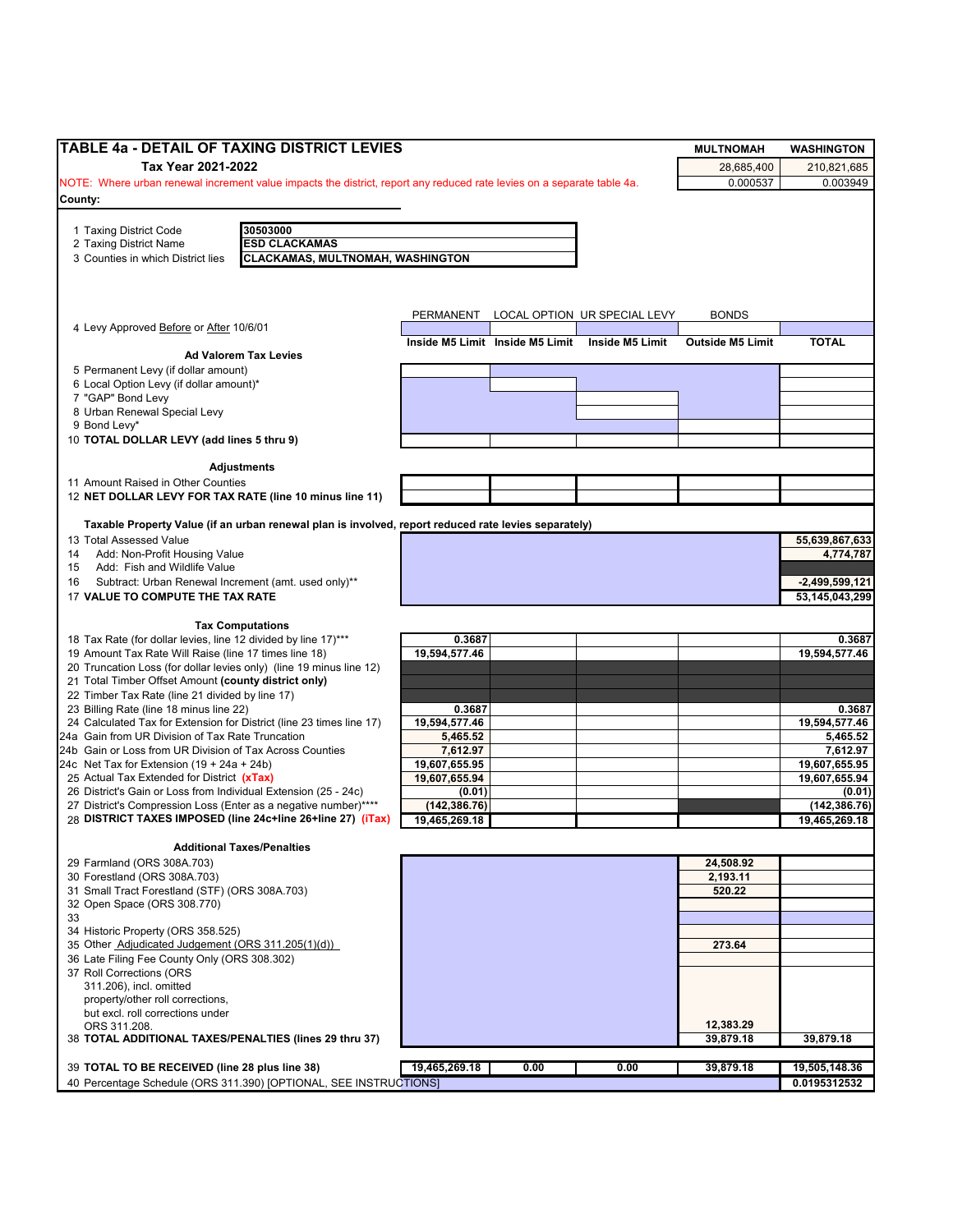| <b>TABLE 4a - DETAIL OF TAXING DISTRICT LEVIES</b>                                                                             |                |                                 |                              | <b>JEFFERSON</b>        | <b>WASCO</b>            |
|--------------------------------------------------------------------------------------------------------------------------------|----------------|---------------------------------|------------------------------|-------------------------|-------------------------|
| Tax Year 2021-2022                                                                                                             |                |                                 |                              | 1,752,889,316           |                         |
| NOTE: Where urban renewal increment value impacts the district, report any reduced rate levies on a separate table 4a.         |                |                                 |                              | 0.999966                |                         |
| County:                                                                                                                        |                |                                 |                              |                         |                         |
| 1 Taxing District Code<br>30516000                                                                                             |                |                                 |                              |                         |                         |
| <b>ESD JEFFERSON</b><br>2 Taxing District Name                                                                                 |                |                                 |                              |                         |                         |
| <b>CLACKAMAS, JEFFERSON, WASCO</b><br>3 Counties in which District lies                                                        |                |                                 |                              |                         |                         |
|                                                                                                                                |                |                                 |                              |                         |                         |
|                                                                                                                                |                |                                 |                              |                         |                         |
|                                                                                                                                | PERMANENT      |                                 | LOCAL OPTION UR SPECIAL LEVY | <b>BONDS</b>            |                         |
| 4 Levy Approved Before or After 10/6/01                                                                                        |                |                                 |                              |                         |                         |
| <b>Ad Valorem Tax Levies</b>                                                                                                   |                | Inside M5 Limit Inside M5 Limit | Inside M5 Limit              | <b>Outside M5 Limit</b> | <b>TOTAL</b>            |
| 5 Permanent Levy (if dollar amount)                                                                                            |                |                                 |                              |                         |                         |
| 6 Local Option Levy (if dollar amount)*                                                                                        |                |                                 |                              |                         |                         |
| 7 "GAP" Bond Levy                                                                                                              |                |                                 |                              |                         |                         |
| 8 Urban Renewal Special Levy<br>9 Bond Levy*                                                                                   |                |                                 |                              |                         |                         |
| 10 TOTAL DOLLAR LEVY (add lines 5 thru 9)                                                                                      |                |                                 |                              |                         |                         |
|                                                                                                                                |                |                                 |                              |                         |                         |
| <b>Adjustments</b>                                                                                                             |                |                                 |                              |                         |                         |
| 11 Amount Raised in Other Counties                                                                                             |                |                                 |                              |                         |                         |
| 12 NET DOLLAR LEVY FOR TAX RATE (line 10 minus line 11)                                                                        |                |                                 |                              |                         |                         |
| Taxable Property Value (if an urban renewal plan is involved, report reduced rate levies separately)                           |                |                                 |                              |                         |                         |
| 13 Total Assessed Value                                                                                                        |                |                                 |                              |                         | 59,800                  |
| Add: Non-Profit Housing Value<br>14                                                                                            |                |                                 |                              |                         |                         |
| Add: Fish and Wildlife Value<br>15                                                                                             |                |                                 |                              |                         |                         |
| Subtract: Urban Renewal Increment (amt. used only)**<br>16<br>17 VALUE TO COMPUTE THE TAX RATE                                 |                |                                 |                              |                         | 59,800                  |
|                                                                                                                                |                |                                 |                              |                         |                         |
| <b>Tax Computations</b>                                                                                                        |                |                                 |                              |                         |                         |
| 18 Tax Rate (for dollar levies, line 12 divided by line 17)***                                                                 | 0.2398         |                                 |                              |                         | 0.2398                  |
| 19 Amount Tax Rate Will Raise (line 17 times line 18)                                                                          | 14.34          |                                 |                              |                         | 14.34                   |
| 20 Truncation Loss (for dollar levies only) (line 19 minus line 12)<br>21 Total Timber Offset Amount (county district only)    |                |                                 |                              |                         |                         |
| 22 Timber Tax Rate (line 21 divided by line 17)                                                                                |                |                                 |                              |                         |                         |
| 23 Billing Rate (line 18 minus line 22)                                                                                        | 0.2398         |                                 |                              |                         | 0.2398                  |
| 24 Calculated Tax for Extension for District (line 23 times line 17)                                                           | 14.34          |                                 |                              |                         | 14.34                   |
| 24a Gain from UR Division of Tax Rate Truncation<br>24b Gain or Loss from UR Division of Tax Across Counties                   |                |                                 |                              |                         |                         |
| 24c Net Tax for Extension $(19 + 24a + 24b)$                                                                                   | 14.34          |                                 |                              |                         | 14.34                   |
| 25 Actual Tax Extended for District (xTax)                                                                                     | 14.34          |                                 |                              |                         | 14.34                   |
| 26 District's Gain or Loss from Individual Extension (25 - 24c)                                                                | $\blacksquare$ |                                 |                              |                         | $\sim$                  |
| 27 District's Compression Loss (Enter as a negative number)****<br>28 DISTRICT TAXES IMPOSED (line 24c+line 26+line 27) (iTax) | 14.34          |                                 |                              |                         | $\blacksquare$<br>14.34 |
|                                                                                                                                |                |                                 |                              |                         |                         |
| <b>Additional Taxes/Penalties</b>                                                                                              |                |                                 |                              |                         |                         |
| 29 Farmland (ORS 308A.703)                                                                                                     |                |                                 |                              |                         |                         |
| 30 Forestland (ORS 308A.703)<br>31 Small Tract Forestland (STF) (ORS 308A.703)                                                 |                |                                 |                              |                         |                         |
| 32 Open Space (ORS 308.770)                                                                                                    |                |                                 |                              |                         |                         |
| 33                                                                                                                             |                |                                 |                              |                         |                         |
| 34 Historic Property (ORS 358.525)                                                                                             |                |                                 |                              |                         |                         |
| 35 Other Adjudicated Judgement (ORS 311.205(1)(d))<br>36 Late Filing Fee County Only (ORS 308.302)                             |                |                                 |                              |                         |                         |
| 37 Roll Corrections (ORS                                                                                                       |                |                                 |                              |                         |                         |
| 311.206), incl. omitted                                                                                                        |                |                                 |                              |                         |                         |
| property/other roll corrections,                                                                                               |                |                                 |                              |                         |                         |
| but excl. roll corrections under<br>ORS 311.208.                                                                               |                |                                 |                              |                         |                         |
| 38 TOTAL ADDITIONAL TAXES/PENALTIES (lines 29 thru 37)                                                                         |                |                                 |                              | 0.00                    | 0.00                    |
|                                                                                                                                |                |                                 |                              |                         |                         |
| 39 TOTAL TO BE RECEIVED (line 28 plus line 38)                                                                                 | 14.34          | 0.00                            | 0.00                         | 0.00                    | 14.34                   |
| 40 Percentage Schedule (ORS 311.390) [OPTIONAL, SEE INSTRUCTIONS]                                                              |                |                                 |                              |                         | 0.0000000144            |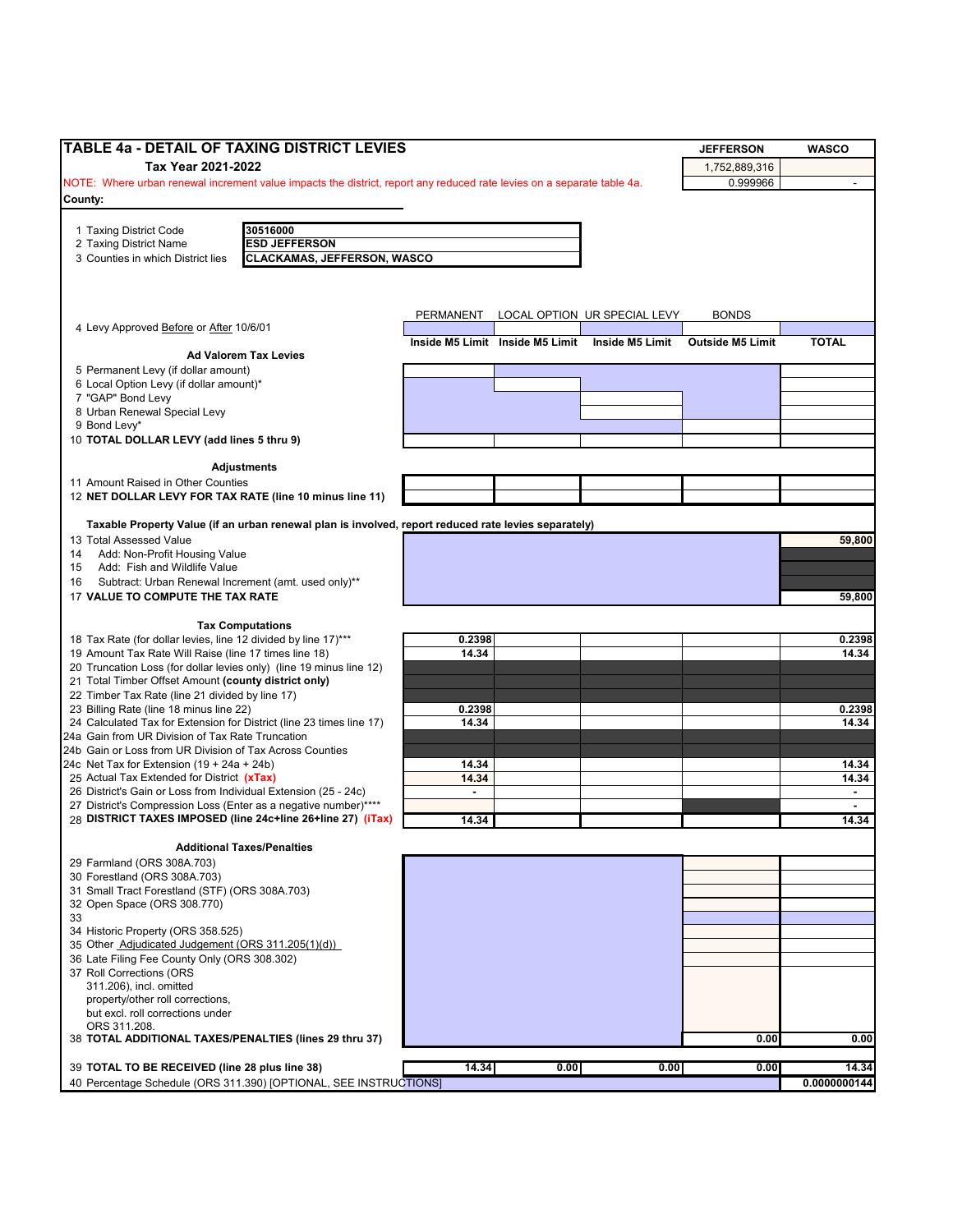| <b>ITABLE 4a - DETAIL OF TAXING DISTRICT LEVIES</b>                                                                     |                          |                                 |                              | <b>MULTNOMAH</b>        | <b>WASHINGTON</b>    |
|-------------------------------------------------------------------------------------------------------------------------|--------------------------|---------------------------------|------------------------------|-------------------------|----------------------|
| Tax Year 2021-2022                                                                                                      |                          |                                 |                              | 84.734.737.422          | 400.764.704          |
| NOTE: Where urban renewal increment value impacts the district, report any reduced rate levies on a separate table 4a.  |                          |                                 |                              | 0.976960                | 0.004621             |
| County:                                                                                                                 |                          |                                 |                              |                         |                      |
|                                                                                                                         |                          |                                 |                              |                         |                      |
| 30526000<br>1 Taxing District Code<br><b>ESD MULTNOMAH</b><br>2 Taxing District Name                                    |                          |                                 |                              |                         |                      |
| <b>CLACKAMAS, MULTNOMAH, WASHINGTON</b><br>3 Counties in which District lies                                            |                          |                                 |                              |                         |                      |
|                                                                                                                         |                          |                                 |                              |                         |                      |
|                                                                                                                         |                          |                                 |                              |                         |                      |
|                                                                                                                         |                          |                                 |                              |                         |                      |
| 4 Levy Approved Before or After 10/6/01                                                                                 | PERMANENT                |                                 | LOCAL OPTION UR SPECIAL LEVY | <b>BONDS</b>            |                      |
|                                                                                                                         |                          | Inside M5 Limit Inside M5 Limit | Inside M5 Limit              | <b>Outside M5 Limit</b> | <b>TOTAL</b>         |
| <b>Ad Valorem Tax Levies</b>                                                                                            |                          |                                 |                              |                         |                      |
| 5 Permanent Levy (if dollar amount)                                                                                     |                          |                                 |                              |                         |                      |
| 6 Local Option Levy (if dollar amount)*                                                                                 |                          |                                 |                              |                         |                      |
| 7 "GAP" Bond Levy<br>8 Urban Renewal Special Levy                                                                       |                          |                                 |                              |                         |                      |
| 9 Bond Levy*                                                                                                            |                          |                                 |                              |                         |                      |
| 10 TOTAL DOLLAR LEVY (add lines 5 thru 9)                                                                               |                          |                                 |                              |                         |                      |
|                                                                                                                         |                          |                                 |                              |                         |                      |
| <b>Adjustments</b>                                                                                                      |                          |                                 |                              |                         |                      |
| 11 Amount Raised in Other Counties                                                                                      |                          |                                 |                              |                         |                      |
| 12 NET DOLLAR LEVY FOR TAX RATE (line 10 minus line 11)                                                                 |                          |                                 |                              |                         |                      |
| Taxable Property Value (if an urban renewal plan is involved, report reduced rate levies separately)                    |                          |                                 |                              |                         |                      |
| 13 Total Assessed Value                                                                                                 |                          |                                 |                              |                         | 1,599,331,357        |
| Add: Non-Profit Housing Value<br>14                                                                                     |                          |                                 |                              |                         |                      |
| Add: Fish and Wildlife Value<br>15                                                                                      |                          |                                 |                              |                         |                      |
| Subtract: Urban Renewal Increment (amt. used only)**<br>16                                                              |                          |                                 |                              |                         | $-1,785,606$         |
| 17 VALUE TO COMPUTE THE TAX RATE                                                                                        |                          |                                 |                              |                         | 1,597,545,751        |
|                                                                                                                         |                          |                                 |                              |                         |                      |
| <b>Tax Computations</b>                                                                                                 |                          |                                 |                              |                         |                      |
| 18 Tax Rate (for dollar levies, line 12 divided by line 17)***<br>19 Amount Tax Rate Will Raise (line 17 times line 18) | 0.4576<br>731,036.94     |                                 |                              |                         | 0.4576<br>731,036.94 |
| 20 Truncation Loss (for dollar levies only) (line 19 minus line 12)                                                     |                          |                                 |                              |                         |                      |
| 21 Total Timber Offset Amount (county district only)                                                                    |                          |                                 |                              |                         |                      |
| 22 Timber Tax Rate (line 21 divided by line 17)                                                                         |                          |                                 |                              |                         |                      |
| 23 Billing Rate (line 18 minus line 22)                                                                                 | 0.4576                   |                                 |                              |                         | 0.4576               |
| 24 Calculated Tax for Extension for District (line 23 times line 17)                                                    | 731,036.94               |                                 |                              |                         | 731,036.94           |
| 24a Gain from UR Division of Tax Rate Truncation                                                                        | 13.82                    |                                 |                              |                         | 13.82                |
| 24b Gain or Loss from UR Division of Tax Across Counties                                                                | (1,578.28)               |                                 |                              |                         | (1,578.28)           |
| 24c Net Tax for Extension (19 + 24a + 24b)<br>25 Actual Tax Extended for District (xTax)                                | 729,472.48<br>729,472.47 |                                 |                              |                         | 729,472.48           |
| 26 District's Gain or Loss from Individual Extension (25 - 24c)                                                         | (0.01)                   |                                 |                              |                         | 729,472.47<br>(0.01) |
| 27 District's Compression Loss (Enter as a negative number)****                                                         | (2,749.13)               |                                 |                              |                         | (2,749.13)           |
| 28 DISTRICT TAXES IMPOSED (line 24c+line 26+line 27) (iTax)                                                             | 726,723.34               |                                 |                              |                         | 726,723.34           |
|                                                                                                                         |                          |                                 |                              |                         |                      |
| <b>Additional Taxes/Penalties</b>                                                                                       |                          |                                 |                              |                         |                      |
| 29 Farmland (ORS 308A.703)                                                                                              |                          |                                 |                              | 551.30                  |                      |
| 30 Forestland (ORS 308A.703)                                                                                            |                          |                                 |                              | 54.49                   |                      |
| 31 Small Tract Forestland (STF) (ORS 308A.703)<br>32 Open Space (ORS 308.770)                                           |                          |                                 |                              | 78.98                   |                      |
| 33                                                                                                                      |                          |                                 |                              |                         |                      |
| 34 Historic Property (ORS 358.525)                                                                                      |                          |                                 |                              |                         |                      |
| 35 Other Adjudicated Judgement (ORS 311.205(1)(d))                                                                      |                          |                                 |                              |                         |                      |
| 36 Late Filing Fee County Only (ORS 308.302)                                                                            |                          |                                 |                              |                         |                      |
| 37 Roll Corrections (ORS                                                                                                |                          |                                 |                              |                         |                      |
| 311.206), incl. omitted                                                                                                 |                          |                                 |                              |                         |                      |
| property/other roll corrections,                                                                                        |                          |                                 |                              |                         |                      |
| but excl. roll corrections under<br>ORS 311.208.                                                                        |                          |                                 |                              | 405.42                  |                      |
| 38 TOTAL ADDITIONAL TAXES/PENALTIES (lines 29 thru 37)                                                                  |                          |                                 |                              | 1,090.19                | 1,090.19             |
|                                                                                                                         |                          |                                 |                              |                         |                      |
| 39 TOTAL TO BE RECEIVED (line 28 plus line 38)                                                                          | 726,723.34               | 0.00                            | 0.00                         | 1,090.19                | 727,813.53           |
|                                                                                                                         |                          |                                 |                              |                         | 0.0007287876         |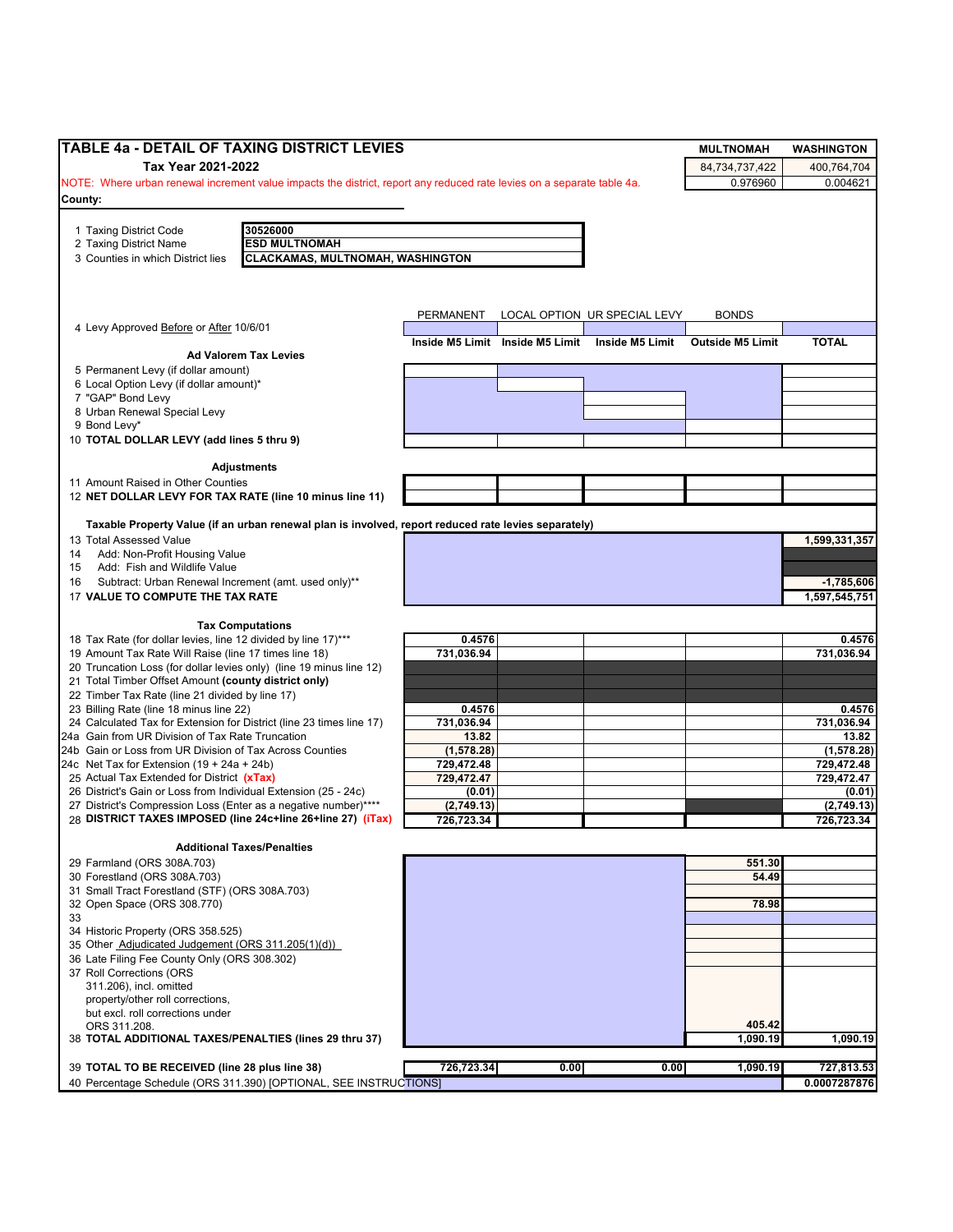|                                                                                                                                                                                                                                                                                                                                                                                                                                                                                                                                  | <b>COLUMBIA</b>                 | <b>CLATSOP</b>                    |
|----------------------------------------------------------------------------------------------------------------------------------------------------------------------------------------------------------------------------------------------------------------------------------------------------------------------------------------------------------------------------------------------------------------------------------------------------------------------------------------------------------------------------------|---------------------------------|-----------------------------------|
| Tax Year 2021-2022                                                                                                                                                                                                                                                                                                                                                                                                                                                                                                               | 5,941,258,646                   | 6,922,104,974                     |
| NOTE: Where urban renewal increment value impacts the district, report any reduced rate levies on a separate table 4a.                                                                                                                                                                                                                                                                                                                                                                                                           | 0.064689                        | 0.075369                          |
| County:                                                                                                                                                                                                                                                                                                                                                                                                                                                                                                                          |                                 |                                   |
| 30505000<br>1 Taxing District Code                                                                                                                                                                                                                                                                                                                                                                                                                                                                                               | <b>MULTNOMAH</b><br>525,764,210 | <b>TILLAMOOK</b><br>5,644,337,601 |
| <b>ESD NW REGIONAL</b><br>2 Taxing District Name                                                                                                                                                                                                                                                                                                                                                                                                                                                                                 | 0.005725                        | 0.061456                          |
| 3 Counties in which District lies<br>CLACKAMAS, CLATSOP, COLUMBIA, MULTNOMAH, WASHINGTON, YAMHILL, TILLAMOOK                                                                                                                                                                                                                                                                                                                                                                                                                     |                                 |                                   |
|                                                                                                                                                                                                                                                                                                                                                                                                                                                                                                                                  | <b>WASHINGTON</b>               | YAMHILL                           |
|                                                                                                                                                                                                                                                                                                                                                                                                                                                                                                                                  | 72,073,474,885<br>0.784744      | 63,301,035<br>0.000689            |
| PERMANENT<br>LOCAL OPTION UR SPECIAL LEVY                                                                                                                                                                                                                                                                                                                                                                                                                                                                                        | <b>BONDS</b>                    |                                   |
| 4 Levy Approved Before or After 10/6/01                                                                                                                                                                                                                                                                                                                                                                                                                                                                                          |                                 |                                   |
| Inside M5 Limit Inside M5 Limit Inside M5 Limit                                                                                                                                                                                                                                                                                                                                                                                                                                                                                  | <b>Outside M5 Limit</b>         | <b>TOTAL</b>                      |
| <b>Ad Valorem Tax Levies</b><br>5 Permanent Levy (if dollar amount)                                                                                                                                                                                                                                                                                                                                                                                                                                                              |                                 |                                   |
| 6 Local Option Levy (if dollar amount)*                                                                                                                                                                                                                                                                                                                                                                                                                                                                                          |                                 |                                   |
| 7 "GAP" Bond Levy                                                                                                                                                                                                                                                                                                                                                                                                                                                                                                                |                                 |                                   |
| 8 Urban Renewal Special Levy                                                                                                                                                                                                                                                                                                                                                                                                                                                                                                     |                                 |                                   |
| 9 Bond Levy*                                                                                                                                                                                                                                                                                                                                                                                                                                                                                                                     |                                 |                                   |
| 10 TOTAL DOLLAR LEVY (add lines 5 thru 9)                                                                                                                                                                                                                                                                                                                                                                                                                                                                                        |                                 |                                   |
| <b>Adjustments</b>                                                                                                                                                                                                                                                                                                                                                                                                                                                                                                               |                                 |                                   |
| 11 Amount Raised in Other Counties                                                                                                                                                                                                                                                                                                                                                                                                                                                                                               |                                 |                                   |
| 12 NET DOLLAR LEVY FOR TAX RATE (line 10 minus line 11)                                                                                                                                                                                                                                                                                                                                                                                                                                                                          |                                 |                                   |
| Taxable Property Value (if an urban renewal plan is involved, report reduced rate levies separately)                                                                                                                                                                                                                                                                                                                                                                                                                             |                                 |                                   |
| 13 Total Assessed Value                                                                                                                                                                                                                                                                                                                                                                                                                                                                                                          |                                 | 673,065,882                       |
| Add: Non-Profit Housing Value<br>14                                                                                                                                                                                                                                                                                                                                                                                                                                                                                              |                                 |                                   |
| Add: Fish and Wildlife Value<br>15                                                                                                                                                                                                                                                                                                                                                                                                                                                                                               |                                 |                                   |
| Subtract: Urban Renewal Increment (amt. used only)**<br>16                                                                                                                                                                                                                                                                                                                                                                                                                                                                       |                                 |                                   |
| 17 VALUE TO COMPUTE THE TAX RATE                                                                                                                                                                                                                                                                                                                                                                                                                                                                                                 |                                 | 673,065,882                       |
| <b>Tax Computations</b>                                                                                                                                                                                                                                                                                                                                                                                                                                                                                                          |                                 |                                   |
| 18 Tax Rate (for dollar levies, line 12 divided by line 17)***<br>0.1538                                                                                                                                                                                                                                                                                                                                                                                                                                                         |                                 | 0.1538                            |
| 103,517.53<br>19 Amount Tax Rate Will Raise (line 17 times line 18)                                                                                                                                                                                                                                                                                                                                                                                                                                                              |                                 | 103,517.53                        |
| 20 Truncation Loss (for dollar levies only) (line 19 minus line 12)                                                                                                                                                                                                                                                                                                                                                                                                                                                              |                                 |                                   |
| 21 Total Timber Offset Amount (county district only)                                                                                                                                                                                                                                                                                                                                                                                                                                                                             |                                 |                                   |
| 22 Timber Tax Rate (line 21 divided by line 17)<br>23 Billing Rate (line 18 minus line 22)<br>0.1538                                                                                                                                                                                                                                                                                                                                                                                                                             |                                 | 0.1538                            |
| 24 Calculated Tax for Extension for District (line 23 times line 17)<br>103,517.53                                                                                                                                                                                                                                                                                                                                                                                                                                               |                                 | 103,517.53                        |
| 24a Gain from UR Division of Tax Rate Truncation                                                                                                                                                                                                                                                                                                                                                                                                                                                                                 |                                 |                                   |
| 24b Gain or Loss from UR Division of Tax Across Counties<br>(2.78)                                                                                                                                                                                                                                                                                                                                                                                                                                                               |                                 |                                   |
| 24c Net Tax for Extension $(19 + 24a + 24b)$<br>103,514.75                                                                                                                                                                                                                                                                                                                                                                                                                                                                       |                                 | 103,514.75                        |
| 25 Actual Tax Extended for District (xTax)<br>103,514.75<br>26 District's Gain or Loss from Individual Extension (25 - 24c)<br>$\blacksquare$                                                                                                                                                                                                                                                                                                                                                                                    |                                 | 103,514.75                        |
| 27 District's Compression Loss (Enter as a negative number)****<br>(711.79)                                                                                                                                                                                                                                                                                                                                                                                                                                                      |                                 | (711.79)                          |
| 28 DISTRICT TAXES IMPOSED (line 24c+line 26+line 27) (iTax)<br>102,802.96                                                                                                                                                                                                                                                                                                                                                                                                                                                        |                                 | 102.802.96                        |
|                                                                                                                                                                                                                                                                                                                                                                                                                                                                                                                                  |                                 |                                   |
|                                                                                                                                                                                                                                                                                                                                                                                                                                                                                                                                  |                                 |                                   |
| <b>Additional Taxes/Penalties</b>                                                                                                                                                                                                                                                                                                                                                                                                                                                                                                |                                 |                                   |
|                                                                                                                                                                                                                                                                                                                                                                                                                                                                                                                                  | 137.40                          |                                   |
|                                                                                                                                                                                                                                                                                                                                                                                                                                                                                                                                  | 17.31                           |                                   |
|                                                                                                                                                                                                                                                                                                                                                                                                                                                                                                                                  |                                 |                                   |
|                                                                                                                                                                                                                                                                                                                                                                                                                                                                                                                                  |                                 |                                   |
|                                                                                                                                                                                                                                                                                                                                                                                                                                                                                                                                  |                                 |                                   |
|                                                                                                                                                                                                                                                                                                                                                                                                                                                                                                                                  |                                 |                                   |
|                                                                                                                                                                                                                                                                                                                                                                                                                                                                                                                                  |                                 |                                   |
| 311.206), incl. omitted                                                                                                                                                                                                                                                                                                                                                                                                                                                                                                          |                                 |                                   |
| property/other roll corrections,                                                                                                                                                                                                                                                                                                                                                                                                                                                                                                 |                                 |                                   |
| but excl. roll corrections under                                                                                                                                                                                                                                                                                                                                                                                                                                                                                                 |                                 |                                   |
| ORS 311.208.                                                                                                                                                                                                                                                                                                                                                                                                                                                                                                                     | 58.39<br>213.10                 | 213.10                            |
|                                                                                                                                                                                                                                                                                                                                                                                                                                                                                                                                  |                                 |                                   |
| 29 Farmland (ORS 308A.703)<br>30 Forestland (ORS 308A.703)<br>31 Small Tract Forestland (STF) (ORS 308A.703)<br>32 Open Space (ORS 308.770)<br>33<br>34 Historic Property (ORS 358.525)<br>35 Other Adjudicated Judgement (ORS 311.205(1)(d))<br>36 Late Filing Fee County Only (ORS 308.302)<br>37 Roll Corrections (ORS<br>38 TOTAL ADDITIONAL TAXES/PENALTIES (lines 29 thru 37)<br>102,802.96<br>39 TOTAL TO BE RECEIVED (line 28 plus line 38)<br>0.00<br>40 Percentage Schedule (ORS 311.390) [OPTIONAL, SEE INSTRUCTIONS] | 0.00<br>213.10                  | 103,016.06<br>0.0001031539        |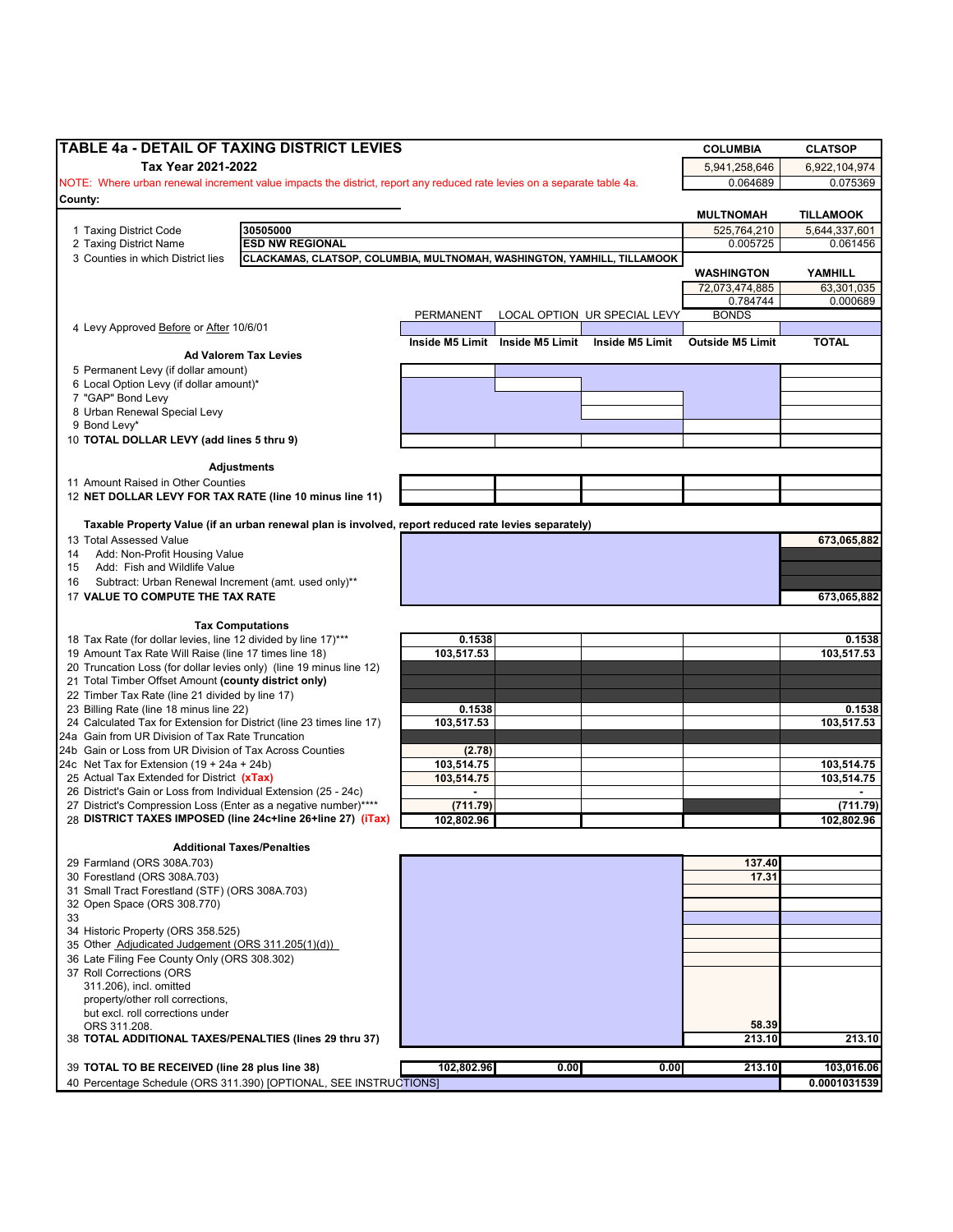| TABLE 4a - DETAIL OF TAXING DISTRICT LEVIES                                                                |                        |                                 | <b>BENTON</b>                | <b>LINN</b>               | <b>MARION</b>          |
|------------------------------------------------------------------------------------------------------------|------------------------|---------------------------------|------------------------------|---------------------------|------------------------|
| Tax Year 2021-2022                                                                                         |                        |                                 | 4,784,644                    | 384,086,769               | 27,694,677,636         |
| NOTE: Where urban renewal increment value impacts the district, report any reduced rate levies on a separ  |                        |                                 | 0.000105                     | 0.008406                  | 0.606147               |
| County:                                                                                                    |                        |                                 |                              |                           |                        |
|                                                                                                            |                        |                                 |                              | <b>POLK</b>               | <b>TILLAMOOK</b>       |
| 30527000<br>1 Taxing District Code<br><b>ESD WILLAMETTE</b><br>2 Taxing District Name                      |                        |                                 |                              | 6,835,650,225<br>0.149610 | 5,045,730<br>0.000110  |
| 3 Counties in which District lies<br>CLACKAMAS, BENTON, LINN, MARION, POLK, TILLAMOOK, WASHINGTON, YAMHILL |                        |                                 |                              |                           |                        |
|                                                                                                            |                        |                                 |                              | <b>WASHINGTON</b>         | YAMHILL                |
|                                                                                                            |                        |                                 |                              | 164,441,459               | 10,319,463,412         |
|                                                                                                            |                        |                                 |                              | 0.003599                  | 0.225860               |
|                                                                                                            | PERMANENT              |                                 | LOCAL OPTION UR SPECIAL LEVY | <b>BONDS</b>              |                        |
| 4 Levy Approved Before or After 10/6/01                                                                    |                        |                                 |                              |                           |                        |
|                                                                                                            |                        | Inside M5 Limit Inside M5 Limit | Inside M5 Limit              | <b>Outside M5 Limit</b>   | <b>TOTAL</b>           |
| <b>Ad Valorem Tax Levies</b>                                                                               |                        |                                 |                              |                           |                        |
| 5 Permanent Levy (if dollar amount)                                                                        |                        |                                 |                              |                           |                        |
| 6 Local Option Levy (if dollar amount)*<br>7 "GAP" Bond Levy                                               |                        |                                 |                              |                           |                        |
| 8 Urban Renewal Special Levy                                                                               |                        |                                 |                              |                           |                        |
| 9 Bond Levy*                                                                                               |                        |                                 |                              |                           |                        |
| 10 TOTAL DOLLAR LEVY (add lines 5 thru 9)                                                                  |                        |                                 |                              |                           |                        |
|                                                                                                            |                        |                                 |                              |                           |                        |
| Adjustments                                                                                                |                        |                                 |                              |                           |                        |
| 11 Amount Raised in Other Counties                                                                         |                        |                                 |                              |                           |                        |
| 12 NET DOLLAR LEVY FOR TAX RATE (line 10 minus line 11)                                                    |                        |                                 |                              |                           |                        |
|                                                                                                            |                        |                                 |                              |                           |                        |
| Taxable Property Value (if an urban renewal plan is involved, report reduced rate levies separately)       |                        |                                 |                              |                           |                        |
| 13 Total Assessed Value                                                                                    |                        |                                 |                              |                           | 281,588,553            |
| Add: Non-Profit Housing Value<br>14                                                                        |                        |                                 |                              |                           |                        |
| Add: Fish and Wildlife Value<br>15                                                                         |                        |                                 |                              |                           |                        |
| Subtract: Urban Renewal Increment (amt. used only)**<br>16                                                 |                        |                                 |                              |                           |                        |
| 17 VALUE TO COMPUTE THE TAX RATE                                                                           |                        |                                 |                              |                           | 281,588,553            |
| <b>Tax Computations</b>                                                                                    |                        |                                 |                              |                           |                        |
| 18 Tax Rate (for dollar levies, line 12 divided by line 17)***                                             | 0.2967                 |                                 |                              |                           | 0.2967                 |
| 19 Amount Tax Rate Will Raise (line 17 times line 18)                                                      | 83,547.32              |                                 |                              |                           | 83,547.32              |
| 20 Truncation Loss (for dollar levies only) (line 19 minus line 12)                                        |                        |                                 |                              |                           |                        |
| 21 Total Timber Offset Amount (county district only)                                                       |                        |                                 |                              |                           |                        |
| 22 Timber Tax Rate (line 21 divided by line 17)                                                            |                        |                                 |                              |                           |                        |
| 23 Billing Rate (line 18 minus line 22)                                                                    | 0.2967                 |                                 |                              |                           | 0.2967                 |
| 24 Calculated Tax for Extension for District (line 23 times line 17)                                       | 83,547.32              |                                 |                              |                           | 83,547.32              |
| 24a Gain from UR Division of Tax Rate Truncation                                                           |                        |                                 |                              |                           |                        |
| 24b Gain or Loss from UR Division of Tax Across Counties                                                   |                        |                                 |                              |                           |                        |
| 24c Net Tax for Extension $(19 + 24a + 24b)$<br>25 Actual Tax Extended for District (xTax)                 | 83,547.32<br>83,547.32 |                                 |                              |                           | 83,547.32<br>83,547.32 |
| 26 District's Gain or Loss from Individual Extension (25 - 24c)                                            |                        |                                 |                              |                           |                        |
| 27 District's Compression Loss (Enter as a negative number)****                                            | (583.90)               |                                 |                              |                           | (583.90)               |
| 28 DISTRICT TAXES IMPOSED (line 24c+line 26+line 27) (iTax)                                                | 82,963.42              |                                 |                              |                           | 82,963.42              |
|                                                                                                            |                        |                                 |                              |                           |                        |
| <b>Additional Taxes/Penalties</b>                                                                          |                        |                                 |                              |                           |                        |
| 29 Farmland (ORS 308A.703)                                                                                 |                        |                                 |                              | 275.70                    |                        |
| 30 Forestland (ORS 308A.703)                                                                               |                        |                                 |                              | 208.43                    |                        |
| 31 Small Tract Forestland (STF) (ORS 308A.703)                                                             |                        |                                 |                              | 32.01                     |                        |
| 32 Open Space (ORS 308.770)                                                                                |                        |                                 |                              |                           |                        |
| 33                                                                                                         |                        |                                 |                              |                           |                        |
| 34 Historic Property (ORS 358.525)<br>35 Other Adjudicated Judgement (ORS 311.205(1)(d))                   |                        |                                 |                              |                           |                        |
| 36 Late Filing Fee County Only (ORS 308.302)                                                               |                        |                                 |                              |                           |                        |
| 37 Roll Corrections (ORS                                                                                   |                        |                                 |                              |                           |                        |
| 311.206), incl. omitted                                                                                    |                        |                                 |                              |                           |                        |
| property/other roll corrections,                                                                           |                        |                                 |                              |                           |                        |
| but excl. roll corrections under                                                                           |                        |                                 |                              |                           |                        |
| ORS 311.208.                                                                                               |                        |                                 |                              |                           |                        |
| 38 TOTAL ADDITIONAL TAXES/PENALTIES (lines 29 thru 37)                                                     |                        |                                 |                              | 516.14                    | 516.14                 |
|                                                                                                            |                        |                                 |                              |                           |                        |
| 39 TOTAL TO BE RECEIVED (line 28 plus line 38)                                                             | 82,963.42              | 0.00                            | 0.00                         | 516.14                    | 83,479.56              |
| 40 Percentage Schedule (ORS 311.390) [OPTIONAL, SEE INSTRUCTIONS]                                          |                        |                                 |                              |                           | 0.0000835913           |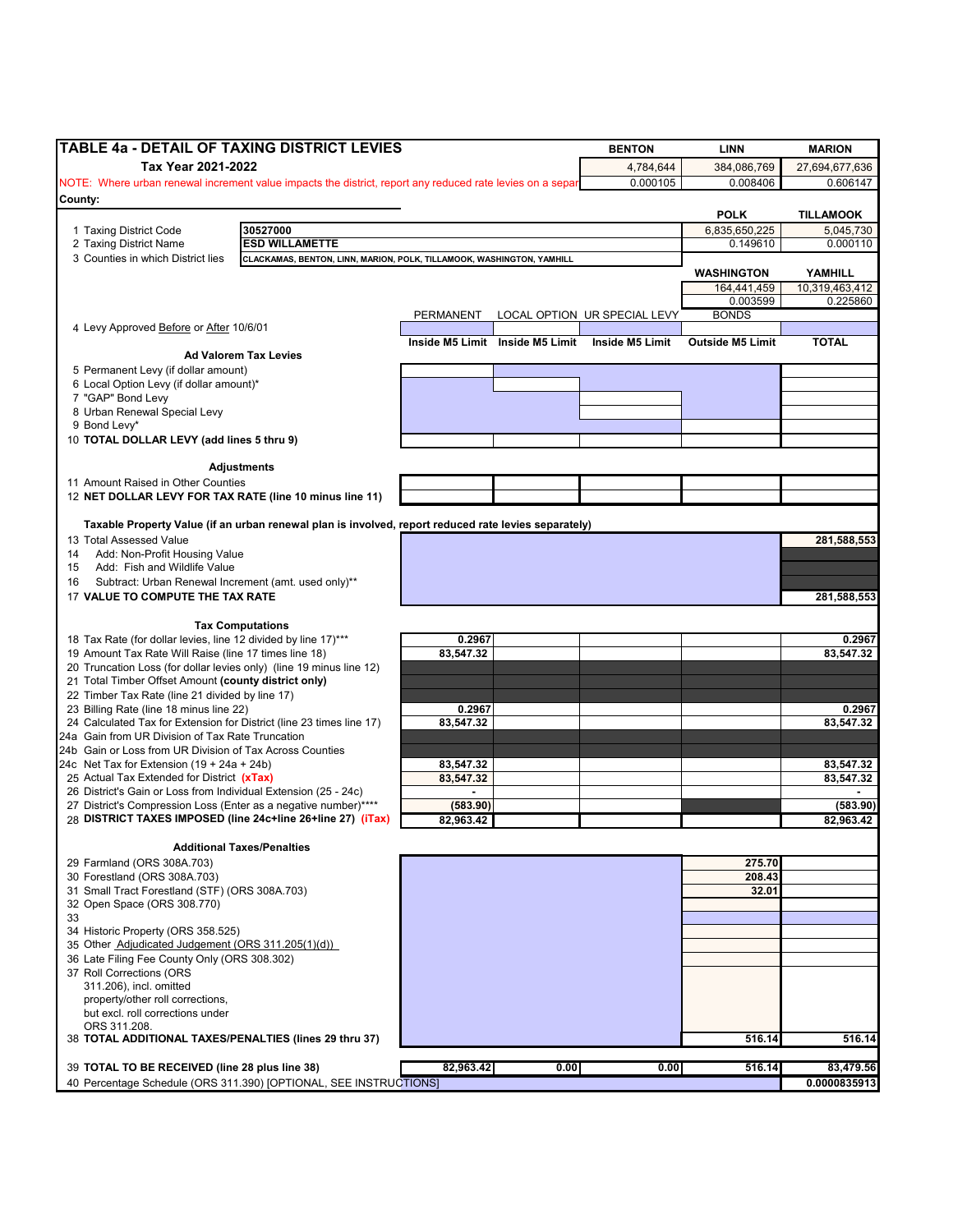| <b>TABLE 4a - DETAIL OF TAXING DISTRICT LEVIES</b>                                                                                           |                                                                                                      |                                |                 |                              |                              |                                |
|----------------------------------------------------------------------------------------------------------------------------------------------|------------------------------------------------------------------------------------------------------|--------------------------------|-----------------|------------------------------|------------------------------|--------------------------------|
| Tax Year 2021-2022<br>NOTE: Where urban renewal increment value impacts the district, report any reduced rate levies on a separate table 4a. |                                                                                                      |                                |                 |                              |                              |                                |
| County:                                                                                                                                      |                                                                                                      |                                |                 |                              |                              |                                |
|                                                                                                                                              |                                                                                                      |                                |                 |                              |                              |                                |
| 1 Taxing District Code                                                                                                                       | 30142000                                                                                             |                                |                 |                              |                              |                                |
| 2 Taxing District Name                                                                                                                       | <b>SCH CANBY 86 &amp; BOND</b>                                                                       |                                |                 |                              |                              |                                |
| 3 Counties in which District lies                                                                                                            | <b>CLACKAMAS</b>                                                                                     |                                |                 |                              |                              |                                |
|                                                                                                                                              |                                                                                                      |                                |                 |                              |                              |                                |
|                                                                                                                                              |                                                                                                      |                                |                 |                              |                              |                                |
|                                                                                                                                              |                                                                                                      | PERMANENT                      |                 | LOCAL OPTION UR SPECIAL LEVY | <b>BONDS</b>                 |                                |
| 4 Levy Approved Before or After 10/6/01                                                                                                      |                                                                                                      |                                |                 |                              |                              |                                |
|                                                                                                                                              | <b>Ad Valorem Tax Levies</b>                                                                         | Inside M5 Limit                | Inside M5 Limit | Inside M5 Limit              | <b>Outside M5 Limit</b>      | <b>TOTAL</b>                   |
| 5 Permanent Levy (if dollar amount)                                                                                                          |                                                                                                      |                                |                 |                              |                              |                                |
| 6 Local Option Levy (if dollar amount)*                                                                                                      |                                                                                                      |                                |                 |                              |                              |                                |
| 7 "GAP" Bond Levy                                                                                                                            |                                                                                                      |                                |                 |                              |                              |                                |
| 8 Urban Renewal Special Levy                                                                                                                 |                                                                                                      |                                |                 |                              |                              |                                |
| 9 Bond Levy*                                                                                                                                 |                                                                                                      |                                |                 |                              | 7,409,549                    | 7,409,549                      |
| 10 TOTAL DOLLAR LEVY (add lines 5 thru 9)                                                                                                    |                                                                                                      |                                |                 |                              | 7,409,549                    | 7,409,549                      |
|                                                                                                                                              | <b>Adjustments</b>                                                                                   |                                |                 |                              |                              |                                |
| 11 Amount Raised in Other Counties                                                                                                           |                                                                                                      |                                |                 |                              |                              |                                |
| 12 NET DOLLAR LEVY FOR TAX RATE (line 10 minus line 11)                                                                                      |                                                                                                      |                                |                 |                              | 7,409,549                    | 7,409,549                      |
|                                                                                                                                              |                                                                                                      |                                |                 |                              |                              |                                |
|                                                                                                                                              | Taxable Property Value (if an urban renewal plan is involved, report reduced rate levies separately) |                                |                 |                              |                              |                                |
| 13 Total Assessed Value                                                                                                                      |                                                                                                      |                                |                 |                              |                              | 4,085,614,166                  |
| Add: Non-Profit Housing Value<br>14<br>Add: Fish and Wildlife Value<br>15                                                                    |                                                                                                      |                                |                 |                              |                              |                                |
| Subtract: Urban Renewal Increment (amt. used only)**<br>16                                                                                   |                                                                                                      |                                |                 |                              |                              | $-282,574,672$                 |
| 17 VALUE TO COMPUTE THE TAX RATE                                                                                                             |                                                                                                      |                                |                 |                              |                              | 3,803,039,494                  |
|                                                                                                                                              |                                                                                                      |                                |                 |                              |                              |                                |
|                                                                                                                                              | <b>Tax Computations</b>                                                                              |                                |                 |                              |                              |                                |
| 18 Tax Rate (for dollar levies, line 12 divided by line 17)***                                                                               |                                                                                                      | 4.5765                         |                 |                              | 1.9483                       | 6.5248                         |
| 19 Amount Tax Rate Will Raise (line 17 times line 18)                                                                                        |                                                                                                      | 17,404,610.24                  |                 |                              | 7,409,461.85                 | 24,814,072.09                  |
| 20 Truncation Loss (for dollar levies only) (line 19 minus line 12)<br>21 Total Timber Offset Amount (county district only)                  |                                                                                                      |                                |                 |                              | (87.15)                      | (87.15)                        |
| 22 Timber Tax Rate (line 21 divided by line 17)                                                                                              |                                                                                                      |                                |                 |                              |                              |                                |
| 23 Billing Rate (line 18 minus line 22)                                                                                                      |                                                                                                      | 4.5765                         |                 |                              | 1.9483                       | 6.5248                         |
| 24 Calculated Tax for Extension for District (line 23 times line 17)                                                                         |                                                                                                      | 17,404,610.24                  |                 |                              | 7,409,461.85                 | 24,814,072.09                  |
| 24a Gain from UR Division of Tax Rate Truncation                                                                                             |                                                                                                      | 58.66                          |                 |                              | 180.58                       | 239.24                         |
| 24b Gain or Loss from UR Division of Tax Across Counties                                                                                     |                                                                                                      |                                |                 |                              |                              |                                |
| 24c Net Tax for Extension $(19 + 24a + 24b)$<br>25 Actual Tax Extended for District (xTax)                                                   |                                                                                                      | 17,404,668.90<br>17,404,668.90 |                 |                              | 7,409,642.43<br>7,409,642.42 | 24,814,311.33<br>24,814,311.32 |
| 26 District's Gain or Loss from Individual Extension (25 - 24c)                                                                              |                                                                                                      |                                |                 |                              | (0.01)                       | (0.01)                         |
| 27 District's Compression Loss (Enter as a negative number)****                                                                              |                                                                                                      | (66, 690.09)                   |                 |                              |                              | (66, 690.09)                   |
| 28 DISTRICT TAXES IMPOSED (line 24c+line 26+line 27) (iTax)                                                                                  |                                                                                                      | 17,337,978.81                  |                 |                              | 7,409,642.42                 | 24,747,621.23                  |
|                                                                                                                                              |                                                                                                      |                                |                 |                              |                              |                                |
| 29 Farmland (ORS 308A.703)                                                                                                                   | <b>Additional Taxes/Penalties</b>                                                                    |                                |                 |                              | 149.863.62                   |                                |
| 30 Forestland (ORS 308A.703)                                                                                                                 |                                                                                                      |                                |                 |                              | 1,665.26                     |                                |
| 31 Small Tract Forestland (STF) (ORS 308A.703)                                                                                               |                                                                                                      |                                |                 |                              |                              |                                |
| 32 Open Space (ORS 308.770)                                                                                                                  |                                                                                                      |                                |                 |                              |                              |                                |
| 33                                                                                                                                           |                                                                                                      |                                |                 |                              |                              |                                |
| 34 Historic Property (ORS 358.525)                                                                                                           |                                                                                                      |                                |                 |                              |                              |                                |
| 35 Other Adjudicated Judgement (ORS 311.205(1)(d))<br>36 Late Filing Fee County Only (ORS 308.302)                                           |                                                                                                      |                                |                 |                              |                              |                                |
| 37 Roll Corrections (ORS                                                                                                                     |                                                                                                      |                                |                 |                              |                              |                                |
| 311.206), incl. omitted                                                                                                                      |                                                                                                      |                                |                 |                              |                              |                                |
| property/other roll corrections,                                                                                                             |                                                                                                      |                                |                 |                              |                              |                                |
| but excl. roll corrections under                                                                                                             |                                                                                                      |                                |                 |                              |                              |                                |
| ORS 311.208.                                                                                                                                 |                                                                                                      |                                |                 |                              | 20,787.54                    |                                |
| 38 TOTAL ADDITIONAL TAXES/PENALTIES (lines 29 thru 37)                                                                                       |                                                                                                      |                                |                 |                              | 172,316.42                   | 172,316.42                     |
| 39 TOTAL TO BE RECEIVED (line 28 plus line 38)                                                                                               |                                                                                                      | 17,337,978.81                  | 0.00            | 0.00                         | 7,581,958.84                 | 24,919,937.65                  |
|                                                                                                                                              | 40 Percentage Schedule (ORS 311.390) [OPTIONAL, SEE INSTRUCTIONS]                                    |                                |                 |                              |                              | 0.0249532895                   |
|                                                                                                                                              |                                                                                                      |                                |                 |                              |                              |                                |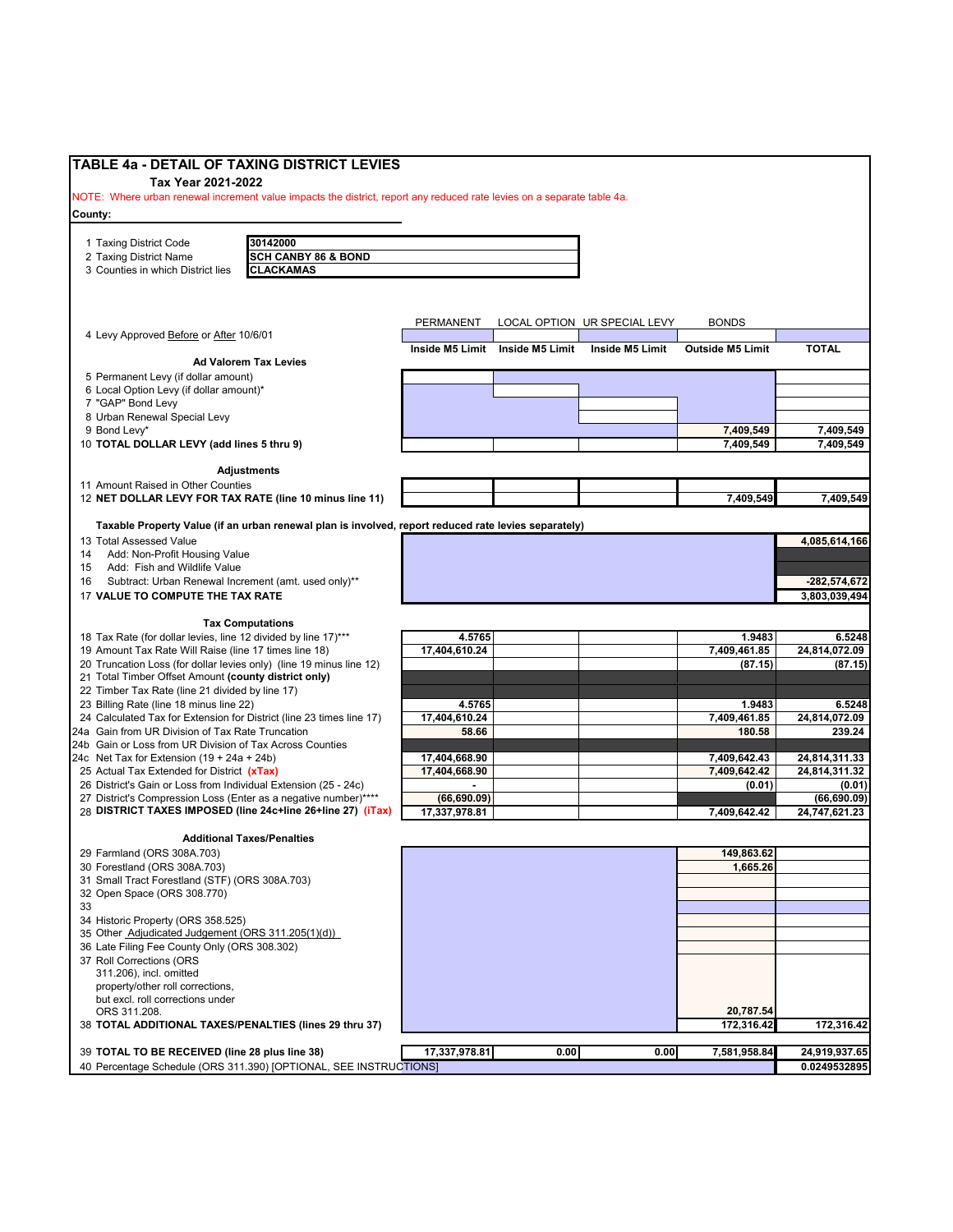| <b>TABLE 4a - DETAIL OF TAXING DISTRICT LEVIES</b>                                                                                 |                                                                  |      |              | <b>MULTNOMAH</b>       |
|------------------------------------------------------------------------------------------------------------------------------------|------------------------------------------------------------------|------|--------------|------------------------|
| Tax Year 2021-2022                                                                                                                 |                                                                  |      |              | 2,928,266,781          |
| NOTE: Where urban renewal increment value impacts the district, report any reduced rate levies on a separate table 4a.             |                                                                  |      |              | 0.913674               |
| County:                                                                                                                            |                                                                  |      |              |                        |
|                                                                                                                                    |                                                                  |      |              |                        |
| 30352000<br>1 Taxing District Code                                                                                                 |                                                                  |      |              |                        |
| <b>SCH CENTENNIAL 302</b><br>2 Taxing District Name                                                                                |                                                                  |      |              |                        |
| <b>CLACKAMAS, MULTNOMAH</b><br>3 Counties in which District lies                                                                   |                                                                  |      |              |                        |
|                                                                                                                                    |                                                                  |      |              |                        |
|                                                                                                                                    |                                                                  |      |              |                        |
|                                                                                                                                    | PERMANENT LOCAL OPTION UR SPECIAL LEVY                           |      | <b>BONDS</b> |                        |
| 4 Levy Approved Before or After 10/6/01                                                                                            |                                                                  |      |              |                        |
| <b>Ad Valorem Tax Levies</b>                                                                                                       | Inside M5 Limit Inside M5 Limit Inside M5 Limit Outside M5 Limit |      |              | <b>TOTAL</b>           |
| 5 Permanent Levy (if dollar amount)                                                                                                |                                                                  |      |              |                        |
| 6 Local Option Levy (if dollar amount)*                                                                                            |                                                                  |      |              |                        |
| 7 "GAP" Bond Levy                                                                                                                  |                                                                  |      |              |                        |
| 8 Urban Renewal Special Levy                                                                                                       |                                                                  |      |              |                        |
| 9 Bond Levy*                                                                                                                       |                                                                  |      |              |                        |
| 10 TOTAL DOLLAR LEVY (add lines 5 thru 9)                                                                                          |                                                                  |      |              | ÷                      |
|                                                                                                                                    |                                                                  |      |              |                        |
| <b>Adjustments</b>                                                                                                                 |                                                                  |      |              |                        |
| 11 Amount Raised in Other Counties<br>12 NET DOLLAR LEVY FOR TAX RATE (line 10 minus line 11)                                      |                                                                  |      |              | 0.00<br>0.00           |
|                                                                                                                                    |                                                                  |      |              |                        |
| Taxable Property Value (if an urban renewal plan is involved, report reduced rate levies separately)                               |                                                                  |      |              |                        |
| 13 Total Assessed Value                                                                                                            |                                                                  |      |              | 278,453,717            |
| 14 Add: Non-Profit Housing Value                                                                                                   |                                                                  |      |              |                        |
| Add: Fish and Wildlife Value<br>15                                                                                                 |                                                                  |      |              |                        |
| Subtract: Urban Renewal Increment (amt. used only)**<br>16                                                                         |                                                                  |      |              | $-1,785,606$           |
| 17 VALUE TO COMPUTE THE TAX RATE                                                                                                   |                                                                  |      |              | 276,668,111            |
|                                                                                                                                    |                                                                  |      |              |                        |
| <b>Tax Computations</b>                                                                                                            |                                                                  |      |              |                        |
| 18 Tax Rate (for dollar levies, line 12 divided by line 17)***<br>19 Amount Tax Rate Will Raise (line 17 times line 18)            | 4.7448<br>1,312,734.85                                           |      |              | 4.7448<br>1,312,734.85 |
| 20 Truncation Loss (for dollar levies only) (line 19 minus line 12)                                                                |                                                                  |      |              |                        |
| 21 Total Timber Offset Amount (county district only)                                                                               |                                                                  |      |              |                        |
| 22 Timber Tax Rate (line 21 divided by line 17)                                                                                    |                                                                  |      |              |                        |
| 23 Billing Rate (line 18 minus line 22)                                                                                            | 4.7448                                                           |      |              | 4.7448                 |
| 24 Calculated Tax for Extension for District (line 23 times line 17)                                                               | 1,312,734.85                                                     |      |              | 1,312,734.85           |
| 24a Gain from UR Division of Tax Rate Truncation                                                                                   | 2.15                                                             |      |              | 2.15                   |
| 24b Gain or Loss from UR Division of Tax Across Counties                                                                           | (0.31)                                                           |      |              | (0.31)                 |
| 24c Net Tax for Extension $(19 + 24a + 24b)$                                                                                       | 1,312,736.69                                                     |      |              | 1,312,736.69           |
| 25 Actual Tax Extended for District (xTax)                                                                                         | 1,312,736.68                                                     |      |              | 1,312,736.68           |
| 26 District's Gain or Loss from Individual Extension (25 - 24c)<br>27 District's Compression Loss (Enter as a negative number)**** | (0.01)                                                           |      |              | (0.01)<br>(7,985.10)   |
| 28 DISTRICT TAXES IMPOSED (line 24c+line 26+line 27) (iTax)                                                                        | (7,985.10)<br>1,304,751.58                                       |      |              | 1,304,751.58           |
|                                                                                                                                    |                                                                  |      |              |                        |
| <b>Additional Taxes/Penalties</b>                                                                                                  |                                                                  |      |              |                        |
| 29 Farmland (ORS 308A.703)                                                                                                         |                                                                  |      | 978.45       |                        |
| 30 Forestland (ORS 308A.703)                                                                                                       |                                                                  |      |              |                        |
| 31 Small Tract Forestland (STF) (ORS 308A.703)                                                                                     |                                                                  |      |              |                        |
| 32 Open Space (ORS 308.770)                                                                                                        |                                                                  |      |              |                        |
|                                                                                                                                    |                                                                  |      |              |                        |
| 34 Historic Property (ORS 358.525)                                                                                                 |                                                                  |      |              |                        |
| 35 Other Adjudicated Judgement (ORS 311.205(1)(d))<br>36 Late Filing Fee County Only (ORS 308.302)                                 |                                                                  |      |              |                        |
| 37 Roll Corrections (ORS                                                                                                           |                                                                  |      |              |                        |
| 311.206), incl. omitted                                                                                                            |                                                                  |      |              |                        |
| property/other roll corrections,                                                                                                   |                                                                  |      |              |                        |
| but excl. roll corrections under                                                                                                   |                                                                  |      |              |                        |
| ORS 311.208.                                                                                                                       |                                                                  |      | 167.22       |                        |
| 38 TOTAL ADDITIONAL TAXES/PENALTIES (lines 29 thru 37)                                                                             |                                                                  |      | 1,145.67     | 1,145.67               |
|                                                                                                                                    |                                                                  |      |              |                        |
| 39 TOTAL TO BE RECEIVED (line 28 plus line 38)                                                                                     | 1,304,751.58<br>0.00                                             | 0.00 | 1,145.67     | 1,305,897.25           |
| 40 Percentage Schedule (ORS 311.390) [OPTIONAL, SEE INSTRUCTIONS]                                                                  |                                                                  |      |              | 0.0013076450           |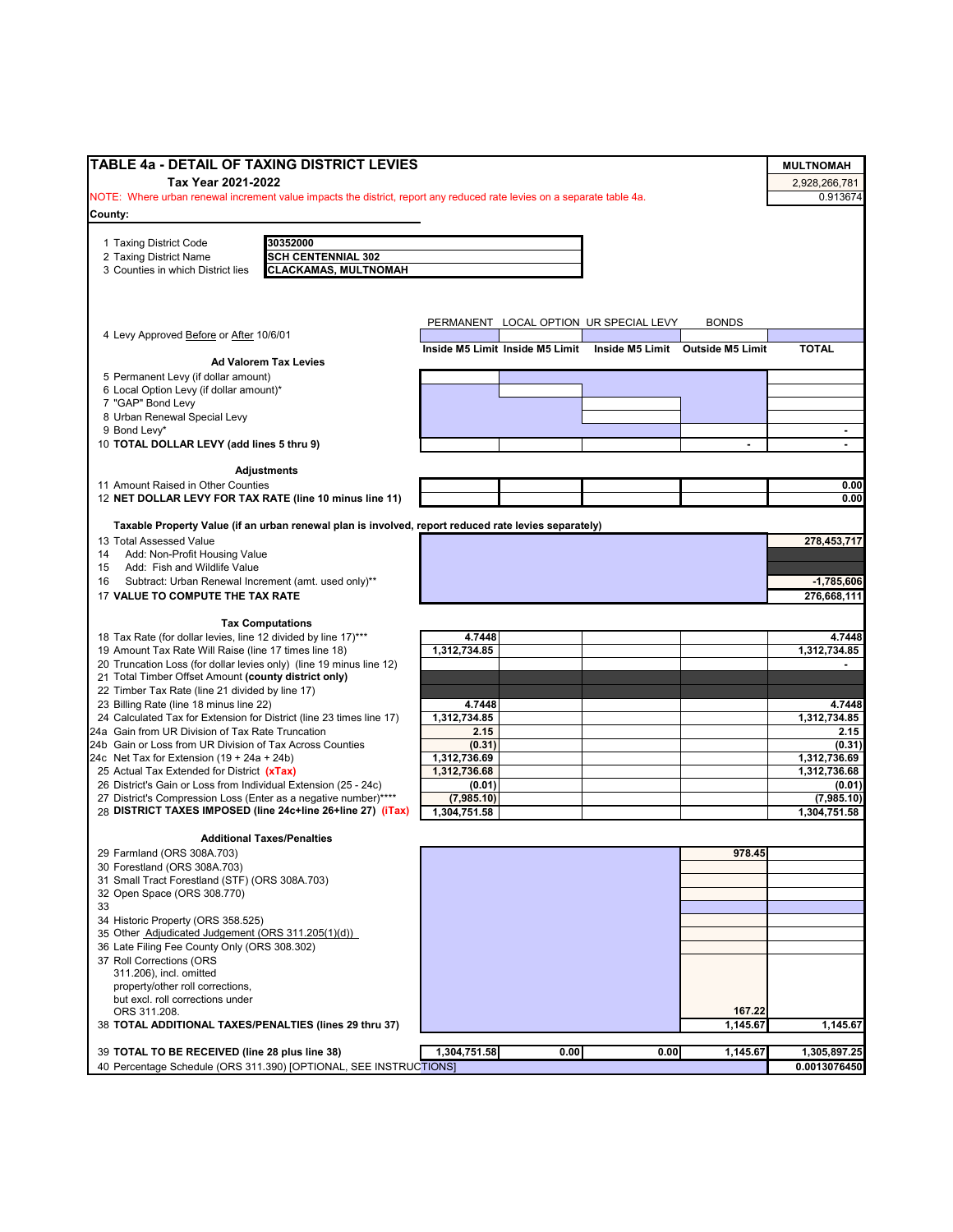| TABLE 4a - DETAIL OF TAXING DISTRICT LEVIES                                                                            |      |      |                                                                  |                          | <b>MULTNOMAH</b>         |
|------------------------------------------------------------------------------------------------------------------------|------|------|------------------------------------------------------------------|--------------------------|--------------------------|
| Tax Year 2021-2022                                                                                                     |      |      |                                                                  |                          | 2,931,264,830            |
| NOTE: Where urban renewal increment value impacts the district, report any reduced rate levies on a separate table 4a. |      |      |                                                                  |                          | 0.913247                 |
| County:                                                                                                                |      |      |                                                                  |                          |                          |
| 30352000<br>1 Taxing District Code                                                                                     |      |      |                                                                  |                          |                          |
| 2 Taxing District Name<br>SCH CENTENNIAL 302 BOND (AFTER)                                                              |      |      |                                                                  |                          |                          |
| <b>CLACKAMAS, MULTNOMAH</b><br>3 Counties in which District lies                                                       |      |      |                                                                  |                          |                          |
|                                                                                                                        |      |      |                                                                  |                          |                          |
|                                                                                                                        |      |      |                                                                  |                          |                          |
| 4 Levy Approved Before or After 10/6/01                                                                                |      |      | PERMANENT LOCAL OPTION UR SPECIAL LEVY                           | <b>BONDS</b>             |                          |
|                                                                                                                        |      |      | Inside M5 Limit Inside M5 Limit Inside M5 Limit Outside M5 Limit |                          | <b>TOTAL</b>             |
| <b>Ad Valorem Tax Levies</b>                                                                                           |      |      |                                                                  |                          |                          |
| 5 Permanent Levy (if dollar amount)<br>6 Local Option Levy (if dollar amount)*                                         |      |      |                                                                  |                          |                          |
| 7 "GAP" Bond Levy                                                                                                      |      |      |                                                                  |                          |                          |
| 8 Urban Renewal Special Levy                                                                                           |      |      |                                                                  |                          |                          |
| 9 Bond Levy*                                                                                                           |      |      |                                                                  | 4,848,634                | 4,848,634                |
| 10 TOTAL DOLLAR LEVY (add lines 5 thru 9)                                                                              |      |      |                                                                  | 4,848,634                | 4,848,634                |
| <b>Adjustments</b>                                                                                                     |      |      |                                                                  |                          |                          |
| 11 Amount Raised in Other Counties                                                                                     |      |      |                                                                  | 4,427,998.94             | 4,427,998.94             |
| 12 NET DOLLAR LEVY FOR TAX RATE (line 10 minus line 11)                                                                |      |      |                                                                  | 420,635                  | 420,635.06               |
| Taxable Property Value (if an urban renewal plan is involved, report reduced rate levies separately)                   |      |      |                                                                  |                          |                          |
| 13 Total Assessed Value                                                                                                |      |      |                                                                  |                          | 278.453.717              |
| 14 Add: Non-Profit Housing Value<br>Add: Fish and Wildlife Value<br>15                                                 |      |      |                                                                  |                          |                          |
| Subtract: Urban Renewal Increment (amt. used only)**<br>16                                                             |      |      |                                                                  |                          |                          |
| 17 VALUE TO COMPUTE THE TAX RATE                                                                                       |      |      |                                                                  |                          | 278,453,717              |
|                                                                                                                        |      |      |                                                                  |                          |                          |
| <b>Tax Computations</b><br>18 Tax Rate (for dollar levies, line 12 divided by line 17)***                              |      |      |                                                                  | 1.5106                   | 1.5106                   |
| 19 Amount Tax Rate Will Raise (line 17 times line 18)                                                                  |      |      |                                                                  | 420,632.18               | 420,632.18               |
| 20 Truncation Loss (for dollar levies only) (line 19 minus line 12)                                                    |      |      |                                                                  | (2.88)                   | (2.88)                   |
| 21 Total Timber Offset Amount (county district only)                                                                   |      |      |                                                                  |                          |                          |
| 22 Timber Tax Rate (line 21 divided by line 17)<br>23 Billing Rate (line 18 minus line 22)                             |      |      |                                                                  | 1.5106                   | 1.5106                   |
| 24 Calculated Tax for Extension for District (line 23 times line 17)                                                   |      |      |                                                                  | 420,632.18               | 420,632.18               |
| 24a Gain from UR Division of Tax Rate Truncation                                                                       |      |      |                                                                  |                          |                          |
| 24b Gain or Loss from UR Division of Tax Across Counties                                                               |      |      |                                                                  |                          |                          |
| 24c Net Tax for Extension $(19 + 24a + 24b)$<br>25 Actual Tax Extended for District (xTax)                             |      |      |                                                                  | 420,632.18<br>420,632.18 | 420,632.18<br>420,632.18 |
| 26 District's Gain or Loss from Individual Extension (25 - 24c)                                                        |      |      |                                                                  |                          | ٠                        |
| 27 District's Compression Loss (Enter as a negative number)****                                                        |      |      |                                                                  |                          |                          |
| 28 DISTRICT TAXES IMPOSED (line 24c+line 26+line 27) (iTax)                                                            |      |      |                                                                  | 420,632.18               | 420,632.18               |
| <b>Additional Taxes/Penalties</b>                                                                                      |      |      |                                                                  |                          |                          |
| 29 Farmland (ORS 308A.703)                                                                                             |      |      |                                                                  |                          |                          |
| 30 Forestland (ORS 308A.703)                                                                                           |      |      |                                                                  |                          |                          |
| 31 Small Tract Forestland (STF) (ORS 308A.703)                                                                         |      |      |                                                                  |                          |                          |
| 32 Open Space (ORS 308.770)                                                                                            |      |      |                                                                  |                          |                          |
| 34 Historic Property (ORS 358.525)                                                                                     |      |      |                                                                  |                          |                          |
| 35 Other Adjudicated Judgement (ORS 311.205(1)(d))                                                                     |      |      |                                                                  |                          |                          |
| 36 Late Filing Fee County Only (ORS 308.302)                                                                           |      |      |                                                                  |                          |                          |
| 37 Roll Corrections (ORS<br>311.206), incl. omitted                                                                    |      |      |                                                                  |                          |                          |
| property/other roll corrections,                                                                                       |      |      |                                                                  |                          |                          |
| but excl. roll corrections under                                                                                       |      |      |                                                                  |                          |                          |
| ORS 311.208.                                                                                                           |      |      |                                                                  |                          |                          |
| 38 TOTAL ADDITIONAL TAXES/PENALTIES (lines 29 thru 37)                                                                 |      |      |                                                                  | 0.00                     | 0.00                     |
| 39 TOTAL TO BE RECEIVED (line 28 plus line 38)                                                                         | 0.00 | 0.00 | 0.00                                                             | 420,632.18               | 420,632.18               |
| 40 Percentage Schedule (ORS 311.390) [OPTIONAL, SEE INSTRUCTIONS]                                                      |      |      |                                                                  |                          | 0.0004211951             |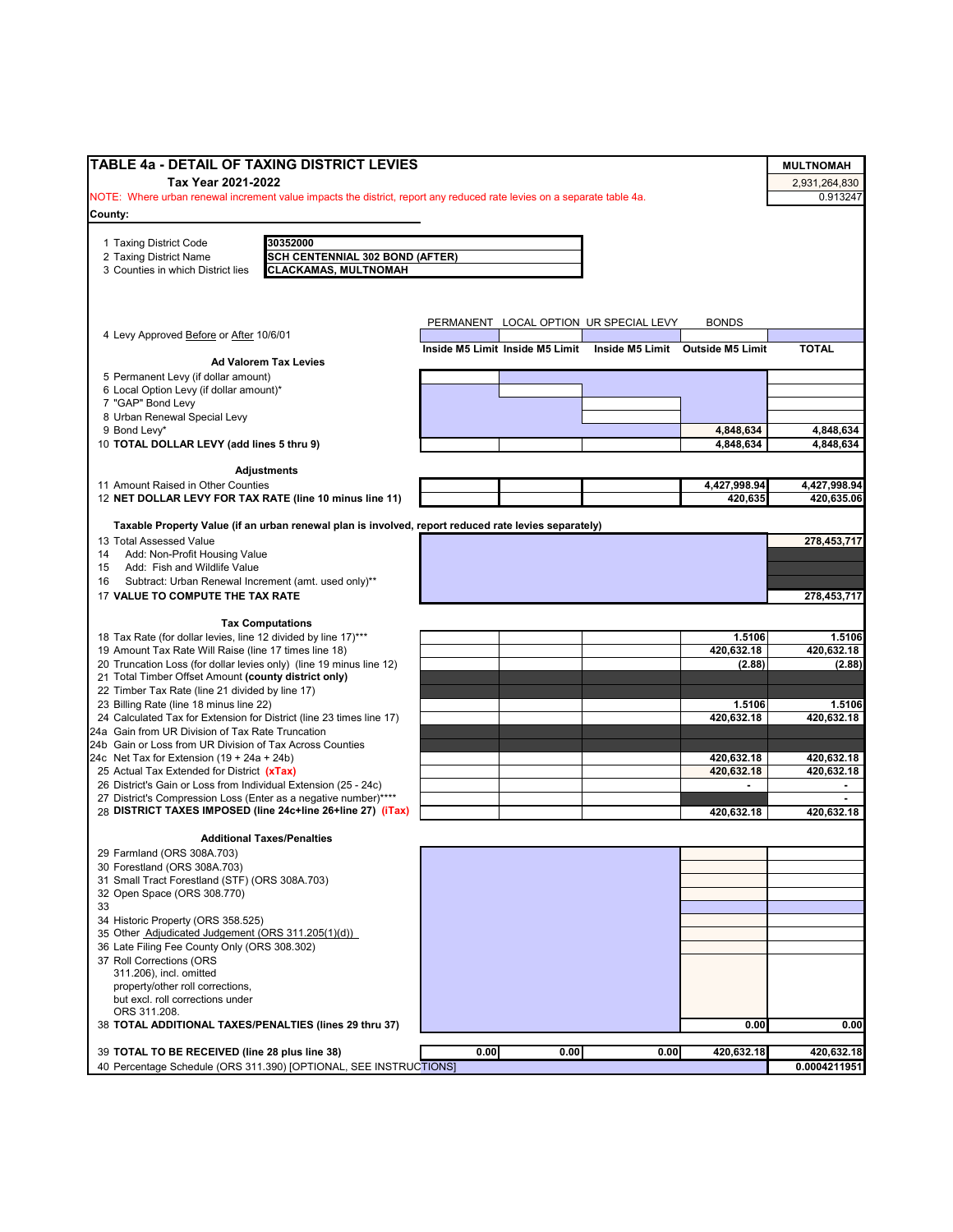| <b>TABLE 4a - DETAIL OF TAXING DISTRICT LEVIES</b><br>Tax Year 2021-2022                                                          |                                                     |              |                                 |                                        |                                  |              |
|-----------------------------------------------------------------------------------------------------------------------------------|-----------------------------------------------------|--------------|---------------------------------|----------------------------------------|----------------------------------|--------------|
| NOTE: Where urban renewal increment value impacts the district, report any reduced rate levies on a separate table 4a.<br>County: |                                                     |              |                                 |                                        |                                  |              |
|                                                                                                                                   |                                                     |              |                                 |                                        |                                  |              |
| 1 Taxing District Code                                                                                                            | 30129000<br><b>SCH COLTON 53 &amp; BOND (AFTER)</b> |              |                                 |                                        |                                  |              |
| 2 Taxing District Name<br>3 Counties in which District lies                                                                       | <b>CLACKAMAS</b>                                    |              |                                 |                                        |                                  |              |
|                                                                                                                                   |                                                     |              |                                 |                                        |                                  |              |
|                                                                                                                                   |                                                     |              |                                 | PERMANENT LOCAL OPTION UR SPECIAL LEVY | <b>BONDS</b>                     |              |
| 4 Levy Approved Before or After 10/6/01                                                                                           |                                                     |              | Inside M5 Limit Inside M5 Limit |                                        | Inside M5 Limit Outside M5 Limit | <b>TOTAL</b> |
| <b>Ad Valorem Tax Levies</b>                                                                                                      |                                                     |              |                                 |                                        |                                  |              |
| 5 Permanent Levy (if dollar amount)<br>6 Local Option Levy (if dollar amount)*                                                    |                                                     |              |                                 |                                        |                                  |              |
| 7 "GAP" Bond Levy                                                                                                                 |                                                     |              |                                 |                                        |                                  |              |
| 8 Urban Renewal Special Levy                                                                                                      |                                                     |              |                                 |                                        |                                  |              |
| 9 Bond Levy*                                                                                                                      |                                                     |              |                                 |                                        | 156,120<br>156,120               | 156,120      |
| 10 TOTAL DOLLAR LEVY (add lines 5 thru 9)                                                                                         |                                                     |              |                                 |                                        |                                  | 156,120      |
| <b>Adjustments</b>                                                                                                                |                                                     |              |                                 |                                        |                                  |              |
| 11 Amount Raised in Other Counties                                                                                                |                                                     |              |                                 |                                        |                                  |              |
| 12 NET DOLLAR LEVY FOR TAX RATE (line 10 minus line 11)                                                                           |                                                     |              |                                 |                                        | 156,120                          | 156,120.00   |
| Taxable Property Value (if an urban renewal plan is involved, report reduced rate levies separately)                              |                                                     |              |                                 |                                        |                                  |              |
| 13 Total Assessed Value                                                                                                           |                                                     |              |                                 |                                        |                                  | 443,445,424  |
| Add: Non-Profit Housing Value<br>14<br>Add: Fish and Wildlife Value<br>15                                                         |                                                     |              |                                 |                                        |                                  |              |
| Subtract: Urban Renewal Increment (amt. used only)**<br>16                                                                        |                                                     |              |                                 |                                        |                                  |              |
| 17 VALUE TO COMPUTE THE TAX RATE                                                                                                  |                                                     |              |                                 |                                        |                                  | 443,445,424  |
| <b>Tax Computations</b>                                                                                                           |                                                     |              |                                 |                                        |                                  |              |
| 18 Tax Rate (for dollar levies, line 12 divided by line 17)***                                                                    |                                                     | 4.9801       |                                 |                                        | 0.3520                           | 5.3321       |
| 19 Amount Tax Rate Will Raise (line 17 times line 18)                                                                             |                                                     | 2,208,402.56 |                                 |                                        | 156,092.79                       | 2,364,495.35 |
| 20 Truncation Loss (for dollar levies only) (line 19 minus line 12)<br>21 Total Timber Offset Amount (county district only)       |                                                     |              |                                 |                                        | (27.21)                          | (27.21)      |
| 22 Timber Tax Rate (line 21 divided by line 17)                                                                                   |                                                     |              |                                 |                                        |                                  |              |
| 23 Billing Rate (line 18 minus line 22)                                                                                           |                                                     | 4.9801       |                                 |                                        | 0.3520                           | 5.3321       |
| 24 Calculated Tax for Extension for District (line 23 times line 17)<br>24a Gain from UR Division of Tax Rate Truncation          |                                                     | 2,208,402.56 |                                 |                                        | 156,092.79                       | 2,364,495.35 |
| 24b Gain or Loss from UR Division of Tax Across Counties                                                                          |                                                     |              |                                 |                                        |                                  |              |
| 24c Net Tax for Extension $(19 + 24a + 24b)$                                                                                      |                                                     | 2,208,402.56 |                                 |                                        | 156,092.79                       | 2,364,495.35 |
| 25 Actual Tax Extended for District (xTax)<br>26 District's Gain or Loss from Individual Extension (25 - 24c)                     |                                                     | 2,208,402.56 |                                 |                                        | 156,092.79                       | 2,364,495.35 |
| 27 District's Compression Loss (Enter as a negative number)****                                                                   |                                                     | (31, 156.74) |                                 |                                        |                                  | (31, 156.74) |
| 28 DISTRICT TAXES IMPOSED (line 24c+line 26+line 27) (iTax)                                                                       |                                                     | 2,177,245.82 |                                 |                                        | 156,092.79                       | 2,333,338.61 |
| <b>Additional Taxes/Penalties</b>                                                                                                 |                                                     |              |                                 |                                        |                                  |              |
| 29 Farmland (ORS 308A.703)                                                                                                        |                                                     |              |                                 |                                        | 1,564.77                         |              |
| 30 Forestland (ORS 308A.703)                                                                                                      |                                                     |              |                                 |                                        | 1,754.74                         |              |
| 31 Small Tract Forestland (STF) (ORS 308A.703)<br>32 Open Space (ORS 308.770)                                                     |                                                     |              |                                 |                                        |                                  |              |
| 33                                                                                                                                |                                                     |              |                                 |                                        |                                  |              |
| 34 Historic Property (ORS 358.525)                                                                                                |                                                     |              |                                 |                                        |                                  |              |
| 35 Other Adjudicated Judgement (ORS 311.205(1)(d))<br>36 Late Filing Fee County Only (ORS 308.302)                                |                                                     |              |                                 |                                        |                                  |              |
| 37 Roll Corrections (ORS                                                                                                          |                                                     |              |                                 |                                        |                                  |              |
| 311.206), incl. omitted                                                                                                           |                                                     |              |                                 |                                        |                                  |              |
| property/other roll corrections,<br>but excl. roll corrections under                                                              |                                                     |              |                                 |                                        |                                  |              |
| ORS 311.208.                                                                                                                      |                                                     |              |                                 |                                        | 2,779.09                         |              |
| 38 TOTAL ADDITIONAL TAXES/PENALTIES (lines 29 thru 37)                                                                            |                                                     |              |                                 |                                        | 6,098.60                         | 6,098.60     |
| 39 TOTAL TO BE RECEIVED (line 28 plus line 38)                                                                                    |                                                     | 2,177,245.82 | 0.00                            | 0.00                                   | 162,191.39                       | 2,339,437.21 |
| 40 Percentage Schedule (ORS 311.390) [OPTIONAL, SEE INSTRUCTIONS]                                                                 |                                                     |              |                                 |                                        |                                  | 0.0023425682 |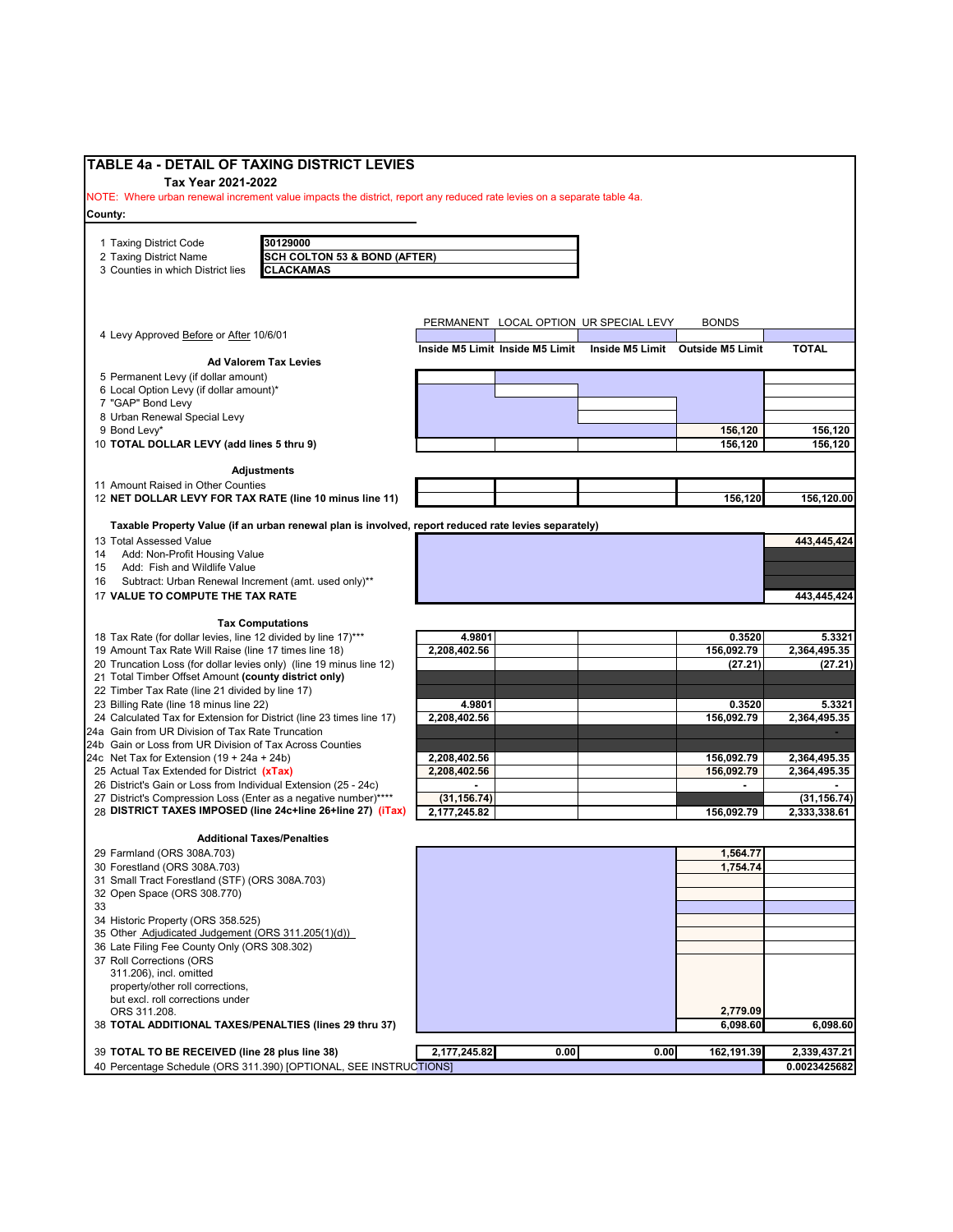| <b>TABLE 4a - DETAIL OF TAXING DISTRICT LEVIES</b>                                                                     |                                    |              |                                 |                                        |                                  |               |
|------------------------------------------------------------------------------------------------------------------------|------------------------------------|--------------|---------------------------------|----------------------------------------|----------------------------------|---------------|
| Tax Year 2021-2022                                                                                                     |                                    |              |                                 |                                        |                                  |               |
| NOTE: Where urban renewal increment value impacts the district, report any reduced rate levies on a separate table 4a. |                                    |              |                                 |                                        |                                  |               |
| County:                                                                                                                |                                    |              |                                 |                                        |                                  |               |
|                                                                                                                        |                                    |              |                                 |                                        |                                  |               |
| 30139000<br>1 Taxing District Code                                                                                     |                                    |              |                                 |                                        |                                  |               |
| 2 Taxing District Name                                                                                                 | <b>SCH ESTACADA 108 &amp; BOND</b> |              |                                 |                                        |                                  |               |
| <b>CLACKAMAS</b><br>3 Counties in which District lies                                                                  |                                    |              |                                 |                                        |                                  |               |
|                                                                                                                        |                                    |              |                                 |                                        |                                  |               |
|                                                                                                                        |                                    |              |                                 |                                        |                                  |               |
|                                                                                                                        |                                    |              |                                 | PERMANENT LOCAL OPTION UR SPECIAL LEVY | <b>BONDS</b>                     |               |
| 4 Levy Approved Before or After 10/6/01                                                                                |                                    |              | Inside M5 Limit Inside M5 Limit |                                        | Inside M5 Limit Outside M5 Limit | <b>TOTAL</b>  |
| <b>Ad Valorem Tax Levies</b>                                                                                           |                                    |              |                                 |                                        |                                  |               |
| 5 Permanent Levy (if dollar amount)                                                                                    |                                    |              |                                 |                                        |                                  |               |
| 6 Local Option Levy (if dollar amount)*                                                                                |                                    |              |                                 |                                        |                                  |               |
| 7 "GAP" Bond Levy                                                                                                      |                                    |              |                                 |                                        |                                  |               |
| 8 Urban Renewal Special Levy                                                                                           |                                    |              |                                 |                                        |                                  |               |
| 9 Bond Levy*                                                                                                           |                                    |              |                                 |                                        | 2,732,175                        | 2,732,175     |
| 10 TOTAL DOLLAR LEVY (add lines 5 thru 9)                                                                              |                                    |              |                                 |                                        |                                  |               |
| <b>Adjustments</b>                                                                                                     |                                    |              |                                 |                                        |                                  |               |
| 11 Amount Raised in Other Counties                                                                                     |                                    |              |                                 |                                        |                                  |               |
| 12 NET DOLLAR LEVY FOR TAX RATE (line 10 minus line 11)                                                                |                                    |              |                                 |                                        | 2,732,175                        | 2,732,175     |
|                                                                                                                        |                                    |              |                                 |                                        |                                  |               |
| Taxable Property Value (if an urban renewal plan is involved, report reduced rate levies separately)                   |                                    |              |                                 |                                        |                                  |               |
| 13 Total Assessed Value                                                                                                |                                    |              |                                 |                                        |                                  | 1,981,682,785 |
| Add: Non-Profit Housing Value<br>14<br>Add: Fish and Wildlife Value<br>15                                              |                                    |              |                                 |                                        |                                  | 4,774,787     |
| Subtract: Urban Renewal Increment (amt. used only)**<br>16                                                             |                                    |              |                                 |                                        |                                  | $-31,818,961$ |
| 17 VALUE TO COMPUTE THE TAX RATE                                                                                       |                                    |              |                                 |                                        |                                  | 1,954,638,611 |
|                                                                                                                        |                                    |              |                                 |                                        |                                  |               |
| <b>Tax Computations</b>                                                                                                |                                    |              |                                 |                                        |                                  |               |
| 18 Tax Rate (for dollar levies, line 12 divided by line 17)***                                                         |                                    | 4.1476       |                                 |                                        | 1.3977                           | 5.5453        |
| 19 Amount Tax Rate Will Raise (line 17 times line 18)                                                                  |                                    | 8,107,059.10 |                                 |                                        | 2,731,998.39                     | 10,839,057.49 |
| 20 Truncation Loss (for dollar levies only) (line 19 minus line 12)                                                    |                                    |              |                                 |                                        | (176.61)                         | (176.61)      |
| 21 Total Timber Offset Amount (county district only)                                                                   |                                    |              |                                 |                                        |                                  |               |
| 22 Timber Tax Rate (line 21 divided by line 17)<br>23 Billing Rate (line 18 minus line 22)                             |                                    | 4.1476       |                                 |                                        | 1.3977                           | 5.5453        |
| 24 Calculated Tax for Extension for District (line 23 times line 17)                                                   |                                    | 8,107,059.10 |                                 |                                        | 2,731,998.39                     | 10,839,057.49 |
| 24a Gain from UR Division of Tax Rate Truncation                                                                       |                                    | 11.52        |                                 |                                        | 27.40                            | 38.92         |
| 24b Gain or Loss from UR Division of Tax Across Counties                                                               |                                    |              |                                 |                                        |                                  |               |
| 24c Net Tax for Extension (19 + 24a + 24b)                                                                             |                                    | 8,107,070.62 |                                 |                                        | 2,732,025.79                     | 10,839,096.41 |
| 25 Actual Tax Extended for District (xTax)                                                                             |                                    | 8,107,070.62 |                                 |                                        | 2,732,025.79                     | 10,839,096.41 |
| 26 District's Gain or Loss from Individual Extension (25 - 24c)                                                        |                                    |              |                                 |                                        |                                  |               |
| 27 District's Compression Loss (Enter as a negative number)****                                                        |                                    | (24, 955.44) |                                 |                                        |                                  | (24, 955.44)  |
| 28 DISTRICT TAXES IMPOSED (line 24c+line 26+line 27) (iTax)                                                            |                                    | 8,082,115.18 |                                 |                                        | 2,732,025.79                     | 10,814,140.97 |
| <b>Additional Taxes/Penalties</b>                                                                                      |                                    |              |                                 |                                        |                                  |               |
| 29 Farmland (ORS 308A.703)                                                                                             |                                    |              |                                 |                                        | 45,598.44                        |               |
| 30 Forestland (ORS 308A.703)                                                                                           |                                    |              |                                 |                                        | 5,438.81                         |               |
| 31 Small Tract Forestland (STF) (ORS 308A.703)                                                                         |                                    |              |                                 |                                        | 7,824.20                         |               |
| 32 Open Space (ORS 308.770)                                                                                            |                                    |              |                                 |                                        |                                  |               |
| 33                                                                                                                     |                                    |              |                                 |                                        |                                  |               |
| 34 Historic Property (ORS 358.525)                                                                                     |                                    |              |                                 |                                        |                                  |               |
| 35 Other Adjudicated Judgement (ORS 311.205(1)(d))                                                                     |                                    |              |                                 |                                        |                                  |               |
| 36 Late Filing Fee County Only (ORS 308.302)<br>37 Roll Corrections (ORS                                               |                                    |              |                                 |                                        |                                  |               |
| 311.206), incl. omitted                                                                                                |                                    |              |                                 |                                        |                                  |               |
| property/other roll corrections,                                                                                       |                                    |              |                                 |                                        |                                  |               |
| but excl. roll corrections under                                                                                       |                                    |              |                                 |                                        |                                  |               |
| ORS 311.208.                                                                                                           |                                    |              |                                 |                                        | 22,593.20                        |               |
| 38 TOTAL ADDITIONAL TAXES/PENALTIES (lines 29 thru 37)                                                                 |                                    |              |                                 |                                        | 81,454.65                        | 81,454.65     |
|                                                                                                                        |                                    |              |                                 |                                        |                                  |               |
| 39 TOTAL TO BE RECEIVED (line 28 plus line 38)                                                                         |                                    | 8,082,115.18 | 0.00                            | 0.00                                   | 2,813,480.44                     | 10,895,595.62 |
| 40 Percentage Schedule (ORS 311.390) [OPTIONAL, SEE INSTRUCTIONS]                                                      |                                    |              |                                 |                                        |                                  | 0.0109101778  |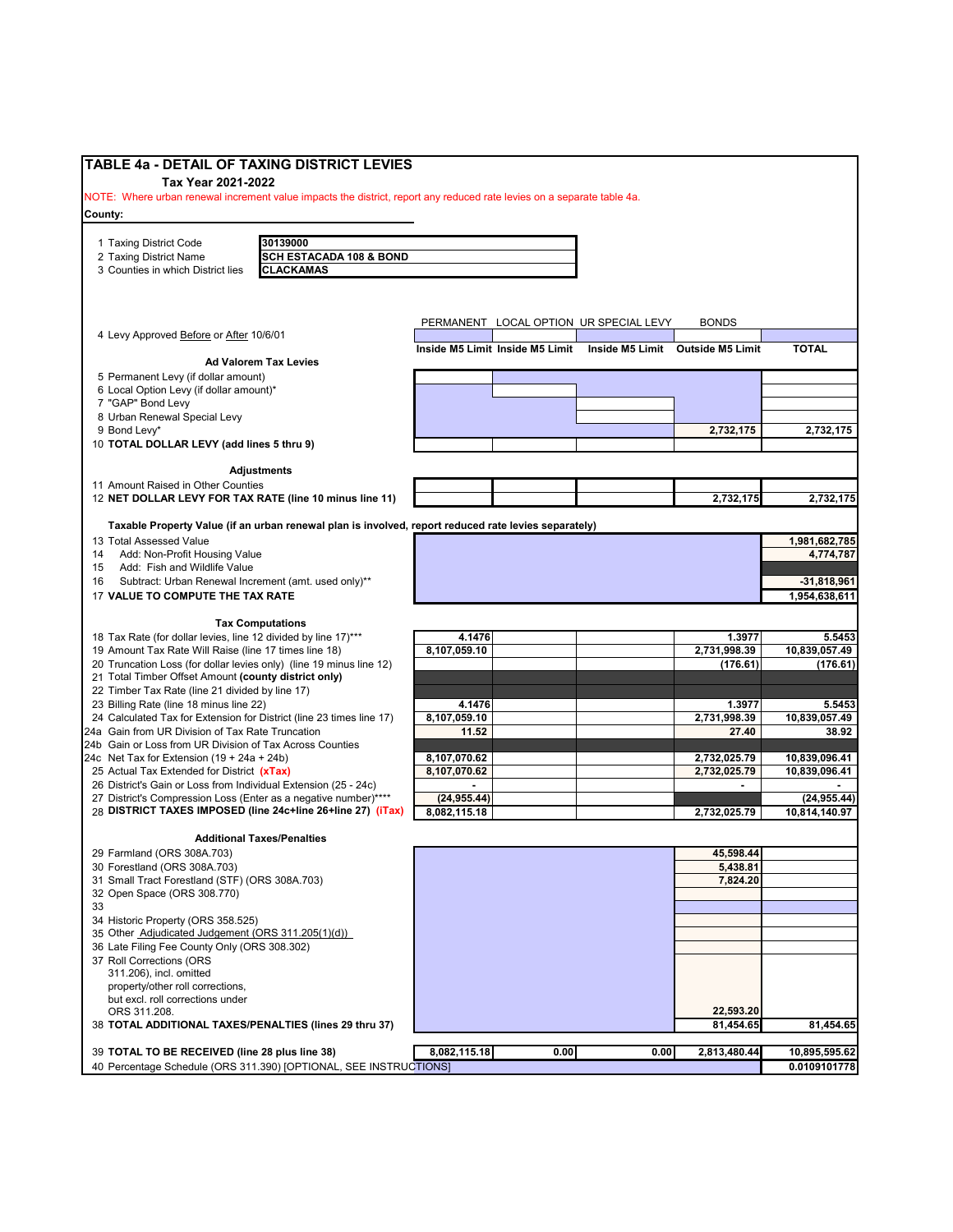| TABLE 4a - DETAIL OF TAXING DISTRICT LEVIES                                                                            |                        |                                 |                                        |              |                        |
|------------------------------------------------------------------------------------------------------------------------|------------------------|---------------------------------|----------------------------------------|--------------|------------------------|
| Tax Year 2021-2022                                                                                                     |                        |                                 |                                        |              |                        |
| NOTE: Where urban renewal increment value impacts the district, report any reduced rate levies on a separate table 4a. |                        |                                 |                                        |              |                        |
| County:                                                                                                                |                        |                                 |                                        |              |                        |
|                                                                                                                        |                        |                                 |                                        |              |                        |
| 30140000<br>1 Taxing District Code                                                                                     |                        |                                 |                                        |              |                        |
| <b>SCH GLADSTONE 115</b><br>2 Taxing District Name                                                                     |                        |                                 |                                        |              |                        |
| CLACKAMAS<br>3 Counties in which District lies                                                                         |                        |                                 |                                        |              |                        |
|                                                                                                                        |                        |                                 |                                        |              |                        |
|                                                                                                                        |                        |                                 |                                        |              |                        |
|                                                                                                                        |                        |                                 |                                        |              |                        |
|                                                                                                                        |                        |                                 | PERMANENT LOCAL OPTION UR SPECIAL LEVY | <b>BONDS</b> |                        |
| 4 Levy Approved Before or After 10/6/01                                                                                |                        |                                 |                                        |              |                        |
| <b>Ad Valorem Tax Levies</b>                                                                                           |                        | Inside M5 Limit Inside M5 Limit | Inside M5 Limit Outside M5 Limit       |              | <b>TOTAL</b>           |
| 5 Permanent Levy (if dollar amount)                                                                                    |                        |                                 |                                        |              |                        |
| 6 Local Option Levy (if dollar amount)*                                                                                |                        |                                 |                                        |              |                        |
| 7 "GAP" Bond Levy                                                                                                      |                        |                                 |                                        |              |                        |
| 8 Urban Renewal Special Levy                                                                                           |                        |                                 |                                        |              |                        |
| 9 Bond Levy*                                                                                                           |                        |                                 |                                        |              |                        |
| 10 TOTAL DOLLAR LEVY (add lines 5 thru 9)                                                                              |                        |                                 |                                        |              |                        |
|                                                                                                                        |                        |                                 |                                        |              |                        |
| <b>Adjustments</b>                                                                                                     |                        |                                 |                                        |              |                        |
| 11 Amount Raised in Other Counties                                                                                     |                        |                                 |                                        |              |                        |
| 12 NET DOLLAR LEVY FOR TAX RATE (line 10 minus line 11)                                                                |                        |                                 |                                        |              |                        |
|                                                                                                                        |                        |                                 |                                        |              |                        |
| Taxable Property Value (if an urban renewal plan is involved, report reduced rate levies separately)                   |                        |                                 |                                        |              |                        |
| 13 Total Assessed Value                                                                                                |                        |                                 |                                        |              | 1,053,098,105          |
| Add: Non-Profit Housing Value<br>14                                                                                    |                        |                                 |                                        |              |                        |
| Add: Fish and Wildlife Value<br>15                                                                                     |                        |                                 |                                        |              |                        |
| Subtract: Urban Renewal Increment (amt. used only)**<br>16                                                             |                        |                                 |                                        |              | $-76,683,080$          |
| 17 VALUE TO COMPUTE THE TAX RATE                                                                                       |                        |                                 |                                        |              | 976.415.025            |
|                                                                                                                        |                        |                                 |                                        |              |                        |
| <b>Tax Computations</b>                                                                                                |                        |                                 |                                        |              |                        |
| 18 Tax Rate (for dollar levies, line 12 divided by line 17)***                                                         | 4.8650                 |                                 |                                        |              | 4.8650                 |
| 19 Amount Tax Rate Will Raise (line 17 times line 18)                                                                  | 4,750,259.10           |                                 |                                        |              | 4,750,259.10           |
| 20 Truncation Loss (for dollar levies only) (line 19 minus line 12)                                                    |                        |                                 |                                        |              |                        |
| 21 Total Timber Offset Amount (county district only)                                                                   |                        |                                 |                                        |              |                        |
| 22 Timber Tax Rate (line 21 divided by line 17)                                                                        |                        |                                 |                                        |              |                        |
| 23 Billing Rate (line 18 minus line 22)<br>24 Calculated Tax for Extension for District (line 23 times line 17)        | 4.8650<br>4,750,259.10 |                                 |                                        |              | 4.8650<br>4,750,259.10 |
| 24a Gain from UR Division of Tax Rate Truncation                                                                       | 89.13                  |                                 |                                        |              | 89.13                  |
| 24b Gain or Loss from UR Division of Tax Across Counties                                                               |                        |                                 |                                        |              |                        |
| 24c Net Tax for Extension (19 + 24a + 24b)                                                                             | 4,750,348.23           |                                 |                                        |              | 4,750,348.23           |
| 25 Actual Tax Extended for District (xTax)                                                                             | 4,750,348.23           |                                 |                                        |              | 4,750,348.23           |
| 26 District's Gain or Loss from Individual Extension (25 - 24c)                                                        |                        |                                 |                                        |              |                        |
| 27 District's Compression Loss (Enter as a negative number)****                                                        | (13, 127.22)           |                                 |                                        |              | (13, 127.22)           |
| 28 DISTRICT TAXES IMPOSED (line 24c+line 26+line 27) (iTax)                                                            | 4,737,221.01           |                                 |                                        |              | 4,737,221.01           |
|                                                                                                                        |                        |                                 |                                        |              |                        |
| <b>Additional Taxes/Penalties</b>                                                                                      |                        |                                 |                                        |              |                        |
| 29 Farmland (ORS 308A.703)                                                                                             |                        |                                 |                                        |              |                        |
| 30 Forestland (ORS 308A.703)                                                                                           |                        |                                 |                                        |              |                        |
| 31 Small Tract Forestland (STF) (ORS 308A.703)                                                                         |                        |                                 |                                        |              |                        |
| 32 Open Space (ORS 308.770)                                                                                            |                        |                                 |                                        |              |                        |
| 33                                                                                                                     |                        |                                 |                                        |              |                        |
| 34 Historic Property (ORS 358.525)                                                                                     |                        |                                 |                                        |              |                        |
| 35 Other Adjudicated Judgement (ORS 311.205(1)(d))                                                                     |                        |                                 |                                        |              |                        |
| 36 Late Filing Fee County Only (ORS 308.302)                                                                           |                        |                                 |                                        |              |                        |
| 37 Roll Corrections (ORS                                                                                               |                        |                                 |                                        |              |                        |
| 311.206), incl. omitted                                                                                                |                        |                                 |                                        |              |                        |
| property/other roll corrections,                                                                                       |                        |                                 |                                        |              |                        |
| but excl. roll corrections under                                                                                       |                        |                                 |                                        | 4,579.70     |                        |
| ORS 311.208.<br>38 TOTAL ADDITIONAL TAXES/PENALTIES (lines 29 thru 37)                                                 |                        |                                 |                                        | 4,579.70     | 4,579.70               |
|                                                                                                                        |                        |                                 |                                        |              |                        |
| 39 TOTAL TO BE RECEIVED (line 28 plus line 38)                                                                         | 4,737,221.01           | 0.00                            | 0.00                                   | 4,579.70     | 4,741,800.71           |
| 40 Percentage Schedule (ORS 311.390) [OPTIONAL, SEE INSTRUCTIONS]                                                      |                        |                                 |                                        |              | 0.0047481469           |
|                                                                                                                        |                        |                                 |                                        |              |                        |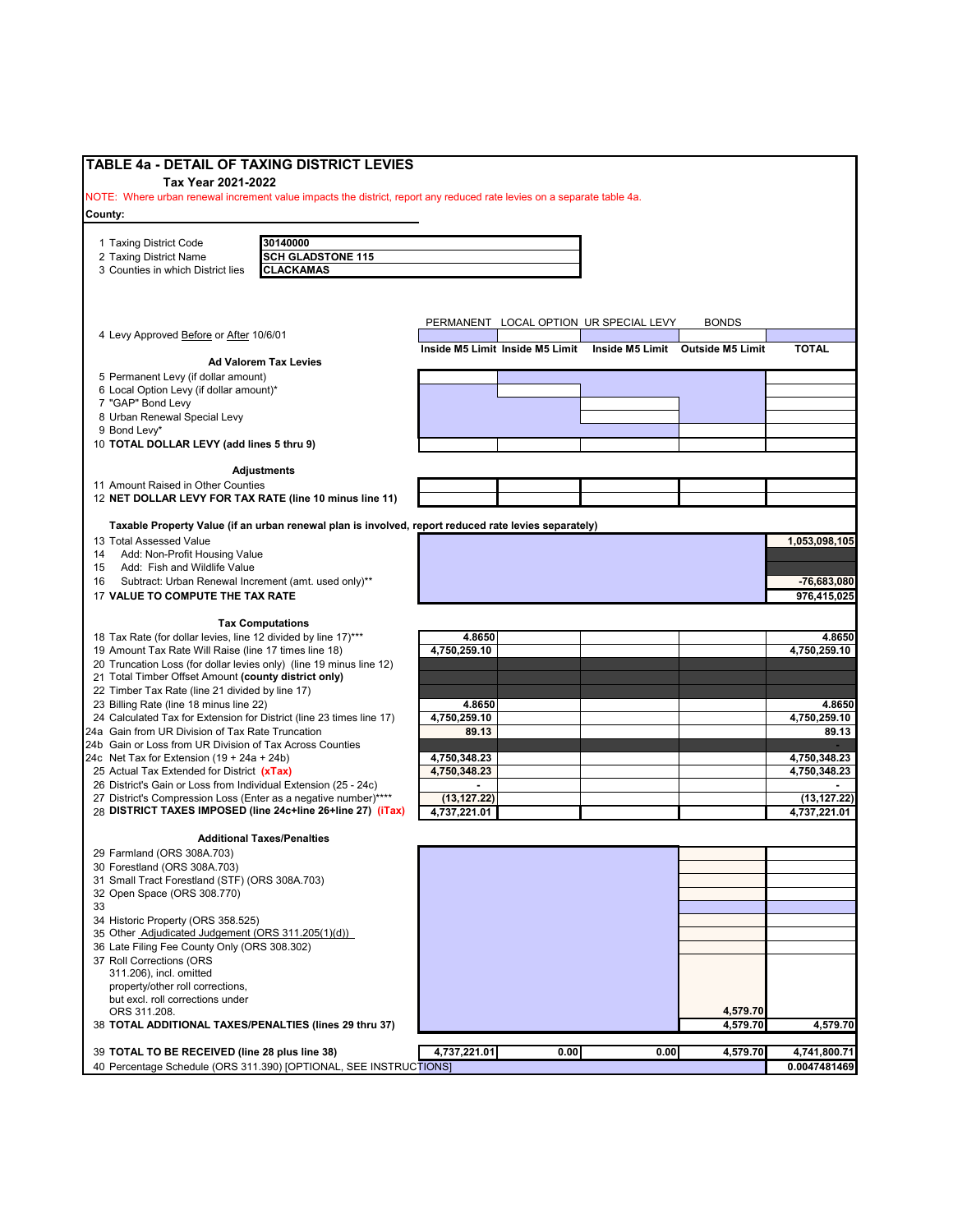| <b>TABLE 4a - DETAIL OF TAXING DISTRICT LEVIES</b>                                                                     |      |                                 |                                        |                                  |                              |
|------------------------------------------------------------------------------------------------------------------------|------|---------------------------------|----------------------------------------|----------------------------------|------------------------------|
| Tax Year 2021-2022                                                                                                     |      |                                 |                                        |                                  |                              |
| NOTE: Where urban renewal increment value impacts the district, report any reduced rate levies on a separate table 4a. |      |                                 |                                        |                                  |                              |
| County:                                                                                                                |      |                                 |                                        |                                  |                              |
|                                                                                                                        |      |                                 |                                        |                                  |                              |
| 30141000<br>1 Taxing District Code                                                                                     |      |                                 |                                        |                                  |                              |
| <b>SCH GLADSTONE 115 BOND (AFTER)</b><br>2 Taxing District Name                                                        |      |                                 |                                        |                                  |                              |
| CLACKAMAS<br>3 Counties in which District lies                                                                         |      |                                 |                                        |                                  |                              |
|                                                                                                                        |      |                                 |                                        |                                  |                              |
|                                                                                                                        |      |                                 |                                        |                                  |                              |
|                                                                                                                        |      |                                 | PERMANENT LOCAL OPTION UR SPECIAL LEVY | <b>BONDS</b>                     |                              |
| 4 Levy Approved Before or After 10/6/01                                                                                |      | Inside M5 Limit Inside M5 Limit |                                        | Inside M5 Limit Outside M5 Limit | <b>TOTAL</b>                 |
| <b>Ad Valorem Tax Levies</b>                                                                                           |      |                                 |                                        |                                  |                              |
| 5 Permanent Levy (if dollar amount)                                                                                    |      |                                 |                                        |                                  |                              |
| 6 Local Option Levy (if dollar amount)*                                                                                |      |                                 |                                        |                                  |                              |
| 7 "GAP" Bond Levy                                                                                                      |      |                                 |                                        |                                  |                              |
| 8 Urban Renewal Special Levy                                                                                           |      |                                 |                                        |                                  |                              |
| 9 Bond Levy*                                                                                                           |      |                                 |                                        | 4,287,500                        | 4,287,500                    |
| 10 TOTAL DOLLAR LEVY (add lines 5 thru 9)                                                                              |      |                                 |                                        | 4,287,500                        | 4,287,500                    |
| <b>Adjustments</b>                                                                                                     |      |                                 |                                        |                                  |                              |
| 11 Amount Raised in Other Counties                                                                                     |      |                                 |                                        |                                  |                              |
| 12 NET DOLLAR LEVY FOR TAX RATE (line 10 minus line 11)                                                                |      |                                 |                                        | 4,287,500                        | 4,287,500                    |
|                                                                                                                        |      |                                 |                                        |                                  |                              |
| Taxable Property Value (if an urban renewal plan is involved, report reduced rate levies separately)                   |      |                                 |                                        |                                  |                              |
| 13 Total Assessed Value                                                                                                |      |                                 |                                        |                                  | 1,053,098,105                |
| Add: Non-Profit Housing Value<br>14                                                                                    |      |                                 |                                        |                                  |                              |
| Add: Fish and Wildlife Value<br>15                                                                                     |      |                                 |                                        |                                  |                              |
| Subtract: Urban Renewal Increment (amt. used only)**<br>16                                                             |      |                                 |                                        |                                  |                              |
| 17 VALUE TO COMPUTE THE TAX RATE                                                                                       |      |                                 |                                        |                                  | 1,053,098,105                |
| <b>Tax Computations</b>                                                                                                |      |                                 |                                        |                                  |                              |
| 18 Tax Rate (for dollar levies, line 12 divided by line 17)***                                                         |      |                                 |                                        | 4.0713                           | 4.0713                       |
| 19 Amount Tax Rate Will Raise (line 17 times line 18)                                                                  |      |                                 |                                        | 4,287,478.31                     | 4,287,478.31                 |
| 20 Truncation Loss (for dollar levies only) (line 19 minus line 12)                                                    |      |                                 |                                        | (21.69)                          | (21.69)                      |
| 21 Total Timber Offset Amount (county district only)                                                                   |      |                                 |                                        |                                  |                              |
| 22 Timber Tax Rate (line 21 divided by line 17)                                                                        |      |                                 |                                        |                                  |                              |
| 23 Billing Rate (line 18 minus line 22)                                                                                |      |                                 |                                        | 4.0713                           | 4.0713                       |
| 24 Calculated Tax for Extension for District (line 23 times line 17)                                                   |      |                                 |                                        | 4,287,478.31                     | 4,287,478.31                 |
| 24a Gain from UR Division of Tax Rate Truncation                                                                       |      |                                 |                                        |                                  |                              |
| 24b Gain or Loss from UR Division of Tax Across Counties                                                               |      |                                 |                                        |                                  |                              |
| 24c Net Tax for Extension (19 + 24a + 24b)<br>25 Actual Tax Extended for District (xTax)                               |      |                                 |                                        | 4,287,478.31<br>4,287,478.31     | 4,287,478.31<br>4,287,478.31 |
| 26 District's Gain or Loss from Individual Extension (25 - 24c)                                                        |      |                                 |                                        |                                  | ۰                            |
| 27 District's Compression Loss (Enter as a negative number)****                                                        |      |                                 |                                        |                                  |                              |
| 28 DISTRICT TAXES IMPOSED (line 24c+line 26+line 27) (iTax)                                                            |      |                                 |                                        | 4,287,478.31                     | 4,287,478.31                 |
|                                                                                                                        |      |                                 |                                        |                                  |                              |
| <b>Additional Taxes/Penalties</b>                                                                                      |      |                                 |                                        |                                  |                              |
| 29 Farmland (ORS 308A.703)                                                                                             |      |                                 |                                        |                                  |                              |
| 30 Forestland (ORS 308A.703)                                                                                           |      |                                 |                                        |                                  |                              |
| 31 Small Tract Forestland (STF) (ORS 308A.703)                                                                         |      |                                 |                                        |                                  |                              |
| 32 Open Space (ORS 308.770)                                                                                            |      |                                 |                                        |                                  |                              |
| 33<br>34 Historic Property (ORS 358.525)                                                                               |      |                                 |                                        |                                  |                              |
| 35 Other Adjudicated Judgement (ORS 311.205(1)(d))                                                                     |      |                                 |                                        |                                  |                              |
| 36 Late Filing Fee County Only (ORS 308.302)                                                                           |      |                                 |                                        |                                  |                              |
| 37 Roll Corrections (ORS                                                                                               |      |                                 |                                        |                                  |                              |
| 311.206), incl. omitted                                                                                                |      |                                 |                                        |                                  |                              |
| property/other roll corrections,                                                                                       |      |                                 |                                        |                                  |                              |
| but excl. roll corrections under                                                                                       |      |                                 |                                        |                                  |                              |
| ORS 311.208.                                                                                                           |      |                                 |                                        |                                  |                              |
| 38 TOTAL ADDITIONAL TAXES/PENALTIES (lines 29 thru 37)                                                                 |      |                                 |                                        | 0.00                             | 0.00                         |
|                                                                                                                        |      |                                 |                                        |                                  |                              |
| 39 TOTAL TO BE RECEIVED (line 28 plus line 38)<br>40 Percentage Schedule (ORS 311.390) [OPTIONAL, SEE INSTRUCTIONS]    | 0.00 | 0.00                            | 0.00                                   | 4,287,478.31                     | 4,287,478.31                 |
|                                                                                                                        |      |                                 |                                        |                                  | 0.0042932165                 |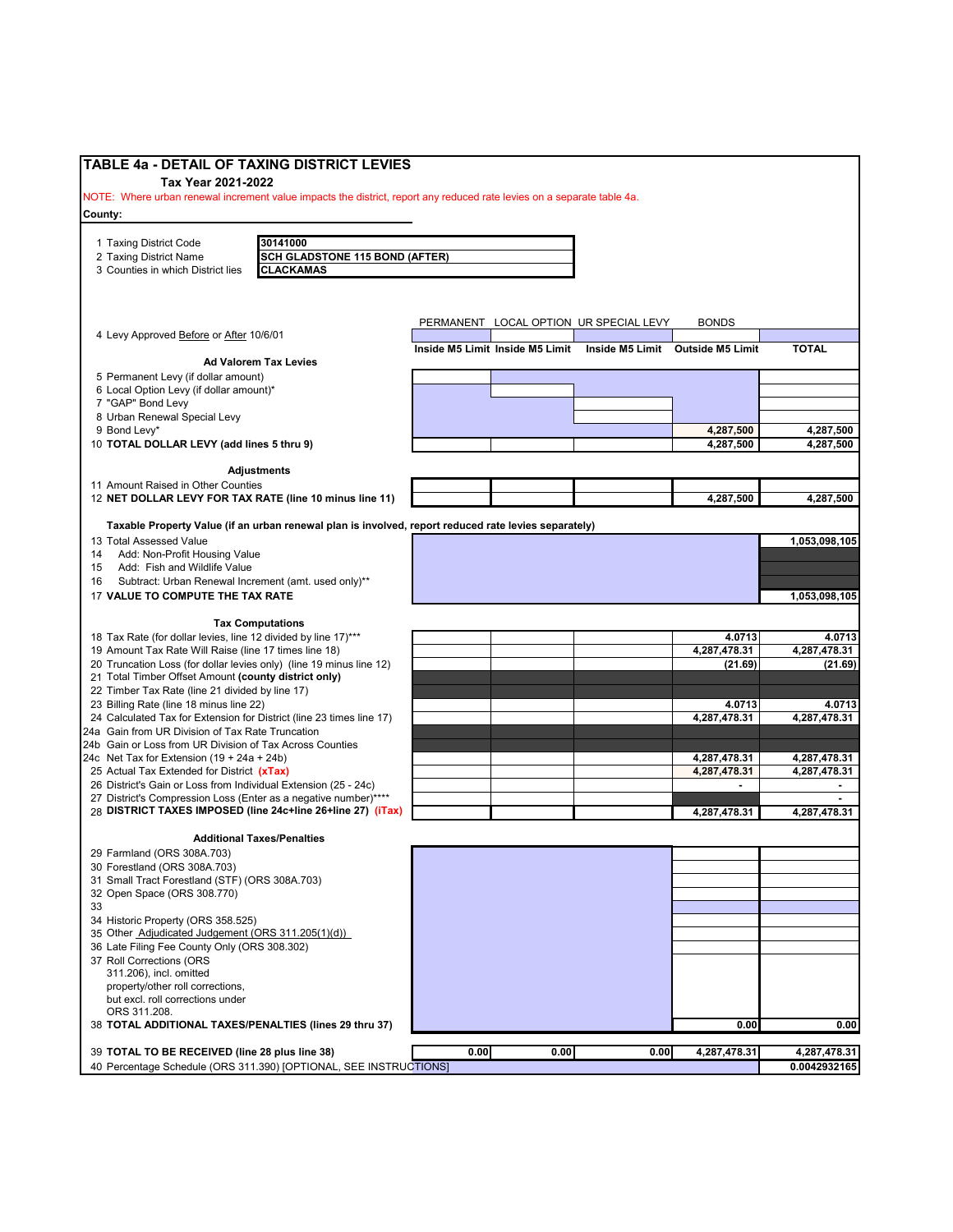| TABLE 4a - DETAIL OF TAXING DISTRICT LEVIES                                                                            |                        |                                 |                                        |                                  | <b>MULTNOMAH</b>       |
|------------------------------------------------------------------------------------------------------------------------|------------------------|---------------------------------|----------------------------------------|----------------------------------|------------------------|
| Tax Year 2021-2022                                                                                                     |                        |                                 |                                        |                                  | 6,143,578,660          |
| NOTE: Where urban renewal increment value impacts the district, report any reduced rate levies on a separate table 4a. |                        |                                 |                                        |                                  | 0.832349               |
| County:                                                                                                                |                        |                                 |                                        |                                  |                        |
|                                                                                                                        |                        |                                 |                                        |                                  |                        |
| 1 Taxing District Code<br>30357000<br><b>SCH GRSHM/BRLW 26</b>                                                         |                        |                                 |                                        |                                  |                        |
| 2 Taxing District Name<br><b>CLACKAMAS, MULTNOMAH</b><br>3 Counties in which District lies                             |                        |                                 |                                        |                                  |                        |
|                                                                                                                        |                        |                                 |                                        |                                  |                        |
|                                                                                                                        |                        |                                 |                                        |                                  |                        |
|                                                                                                                        |                        |                                 |                                        |                                  |                        |
| 4 Levy Approved Before or After 10/6/01                                                                                |                        |                                 | PERMANENT LOCAL OPTION UR SPECIAL LEVY | <b>BONDS</b>                     |                        |
|                                                                                                                        |                        | Inside M5 Limit Inside M5 Limit |                                        | Inside M5 Limit Outside M5 Limit | <b>TOTAL</b>           |
| <b>Ad Valorem Tax Levies</b>                                                                                           |                        |                                 |                                        |                                  |                        |
| 5 Permanent Levy (if dollar amount)                                                                                    |                        |                                 |                                        |                                  |                        |
| 6 Local Option Levy (if dollar amount)*                                                                                |                        |                                 |                                        |                                  |                        |
| 7 "GAP" Bond Levy                                                                                                      |                        |                                 |                                        |                                  |                        |
| 8 Urban Renewal Special Levy<br>9 Bond Levy*                                                                           |                        |                                 |                                        |                                  |                        |
| 10 TOTAL DOLLAR LEVY (add lines 5 thru 9)                                                                              |                        |                                 |                                        |                                  |                        |
|                                                                                                                        |                        |                                 |                                        |                                  |                        |
| <b>Adjustments</b>                                                                                                     |                        |                                 |                                        |                                  |                        |
| 11 Amount Raised in Other Counties                                                                                     |                        |                                 |                                        |                                  |                        |
| 12 NET DOLLAR LEVY FOR TAX RATE (line 10 minus line 11)                                                                |                        |                                 |                                        |                                  |                        |
|                                                                                                                        |                        |                                 |                                        |                                  |                        |
| Taxable Property Value (if an urban renewal plan is involved, report reduced rate levies separately)                   |                        |                                 |                                        |                                  |                        |
| 13 Total Assessed Value<br>Add: Non-Profit Housing Value                                                               |                        |                                 |                                        |                                  | 1,237,430,855          |
| 14<br>Add: Fish and Wildlife Value<br>15                                                                               |                        |                                 |                                        |                                  |                        |
| Subtract: Urban Renewal Increment (amt. used only)**<br>16                                                             |                        |                                 |                                        |                                  |                        |
| 17 VALUE TO COMPUTE THE TAX RATE                                                                                       |                        |                                 |                                        |                                  | 1,237,430,855          |
|                                                                                                                        |                        |                                 |                                        |                                  |                        |
| <b>Tax Computations</b>                                                                                                |                        |                                 |                                        |                                  |                        |
| 18 Tax Rate (for dollar levies, line 12 divided by line 17)***                                                         | 4.5268                 |                                 |                                        |                                  | 4.5268                 |
| 19 Amount Tax Rate Will Raise (line 17 times line 18)                                                                  | 5,601,601.99           |                                 |                                        |                                  | 5,601,601.99           |
| 20 Truncation Loss (for dollar levies only) (line 19 minus line 12)                                                    |                        |                                 |                                        |                                  |                        |
| 21 Total Timber Offset Amount (county district only)                                                                   |                        |                                 |                                        |                                  |                        |
| 22 Timber Tax Rate (line 21 divided by line 17)                                                                        |                        |                                 |                                        |                                  |                        |
| 23 Billing Rate (line 18 minus line 22)<br>24 Calculated Tax for Extension for District (line 23 times line 17)        | 4.5268<br>5,601,601.99 |                                 |                                        |                                  | 4.5268<br>5,601,601.99 |
| 24a Gain from UR Division of Tax Rate Truncation                                                                       |                        |                                 |                                        |                                  |                        |
| 24b Gain or Loss from UR Division of Tax Across Counties                                                               |                        |                                 |                                        |                                  |                        |
| 24c Net Tax for Extension $(19 + 24a + 24b)$                                                                           | 5,601,601.99           |                                 |                                        |                                  | 5,601,601.99           |
| 25 Actual Tax Extended for District (xTax)                                                                             | 5,601,601.99           |                                 |                                        |                                  | 5,601,601.99           |
| 26 District's Gain or Loss from Individual Extension (25 - 24c)                                                        |                        |                                 |                                        |                                  |                        |
| 27 District's Compression Loss (Enter as a negative number)****                                                        | (19, 362.57)           |                                 |                                        |                                  | (19, 362.57)           |
| 28 DISTRICT TAXES IMPOSED (line 24c+line 26+line 27) (iTax)                                                            | 5,582,239.42           |                                 |                                        |                                  | 5.582.239.42           |
| <b>Additional Taxes/Penalties</b>                                                                                      |                        |                                 |                                        |                                  |                        |
| 29 Farmland (ORS 308A.703)                                                                                             |                        |                                 |                                        | 7,774.34                         |                        |
| 30 Forestland (ORS 308A.703)                                                                                           |                        |                                 |                                        | 883.06                           |                        |
| 31 Small Tract Forestland (STF) (ORS 308A.703)                                                                         |                        |                                 |                                        |                                  |                        |
| 32 Open Space (ORS 308.770)                                                                                            |                        |                                 |                                        | 1,279.87                         |                        |
| 33                                                                                                                     |                        |                                 |                                        |                                  |                        |
| 34 Historic Property (ORS 358.525)                                                                                     |                        |                                 |                                        |                                  |                        |
| 35 Other Adjudicated Judgement (ORS 311.205(1)(d))                                                                     |                        |                                 |                                        |                                  |                        |
| 36 Late Filing Fee County Only (ORS 308.302)                                                                           |                        |                                 |                                        |                                  |                        |
| 37 Roll Corrections (ORS<br>311.206), incl. omitted                                                                    |                        |                                 |                                        |                                  |                        |
| property/other roll corrections,                                                                                       |                        |                                 |                                        |                                  |                        |
| but excl. roll corrections under                                                                                       |                        |                                 |                                        |                                  |                        |
| ORS 311.208.                                                                                                           |                        |                                 |                                        | 6,371.93                         |                        |
| 38 TOTAL ADDITIONAL TAXES/PENALTIES (lines 29 thru 37)                                                                 |                        |                                 |                                        | 16,309.20                        | 16,309.20              |
|                                                                                                                        |                        |                                 |                                        |                                  |                        |
| 39 TOTAL TO BE RECEIVED (line 28 plus line 38)                                                                         | 5,582,239.42           | 0.00                            | 0.00                                   | 16,309.20                        | 5,598,548.62           |
| 40 Percentage Schedule (ORS 311.390) [OPTIONAL, SEE INSTRUCTIONS]                                                      |                        |                                 |                                        |                                  | 0.0056060415           |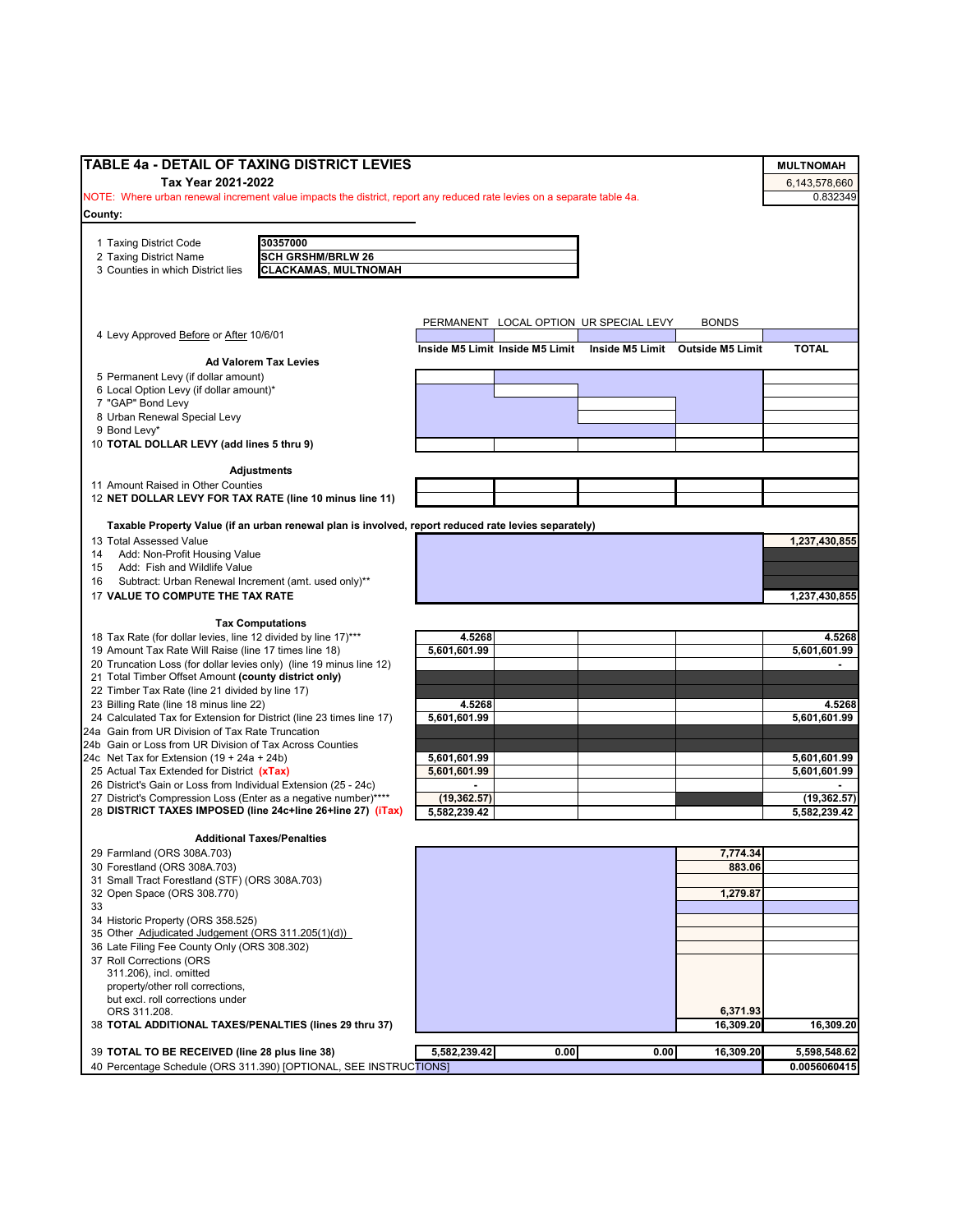| TABLE 4a - DETAIL OF TAXING DISTRICT LEVIES                                                                                    |      |                                 |                                        |                                  | <b>MULTNOMAH</b> |
|--------------------------------------------------------------------------------------------------------------------------------|------|---------------------------------|----------------------------------------|----------------------------------|------------------|
| Tax Year 2021-2022                                                                                                             |      |                                 |                                        |                                  | 6,143,695,100    |
| NOTE: Where urban renewal increment value impacts the district, report any reduced rate levies on a separate table 4a.         |      |                                 |                                        |                                  | 0.832352         |
| County:                                                                                                                        |      |                                 |                                        |                                  |                  |
|                                                                                                                                |      |                                 |                                        |                                  |                  |
| 1 Taxing District Code<br>30357000                                                                                             |      |                                 |                                        |                                  |                  |
| <b>SCH GRSHM/BRLW BOND (AFTER)</b><br>2 Taxing District Name                                                                   |      |                                 |                                        |                                  |                  |
| <b>CLACKAMAS, MULTNOMAH</b><br>3 Counties in which District lies                                                               |      |                                 |                                        |                                  |                  |
|                                                                                                                                |      |                                 |                                        |                                  |                  |
|                                                                                                                                |      |                                 |                                        |                                  |                  |
|                                                                                                                                |      |                                 |                                        |                                  |                  |
|                                                                                                                                |      |                                 | PERMANENT LOCAL OPTION UR SPECIAL LEVY | <b>BONDS</b>                     |                  |
| 4 Levy Approved Before or After 10/6/01                                                                                        |      |                                 |                                        |                                  |                  |
| <b>Ad Valorem Tax Levies</b>                                                                                                   |      | Inside M5 Limit Inside M5 Limit |                                        | Inside M5 Limit Outside M5 Limit | <b>TOTAL</b>     |
| 5 Permanent Levy (if dollar amount)                                                                                            |      |                                 |                                        |                                  |                  |
| 6 Local Option Levy (if dollar amount)*                                                                                        |      |                                 |                                        |                                  |                  |
| 7 "GAP" Bond Levy                                                                                                              |      |                                 |                                        |                                  |                  |
| 8 Urban Renewal Special Levy                                                                                                   |      |                                 |                                        |                                  |                  |
| 9 Bond Levy*                                                                                                                   |      |                                 |                                        | 21,323,785                       | 21,323,785       |
| 10 TOTAL DOLLAR LEVY (add lines 5 thru 9)                                                                                      |      |                                 |                                        | 21,323,785                       | 21,323,785       |
|                                                                                                                                |      |                                 |                                        |                                  |                  |
| <b>Adjustments</b>                                                                                                             |      |                                 |                                        |                                  |                  |
| 11 Amount Raised in Other Counties                                                                                             |      |                                 |                                        | 17,748,895.52                    | 17,748,895.52    |
| 12 NET DOLLAR LEVY FOR TAX RATE (line 10 minus line 11)                                                                        |      |                                 |                                        | 3,574,889                        | 3,574,889.48     |
|                                                                                                                                |      |                                 |                                        |                                  |                  |
| Taxable Property Value (if an urban renewal plan is involved, report reduced rate levies separately)                           |      |                                 |                                        |                                  |                  |
| 13 Total Assessed Value                                                                                                        |      |                                 |                                        |                                  | 1,237,430,855    |
| 14<br>Add: Non-Profit Housing Value                                                                                            |      |                                 |                                        |                                  |                  |
| Add: Fish and Wildlife Value<br>15                                                                                             |      |                                 |                                        |                                  |                  |
| Subtract: Urban Renewal Increment (amt. used only)**<br>16                                                                     |      |                                 |                                        |                                  |                  |
| 17 VALUE TO COMPUTE THE TAX RATE                                                                                               |      |                                 |                                        |                                  | 1,237,430,855    |
|                                                                                                                                |      |                                 |                                        |                                  |                  |
| <b>Tax Computations</b>                                                                                                        |      |                                 |                                        |                                  |                  |
| 18 Tax Rate (for dollar levies, line 12 divided by line 17)***                                                                 |      |                                 |                                        | 2.8889                           | 2.8889           |
| 19 Amount Tax Rate Will Raise (line 17 times line 18)                                                                          |      |                                 |                                        | 3,574,814.00                     | 3,574,814.00     |
| 20 Truncation Loss (for dollar levies only) (line 19 minus line 12)                                                            |      |                                 |                                        | (75.48)                          | (75.48)          |
| 21 Total Timber Offset Amount (county district only)                                                                           |      |                                 |                                        |                                  |                  |
| 22 Timber Tax Rate (line 21 divided by line 17)                                                                                |      |                                 |                                        |                                  |                  |
| 23 Billing Rate (line 18 minus line 22)                                                                                        |      |                                 |                                        | 2.8889                           | 2.8889           |
| 24 Calculated Tax for Extension for District (line 23 times line 17)                                                           |      |                                 |                                        | 3,574,814.00                     | 3,574,814.00     |
| 24a Gain from UR Division of Tax Rate Truncation                                                                               |      |                                 |                                        |                                  |                  |
| 24b Gain or Loss from UR Division of Tax Across Counties                                                                       |      |                                 |                                        |                                  |                  |
| 24c Net Tax for Extension $(19 + 24a + 24b)$                                                                                   |      |                                 |                                        | 3,574,814.00                     | 3,574,814.00     |
| 25 Actual Tax Extended for District (xTax)                                                                                     |      |                                 |                                        | 3,574,814.00                     | 3,574,814.00     |
| 26 District's Gain or Loss from Individual Extension (25 - 24c)                                                                |      |                                 |                                        |                                  | ٠                |
| 27 District's Compression Loss (Enter as a negative number)****<br>28 DISTRICT TAXES IMPOSED (line 24c+line 26+line 27) (iTax) |      |                                 |                                        |                                  |                  |
|                                                                                                                                |      |                                 |                                        | 3,574,814.00                     | 3,574,814.00     |
| <b>Additional Taxes/Penalties</b>                                                                                              |      |                                 |                                        |                                  |                  |
| 29 Farmland (ORS 308A.703)                                                                                                     |      |                                 |                                        |                                  |                  |
| 30 Forestland (ORS 308A.703)                                                                                                   |      |                                 |                                        |                                  |                  |
| 31 Small Tract Forestland (STF) (ORS 308A.703)                                                                                 |      |                                 |                                        |                                  |                  |
| 32 Open Space (ORS 308.770)                                                                                                    |      |                                 |                                        |                                  |                  |
| 33                                                                                                                             |      |                                 |                                        |                                  |                  |
| 34 Historic Property (ORS 358.525)                                                                                             |      |                                 |                                        |                                  |                  |
| 35 Other Adjudicated Judgement (ORS 311.205(1)(d))                                                                             |      |                                 |                                        |                                  |                  |
| 36 Late Filing Fee County Only (ORS 308.302)                                                                                   |      |                                 |                                        |                                  |                  |
| 37 Roll Corrections (ORS                                                                                                       |      |                                 |                                        |                                  |                  |
| 311.206), incl. omitted                                                                                                        |      |                                 |                                        |                                  |                  |
| property/other roll corrections,                                                                                               |      |                                 |                                        |                                  |                  |
| but excl. roll corrections under                                                                                               |      |                                 |                                        |                                  |                  |
| ORS 311.208.                                                                                                                   |      |                                 |                                        |                                  |                  |
| 38 TOTAL ADDITIONAL TAXES/PENALTIES (lines 29 thru 37)                                                                         |      |                                 |                                        | 0.00                             | 0.00             |
|                                                                                                                                |      |                                 |                                        |                                  |                  |
| 39 TOTAL TO BE RECEIVED (line 28 plus line 38)                                                                                 | 0.00 | 0.00                            | 0.00                                   | 3,574,814.00                     | 3,574,814.00     |
| 40 Percentage Schedule (ORS 311.390) [OPTIONAL, SEE INSTRUCTIONS]                                                              |      |                                 |                                        |                                  | 0.0035795984     |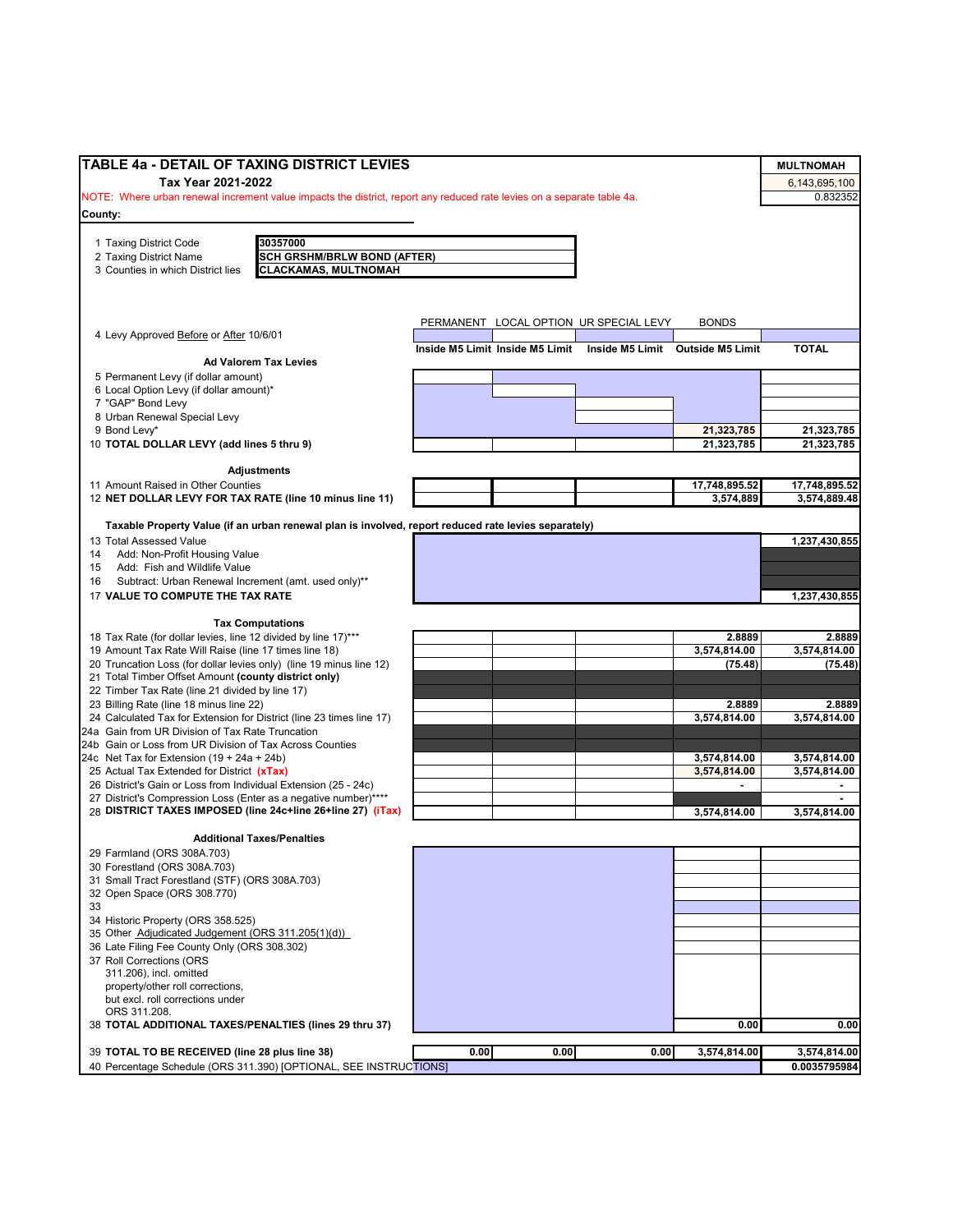| Tax Year 2021-2022<br>28,685,400<br>0.003173823<br>NOTE: Where urban renewal increment value impacts the district, report any reduced rate levies on a separate table 4a.<br>30118000<br>1 Taxing District Code<br><b>SCH LAKE OSWEGO 7 &amp; BOND</b><br>2 Taxing District Name<br><b>CLACKAMAS, MULTNOMAH, WASHINGTON</b><br>PERMANENT<br>LOCAL OPTION UR SPECIAL LEVY<br><b>BONDS</b><br>Inside M5 Limit Inside M5 Limit<br><b>TOTAL</b><br>Inside M5 Limit Outside M5 Limit<br><b>Ad Valorem Tax Levies</b><br>8 Urban Renewal Special Levy<br>9 Bond Levy*<br>8,251,150<br>8,251,150<br>10 TOTAL DOLLAR LEVY (add lines 5 thru 9)<br>8,251,150<br>8,251,150<br>Adjustments<br>101,047.43<br>8,150,102.57<br>Taxable Property Value (if an urban renewal plan is involved, report reduced rate levies separately)<br>9,456,450,868<br>13 Total Assessed Value<br>Add: Non-Profit Housing Value<br>Add: Fish and Wildlife Value<br>Subtract: Urban Renewal Increment (amt. used only)**<br>$-529,014,165$<br>17 VALUE TO COMPUTE THE TAX RATE<br>8,927,436,703<br><b>Tax Computations</b><br>4.4707<br>0.9129<br>48,061,748.24<br>39,911,891.27<br>8,149,856.97<br>19 Amount Tax Rate Will Raise (line 17 times line 18)<br>20 Truncation Loss (for dollar levies only) (line 19 minus line 12)<br>(245.60)<br>(245.60)<br>21 Total Timber Offset Amount (county district only)<br>22 Timber Tax Rate (line 21 divided by line 17)<br>23 Billing Rate (line 18 minus line 22)<br>4.4707<br>0.9129<br>5.3836<br>39,911,891.27<br>8,149,856.97<br>48,061,748.24<br>24 Calculated Tax for Extension for District (line 23 times line 17)<br>24a Gain from UR Division of Tax Rate Truncation<br>586.67<br>1,160.19<br>1,746.86<br>2,342.82<br>24b Gain or Loss from UR Division of Tax Across Counties<br>11,498.19<br>13,841.01<br>24c Net Tax for Extension $(19 + 24a + 24b)$<br>39,923,976.13<br>8,153,359.98<br>48,077,336.11<br>39,923,976.14<br>8,153,359.98<br>0.01<br>٠<br>(2,826.44)<br>39,921,149.70<br>8,153,359.98<br><b>Additional Taxes/Penalties</b><br>29 Farmland (ORS 308A.703)<br>30 Forestland (ORS 308A.703)<br>31 Small Tract Forestland (STF) (ORS 308A.703)<br>32 Open Space (ORS 308.770)<br>34 Historic Property (ORS 358.525)<br>311.206), incl. omitted<br>property/other roll corrections,<br>but excl. roll corrections under<br>50,063.06<br>ORS 311.208.<br>50,063.06<br>39,921,149.70<br>0.00<br>48, 124, 572. 74<br>39 TOTAL TO BE RECEIVED (line 28 plus line 38)<br>0.00<br>8,203,423.04<br>40 Percentage Schedule (ORS 311.390) [OPTIONAL, SEE INSTRUCTIONS] | TABLE 4a - DETAIL OF TAXING DISTRICT LEVIES                     |  | <b>MULTNOMAH</b> | <b>WASHINGTON</b> |
|----------------------------------------------------------------------------------------------------------------------------------------------------------------------------------------------------------------------------------------------------------------------------------------------------------------------------------------------------------------------------------------------------------------------------------------------------------------------------------------------------------------------------------------------------------------------------------------------------------------------------------------------------------------------------------------------------------------------------------------------------------------------------------------------------------------------------------------------------------------------------------------------------------------------------------------------------------------------------------------------------------------------------------------------------------------------------------------------------------------------------------------------------------------------------------------------------------------------------------------------------------------------------------------------------------------------------------------------------------------------------------------------------------------------------------------------------------------------------------------------------------------------------------------------------------------------------------------------------------------------------------------------------------------------------------------------------------------------------------------------------------------------------------------------------------------------------------------------------------------------------------------------------------------------------------------------------------------------------------------------------------------------------------------------------------------------------------------------------------------------------------------------------------------------------------------------------------------------------------------------------------------------------------------------------------------------------------------------------------------------------------------------------------------------------------------------------------------------------------------------------------------------------------------------------------------------------------------------------|-----------------------------------------------------------------|--|------------------|-------------------|
|                                                                                                                                                                                                                                                                                                                                                                                                                                                                                                                                                                                                                                                                                                                                                                                                                                                                                                                                                                                                                                                                                                                                                                                                                                                                                                                                                                                                                                                                                                                                                                                                                                                                                                                                                                                                                                                                                                                                                                                                                                                                                                                                                                                                                                                                                                                                                                                                                                                                                                                                                                                                    |                                                                 |  |                  | 81,999,656        |
|                                                                                                                                                                                                                                                                                                                                                                                                                                                                                                                                                                                                                                                                                                                                                                                                                                                                                                                                                                                                                                                                                                                                                                                                                                                                                                                                                                                                                                                                                                                                                                                                                                                                                                                                                                                                                                                                                                                                                                                                                                                                                                                                                                                                                                                                                                                                                                                                                                                                                                                                                                                                    |                                                                 |  |                  | 0.009072643       |
|                                                                                                                                                                                                                                                                                                                                                                                                                                                                                                                                                                                                                                                                                                                                                                                                                                                                                                                                                                                                                                                                                                                                                                                                                                                                                                                                                                                                                                                                                                                                                                                                                                                                                                                                                                                                                                                                                                                                                                                                                                                                                                                                                                                                                                                                                                                                                                                                                                                                                                                                                                                                    | County:                                                         |  |                  |                   |
|                                                                                                                                                                                                                                                                                                                                                                                                                                                                                                                                                                                                                                                                                                                                                                                                                                                                                                                                                                                                                                                                                                                                                                                                                                                                                                                                                                                                                                                                                                                                                                                                                                                                                                                                                                                                                                                                                                                                                                                                                                                                                                                                                                                                                                                                                                                                                                                                                                                                                                                                                                                                    |                                                                 |  |                  |                   |
|                                                                                                                                                                                                                                                                                                                                                                                                                                                                                                                                                                                                                                                                                                                                                                                                                                                                                                                                                                                                                                                                                                                                                                                                                                                                                                                                                                                                                                                                                                                                                                                                                                                                                                                                                                                                                                                                                                                                                                                                                                                                                                                                                                                                                                                                                                                                                                                                                                                                                                                                                                                                    |                                                                 |  |                  |                   |
|                                                                                                                                                                                                                                                                                                                                                                                                                                                                                                                                                                                                                                                                                                                                                                                                                                                                                                                                                                                                                                                                                                                                                                                                                                                                                                                                                                                                                                                                                                                                                                                                                                                                                                                                                                                                                                                                                                                                                                                                                                                                                                                                                                                                                                                                                                                                                                                                                                                                                                                                                                                                    | 3 Counties in which District lies                               |  |                  |                   |
|                                                                                                                                                                                                                                                                                                                                                                                                                                                                                                                                                                                                                                                                                                                                                                                                                                                                                                                                                                                                                                                                                                                                                                                                                                                                                                                                                                                                                                                                                                                                                                                                                                                                                                                                                                                                                                                                                                                                                                                                                                                                                                                                                                                                                                                                                                                                                                                                                                                                                                                                                                                                    |                                                                 |  |                  |                   |
|                                                                                                                                                                                                                                                                                                                                                                                                                                                                                                                                                                                                                                                                                                                                                                                                                                                                                                                                                                                                                                                                                                                                                                                                                                                                                                                                                                                                                                                                                                                                                                                                                                                                                                                                                                                                                                                                                                                                                                                                                                                                                                                                                                                                                                                                                                                                                                                                                                                                                                                                                                                                    |                                                                 |  |                  |                   |
|                                                                                                                                                                                                                                                                                                                                                                                                                                                                                                                                                                                                                                                                                                                                                                                                                                                                                                                                                                                                                                                                                                                                                                                                                                                                                                                                                                                                                                                                                                                                                                                                                                                                                                                                                                                                                                                                                                                                                                                                                                                                                                                                                                                                                                                                                                                                                                                                                                                                                                                                                                                                    |                                                                 |  |                  |                   |
|                                                                                                                                                                                                                                                                                                                                                                                                                                                                                                                                                                                                                                                                                                                                                                                                                                                                                                                                                                                                                                                                                                                                                                                                                                                                                                                                                                                                                                                                                                                                                                                                                                                                                                                                                                                                                                                                                                                                                                                                                                                                                                                                                                                                                                                                                                                                                                                                                                                                                                                                                                                                    | 4 Levy Approved Before or After 10/6/01                         |  |                  |                   |
|                                                                                                                                                                                                                                                                                                                                                                                                                                                                                                                                                                                                                                                                                                                                                                                                                                                                                                                                                                                                                                                                                                                                                                                                                                                                                                                                                                                                                                                                                                                                                                                                                                                                                                                                                                                                                                                                                                                                                                                                                                                                                                                                                                                                                                                                                                                                                                                                                                                                                                                                                                                                    |                                                                 |  |                  |                   |
|                                                                                                                                                                                                                                                                                                                                                                                                                                                                                                                                                                                                                                                                                                                                                                                                                                                                                                                                                                                                                                                                                                                                                                                                                                                                                                                                                                                                                                                                                                                                                                                                                                                                                                                                                                                                                                                                                                                                                                                                                                                                                                                                                                                                                                                                                                                                                                                                                                                                                                                                                                                                    | 5 Permanent Levy (if dollar amount)                             |  |                  |                   |
|                                                                                                                                                                                                                                                                                                                                                                                                                                                                                                                                                                                                                                                                                                                                                                                                                                                                                                                                                                                                                                                                                                                                                                                                                                                                                                                                                                                                                                                                                                                                                                                                                                                                                                                                                                                                                                                                                                                                                                                                                                                                                                                                                                                                                                                                                                                                                                                                                                                                                                                                                                                                    | 6 Local Option Levy (if dollar amount)*                         |  |                  |                   |
|                                                                                                                                                                                                                                                                                                                                                                                                                                                                                                                                                                                                                                                                                                                                                                                                                                                                                                                                                                                                                                                                                                                                                                                                                                                                                                                                                                                                                                                                                                                                                                                                                                                                                                                                                                                                                                                                                                                                                                                                                                                                                                                                                                                                                                                                                                                                                                                                                                                                                                                                                                                                    | 7 "GAP" Bond Levy                                               |  |                  |                   |
|                                                                                                                                                                                                                                                                                                                                                                                                                                                                                                                                                                                                                                                                                                                                                                                                                                                                                                                                                                                                                                                                                                                                                                                                                                                                                                                                                                                                                                                                                                                                                                                                                                                                                                                                                                                                                                                                                                                                                                                                                                                                                                                                                                                                                                                                                                                                                                                                                                                                                                                                                                                                    |                                                                 |  |                  |                   |
|                                                                                                                                                                                                                                                                                                                                                                                                                                                                                                                                                                                                                                                                                                                                                                                                                                                                                                                                                                                                                                                                                                                                                                                                                                                                                                                                                                                                                                                                                                                                                                                                                                                                                                                                                                                                                                                                                                                                                                                                                                                                                                                                                                                                                                                                                                                                                                                                                                                                                                                                                                                                    |                                                                 |  |                  |                   |
|                                                                                                                                                                                                                                                                                                                                                                                                                                                                                                                                                                                                                                                                                                                                                                                                                                                                                                                                                                                                                                                                                                                                                                                                                                                                                                                                                                                                                                                                                                                                                                                                                                                                                                                                                                                                                                                                                                                                                                                                                                                                                                                                                                                                                                                                                                                                                                                                                                                                                                                                                                                                    |                                                                 |  |                  |                   |
|                                                                                                                                                                                                                                                                                                                                                                                                                                                                                                                                                                                                                                                                                                                                                                                                                                                                                                                                                                                                                                                                                                                                                                                                                                                                                                                                                                                                                                                                                                                                                                                                                                                                                                                                                                                                                                                                                                                                                                                                                                                                                                                                                                                                                                                                                                                                                                                                                                                                                                                                                                                                    |                                                                 |  |                  |                   |
|                                                                                                                                                                                                                                                                                                                                                                                                                                                                                                                                                                                                                                                                                                                                                                                                                                                                                                                                                                                                                                                                                                                                                                                                                                                                                                                                                                                                                                                                                                                                                                                                                                                                                                                                                                                                                                                                                                                                                                                                                                                                                                                                                                                                                                                                                                                                                                                                                                                                                                                                                                                                    | 11 Amount Raised in Other Counties                              |  |                  | 101,047.43        |
|                                                                                                                                                                                                                                                                                                                                                                                                                                                                                                                                                                                                                                                                                                                                                                                                                                                                                                                                                                                                                                                                                                                                                                                                                                                                                                                                                                                                                                                                                                                                                                                                                                                                                                                                                                                                                                                                                                                                                                                                                                                                                                                                                                                                                                                                                                                                                                                                                                                                                                                                                                                                    | 12 NET DOLLAR LEVY FOR TAX RATE (line 10 minus line 11)         |  |                  | 8,150,102.57      |
|                                                                                                                                                                                                                                                                                                                                                                                                                                                                                                                                                                                                                                                                                                                                                                                                                                                                                                                                                                                                                                                                                                                                                                                                                                                                                                                                                                                                                                                                                                                                                                                                                                                                                                                                                                                                                                                                                                                                                                                                                                                                                                                                                                                                                                                                                                                                                                                                                                                                                                                                                                                                    |                                                                 |  |                  |                   |
|                                                                                                                                                                                                                                                                                                                                                                                                                                                                                                                                                                                                                                                                                                                                                                                                                                                                                                                                                                                                                                                                                                                                                                                                                                                                                                                                                                                                                                                                                                                                                                                                                                                                                                                                                                                                                                                                                                                                                                                                                                                                                                                                                                                                                                                                                                                                                                                                                                                                                                                                                                                                    |                                                                 |  |                  |                   |
|                                                                                                                                                                                                                                                                                                                                                                                                                                                                                                                                                                                                                                                                                                                                                                                                                                                                                                                                                                                                                                                                                                                                                                                                                                                                                                                                                                                                                                                                                                                                                                                                                                                                                                                                                                                                                                                                                                                                                                                                                                                                                                                                                                                                                                                                                                                                                                                                                                                                                                                                                                                                    | 14                                                              |  |                  |                   |
|                                                                                                                                                                                                                                                                                                                                                                                                                                                                                                                                                                                                                                                                                                                                                                                                                                                                                                                                                                                                                                                                                                                                                                                                                                                                                                                                                                                                                                                                                                                                                                                                                                                                                                                                                                                                                                                                                                                                                                                                                                                                                                                                                                                                                                                                                                                                                                                                                                                                                                                                                                                                    | 15                                                              |  |                  |                   |
|                                                                                                                                                                                                                                                                                                                                                                                                                                                                                                                                                                                                                                                                                                                                                                                                                                                                                                                                                                                                                                                                                                                                                                                                                                                                                                                                                                                                                                                                                                                                                                                                                                                                                                                                                                                                                                                                                                                                                                                                                                                                                                                                                                                                                                                                                                                                                                                                                                                                                                                                                                                                    | 16                                                              |  |                  |                   |
|                                                                                                                                                                                                                                                                                                                                                                                                                                                                                                                                                                                                                                                                                                                                                                                                                                                                                                                                                                                                                                                                                                                                                                                                                                                                                                                                                                                                                                                                                                                                                                                                                                                                                                                                                                                                                                                                                                                                                                                                                                                                                                                                                                                                                                                                                                                                                                                                                                                                                                                                                                                                    |                                                                 |  |                  |                   |
|                                                                                                                                                                                                                                                                                                                                                                                                                                                                                                                                                                                                                                                                                                                                                                                                                                                                                                                                                                                                                                                                                                                                                                                                                                                                                                                                                                                                                                                                                                                                                                                                                                                                                                                                                                                                                                                                                                                                                                                                                                                                                                                                                                                                                                                                                                                                                                                                                                                                                                                                                                                                    |                                                                 |  |                  |                   |
|                                                                                                                                                                                                                                                                                                                                                                                                                                                                                                                                                                                                                                                                                                                                                                                                                                                                                                                                                                                                                                                                                                                                                                                                                                                                                                                                                                                                                                                                                                                                                                                                                                                                                                                                                                                                                                                                                                                                                                                                                                                                                                                                                                                                                                                                                                                                                                                                                                                                                                                                                                                                    |                                                                 |  |                  |                   |
|                                                                                                                                                                                                                                                                                                                                                                                                                                                                                                                                                                                                                                                                                                                                                                                                                                                                                                                                                                                                                                                                                                                                                                                                                                                                                                                                                                                                                                                                                                                                                                                                                                                                                                                                                                                                                                                                                                                                                                                                                                                                                                                                                                                                                                                                                                                                                                                                                                                                                                                                                                                                    | 18 Tax Rate (for dollar levies, line 12 divided by line 17)***  |  |                  | 5.3836            |
|                                                                                                                                                                                                                                                                                                                                                                                                                                                                                                                                                                                                                                                                                                                                                                                                                                                                                                                                                                                                                                                                                                                                                                                                                                                                                                                                                                                                                                                                                                                                                                                                                                                                                                                                                                                                                                                                                                                                                                                                                                                                                                                                                                                                                                                                                                                                                                                                                                                                                                                                                                                                    |                                                                 |  |                  |                   |
|                                                                                                                                                                                                                                                                                                                                                                                                                                                                                                                                                                                                                                                                                                                                                                                                                                                                                                                                                                                                                                                                                                                                                                                                                                                                                                                                                                                                                                                                                                                                                                                                                                                                                                                                                                                                                                                                                                                                                                                                                                                                                                                                                                                                                                                                                                                                                                                                                                                                                                                                                                                                    |                                                                 |  |                  |                   |
|                                                                                                                                                                                                                                                                                                                                                                                                                                                                                                                                                                                                                                                                                                                                                                                                                                                                                                                                                                                                                                                                                                                                                                                                                                                                                                                                                                                                                                                                                                                                                                                                                                                                                                                                                                                                                                                                                                                                                                                                                                                                                                                                                                                                                                                                                                                                                                                                                                                                                                                                                                                                    |                                                                 |  |                  |                   |
|                                                                                                                                                                                                                                                                                                                                                                                                                                                                                                                                                                                                                                                                                                                                                                                                                                                                                                                                                                                                                                                                                                                                                                                                                                                                                                                                                                                                                                                                                                                                                                                                                                                                                                                                                                                                                                                                                                                                                                                                                                                                                                                                                                                                                                                                                                                                                                                                                                                                                                                                                                                                    |                                                                 |  |                  |                   |
|                                                                                                                                                                                                                                                                                                                                                                                                                                                                                                                                                                                                                                                                                                                                                                                                                                                                                                                                                                                                                                                                                                                                                                                                                                                                                                                                                                                                                                                                                                                                                                                                                                                                                                                                                                                                                                                                                                                                                                                                                                                                                                                                                                                                                                                                                                                                                                                                                                                                                                                                                                                                    |                                                                 |  |                  |                   |
|                                                                                                                                                                                                                                                                                                                                                                                                                                                                                                                                                                                                                                                                                                                                                                                                                                                                                                                                                                                                                                                                                                                                                                                                                                                                                                                                                                                                                                                                                                                                                                                                                                                                                                                                                                                                                                                                                                                                                                                                                                                                                                                                                                                                                                                                                                                                                                                                                                                                                                                                                                                                    |                                                                 |  |                  |                   |
|                                                                                                                                                                                                                                                                                                                                                                                                                                                                                                                                                                                                                                                                                                                                                                                                                                                                                                                                                                                                                                                                                                                                                                                                                                                                                                                                                                                                                                                                                                                                                                                                                                                                                                                                                                                                                                                                                                                                                                                                                                                                                                                                                                                                                                                                                                                                                                                                                                                                                                                                                                                                    |                                                                 |  |                  |                   |
|                                                                                                                                                                                                                                                                                                                                                                                                                                                                                                                                                                                                                                                                                                                                                                                                                                                                                                                                                                                                                                                                                                                                                                                                                                                                                                                                                                                                                                                                                                                                                                                                                                                                                                                                                                                                                                                                                                                                                                                                                                                                                                                                                                                                                                                                                                                                                                                                                                                                                                                                                                                                    |                                                                 |  |                  |                   |
|                                                                                                                                                                                                                                                                                                                                                                                                                                                                                                                                                                                                                                                                                                                                                                                                                                                                                                                                                                                                                                                                                                                                                                                                                                                                                                                                                                                                                                                                                                                                                                                                                                                                                                                                                                                                                                                                                                                                                                                                                                                                                                                                                                                                                                                                                                                                                                                                                                                                                                                                                                                                    | 25 Actual Tax Extended for District (xTax)                      |  |                  | 48,077,336.12     |
|                                                                                                                                                                                                                                                                                                                                                                                                                                                                                                                                                                                                                                                                                                                                                                                                                                                                                                                                                                                                                                                                                                                                                                                                                                                                                                                                                                                                                                                                                                                                                                                                                                                                                                                                                                                                                                                                                                                                                                                                                                                                                                                                                                                                                                                                                                                                                                                                                                                                                                                                                                                                    | 26 District's Gain or Loss from Individual Extension (25 - 24c) |  |                  | 0.01              |
|                                                                                                                                                                                                                                                                                                                                                                                                                                                                                                                                                                                                                                                                                                                                                                                                                                                                                                                                                                                                                                                                                                                                                                                                                                                                                                                                                                                                                                                                                                                                                                                                                                                                                                                                                                                                                                                                                                                                                                                                                                                                                                                                                                                                                                                                                                                                                                                                                                                                                                                                                                                                    | 27 District's Compression Loss (Enter as a negative number)**** |  |                  | (2,826.44)        |
|                                                                                                                                                                                                                                                                                                                                                                                                                                                                                                                                                                                                                                                                                                                                                                                                                                                                                                                                                                                                                                                                                                                                                                                                                                                                                                                                                                                                                                                                                                                                                                                                                                                                                                                                                                                                                                                                                                                                                                                                                                                                                                                                                                                                                                                                                                                                                                                                                                                                                                                                                                                                    | 28 DISTRICT TAXES IMPOSED (line 24c+line 26+line 27) (iTax)     |  |                  | 48,074,509.68     |
|                                                                                                                                                                                                                                                                                                                                                                                                                                                                                                                                                                                                                                                                                                                                                                                                                                                                                                                                                                                                                                                                                                                                                                                                                                                                                                                                                                                                                                                                                                                                                                                                                                                                                                                                                                                                                                                                                                                                                                                                                                                                                                                                                                                                                                                                                                                                                                                                                                                                                                                                                                                                    |                                                                 |  |                  |                   |
|                                                                                                                                                                                                                                                                                                                                                                                                                                                                                                                                                                                                                                                                                                                                                                                                                                                                                                                                                                                                                                                                                                                                                                                                                                                                                                                                                                                                                                                                                                                                                                                                                                                                                                                                                                                                                                                                                                                                                                                                                                                                                                                                                                                                                                                                                                                                                                                                                                                                                                                                                                                                    |                                                                 |  |                  |                   |
|                                                                                                                                                                                                                                                                                                                                                                                                                                                                                                                                                                                                                                                                                                                                                                                                                                                                                                                                                                                                                                                                                                                                                                                                                                                                                                                                                                                                                                                                                                                                                                                                                                                                                                                                                                                                                                                                                                                                                                                                                                                                                                                                                                                                                                                                                                                                                                                                                                                                                                                                                                                                    |                                                                 |  |                  |                   |
|                                                                                                                                                                                                                                                                                                                                                                                                                                                                                                                                                                                                                                                                                                                                                                                                                                                                                                                                                                                                                                                                                                                                                                                                                                                                                                                                                                                                                                                                                                                                                                                                                                                                                                                                                                                                                                                                                                                                                                                                                                                                                                                                                                                                                                                                                                                                                                                                                                                                                                                                                                                                    |                                                                 |  |                  |                   |
|                                                                                                                                                                                                                                                                                                                                                                                                                                                                                                                                                                                                                                                                                                                                                                                                                                                                                                                                                                                                                                                                                                                                                                                                                                                                                                                                                                                                                                                                                                                                                                                                                                                                                                                                                                                                                                                                                                                                                                                                                                                                                                                                                                                                                                                                                                                                                                                                                                                                                                                                                                                                    |                                                                 |  |                  |                   |
|                                                                                                                                                                                                                                                                                                                                                                                                                                                                                                                                                                                                                                                                                                                                                                                                                                                                                                                                                                                                                                                                                                                                                                                                                                                                                                                                                                                                                                                                                                                                                                                                                                                                                                                                                                                                                                                                                                                                                                                                                                                                                                                                                                                                                                                                                                                                                                                                                                                                                                                                                                                                    | 33                                                              |  |                  |                   |
|                                                                                                                                                                                                                                                                                                                                                                                                                                                                                                                                                                                                                                                                                                                                                                                                                                                                                                                                                                                                                                                                                                                                                                                                                                                                                                                                                                                                                                                                                                                                                                                                                                                                                                                                                                                                                                                                                                                                                                                                                                                                                                                                                                                                                                                                                                                                                                                                                                                                                                                                                                                                    |                                                                 |  |                  |                   |
|                                                                                                                                                                                                                                                                                                                                                                                                                                                                                                                                                                                                                                                                                                                                                                                                                                                                                                                                                                                                                                                                                                                                                                                                                                                                                                                                                                                                                                                                                                                                                                                                                                                                                                                                                                                                                                                                                                                                                                                                                                                                                                                                                                                                                                                                                                                                                                                                                                                                                                                                                                                                    | 35 Other Adjudicated Judgement (ORS 311.205(1)(d))              |  |                  |                   |
|                                                                                                                                                                                                                                                                                                                                                                                                                                                                                                                                                                                                                                                                                                                                                                                                                                                                                                                                                                                                                                                                                                                                                                                                                                                                                                                                                                                                                                                                                                                                                                                                                                                                                                                                                                                                                                                                                                                                                                                                                                                                                                                                                                                                                                                                                                                                                                                                                                                                                                                                                                                                    | 36 Late Filing Fee County Only (ORS 308.302)                    |  |                  |                   |
|                                                                                                                                                                                                                                                                                                                                                                                                                                                                                                                                                                                                                                                                                                                                                                                                                                                                                                                                                                                                                                                                                                                                                                                                                                                                                                                                                                                                                                                                                                                                                                                                                                                                                                                                                                                                                                                                                                                                                                                                                                                                                                                                                                                                                                                                                                                                                                                                                                                                                                                                                                                                    | 37 Roll Corrections (ORS                                        |  |                  |                   |
|                                                                                                                                                                                                                                                                                                                                                                                                                                                                                                                                                                                                                                                                                                                                                                                                                                                                                                                                                                                                                                                                                                                                                                                                                                                                                                                                                                                                                                                                                                                                                                                                                                                                                                                                                                                                                                                                                                                                                                                                                                                                                                                                                                                                                                                                                                                                                                                                                                                                                                                                                                                                    |                                                                 |  |                  |                   |
|                                                                                                                                                                                                                                                                                                                                                                                                                                                                                                                                                                                                                                                                                                                                                                                                                                                                                                                                                                                                                                                                                                                                                                                                                                                                                                                                                                                                                                                                                                                                                                                                                                                                                                                                                                                                                                                                                                                                                                                                                                                                                                                                                                                                                                                                                                                                                                                                                                                                                                                                                                                                    |                                                                 |  |                  |                   |
|                                                                                                                                                                                                                                                                                                                                                                                                                                                                                                                                                                                                                                                                                                                                                                                                                                                                                                                                                                                                                                                                                                                                                                                                                                                                                                                                                                                                                                                                                                                                                                                                                                                                                                                                                                                                                                                                                                                                                                                                                                                                                                                                                                                                                                                                                                                                                                                                                                                                                                                                                                                                    |                                                                 |  |                  |                   |
|                                                                                                                                                                                                                                                                                                                                                                                                                                                                                                                                                                                                                                                                                                                                                                                                                                                                                                                                                                                                                                                                                                                                                                                                                                                                                                                                                                                                                                                                                                                                                                                                                                                                                                                                                                                                                                                                                                                                                                                                                                                                                                                                                                                                                                                                                                                                                                                                                                                                                                                                                                                                    |                                                                 |  |                  |                   |
|                                                                                                                                                                                                                                                                                                                                                                                                                                                                                                                                                                                                                                                                                                                                                                                                                                                                                                                                                                                                                                                                                                                                                                                                                                                                                                                                                                                                                                                                                                                                                                                                                                                                                                                                                                                                                                                                                                                                                                                                                                                                                                                                                                                                                                                                                                                                                                                                                                                                                                                                                                                                    | 38 TOTAL ADDITIONAL TAXES/PENALTIES (lines 29 thru 37)          |  |                  | 50,063.06         |
|                                                                                                                                                                                                                                                                                                                                                                                                                                                                                                                                                                                                                                                                                                                                                                                                                                                                                                                                                                                                                                                                                                                                                                                                                                                                                                                                                                                                                                                                                                                                                                                                                                                                                                                                                                                                                                                                                                                                                                                                                                                                                                                                                                                                                                                                                                                                                                                                                                                                                                                                                                                                    |                                                                 |  |                  |                   |
|                                                                                                                                                                                                                                                                                                                                                                                                                                                                                                                                                                                                                                                                                                                                                                                                                                                                                                                                                                                                                                                                                                                                                                                                                                                                                                                                                                                                                                                                                                                                                                                                                                                                                                                                                                                                                                                                                                                                                                                                                                                                                                                                                                                                                                                                                                                                                                                                                                                                                                                                                                                                    |                                                                 |  |                  | 0.04818898065     |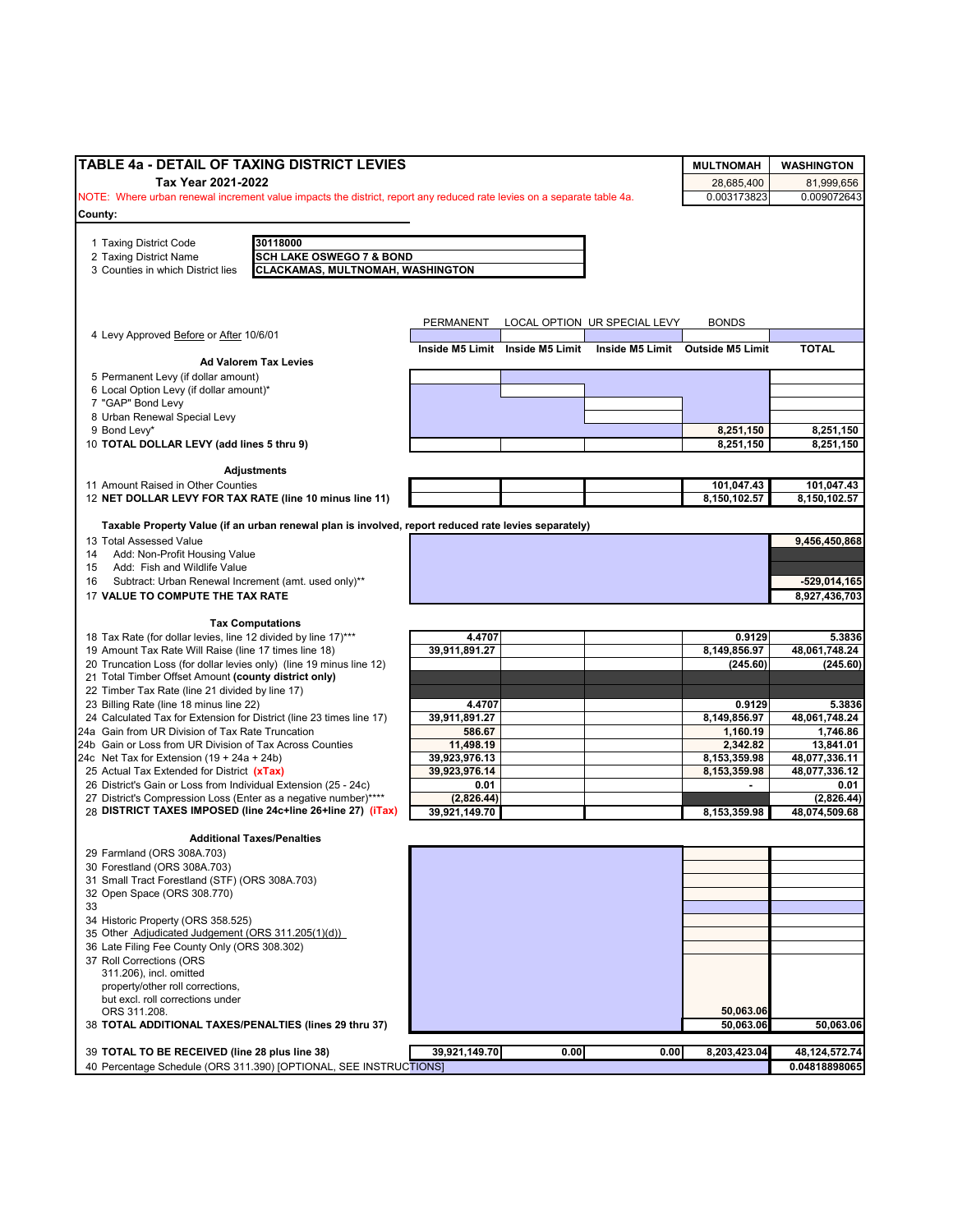| TABLE 4a - DETAIL OF TAXING DISTRICT LEVIES                                                                                    |                  |                                 |                              | <b>MULTNOMAH</b>                 | <b>WASHINGTON</b> |
|--------------------------------------------------------------------------------------------------------------------------------|------------------|---------------------------------|------------------------------|----------------------------------|-------------------|
| Tax Year 2021-2022                                                                                                             |                  |                                 |                              | 28,685,400                       | 81,999,656        |
| NOTE: Where urban renewal increment value impacts the district, report any reduced rate levies on a separate table 4a.         |                  |                                 |                              | 0.002998327                      | 0.008570972       |
| County:                                                                                                                        |                  |                                 |                              |                                  |                   |
|                                                                                                                                |                  |                                 |                              |                                  |                   |
| 1 Taxing District Code<br>30118000<br><b>SCH LAKE OSWEGO 7 LOCAL OPTION</b><br>2 Taxing District Name                          |                  |                                 |                              |                                  |                   |
| <b>CLACKAMAS, MULTNOMAH, WASHINGTON</b><br>3 Counties in which District lies                                                   |                  |                                 |                              |                                  |                   |
|                                                                                                                                |                  |                                 |                              |                                  |                   |
|                                                                                                                                |                  |                                 |                              |                                  |                   |
|                                                                                                                                | <b>PERMANENT</b> |                                 | LOCAL OPTION UR SPECIAL LEVY | <b>BONDS</b>                     |                   |
| 4 Levy Approved Before or After 10/6/01                                                                                        |                  |                                 |                              |                                  |                   |
|                                                                                                                                |                  | Inside M5 Limit Inside M5 Limit |                              | Inside M5 Limit Outside M5 Limit | <b>TOTAL</b>      |
| <b>Ad Valorem Tax Levies</b>                                                                                                   |                  |                                 |                              |                                  |                   |
| 5 Permanent Levy (if dollar amount)<br>6 Local Option Levy (if dollar amount)*                                                 |                  |                                 |                              |                                  |                   |
| 7 "GAP" Bond Levy                                                                                                              |                  |                                 |                              |                                  |                   |
| 8 Urban Renewal Special Levy                                                                                                   |                  |                                 |                              |                                  |                   |
| 9 Bond Levy*                                                                                                                   |                  |                                 |                              |                                  |                   |
| 10 TOTAL DOLLAR LEVY (add lines 5 thru 9)                                                                                      |                  |                                 |                              |                                  |                   |
|                                                                                                                                |                  |                                 |                              |                                  |                   |
| Adjustments<br>11 Amount Raised in Other Counties                                                                              |                  |                                 |                              |                                  |                   |
| 12 NET DOLLAR LEVY FOR TAX RATE (line 10 minus line 11)                                                                        |                  |                                 |                              |                                  |                   |
|                                                                                                                                |                  |                                 |                              |                                  |                   |
| Taxable Property Value (if an urban renewal plan is involved, report reduced rate levies separately)                           |                  |                                 |                              |                                  |                   |
| 13 Total Assessed Value                                                                                                        |                  |                                 |                              |                                  | 9,456,450,868     |
| Add: Non-Profit Housing Value<br>14                                                                                            |                  |                                 |                              |                                  |                   |
| Add: Fish and Wildlife Value<br>15                                                                                             |                  |                                 |                              |                                  |                   |
| Subtract: Urban Renewal Increment (amt. used only)**<br>16                                                                     |                  |                                 |                              |                                  |                   |
| 17 VALUE TO COMPUTE THE TAX RATE                                                                                               |                  |                                 |                              |                                  | 9,456,450,868     |
| <b>Tax Computations</b>                                                                                                        |                  |                                 |                              |                                  |                   |
| 18 Tax Rate (for dollar levies, line 12 divided by line 17)***                                                                 |                  | 1.6400                          |                              |                                  | 1.6400            |
| 19 Amount Tax Rate Will Raise (line 17 times line 18)                                                                          |                  | 15,508,579.42                   |                              |                                  | 15,508,579.42     |
| 20 Truncation Loss (for dollar levies only) (line 19 minus line 12)                                                            |                  |                                 |                              |                                  |                   |
| 21 Total Timber Offset Amount (county district only)                                                                           |                  |                                 |                              |                                  |                   |
| 22 Timber Tax Rate (line 21 divided by line 17)                                                                                |                  | 1.6400                          |                              |                                  | 1.6400            |
| 23 Billing Rate (line 18 minus line 22)<br>24 Calculated Tax for Extension for District (line 23 times line 17)                |                  | 15,508,579.42                   |                              |                                  | 15,508,579.42     |
| 24a Gain from UR Division of Tax Rate Truncation                                                                               |                  |                                 |                              |                                  |                   |
| 24b Gain or Loss from UR Division of Tax Across Counties                                                                       |                  |                                 |                              |                                  |                   |
| 24c Net Tax for Extension $(19 + 24a + 24b)$                                                                                   |                  | 15,508,579.42                   |                              |                                  | 15,508,579.42     |
| 25 Actual Tax Extended for District (xTax)                                                                                     |                  | 15,508,579.42                   |                              |                                  | 15,508,579.42     |
| 26 District's Gain or Loss from Individual Extension (25 - 24c)                                                                |                  |                                 |                              |                                  |                   |
| 27 District's Compression Loss (Enter as a negative number)****<br>28 DISTRICT TAXES IMPOSED (line 24c+line 26+line 27) (iTax) |                  | (805, 116.75)                   |                              |                                  | (805, 116.75)     |
|                                                                                                                                |                  | 14,703,462.67                   |                              |                                  | 14,703,462.67     |
| <b>Additional Taxes/Penalties</b>                                                                                              |                  |                                 |                              |                                  |                   |
| 29 Farmland (ORS 308A.703)                                                                                                     |                  |                                 |                              |                                  |                   |
| 30 Forestland (ORS 308A.703)                                                                                                   |                  |                                 |                              |                                  |                   |
| 31 Small Tract Forestland (STF) (ORS 308A.703)                                                                                 |                  |                                 |                              |                                  |                   |
| 32 Open Space (ORS 308.770)                                                                                                    |                  |                                 |                              |                                  |                   |
| 33                                                                                                                             |                  |                                 |                              |                                  |                   |
| 34 Historic Property (ORS 358.525)<br>35 Other Adjudicated Judgement (ORS 311.205(1)(d))                                       |                  |                                 |                              |                                  |                   |
| 36 Late Filing Fee County Only (ORS 308.302)                                                                                   |                  |                                 |                              |                                  |                   |
| 37 Roll Corrections (ORS                                                                                                       |                  |                                 |                              |                                  |                   |
| 311.206), incl. omitted                                                                                                        |                  |                                 |                              |                                  |                   |
| property/other roll corrections,                                                                                               |                  |                                 |                              |                                  |                   |
| but excl. roll corrections under                                                                                               |                  |                                 |                              |                                  |                   |
| ORS 311.208.                                                                                                                   |                  |                                 |                              |                                  |                   |
| 38 TOTAL ADDITIONAL TAXES/PENALTIES (lines 29 thru 37)                                                                         |                  |                                 |                              | 0.00                             | 0.00              |
| 39 TOTAL TO BE RECEIVED (line 28 plus line 38)                                                                                 | 0.00             | 14,703,462.67                   | 0.00                         | 0.00                             | 14,703,462.67     |
| 40 Percentage Schedule (ORS 311.390) [OPTIONAL, SEE INSTRUCTIONS]                                                              |                  |                                 |                              |                                  | 0.0147231412      |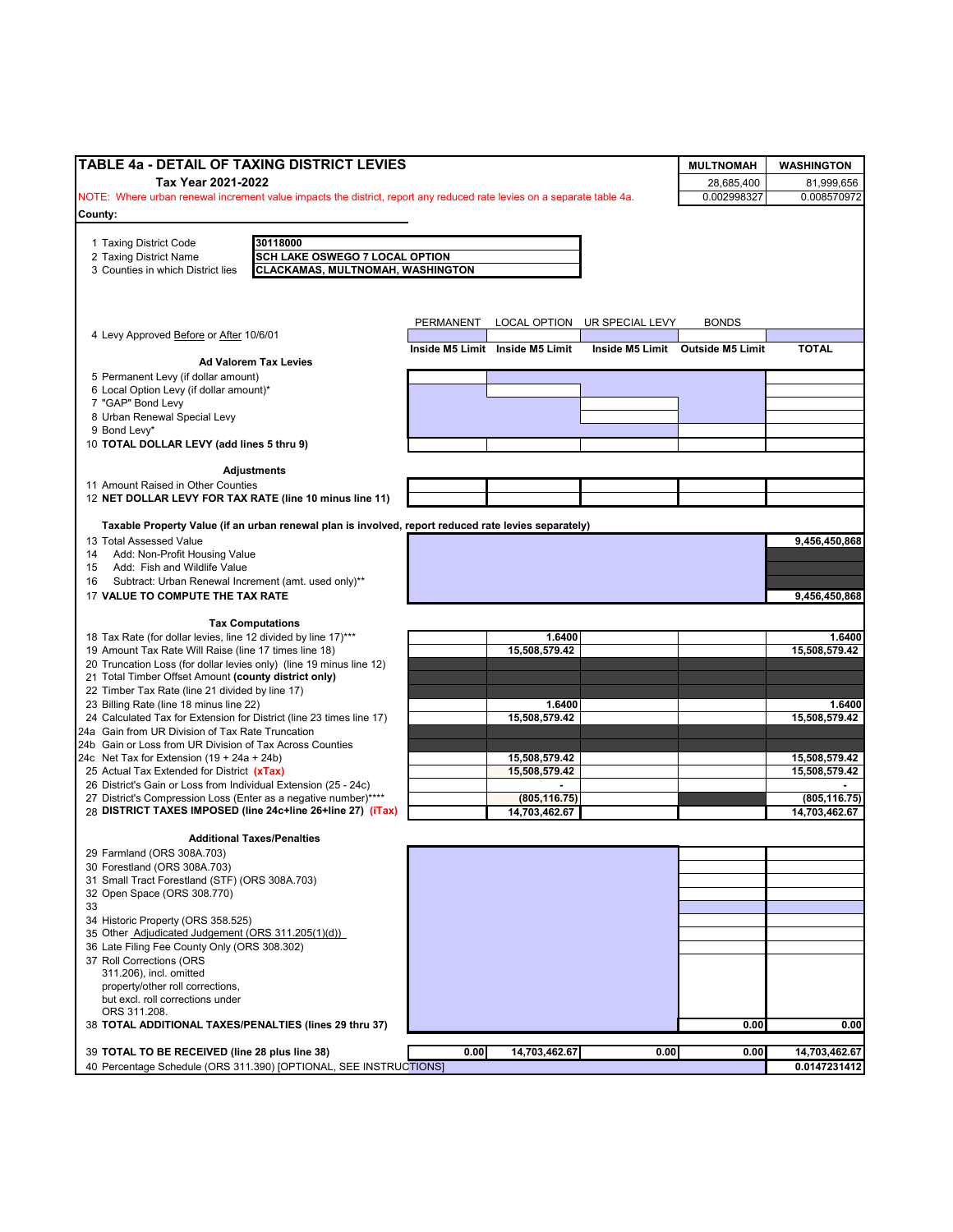| TABLE 4a - DETAIL OF TAXING DISTRICT LEVIES                                                                              |                                 |      |                                        | <b>MULTNOMAH</b>                 | <b>WASHINGTON</b>      |
|--------------------------------------------------------------------------------------------------------------------------|---------------------------------|------|----------------------------------------|----------------------------------|------------------------|
| Tax Year 2021-2022                                                                                                       |                                 |      |                                        | 28,685,400                       | 81,999,656             |
| NOTE: Where urban renewal increment value impacts the district, report any reduced rate levies on a separate table 4a.   |                                 |      |                                        | 0.003120949                      | 0.008921497            |
| County:                                                                                                                  |                                 |      |                                        |                                  |                        |
|                                                                                                                          |                                 |      |                                        |                                  |                        |
| 30118000<br>1 Taxing District Code                                                                                       |                                 |      |                                        |                                  |                        |
| <b>SCH LAKE OSWEGO 7 BOND (AFTER)</b><br>2 Taxing District Name                                                          |                                 |      |                                        |                                  |                        |
| CLACKAMAS, MULTNOMAH, WASHINGTON<br>3 Counties in which District lies                                                    |                                 |      |                                        |                                  |                        |
|                                                                                                                          |                                 |      |                                        |                                  |                        |
|                                                                                                                          |                                 |      |                                        |                                  |                        |
|                                                                                                                          |                                 |      |                                        |                                  |                        |
| 4 Levy Approved Before or After 10/6/01                                                                                  |                                 |      | PERMANENT LOCAL OPTION UR SPECIAL LEVY | <b>BONDS</b>                     |                        |
|                                                                                                                          | Inside M5 Limit Inside M5 Limit |      |                                        | Inside M5 Limit Outside M5 Limit | <b>TOTAL</b>           |
| <b>Ad Valorem Tax Levies</b>                                                                                             |                                 |      |                                        |                                  |                        |
| 5 Permanent Levy (if dollar amount)                                                                                      |                                 |      |                                        |                                  |                        |
| 6 Local Option Levy (if dollar amount)*                                                                                  |                                 |      |                                        |                                  |                        |
| 7 "GAP" Bond Levy                                                                                                        |                                 |      |                                        |                                  |                        |
| 8 Urban Renewal Special Levy                                                                                             |                                 |      |                                        |                                  |                        |
| 9 Bond Levy*                                                                                                             |                                 |      |                                        | 9,998,850                        | 9,998,850              |
| 10 TOTAL DOLLAR LEVY (add lines 5 thru 9)                                                                                |                                 |      |                                        | 9,998,850                        | 9,998,850              |
|                                                                                                                          |                                 |      |                                        |                                  |                        |
| <b>Adjustments</b>                                                                                                       |                                 |      |                                        |                                  |                        |
| 11 Amount Raised in Other Counties                                                                                       |                                 |      |                                        | 120,410.61                       | 120,410.61             |
| 12 NET DOLLAR LEVY FOR TAX RATE (line 10 minus line 11)                                                                  |                                 |      |                                        | 9,878,439.39                     | 9,878,439.39           |
|                                                                                                                          |                                 |      |                                        |                                  |                        |
| Taxable Property Value (if an urban renewal plan is involved, report reduced rate levies separately)                     |                                 |      |                                        |                                  |                        |
| 13 Total Assessed Value                                                                                                  |                                 |      |                                        |                                  | 9,456,450,868          |
| Add: Non-Profit Housing Value<br>14                                                                                      |                                 |      |                                        |                                  |                        |
| Add: Fish and Wildlife Value<br>15                                                                                       |                                 |      |                                        |                                  |                        |
| Subtract: Urban Renewal Increment (amt. used only)**<br>16                                                               |                                 |      |                                        |                                  | -375,892,387           |
| 17 VALUE TO COMPUTE THE TAX RATE                                                                                         |                                 |      |                                        |                                  | 9,080,558,481          |
|                                                                                                                          |                                 |      |                                        |                                  |                        |
| <b>Tax Computations</b>                                                                                                  |                                 |      |                                        |                                  |                        |
| 18 Tax Rate (for dollar levies, line 12 divided by line 17)***                                                           |                                 |      |                                        | 1.0878                           | 1.0878                 |
| 19 Amount Tax Rate Will Raise (line 17 times line 18)                                                                    |                                 |      |                                        | 9,877,831.52                     | 9,877,831.52           |
| 20 Truncation Loss (for dollar levies only) (line 19 minus line 12)                                                      |                                 |      |                                        | (607.87)                         | (607.87)               |
| 21 Total Timber Offset Amount (county district only)                                                                     |                                 |      |                                        |                                  |                        |
| 22 Timber Tax Rate (line 21 divided by line 17)                                                                          |                                 |      |                                        |                                  |                        |
| 23 Billing Rate (line 18 minus line 22)                                                                                  |                                 |      |                                        | 1.0878<br>9,877,831.52           | 1.0878<br>9,877,831.52 |
| 24 Calculated Tax for Extension for District (line 23 times line 17)<br>24a Gain from UR Division of Tax Rate Truncation |                                 |      |                                        | 13.83                            | 13.83                  |
| 24b Gain or Loss from UR Division of Tax Across Counties                                                                 |                                 |      |                                        | 1,988.35                         | 1,988.35               |
| 24c Net Tax for Extension $(19 + 24a + 24b)$                                                                             |                                 |      |                                        | 9,879,833.70                     | 9,879,833.70           |
| 25 Actual Tax Extended for District (xTax)                                                                               |                                 |      |                                        | 9,879,833.69                     | 9,879,833.69           |
| 26 District's Gain or Loss from Individual Extension (25 - 24c)                                                          |                                 |      |                                        | (0.01)                           | (0.01)                 |
| 27 District's Compression Loss (Enter as a negative number)****                                                          |                                 |      |                                        |                                  |                        |
| 28 DISTRICT TAXES IMPOSED (line 24c+line 26+line 27) (iTax)                                                              |                                 |      |                                        | 9,879,833.69                     | 9,879,833.69           |
|                                                                                                                          |                                 |      |                                        |                                  |                        |
| <b>Additional Taxes/Penalties</b>                                                                                        |                                 |      |                                        |                                  |                        |
| 29 Farmland (ORS 308A.703)                                                                                               |                                 |      |                                        |                                  |                        |
| 30 Forestland (ORS 308A.703)                                                                                             |                                 |      |                                        |                                  |                        |
| 31 Small Tract Forestland (STF) (ORS 308A.703)                                                                           |                                 |      |                                        |                                  |                        |
| 32 Open Space (ORS 308.770)                                                                                              |                                 |      |                                        |                                  |                        |
| 33                                                                                                                       |                                 |      |                                        |                                  |                        |
| 34 Historic Property (ORS 358.525)                                                                                       |                                 |      |                                        |                                  |                        |
| 35 Other Adjudicated Judgement (ORS 311.205(1)(d))                                                                       |                                 |      |                                        |                                  |                        |
| 36 Late Filing Fee County Only (ORS 308.302)                                                                             |                                 |      |                                        |                                  |                        |
| 37 Roll Corrections (ORS                                                                                                 |                                 |      |                                        |                                  |                        |
| 311.206), incl. omitted                                                                                                  |                                 |      |                                        |                                  |                        |
| property/other roll corrections,                                                                                         |                                 |      |                                        |                                  |                        |
| but excl. roll corrections under                                                                                         |                                 |      |                                        |                                  |                        |
| ORS 311.208.                                                                                                             |                                 |      |                                        |                                  | 0.00                   |
| 38 TOTAL ADDITIONAL TAXES/PENALTIES (lines 29 thru 37)                                                                   |                                 |      |                                        | 0.00                             |                        |
| 39 TOTAL TO BE RECEIVED (line 28 plus line 38)                                                                           | 0.00                            | 0.00 | 0.00                                   | 9,879,833.69                     | 9,879,833.69           |
|                                                                                                                          |                                 |      |                                        |                                  |                        |
| 40 Percentage Schedule (ORS 311.390) [OPTIONAL, SEE INSTRUCTIONS]                                                        |                                 |      |                                        |                                  | 0.00989305645          |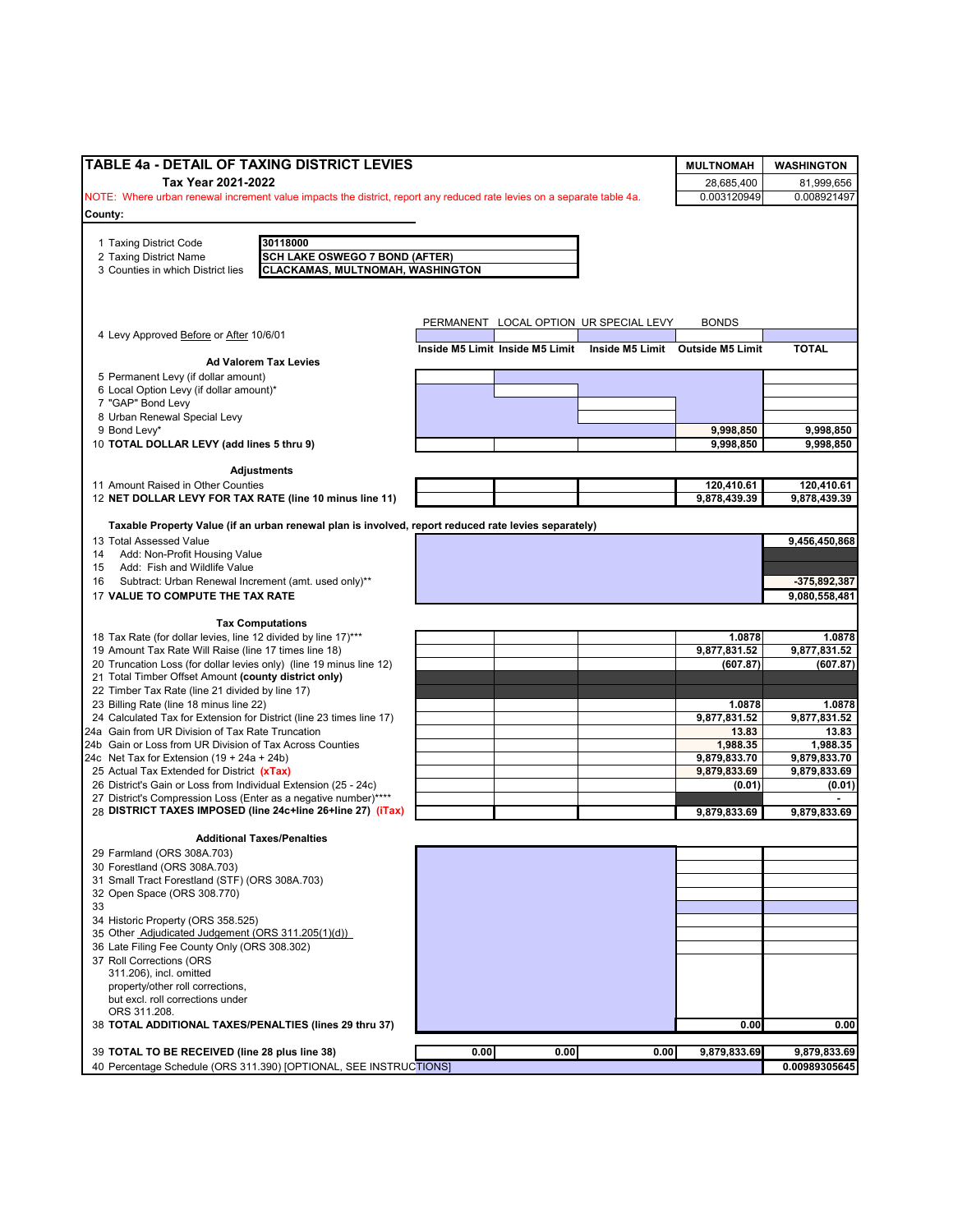| TABLE 4a - DETAIL OF TAXING DISTRICT LEVIES                                                                                  |                                                                                                      |               |                                 |                              |                                  |               |
|------------------------------------------------------------------------------------------------------------------------------|------------------------------------------------------------------------------------------------------|---------------|---------------------------------|------------------------------|----------------------------------|---------------|
| Tax Year 2021-2022                                                                                                           |                                                                                                      |               |                                 |                              |                                  |               |
| NOTE: Where urban renewal increment value impacts the district, report any reduced rate levies on a separate table 4a.       |                                                                                                      |               |                                 |                              |                                  |               |
| County:                                                                                                                      |                                                                                                      |               |                                 |                              |                                  |               |
|                                                                                                                              | 30144000                                                                                             |               |                                 |                              |                                  |               |
| 1 Taxing District Code<br>2 Taxing District Name                                                                             | <b>SCH MOLALLA RIVER 35</b>                                                                          |               |                                 |                              |                                  |               |
| 3 Counties in which District lies                                                                                            | <b>CLACKAMAS</b>                                                                                     |               |                                 |                              |                                  |               |
|                                                                                                                              |                                                                                                      |               |                                 |                              |                                  |               |
|                                                                                                                              |                                                                                                      |               |                                 |                              |                                  |               |
|                                                                                                                              |                                                                                                      | PERMANENT     |                                 | LOCAL OPTION UR SPECIAL LEVY | <b>BONDS</b>                     |               |
| 4 Levy Approved Before or After 10/6/01                                                                                      |                                                                                                      |               |                                 |                              |                                  |               |
|                                                                                                                              |                                                                                                      |               | Inside M5 Limit Inside M5 Limit |                              | Inside M5 Limit Outside M5 Limit | <b>TOTAL</b>  |
|                                                                                                                              | <b>Ad Valorem Tax Levies</b>                                                                         |               |                                 |                              |                                  |               |
| 5 Permanent Levy (if dollar amount)                                                                                          |                                                                                                      |               |                                 |                              |                                  |               |
| 6 Local Option Levy (if dollar amount)*<br>7 "GAP" Bond Levy                                                                 |                                                                                                      |               |                                 |                              |                                  |               |
| 8 Urban Renewal Special Levy                                                                                                 |                                                                                                      |               |                                 |                              |                                  |               |
| 9 Bond Levy*                                                                                                                 |                                                                                                      |               |                                 |                              |                                  |               |
| 10 TOTAL DOLLAR LEVY (add lines 5 thru 9)                                                                                    |                                                                                                      |               |                                 |                              |                                  |               |
|                                                                                                                              |                                                                                                      |               |                                 |                              |                                  |               |
| 11 Amount Raised in Other Counties                                                                                           | <b>Adjustments</b>                                                                                   |               |                                 |                              |                                  |               |
| 12 NET DOLLAR LEVY FOR TAX RATE (line 10 minus line 11)                                                                      |                                                                                                      |               |                                 |                              |                                  |               |
|                                                                                                                              |                                                                                                      |               |                                 |                              |                                  |               |
|                                                                                                                              | Taxable Property Value (if an urban renewal plan is involved, report reduced rate levies separately) |               |                                 |                              |                                  |               |
| 13 Total Assessed Value                                                                                                      |                                                                                                      |               |                                 |                              |                                  | 2,198,636,562 |
| 14<br>Add: Non-Profit Housing Value<br>Add: Fish and Wildlife Value<br>15                                                    |                                                                                                      |               |                                 |                              |                                  |               |
| Subtract: Urban Renewal Increment (amt. used only)**<br>16                                                                   |                                                                                                      |               |                                 |                              |                                  | $-50,510,490$ |
| 17 VALUE TO COMPUTE THE TAX RATE                                                                                             |                                                                                                      |               |                                 |                              |                                  | 2,148,126,072 |
|                                                                                                                              |                                                                                                      |               |                                 |                              |                                  |               |
|                                                                                                                              | <b>Tax Computations</b>                                                                              |               |                                 |                              |                                  |               |
| 18 Tax Rate (for dollar levies, line 12 divided by line 17)***                                                               |                                                                                                      | 4.7001        |                                 |                              |                                  | 4.7001        |
| 19 Amount Tax Rate Will Raise (line 17 times line 18)<br>20 Truncation Loss (for dollar levies only) (line 19 minus line 12) |                                                                                                      | 10,096,407.35 |                                 |                              |                                  | 10,096,407.35 |
| 21 Total Timber Offset Amount (county district only)                                                                         |                                                                                                      |               |                                 |                              |                                  |               |
| 22 Timber Tax Rate (line 21 divided by line 17)                                                                              |                                                                                                      |               |                                 |                              |                                  |               |
| 23 Billing Rate (line 18 minus line 22)                                                                                      |                                                                                                      | 4.7001        |                                 |                              |                                  | 4.7001        |
| 24 Calculated Tax for Extension for District (line 23 times line 17)                                                         |                                                                                                      | 10,096,407.35 |                                 |                              |                                  | 10,096,407.35 |
| 24a Gain from UR Division of Tax Rate Truncation                                                                             |                                                                                                      | 32.19         |                                 |                              |                                  | 32.19         |
| 24b Gain or Loss from UR Division of Tax Across Counties<br>24c Net Tax for Extension (19 + 24a + 24b)                       |                                                                                                      | 10,096,439.54 |                                 |                              |                                  | 10,096,439.54 |
| 25 Actual Tax Extended for District (xTax)                                                                                   |                                                                                                      | 10,096,439.55 |                                 |                              |                                  | 10,096,439.55 |
| 26 District's Gain or Loss from Individual Extension (25 - 24c)                                                              |                                                                                                      | 0.01          |                                 |                              |                                  | 0.01          |
| 27 District's Compression Loss (Enter as a negative number)****                                                              |                                                                                                      | (121, 971.56) |                                 |                              |                                  | (121, 971.56) |
| 28 DISTRICT TAXES IMPOSED (line 24c+line 26+line 27) (iTax)                                                                  |                                                                                                      | 9,974,467.99  |                                 |                              |                                  | 9,974,467.99  |
|                                                                                                                              | <b>Additional Taxes/Penalties</b>                                                                    |               |                                 |                              |                                  |               |
| 29 Farmland (ORS 308A.703)                                                                                                   |                                                                                                      |               |                                 |                              | 24,281.71                        |               |
| 30 Forestland (ORS 308A.703)                                                                                                 |                                                                                                      |               |                                 |                              | 5,759.06                         |               |
| 31 Small Tract Forestland (STF) (ORS 308A.703)                                                                               |                                                                                                      |               |                                 |                              |                                  |               |
| 32 Open Space (ORS 308.770)                                                                                                  |                                                                                                      |               |                                 |                              |                                  |               |
| 33                                                                                                                           |                                                                                                      |               |                                 |                              |                                  |               |
| 34 Historic Property (ORS 358.525)<br>35 Other Adjudicated Judgement (ORS 311.205(1)(d))                                     |                                                                                                      |               |                                 |                              |                                  |               |
| 36 Late Filing Fee County Only (ORS 308.302)                                                                                 |                                                                                                      |               |                                 |                              |                                  |               |
| 37 Roll Corrections (ORS                                                                                                     |                                                                                                      |               |                                 |                              |                                  |               |
| 311.206), incl. omitted                                                                                                      |                                                                                                      |               |                                 |                              |                                  |               |
| property/other roll corrections,                                                                                             |                                                                                                      |               |                                 |                              |                                  |               |
| but excl. roll corrections under                                                                                             |                                                                                                      |               |                                 |                              | 3,845.77                         |               |
| ORS 311.208.<br>38 TOTAL ADDITIONAL TAXES/PENALTIES (lines 29 thru 37)                                                       |                                                                                                      |               |                                 |                              | 33,886.54                        | 33,886.54     |
|                                                                                                                              |                                                                                                      |               |                                 |                              |                                  |               |
| 39 TOTAL TO BE RECEIVED (line 28 plus line 38)                                                                               |                                                                                                      | 9,974,467.99  | 0.00                            | 0.00                         | 33,886.54                        | 10,008,354.53 |
| 40 Percentage Schedule (ORS 311.390) [OPTIONAL, SEE INSTRUCTIONS]                                                            |                                                                                                      |               |                                 |                              |                                  | 0.0100217493  |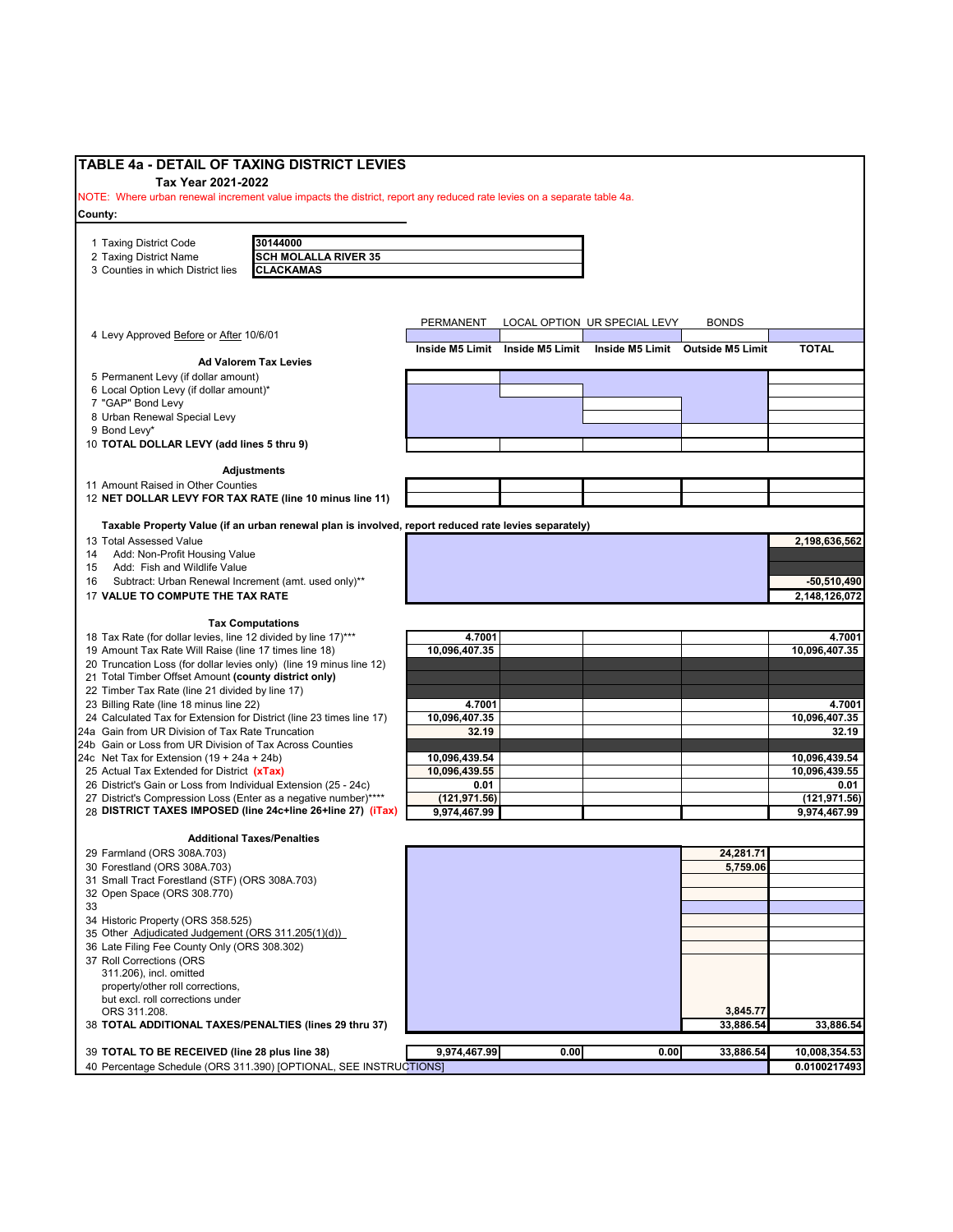| TABLE 4a - DETAIL OF TAXING DISTRICT LEVIES                                                                             |                                        |      | <b>WASHINGTON</b>                | YAMHILL              |  |
|-------------------------------------------------------------------------------------------------------------------------|----------------------------------------|------|----------------------------------|----------------------|--|
| Tax Year 2021-2022<br>164,441,459                                                                                       |                                        |      |                                  |                      |  |
| NOTE: Where urban renewal increment value impacts the district, report any reduced rate levies on a separate table 4a.  |                                        |      | 0.03929611                       | 0.939960238          |  |
| County:                                                                                                                 |                                        |      |                                  |                      |  |
|                                                                                                                         |                                        |      |                                  |                      |  |
| 1 Taxing District Code<br>30429000<br><b>SCH NEWBERG 306</b><br>2 Taxing District Name                                  |                                        |      |                                  |                      |  |
| <b>CLACKAMAS, WASHINGTON, YAMHILL</b><br>3 Counties in which District lies                                              |                                        |      |                                  |                      |  |
|                                                                                                                         |                                        |      |                                  |                      |  |
|                                                                                                                         |                                        |      |                                  |                      |  |
|                                                                                                                         | PERMANENT LOCAL OPTION UR SPECIAL LEVY |      | <b>BONDS</b>                     |                      |  |
| 4 Levy Approved Before or After 10/6/01                                                                                 |                                        |      |                                  |                      |  |
| <b>Ad Valorem Tax Levies</b>                                                                                            | Inside M5 Limit Inside M5 Limit        |      | Inside M5 Limit Outside M5 Limit | <b>TOTAL</b>         |  |
| 5 Permanent Levy (if dollar amount)                                                                                     |                                        |      |                                  |                      |  |
| 6 Local Option Levy (if dollar amount)*                                                                                 |                                        |      |                                  |                      |  |
| 7 "GAP" Bond Levy                                                                                                       |                                        |      |                                  |                      |  |
| 8 Urban Renewal Special Levy<br>9 Bond Levy*                                                                            |                                        |      |                                  |                      |  |
| 10 TOTAL DOLLAR LEVY (add lines 5 thru 9)                                                                               |                                        |      |                                  |                      |  |
|                                                                                                                         |                                        |      |                                  |                      |  |
| <b>Adjustments</b>                                                                                                      |                                        |      |                                  |                      |  |
| 11 Amount Raised in Other Counties<br>12 NET DOLLAR LEVY FOR TAX RATE (line 10 minus line 11)                           |                                        |      |                                  |                      |  |
|                                                                                                                         |                                        |      |                                  |                      |  |
| Taxable Property Value (if an urban renewal plan is involved, report reduced rate levies separately)                    |                                        |      |                                  |                      |  |
| 13 Total Assessed Value                                                                                                 |                                        |      |                                  | 86,805,446           |  |
| Add: Non-Profit Housing Value<br>14<br>Add: Fish and Wildlife Value<br>15                                               |                                        |      |                                  |                      |  |
| Subtract: Urban Renewal Increment (amt. used only)**<br>16                                                              |                                        |      |                                  |                      |  |
| 17 VALUE TO COMPUTE THE TAX RATE                                                                                        |                                        |      |                                  | 86,805,446           |  |
|                                                                                                                         |                                        |      |                                  |                      |  |
| <b>Tax Computations</b>                                                                                                 |                                        |      |                                  |                      |  |
| 18 Tax Rate (for dollar levies, line 12 divided by line 17)***<br>19 Amount Tax Rate Will Raise (line 17 times line 18) | 4.6616<br>404,652.27                   |      |                                  | 4.6616<br>404,652.27 |  |
| 20 Truncation Loss (for dollar levies only) (line 19 minus line 12)                                                     |                                        |      |                                  |                      |  |
| 21 Total Timber Offset Amount (county district only)                                                                    |                                        |      |                                  |                      |  |
| 22 Timber Tax Rate (line 21 divided by line 17)                                                                         |                                        |      |                                  |                      |  |
| 23 Billing Rate (line 18 minus line 22)<br>24 Calculated Tax for Extension for District (line 23 times line 17)         | 4.6616<br>404,652.27                   |      |                                  | 4.6616<br>404,652.27 |  |
| 24a Gain from UR Division of Tax Rate Truncation                                                                        |                                        |      |                                  |                      |  |
| 24b Gain or Loss from UR Division of Tax Across Counties                                                                |                                        |      |                                  |                      |  |
| 24c Net Tax for Extension $(19 + 24a + 24b)$                                                                            | 404,652.27                             |      |                                  | 404,652.27           |  |
| 25 Actual Tax Extended for District (xTax)<br>26 District's Gain or Loss from Individual Extension (25 - 24c)           | 404,652.27                             |      |                                  | 404,652.27           |  |
| 27 District's Compression Loss (Enter as a negative number)****                                                         | (2,694.84)                             |      |                                  | (2,694.84)           |  |
| 28 DISTRICT TAXES IMPOSED (line 24c+line 26+line 27) (iTax)                                                             | 401,957.43                             |      |                                  | 401,957.43           |  |
|                                                                                                                         |                                        |      |                                  |                      |  |
| <b>Additional Taxes/Penalties</b>                                                                                       |                                        |      |                                  |                      |  |
| 29 Farmland (ORS 308A.703)<br>30 Forestland (ORS 308A.703)                                                              |                                        |      |                                  |                      |  |
| 31 Small Tract Forestland (STF) (ORS 308A.703)                                                                          |                                        |      |                                  |                      |  |
| 32 Open Space (ORS 308.770)                                                                                             |                                        |      |                                  |                      |  |
| 33                                                                                                                      |                                        |      |                                  |                      |  |
| 34 Historic Property (ORS 358.525)<br>35 Other Adjudicated Judgement (ORS 311.205(1)(d))                                |                                        |      |                                  |                      |  |
| 36 Late Filing Fee County Only (ORS 308.302)                                                                            |                                        |      |                                  |                      |  |
| 37 Roll Corrections (ORS                                                                                                |                                        |      |                                  |                      |  |
| 311.206), incl. omitted                                                                                                 |                                        |      |                                  |                      |  |
| property/other roll corrections,<br>but excl. roll corrections under                                                    |                                        |      |                                  |                      |  |
| ORS 311.208.                                                                                                            |                                        |      |                                  |                      |  |
| 38 TOTAL ADDITIONAL TAXES/PENALTIES (lines 29 thru 37)                                                                  |                                        |      | 0.00                             | 0.00                 |  |
| 39 TOTAL TO BE RECEIVED (line 28 plus line 38)                                                                          | 401,957.43<br>0.00                     | 0.00 | 0.00                             | 401,957.43           |  |
| 40 Percentage Schedule (ORS 311.390) [OPTIONAL, SEE INSTRUCTIONS]                                                       |                                        |      |                                  | 0.0004024954         |  |
|                                                                                                                         |                                        |      |                                  |                      |  |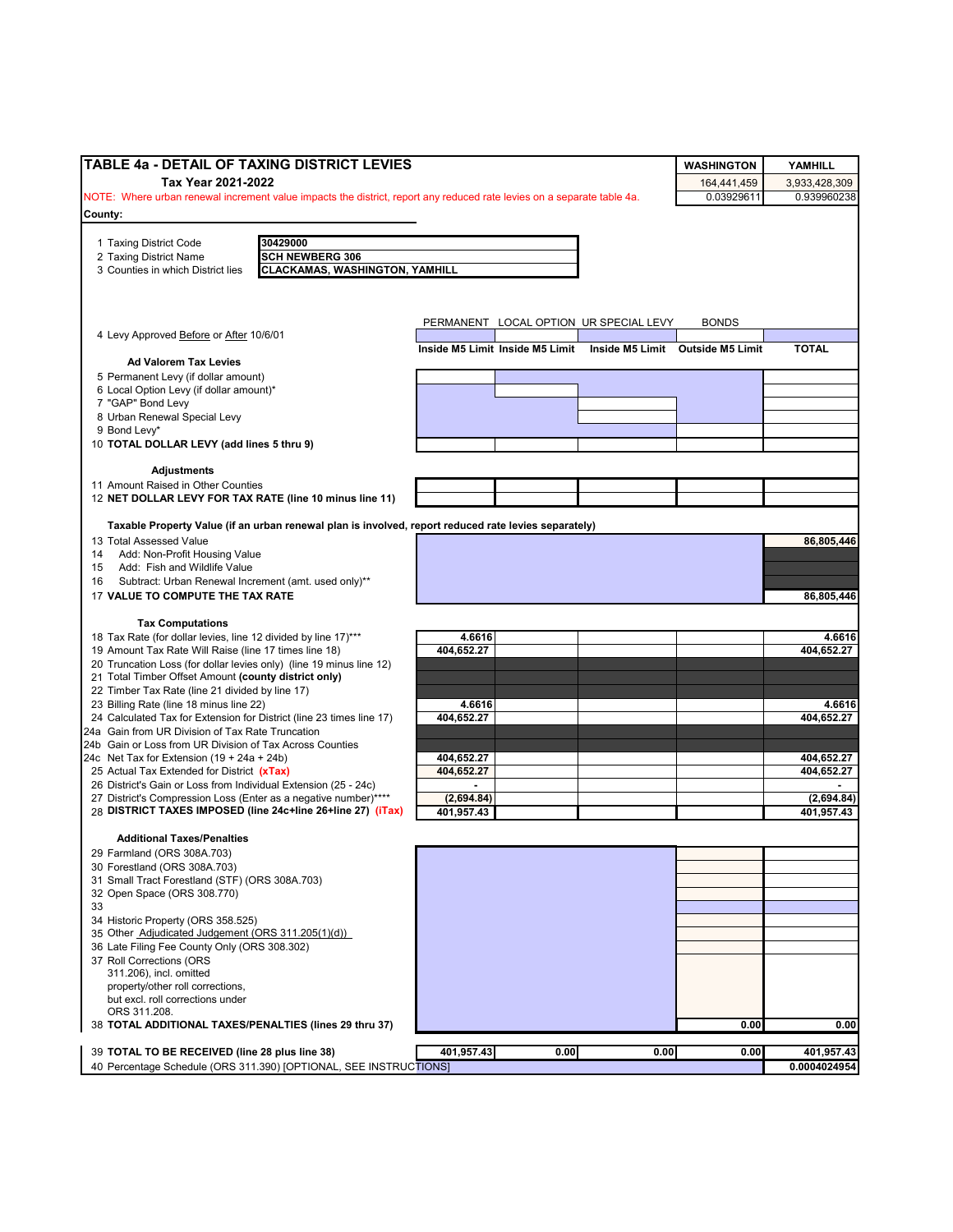| TABLE 4a - DETAIL OF TAXING DISTRICT LEVIES                                                                                                 |           |                                 |                              | <b>WASHINGTON</b>                | YAMHILL                    |
|---------------------------------------------------------------------------------------------------------------------------------------------|-----------|---------------------------------|------------------------------|----------------------------------|----------------------------|
| Tax Year 2021-2022                                                                                                                          |           |                                 |                              | 164,441,459                      | 3,948,751,247              |
| NOTE: Where urban renewal increment value impacts the district, report any reduced rate levies on a separate table 4a.                      |           |                                 |                              | 0.039152746                      | 0.940179282                |
| County:                                                                                                                                     |           |                                 |                              |                                  |                            |
|                                                                                                                                             |           |                                 |                              |                                  |                            |
| 30429000<br>1 Taxing District Code                                                                                                          |           |                                 |                              |                                  |                            |
| <b>SCH NEWBERG 306 BOND (AFTER)</b><br>2 Taxing District Name<br><b>CLACKAMAS, WASHINGTON, YAMHILL</b><br>3 Counties in which District lies |           |                                 |                              |                                  |                            |
|                                                                                                                                             |           |                                 |                              |                                  |                            |
|                                                                                                                                             |           |                                 |                              |                                  |                            |
|                                                                                                                                             |           |                                 |                              |                                  |                            |
|                                                                                                                                             | PERMANENT |                                 | LOCAL OPTION UR SPECIAL LEVY | <b>BONDS</b>                     |                            |
| 4 Levy Approved Before or After 10/6/01                                                                                                     |           | Inside M5 Limit Inside M5 Limit |                              |                                  | <b>TOTAL</b>               |
| <b>Ad Valorem Tax Levies</b>                                                                                                                |           |                                 |                              | Inside M5 Limit Outside M5 Limit |                            |
| 5 Permanent Levy (if dollar amount)                                                                                                         |           |                                 |                              |                                  |                            |
| 6 Local Option Levy (if dollar amount)*                                                                                                     |           |                                 |                              |                                  |                            |
| 7 "GAP" Bond Levy                                                                                                                           |           |                                 |                              |                                  |                            |
| 8 Urban Renewal Special Levy                                                                                                                |           |                                 |                              |                                  |                            |
| 9 Bond Levy*                                                                                                                                |           |                                 |                              | 6,441,606                        | 6,441,606                  |
| 10 TOTAL DOLLAR LEVY (add lines 5 thru 9)                                                                                                   |           |                                 |                              | 6,441,606                        | 6,441,606                  |
|                                                                                                                                             |           |                                 |                              |                                  |                            |
| <b>Adjustments</b>                                                                                                                          |           |                                 |                              |                                  |                            |
| 11 Amount Raised in Other Counties<br>12 NET DOLLAR LEVY FOR TAX RATE (line 10 minus line 11)                                               |           |                                 |                              | 6,308,471.06<br>133,134.94       | 6,308,471.06<br>133,134.94 |
|                                                                                                                                             |           |                                 |                              |                                  |                            |
| Taxable Property Value (if an urban renewal plan is involved, report reduced rate levies separately)                                        |           |                                 |                              |                                  |                            |
| 13 Total Assessed Value                                                                                                                     |           |                                 |                              |                                  | 86,805,446                 |
| Add: Non-Profit Housing Value<br>14                                                                                                         |           |                                 |                              |                                  |                            |
| Add: Fish and Wildlife Value<br>15                                                                                                          |           |                                 |                              |                                  |                            |
| Subtract: Urban Renewal Increment (amt. used only)**<br>16                                                                                  |           |                                 |                              |                                  |                            |
| 17 VALUE TO COMPUTE THE TAX RATE                                                                                                            |           |                                 |                              |                                  | 86,805,446                 |
|                                                                                                                                             |           |                                 |                              |                                  |                            |
| <b>Tax Computations</b>                                                                                                                     |           |                                 |                              |                                  |                            |
| 18 Tax Rate (for dollar levies, line 12 divided by line 17)***                                                                              |           |                                 |                              | 1.5337                           | 1.5337                     |
| 19 Amount Tax Rate Will Raise (line 17 times line 18)                                                                                       |           |                                 |                              | 133,133.51                       | 133,133.51                 |
| 20 Truncation Loss (for dollar levies only) (line 19 minus line 12)                                                                         |           |                                 |                              | (1.43)                           | (1.43)                     |
| 21 Total Timber Offset Amount (county district only)                                                                                        |           |                                 |                              |                                  |                            |
| 22 Timber Tax Rate (line 21 divided by line 17)<br>23 Billing Rate (line 18 minus line 22)                                                  |           |                                 |                              | 1.5337                           | 1.5337                     |
| 24 Calculated Tax for Extension for District (line 23 times line 17)                                                                        |           |                                 |                              | 133,133.51                       | 133,133.51                 |
| 24a Gain from UR Division of Tax Rate Truncation                                                                                            |           |                                 |                              |                                  |                            |
| 24b Gain or Loss from UR Division of Tax Across Counties                                                                                    |           |                                 |                              |                                  |                            |
| 24c Net Tax for Extension $(19 + 24a + 24b)$                                                                                                |           |                                 |                              | 133,133.51                       | 133,133.51                 |
| 25 Actual Tax Extended for District (xTax)                                                                                                  |           |                                 |                              | 133, 133. 51                     | 133.133.51                 |
| 26 District's Gain or Loss from Individual Extension (25 - 24c)                                                                             |           |                                 |                              |                                  | $\overline{\phantom{a}}$   |
| 27 District's Compression Loss (Enter as a negative number)****                                                                             |           |                                 |                              |                                  |                            |
| 28 DISTRICT TAXES IMPOSED (line 24c+line 26+line 27) (iTax)                                                                                 |           |                                 |                              | 133,133.51                       | 133,133.51                 |
|                                                                                                                                             |           |                                 |                              |                                  |                            |
| <b>Additional Taxes/Penalties</b>                                                                                                           |           |                                 |                              |                                  |                            |
| 29 Farmland (ORS 308A.703)<br>30 Forestland (ORS 308A.703)                                                                                  |           |                                 |                              |                                  |                            |
| 31 Small Tract Forestland (STF) (ORS 308A.703)                                                                                              |           |                                 |                              |                                  |                            |
| 32 Open Space (ORS 308.770)                                                                                                                 |           |                                 |                              |                                  |                            |
| 33                                                                                                                                          |           |                                 |                              |                                  |                            |
| 34 Historic Property (ORS 358.525)                                                                                                          |           |                                 |                              |                                  |                            |
| 35 Other Adjudicated Judgement (ORS 311.205(1)(d))                                                                                          |           |                                 |                              |                                  |                            |
| 36 Late Filing Fee County Only (ORS 308.302)                                                                                                |           |                                 |                              |                                  |                            |
| 37 Roll Corrections (ORS                                                                                                                    |           |                                 |                              |                                  |                            |
| 311.206), incl. omitted                                                                                                                     |           |                                 |                              |                                  |                            |
| property/other roll corrections,                                                                                                            |           |                                 |                              |                                  |                            |
| but excl. roll corrections under                                                                                                            |           |                                 |                              |                                  |                            |
| ORS 311.208.<br>38 TOTAL ADDITIONAL TAXES/PENALTIES (lines 29 thru 37)                                                                      |           |                                 |                              | 0.00                             | 0.00                       |
|                                                                                                                                             |           |                                 |                              |                                  |                            |
| 39 TOTAL TO BE RECEIVED (line 28 plus line 38)                                                                                              | 0.00      | 0.00                            | 0.00                         | 133,133.51                       | 133,133.51                 |
| 40 Percentage Schedule (ORS 311.390) [OPTIONAL, SEE INSTRUCTIONS]                                                                           |           |                                 |                              |                                  | 0.0001333117               |
|                                                                                                                                             |           |                                 |                              |                                  |                            |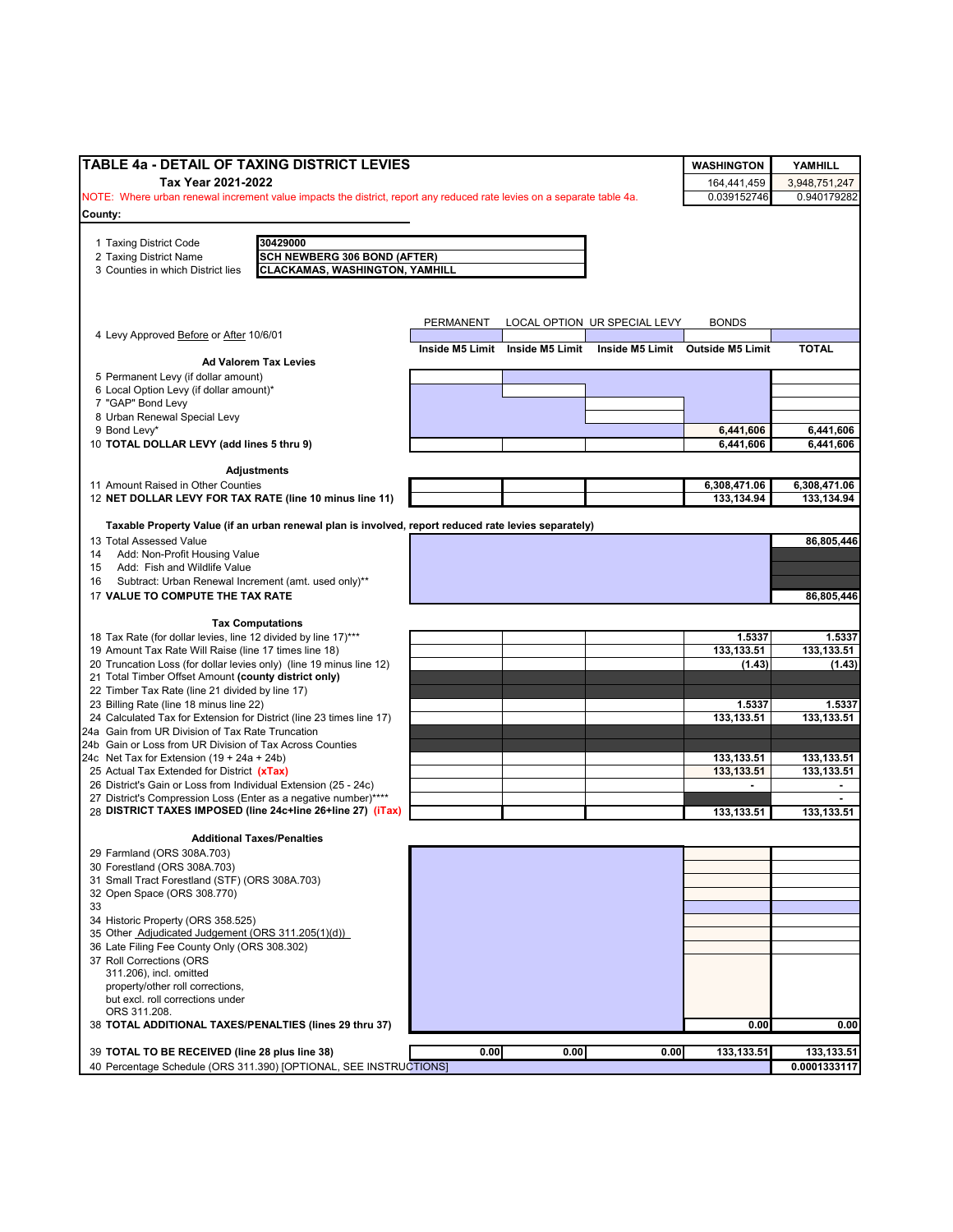| <b>TABLE 4a - DETAIL OF TAXING DISTRICT LEVIES</b><br>Tax Year 2021-2022                                                           |                                                                                                      |                        |                                 |                                        |                                  |                        |
|------------------------------------------------------------------------------------------------------------------------------------|------------------------------------------------------------------------------------------------------|------------------------|---------------------------------|----------------------------------------|----------------------------------|------------------------|
| NOTE: Where urban renewal increment value impacts the district, report any reduced rate levies on a separate table 4a.             |                                                                                                      |                        |                                 |                                        |                                  |                        |
| County:                                                                                                                            |                                                                                                      |                        |                                 |                                        |                                  |                        |
| 1 Taxing District Code                                                                                                             | 30119000                                                                                             |                        |                                 |                                        |                                  |                        |
| 2 Taxing District Name                                                                                                             | <b>SCH NORTH CLACKAMAS 12</b>                                                                        |                        |                                 |                                        |                                  |                        |
| 3 Counties in which District lies                                                                                                  | <b>CLACKAMAS</b>                                                                                     |                        |                                 |                                        |                                  |                        |
|                                                                                                                                    |                                                                                                      |                        |                                 |                                        |                                  |                        |
|                                                                                                                                    |                                                                                                      |                        |                                 |                                        |                                  |                        |
| 4 Levy Approved Before or After 10/6/01                                                                                            |                                                                                                      |                        |                                 | PERMANENT LOCAL OPTION UR SPECIAL LEVY | <b>BONDS</b>                     |                        |
|                                                                                                                                    |                                                                                                      |                        | Inside M5 Limit Inside M5 Limit |                                        | Inside M5 Limit Outside M5 Limit | <b>TOTAL</b>           |
|                                                                                                                                    | <b>Ad Valorem Tax Levies</b>                                                                         |                        |                                 |                                        |                                  |                        |
| 5 Permanent Levy (if dollar amount)<br>6 Local Option Levy (if dollar amount)*                                                     |                                                                                                      |                        |                                 |                                        |                                  |                        |
| 7 "GAP" Bond Levy                                                                                                                  |                                                                                                      |                        |                                 |                                        |                                  |                        |
| 8 Urban Renewal Special Levy                                                                                                       |                                                                                                      |                        |                                 |                                        |                                  |                        |
| 9 Bond Levy*                                                                                                                       |                                                                                                      |                        |                                 |                                        |                                  |                        |
| 10 TOTAL DOLLAR LEVY (add lines 5 thru 9)                                                                                          |                                                                                                      |                        |                                 |                                        |                                  |                        |
|                                                                                                                                    | <b>Adjustments</b>                                                                                   |                        |                                 |                                        |                                  |                        |
| 11 Amount Raised in Other Counties                                                                                                 |                                                                                                      |                        |                                 |                                        |                                  |                        |
| 12 NET DOLLAR LEVY FOR TAX RATE (line 10 minus line 11)                                                                            |                                                                                                      |                        |                                 |                                        |                                  |                        |
|                                                                                                                                    | Taxable Property Value (if an urban renewal plan is involved, report reduced rate levies separately) |                        |                                 |                                        |                                  |                        |
| 13 Total Assessed Value                                                                                                            |                                                                                                      |                        |                                 |                                        |                                  | 16,429,089,525         |
| Add: Non-Profit Housing Value<br>14                                                                                                |                                                                                                      |                        |                                 |                                        |                                  |                        |
| Add: Fish and Wildlife Value<br>15                                                                                                 |                                                                                                      |                        |                                 |                                        |                                  |                        |
| Subtract: Urban Renewal Increment (amt. used only)**<br>16                                                                         |                                                                                                      |                        |                                 |                                        |                                  | -474.058.070           |
| 17 VALUE TO COMPUTE THE TAX RATE                                                                                                   |                                                                                                      |                        |                                 |                                        |                                  | 15,955,031,455         |
|                                                                                                                                    | <b>Tax Computations</b>                                                                              |                        |                                 |                                        |                                  |                        |
| 18 Tax Rate (for dollar levies, line 12 divided by line 17)***                                                                     |                                                                                                      | 4.8701                 |                                 |                                        |                                  | 4.8701                 |
| 19 Amount Tax Rate Will Raise (line 17 times line 18)                                                                              |                                                                                                      | 77,702,598.69          |                                 |                                        |                                  | 77,702,598.69          |
| 20 Truncation Loss (for dollar levies only) (line 19 minus line 12)<br>21 Total Timber Offset Amount (county district only)        |                                                                                                      |                        |                                 |                                        |                                  |                        |
| 22 Timber Tax Rate (line 21 divided by line 17)                                                                                    |                                                                                                      |                        |                                 |                                        |                                  |                        |
| 23 Billing Rate (line 18 minus line 22)                                                                                            |                                                                                                      | 4.8701                 |                                 |                                        |                                  | 4.8701                 |
| 24 Calculated Tax for Extension for District (line 23 times line 17)                                                               |                                                                                                      | 77,702,598.69          |                                 |                                        |                                  | 77,702,598.69          |
| 24a Gain from UR Division of Tax Rate Truncation<br>24b Gain or Loss from UR Division of Tax Across Counties                       |                                                                                                      | 592.92                 |                                 |                                        |                                  | 592.92                 |
| 24c Net Tax for Extension $(19 + 24a + 24b)$                                                                                       |                                                                                                      | 77,703,191.61          |                                 |                                        |                                  | 77,703,191.61          |
| 25 Actual Tax Extended for District (xTax)                                                                                         |                                                                                                      | 77,703,191.62          |                                 |                                        |                                  | 77,703,191.62          |
| 26 District's Gain or Loss from Individual Extension (25 - 24c)<br>27 District's Compression Loss (Enter as a negative number)**** |                                                                                                      | 0.01<br>(1,027,006.56) |                                 |                                        |                                  | 0.01<br>(1,027,006.56) |
| 28 DISTRICT TAXES IMPOSED (line 24c+line 26+line 27) (iTax)                                                                        |                                                                                                      | 76,676,185.06          |                                 |                                        |                                  | 76,676,185.06          |
|                                                                                                                                    |                                                                                                      |                        |                                 |                                        |                                  |                        |
|                                                                                                                                    | <b>Additional Taxes/Penalties</b>                                                                    |                        |                                 |                                        |                                  |                        |
| 29 Farmland (ORS 308A.703)<br>30 Forestland (ORS 308A.703)                                                                         |                                                                                                      |                        |                                 |                                        | 88,045.43<br>6,548.78            |                        |
| 31 Small Tract Forestland (STF) (ORS 308A.703)                                                                                     |                                                                                                      |                        |                                 |                                        |                                  |                        |
| 32 Open Space (ORS 308.770)                                                                                                        |                                                                                                      |                        |                                 |                                        |                                  |                        |
| 33                                                                                                                                 |                                                                                                      |                        |                                 |                                        |                                  |                        |
| 34 Historic Property (ORS 358.525)<br>35 Other Adjudicated Judgement (ORS 311.205(1)(d))                                           |                                                                                                      |                        |                                 |                                        | 6,526.13                         |                        |
| 36 Late Filing Fee County Only (ORS 308.302)                                                                                       |                                                                                                      |                        |                                 |                                        |                                  |                        |
| 37 Roll Corrections (ORS                                                                                                           |                                                                                                      |                        |                                 |                                        |                                  |                        |
| 311.206), incl. omitted<br>property/other roll corrections,                                                                        |                                                                                                      |                        |                                 |                                        |                                  |                        |
| but excl. roll corrections under                                                                                                   |                                                                                                      |                        |                                 |                                        |                                  |                        |
| ORS 311.208.                                                                                                                       |                                                                                                      |                        |                                 |                                        | 50.997.12                        |                        |
| 38 TOTAL ADDITIONAL TAXES/PENALTIES (lines 29 thru 37)                                                                             |                                                                                                      |                        |                                 |                                        | 152,117.46                       | 152,117.46             |
| 39 TOTAL TO BE RECEIVED (line 28 plus line 38)                                                                                     |                                                                                                      | 76,676,185.06          | 0.00                            | 0.00                                   | 152,117.46                       | 76,828,302.52          |
|                                                                                                                                    | 40 Percentage Schedule (ORS 311.390) [OPTIONAL, SEE INSTRUCTIONS]                                    |                        |                                 |                                        |                                  | 0.0769311263           |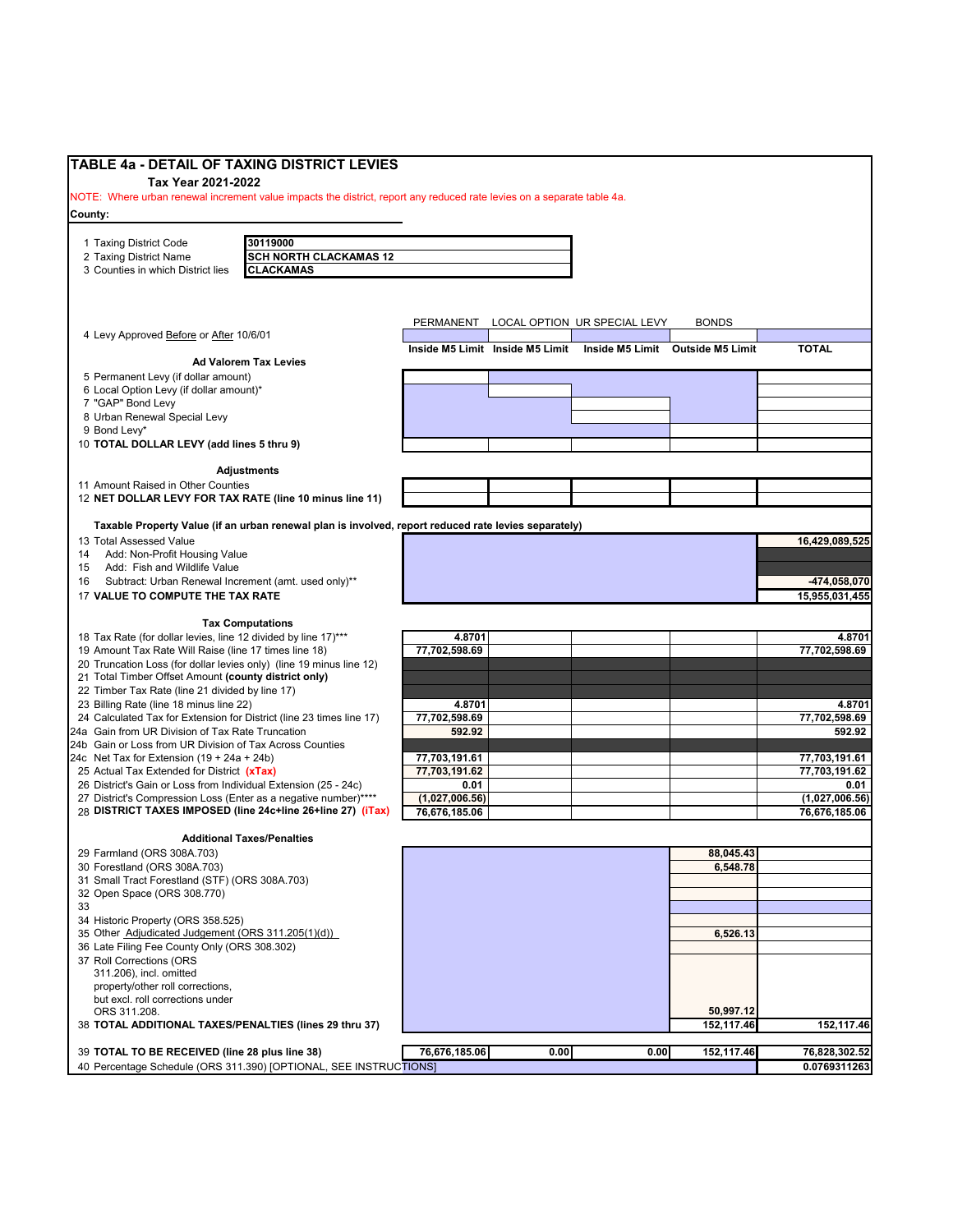|                                                        |                                                                                                                                                                                                                                                                                                                                                                                                                                                                                                                                                                                                                                                                                                                                                                                     | NOTE: Where urban renewal increment value impacts the district, report any reduced rate levies on a separate table 4a. |                                                                                                                |                                                                                      |                                                                                        |
|--------------------------------------------------------|-------------------------------------------------------------------------------------------------------------------------------------------------------------------------------------------------------------------------------------------------------------------------------------------------------------------------------------------------------------------------------------------------------------------------------------------------------------------------------------------------------------------------------------------------------------------------------------------------------------------------------------------------------------------------------------------------------------------------------------------------------------------------------------|------------------------------------------------------------------------------------------------------------------------|----------------------------------------------------------------------------------------------------------------|--------------------------------------------------------------------------------------|----------------------------------------------------------------------------------------|
|                                                        |                                                                                                                                                                                                                                                                                                                                                                                                                                                                                                                                                                                                                                                                                                                                                                                     |                                                                                                                        |                                                                                                                |                                                                                      |                                                                                        |
| 30119100                                               |                                                                                                                                                                                                                                                                                                                                                                                                                                                                                                                                                                                                                                                                                                                                                                                     |                                                                                                                        |                                                                                                                |                                                                                      |                                                                                        |
|                                                        |                                                                                                                                                                                                                                                                                                                                                                                                                                                                                                                                                                                                                                                                                                                                                                                     |                                                                                                                        |                                                                                                                |                                                                                      |                                                                                        |
|                                                        |                                                                                                                                                                                                                                                                                                                                                                                                                                                                                                                                                                                                                                                                                                                                                                                     |                                                                                                                        |                                                                                                                |                                                                                      |                                                                                        |
|                                                        |                                                                                                                                                                                                                                                                                                                                                                                                                                                                                                                                                                                                                                                                                                                                                                                     |                                                                                                                        |                                                                                                                |                                                                                      |                                                                                        |
|                                                        |                                                                                                                                                                                                                                                                                                                                                                                                                                                                                                                                                                                                                                                                                                                                                                                     |                                                                                                                        |                                                                                                                |                                                                                      |                                                                                        |
|                                                        |                                                                                                                                                                                                                                                                                                                                                                                                                                                                                                                                                                                                                                                                                                                                                                                     |                                                                                                                        |                                                                                                                | <b>BONDS</b>                                                                         |                                                                                        |
|                                                        |                                                                                                                                                                                                                                                                                                                                                                                                                                                                                                                                                                                                                                                                                                                                                                                     |                                                                                                                        |                                                                                                                |                                                                                      | <b>TOTAL</b>                                                                           |
|                                                        |                                                                                                                                                                                                                                                                                                                                                                                                                                                                                                                                                                                                                                                                                                                                                                                     |                                                                                                                        |                                                                                                                |                                                                                      |                                                                                        |
|                                                        |                                                                                                                                                                                                                                                                                                                                                                                                                                                                                                                                                                                                                                                                                                                                                                                     |                                                                                                                        |                                                                                                                |                                                                                      |                                                                                        |
|                                                        |                                                                                                                                                                                                                                                                                                                                                                                                                                                                                                                                                                                                                                                                                                                                                                                     |                                                                                                                        |                                                                                                                |                                                                                      |                                                                                        |
|                                                        |                                                                                                                                                                                                                                                                                                                                                                                                                                                                                                                                                                                                                                                                                                                                                                                     |                                                                                                                        |                                                                                                                |                                                                                      |                                                                                        |
|                                                        |                                                                                                                                                                                                                                                                                                                                                                                                                                                                                                                                                                                                                                                                                                                                                                                     |                                                                                                                        |                                                                                                                |                                                                                      |                                                                                        |
|                                                        |                                                                                                                                                                                                                                                                                                                                                                                                                                                                                                                                                                                                                                                                                                                                                                                     |                                                                                                                        |                                                                                                                |                                                                                      | 37,675,805                                                                             |
|                                                        |                                                                                                                                                                                                                                                                                                                                                                                                                                                                                                                                                                                                                                                                                                                                                                                     |                                                                                                                        |                                                                                                                |                                                                                      | 37,675,805                                                                             |
|                                                        |                                                                                                                                                                                                                                                                                                                                                                                                                                                                                                                                                                                                                                                                                                                                                                                     |                                                                                                                        |                                                                                                                |                                                                                      |                                                                                        |
|                                                        |                                                                                                                                                                                                                                                                                                                                                                                                                                                                                                                                                                                                                                                                                                                                                                                     |                                                                                                                        |                                                                                                                |                                                                                      |                                                                                        |
|                                                        |                                                                                                                                                                                                                                                                                                                                                                                                                                                                                                                                                                                                                                                                                                                                                                                     |                                                                                                                        |                                                                                                                | 37,675,805                                                                           | 37,675,805                                                                             |
|                                                        |                                                                                                                                                                                                                                                                                                                                                                                                                                                                                                                                                                                                                                                                                                                                                                                     |                                                                                                                        |                                                                                                                |                                                                                      |                                                                                        |
|                                                        |                                                                                                                                                                                                                                                                                                                                                                                                                                                                                                                                                                                                                                                                                                                                                                                     |                                                                                                                        |                                                                                                                |                                                                                      |                                                                                        |
|                                                        |                                                                                                                                                                                                                                                                                                                                                                                                                                                                                                                                                                                                                                                                                                                                                                                     |                                                                                                                        |                                                                                                                |                                                                                      | 16,429,089,525                                                                         |
|                                                        |                                                                                                                                                                                                                                                                                                                                                                                                                                                                                                                                                                                                                                                                                                                                                                                     |                                                                                                                        |                                                                                                                |                                                                                      |                                                                                        |
|                                                        |                                                                                                                                                                                                                                                                                                                                                                                                                                                                                                                                                                                                                                                                                                                                                                                     |                                                                                                                        |                                                                                                                |                                                                                      |                                                                                        |
|                                                        |                                                                                                                                                                                                                                                                                                                                                                                                                                                                                                                                                                                                                                                                                                                                                                                     |                                                                                                                        |                                                                                                                |                                                                                      |                                                                                        |
|                                                        |                                                                                                                                                                                                                                                                                                                                                                                                                                                                                                                                                                                                                                                                                                                                                                                     |                                                                                                                        |                                                                                                                |                                                                                      | 16,429,089,525                                                                         |
|                                                        |                                                                                                                                                                                                                                                                                                                                                                                                                                                                                                                                                                                                                                                                                                                                                                                     |                                                                                                                        |                                                                                                                |                                                                                      |                                                                                        |
|                                                        |                                                                                                                                                                                                                                                                                                                                                                                                                                                                                                                                                                                                                                                                                                                                                                                     |                                                                                                                        |                                                                                                                |                                                                                      | 3.9232                                                                                 |
|                                                        |                                                                                                                                                                                                                                                                                                                                                                                                                                                                                                                                                                                                                                                                                                                                                                                     | 26,779,415.93                                                                                                          |                                                                                                                | 37,675,188.10                                                                        | 64,454,604.03                                                                          |
|                                                        |                                                                                                                                                                                                                                                                                                                                                                                                                                                                                                                                                                                                                                                                                                                                                                                     |                                                                                                                        |                                                                                                                | (616.90)                                                                             | (616.90)                                                                               |
|                                                        |                                                                                                                                                                                                                                                                                                                                                                                                                                                                                                                                                                                                                                                                                                                                                                                     |                                                                                                                        |                                                                                                                |                                                                                      |                                                                                        |
|                                                        |                                                                                                                                                                                                                                                                                                                                                                                                                                                                                                                                                                                                                                                                                                                                                                                     |                                                                                                                        |                                                                                                                |                                                                                      |                                                                                        |
|                                                        |                                                                                                                                                                                                                                                                                                                                                                                                                                                                                                                                                                                                                                                                                                                                                                                     | 1.6300                                                                                                                 |                                                                                                                | 2.2932                                                                               | 3.9232                                                                                 |
|                                                        |                                                                                                                                                                                                                                                                                                                                                                                                                                                                                                                                                                                                                                                                                                                                                                                     | 26,779,415.93                                                                                                          |                                                                                                                | 37,675,188.10                                                                        | 64,454,604.03                                                                          |
|                                                        |                                                                                                                                                                                                                                                                                                                                                                                                                                                                                                                                                                                                                                                                                                                                                                                     |                                                                                                                        |                                                                                                                |                                                                                      |                                                                                        |
|                                                        |                                                                                                                                                                                                                                                                                                                                                                                                                                                                                                                                                                                                                                                                                                                                                                                     |                                                                                                                        |                                                                                                                |                                                                                      |                                                                                        |
|                                                        |                                                                                                                                                                                                                                                                                                                                                                                                                                                                                                                                                                                                                                                                                                                                                                                     | 26,779,415.93                                                                                                          |                                                                                                                | 37,675,188.10                                                                        | 64,454,604.03                                                                          |
|                                                        |                                                                                                                                                                                                                                                                                                                                                                                                                                                                                                                                                                                                                                                                                                                                                                                     | 26,779,415.93                                                                                                          |                                                                                                                | 37,675,188.10                                                                        | 64,454,604.03                                                                          |
|                                                        |                                                                                                                                                                                                                                                                                                                                                                                                                                                                                                                                                                                                                                                                                                                                                                                     |                                                                                                                        |                                                                                                                |                                                                                      |                                                                                        |
|                                                        |                                                                                                                                                                                                                                                                                                                                                                                                                                                                                                                                                                                                                                                                                                                                                                                     | (4,691,331.78)                                                                                                         |                                                                                                                |                                                                                      | (4,691,331.78)                                                                         |
|                                                        |                                                                                                                                                                                                                                                                                                                                                                                                                                                                                                                                                                                                                                                                                                                                                                                     | 22,088,084.15                                                                                                          |                                                                                                                | 37,675,188.10                                                                        | 59,763,272.25                                                                          |
| <b>Additional Taxes/Penalties</b>                      |                                                                                                                                                                                                                                                                                                                                                                                                                                                                                                                                                                                                                                                                                                                                                                                     |                                                                                                                        |                                                                                                                |                                                                                      |                                                                                        |
|                                                        |                                                                                                                                                                                                                                                                                                                                                                                                                                                                                                                                                                                                                                                                                                                                                                                     |                                                                                                                        |                                                                                                                |                                                                                      |                                                                                        |
|                                                        |                                                                                                                                                                                                                                                                                                                                                                                                                                                                                                                                                                                                                                                                                                                                                                                     |                                                                                                                        |                                                                                                                |                                                                                      |                                                                                        |
|                                                        |                                                                                                                                                                                                                                                                                                                                                                                                                                                                                                                                                                                                                                                                                                                                                                                     |                                                                                                                        |                                                                                                                |                                                                                      |                                                                                        |
|                                                        |                                                                                                                                                                                                                                                                                                                                                                                                                                                                                                                                                                                                                                                                                                                                                                                     |                                                                                                                        |                                                                                                                |                                                                                      |                                                                                        |
| 31 Small Tract Forestland (STF) (ORS 308A.703)         |                                                                                                                                                                                                                                                                                                                                                                                                                                                                                                                                                                                                                                                                                                                                                                                     |                                                                                                                        |                                                                                                                |                                                                                      |                                                                                        |
|                                                        |                                                                                                                                                                                                                                                                                                                                                                                                                                                                                                                                                                                                                                                                                                                                                                                     |                                                                                                                        |                                                                                                                |                                                                                      |                                                                                        |
|                                                        |                                                                                                                                                                                                                                                                                                                                                                                                                                                                                                                                                                                                                                                                                                                                                                                     |                                                                                                                        |                                                                                                                |                                                                                      |                                                                                        |
|                                                        |                                                                                                                                                                                                                                                                                                                                                                                                                                                                                                                                                                                                                                                                                                                                                                                     |                                                                                                                        |                                                                                                                |                                                                                      |                                                                                        |
| 35 Other Adjudicated Judgement (ORS 311.205(1)(d))     |                                                                                                                                                                                                                                                                                                                                                                                                                                                                                                                                                                                                                                                                                                                                                                                     |                                                                                                                        |                                                                                                                |                                                                                      |                                                                                        |
|                                                        |                                                                                                                                                                                                                                                                                                                                                                                                                                                                                                                                                                                                                                                                                                                                                                                     |                                                                                                                        |                                                                                                                |                                                                                      |                                                                                        |
|                                                        |                                                                                                                                                                                                                                                                                                                                                                                                                                                                                                                                                                                                                                                                                                                                                                                     |                                                                                                                        |                                                                                                                |                                                                                      |                                                                                        |
|                                                        |                                                                                                                                                                                                                                                                                                                                                                                                                                                                                                                                                                                                                                                                                                                                                                                     |                                                                                                                        |                                                                                                                |                                                                                      |                                                                                        |
|                                                        |                                                                                                                                                                                                                                                                                                                                                                                                                                                                                                                                                                                                                                                                                                                                                                                     |                                                                                                                        |                                                                                                                |                                                                                      |                                                                                        |
|                                                        |                                                                                                                                                                                                                                                                                                                                                                                                                                                                                                                                                                                                                                                                                                                                                                                     |                                                                                                                        |                                                                                                                |                                                                                      |                                                                                        |
| 38 TOTAL ADDITIONAL TAXES/PENALTIES (lines 29 thru 37) |                                                                                                                                                                                                                                                                                                                                                                                                                                                                                                                                                                                                                                                                                                                                                                                     |                                                                                                                        |                                                                                                                | 0.00                                                                                 | 0.00                                                                                   |
| <b>Ad Valorem Tax Levies</b>                           | CLACKAMAS<br>12 NET DOLLAR LEVY FOR TAX RATE (line 10 minus line 11)<br>Subtract: Urban Renewal Increment (amt. used only)**<br>18 Tax Rate (for dollar levies, line 12 divided by line 17)***<br>19 Amount Tax Rate Will Raise (line 17 times line 18)<br>20 Truncation Loss (for dollar levies only) (line 19 minus line 12)<br>21 Total Timber Offset Amount (county district only)<br>24 Calculated Tax for Extension for District (line 23 times line 17)<br>24a Gain from UR Division of Tax Rate Truncation<br>24b Gain or Loss from UR Division of Tax Across Counties<br>26 District's Gain or Loss from Individual Extension (25 - 24c)<br>27 District's Compression Loss (Enter as a negative number)****<br>28 DISTRICT TAXES IMPOSED (line 24c+line 26+line 27) (iTax) | PERMANENT<br>Inside M5 Limit                                                                                           | Taxable Property Value (if an urban renewal plan is involved, report reduced rate levies separately)<br>1.6300 | <b>SCH NORTH CLACKAMAS 12 BOND (AFTER) &amp; LOCA</b><br>LOCAL OPTION JR SPECIAL LEV | Inside M5 Limit Inside M5 Limit Outside M5 Limit<br>37,675,805<br>37,675,805<br>2.2932 |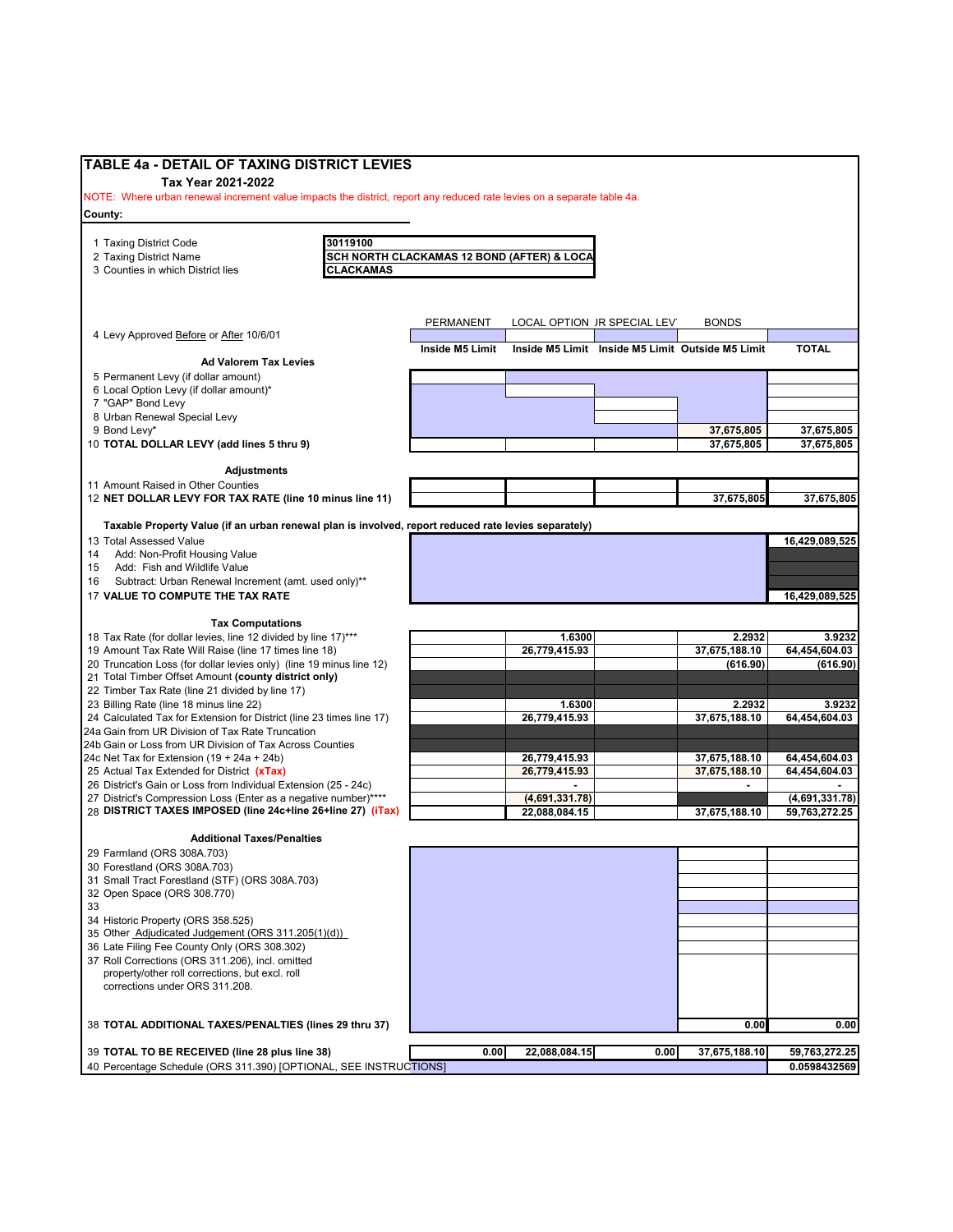| <b>TABLE 4a - DETAIL OF TAXING DISTRICT LEVIES</b>                                                                                 |               |                                 |                                  |              |                                 |
|------------------------------------------------------------------------------------------------------------------------------------|---------------|---------------------------------|----------------------------------|--------------|---------------------------------|
| Tax Year 2021-2022                                                                                                                 |               |                                 |                                  |              |                                 |
| NOTE: Where urban renewal increment value impacts the district, report any reduced rate levies on a separate table 4a.             |               |                                 |                                  |              |                                 |
| County:                                                                                                                            |               |                                 |                                  |              |                                 |
| 30130000                                                                                                                           |               |                                 |                                  |              |                                 |
| 1 Taxing District Code<br><b>SCH OREGON CITY 62</b><br>2 Taxing District Name                                                      |               |                                 |                                  |              |                                 |
| <b>CLACKAMAS</b><br>3 Counties in which District lies                                                                              |               |                                 |                                  |              |                                 |
|                                                                                                                                    |               |                                 |                                  |              |                                 |
|                                                                                                                                    |               |                                 |                                  |              |                                 |
|                                                                                                                                    | PERMANENT     |                                 | LOCAL OPTION UR SPECIAL LEVY     | <b>BONDS</b> |                                 |
| 4 Levy Approved Before or After 10/6/01                                                                                            |               |                                 |                                  |              |                                 |
|                                                                                                                                    |               | Inside M5 Limit Inside M5 Limit | Inside M5 Limit Outside M5 Limit |              | <b>TOTAL</b>                    |
| <b>Ad Valorem Tax Levies</b>                                                                                                       |               |                                 |                                  |              |                                 |
| 5 Permanent Levy (if dollar amount)<br>6 Local Option Levy (if dollar amount)*                                                     |               |                                 |                                  |              |                                 |
| 7 "GAP" Bond Levy                                                                                                                  |               |                                 |                                  |              |                                 |
| 8 Urban Renewal Special Levy                                                                                                       |               |                                 |                                  |              |                                 |
| 9 Bond Levy*                                                                                                                       |               |                                 |                                  |              |                                 |
| 10 TOTAL DOLLAR LEVY (add lines 5 thru 9)                                                                                          |               |                                 |                                  |              |                                 |
|                                                                                                                                    |               |                                 |                                  |              |                                 |
| <b>Adjustments</b><br>11 Amount Raised in Other Counties                                                                           |               |                                 |                                  |              |                                 |
| 12 NET DOLLAR LEVY FOR TAX RATE (line 10 minus line 11)                                                                            |               |                                 |                                  |              |                                 |
|                                                                                                                                    |               |                                 |                                  |              |                                 |
| Taxable Property Value (if an urban renewal plan is involved, report reduced rate levies separately)                               |               |                                 |                                  |              |                                 |
| 13 Total Assessed Value                                                                                                            |               |                                 |                                  |              | 6,575,763,503                   |
| Add: Non-Profit Housing Value<br>14                                                                                                |               |                                 |                                  |              |                                 |
| Add: Fish and Wildlife Value<br>15                                                                                                 |               |                                 |                                  |              |                                 |
| Subtract: Urban Renewal Increment (amt. used only)**<br>16<br>17 VALUE TO COMPUTE THE TAX RATE                                     |               |                                 |                                  |              | $-207,529,817$<br>6,368,233,686 |
|                                                                                                                                    |               |                                 |                                  |              |                                 |
| <b>Tax Computations</b>                                                                                                            |               |                                 |                                  |              |                                 |
| 18 Tax Rate (for dollar levies, line 12 divided by line 17)***                                                                     | 4.9629        |                                 |                                  |              | 4.9629                          |
| 19 Amount Tax Rate Will Raise (line 17 times line 18)                                                                              | 31,604,906.96 |                                 |                                  |              | 31,604,906.96                   |
| 20 Truncation Loss (for dollar levies only) (line 19 minus line 12)                                                                |               |                                 |                                  |              |                                 |
| 21 Total Timber Offset Amount (county district only)                                                                               |               |                                 |                                  |              |                                 |
| 22 Timber Tax Rate (line 21 divided by line 17)<br>23 Billing Rate (line 18 minus line 22)                                         | 4.9629        |                                 |                                  |              | 4.9629                          |
| 24 Calculated Tax for Extension for District (line 23 times line 17)                                                               | 31,604,906.96 |                                 |                                  |              | 31,604,906.96                   |
| 24a Gain from UR Division of Tax Rate Truncation                                                                                   | 143.94        |                                 |                                  |              | 143.94                          |
| 24b Gain or Loss from UR Division of Tax Across Counties                                                                           |               |                                 |                                  |              |                                 |
| 24c Net Tax for Extension $(19 + 24a + 24b)$                                                                                       | 31,605,050.90 |                                 |                                  |              | 31,605,050.90                   |
| 25 Actual Tax Extended for District (xTax)                                                                                         | 31,605,050.90 |                                 |                                  |              | 31,605,050.90                   |
| 26 District's Gain or Loss from Individual Extension (25 - 24c)<br>27 District's Compression Loss (Enter as a negative number)**** | (232, 463.17) |                                 |                                  |              | (232, 463.17)                   |
| 28 DISTRICT TAXES IMPOSED (line 24c+line 26+line 27) (iTax)                                                                        | 31,372,587.73 |                                 |                                  |              | 31,372,587.73                   |
|                                                                                                                                    |               |                                 |                                  |              |                                 |
| <b>Additional Taxes/Penalties</b>                                                                                                  |               |                                 |                                  |              |                                 |
| 29 Farmland (ORS 308A.703)                                                                                                         |               |                                 |                                  | 47,620.06    |                                 |
| 30 Forestland (ORS 308A.703)                                                                                                       |               |                                 |                                  | 7,837.39     |                                 |
| 31 Small Tract Forestland (STF) (ORS 308A.703)                                                                                     |               |                                 |                                  |              |                                 |
| 32 Open Space (ORS 308.770)<br>33                                                                                                  |               |                                 |                                  |              |                                 |
| 34 Historic Property (ORS 358.525)                                                                                                 |               |                                 |                                  |              |                                 |
| 35 Other Adjudicated Judgement (ORS 311.205(1)(d))                                                                                 |               |                                 |                                  |              |                                 |
| 36 Late Filing Fee County Only (ORS 308.302)                                                                                       |               |                                 |                                  |              |                                 |
| 37 Roll Corrections (ORS                                                                                                           |               |                                 |                                  |              |                                 |
| 311.206), incl. omitted                                                                                                            |               |                                 |                                  |              |                                 |
| property/other roll corrections,                                                                                                   |               |                                 |                                  |              |                                 |
| but excl. roll corrections under<br>ORS 311.208.                                                                                   |               |                                 |                                  | 20,098.85    |                                 |
| 38 TOTAL ADDITIONAL TAXES/PENALTIES (lines 29 thru 37)                                                                             |               |                                 |                                  | 75,556.30    | 75,556.30                       |
|                                                                                                                                    |               |                                 |                                  |              |                                 |
| 39 TOTAL TO BE RECEIVED (line 28 plus line 38)                                                                                     | 31,372,587.73 | 0.00                            | 0.00                             | 75,556.30    | 31,448,144.03                   |
| 40 Percentage Schedule (ORS 311.390) [OPTIONAL, SEE INSTRUCTIONS]                                                                  |               |                                 |                                  |              | 0.0314902329                    |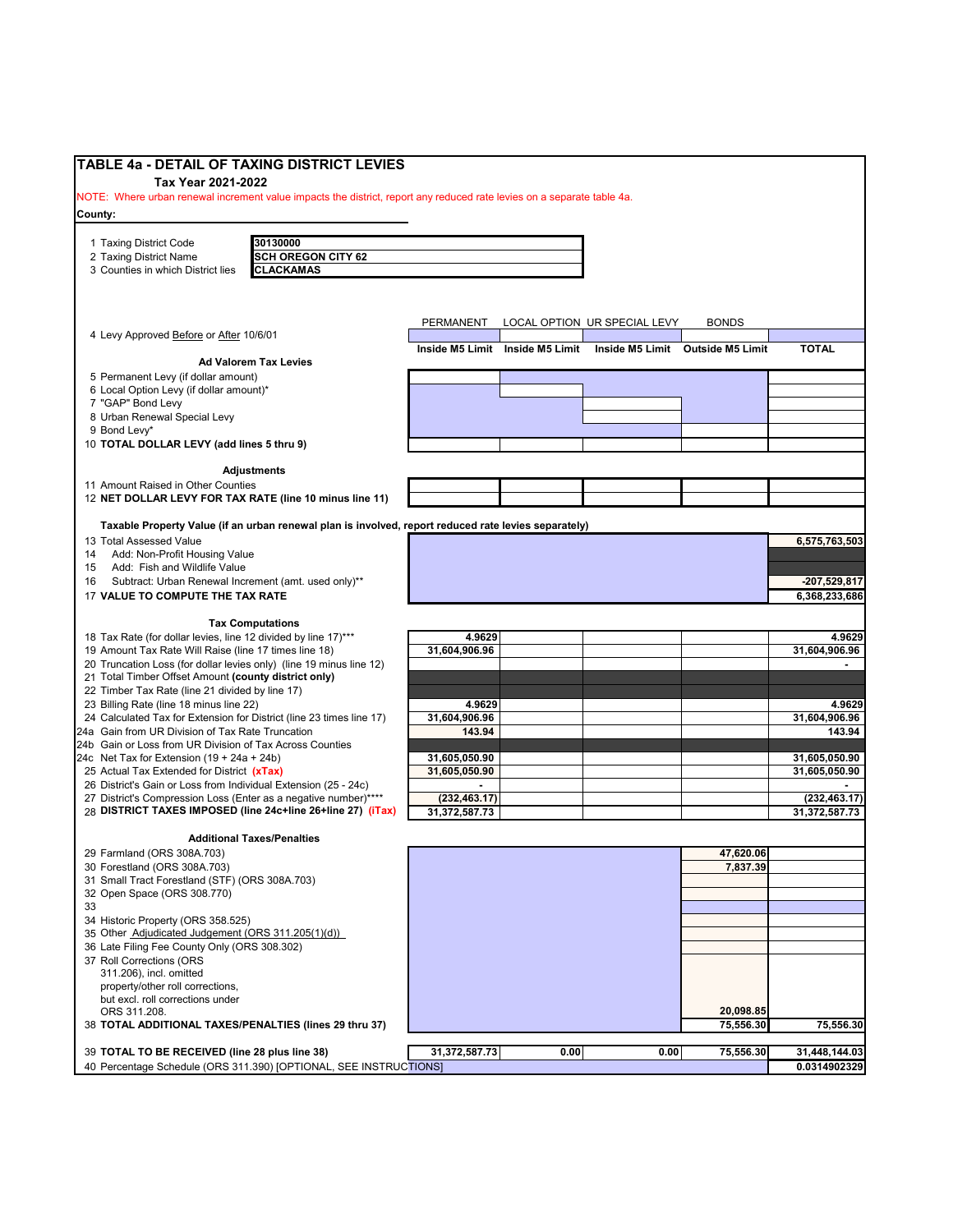| TABLE 4a - DETAIL OF TAXING DISTRICT LEVIES                                                                             |           |                                 |                                  |                        |                              |
|-------------------------------------------------------------------------------------------------------------------------|-----------|---------------------------------|----------------------------------|------------------------|------------------------------|
| Tax Year 2021-2022                                                                                                      |           |                                 |                                  |                        |                              |
| NOTE: Where urban renewal increment value impacts the district, report any reduced rate levies on a separate table 4a.  |           |                                 |                                  |                        |                              |
| County:                                                                                                                 |           |                                 |                                  |                        |                              |
| 30130000<br>1 Taxing District Code                                                                                      |           |                                 |                                  |                        |                              |
| 2 Taxing District Name<br><b>SCH OREGON CITY BOND (AFTER)</b>                                                           |           |                                 |                                  |                        |                              |
| <b>CLACKAMAS</b><br>3 Counties in which District lies                                                                   |           |                                 |                                  |                        |                              |
|                                                                                                                         |           |                                 |                                  |                        |                              |
|                                                                                                                         |           |                                 |                                  |                        |                              |
|                                                                                                                         | PERMANENT |                                 | LOCAL OPTION UR SPECIAL LEVY     | <b>BONDS</b>           |                              |
| 4 Levy Approved Before or After 10/6/01                                                                                 |           | Inside M5 Limit Inside M5 Limit | Inside M5 Limit Outside M5 Limit |                        | <b>TOTAL</b>                 |
| <b>Ad Valorem Tax Levies</b>                                                                                            |           |                                 |                                  |                        |                              |
| 5 Permanent Levy (if dollar amount)                                                                                     |           |                                 |                                  |                        |                              |
| 6 Local Option Levy (if dollar amount)*                                                                                 |           |                                 |                                  |                        |                              |
| 7 "GAP" Bond Levy<br>8 Urban Renewal Special Levy                                                                       |           |                                 |                                  |                        |                              |
| 9 Bond Levy*                                                                                                            |           |                                 |                                  | 7,913,000              | 7,913,000                    |
| 10 TOTAL DOLLAR LEVY (add lines 5 thru 9)                                                                               |           |                                 |                                  | 7,913,000              | 7,913,000                    |
|                                                                                                                         |           |                                 |                                  |                        |                              |
| <b>Adjustments</b>                                                                                                      |           |                                 |                                  |                        |                              |
| 11 Amount Raised in Other Counties<br>12 NET DOLLAR LEVY FOR TAX RATE (line 10 minus line 11)                           |           |                                 |                                  | 7,913,000              | 7,913,000                    |
|                                                                                                                         |           |                                 |                                  |                        |                              |
| Taxable Property Value (if an urban renewal plan is involved, report reduced rate levies separately)                    |           |                                 |                                  |                        |                              |
| 13 Total Assessed Value                                                                                                 |           |                                 |                                  |                        | 6,575,763,503                |
| 14 Add: Non-Profit Housing Value<br>Add: Fish and Wildlife Value<br>15                                                  |           |                                 |                                  |                        |                              |
| Subtract: Urban Renewal Increment (amt. used only)**<br>16                                                              |           |                                 |                                  |                        |                              |
| 17 VALUE TO COMPUTE THE TAX RATE                                                                                        |           |                                 |                                  |                        | 6,575,763,503                |
|                                                                                                                         |           |                                 |                                  |                        |                              |
| <b>Tax Computations</b>                                                                                                 |           |                                 |                                  |                        |                              |
| 18 Tax Rate (for dollar levies, line 12 divided by line 17)***<br>19 Amount Tax Rate Will Raise (line 17 times line 18) |           |                                 |                                  | 1.2033<br>7,912,616.22 | 1.2033<br>7,912,616.22       |
| 20 Truncation Loss (for dollar levies only) (line 19 minus line 12)                                                     |           |                                 |                                  | (383.78)               | (383.78)                     |
| 21 Total Timber Offset Amount (county district only)                                                                    |           |                                 |                                  |                        |                              |
| 22 Timber Tax Rate (line 21 divided by line 17)                                                                         |           |                                 |                                  |                        |                              |
| 23 Billing Rate (line 18 minus line 22)<br>24 Calculated Tax for Extension for District (line 23 times line 17)         |           |                                 |                                  | 1.2033<br>7,912,616.22 | 1.2033<br>7,912,616.22       |
| 24a Gain from UR Division of Tax Rate Truncation                                                                        |           |                                 |                                  |                        |                              |
| 24b Gain or Loss from UR Division of Tax Across Counties                                                                |           |                                 |                                  |                        |                              |
| 24c Net Tax for Extension $(19 + 24a + 24b)$                                                                            |           |                                 |                                  | 7,912,616.22           | 7,912,616.22                 |
| 25 Actual Tax Extended for District (xTax)<br>26 District's Gain or Loss from Individual Extension (25 - 24c)           |           |                                 |                                  | 7,912,616.22           | 7,912,616.22                 |
| 27 District's Compression Loss (Enter as a negative number)****                                                         |           |                                 |                                  |                        |                              |
| 28 DISTRICT TAXES IMPOSED (line 24c+line 26+line 27) (iTax)                                                             |           |                                 |                                  | 7,912,616.22           | 7,912,616.22                 |
|                                                                                                                         |           |                                 |                                  |                        |                              |
| <b>Additional Taxes/Penalties</b><br>29 Farmland (ORS 308A.703)                                                         |           |                                 |                                  |                        |                              |
| 30 Forestland (ORS 308A.703)                                                                                            |           |                                 |                                  |                        |                              |
| 31 Small Tract Forestland (STF) (ORS 308A.703)                                                                          |           |                                 |                                  |                        |                              |
| 32 Open Space (ORS 308.770)                                                                                             |           |                                 |                                  |                        |                              |
| 33                                                                                                                      |           |                                 |                                  |                        |                              |
| 34 Historic Property (ORS 358.525)<br>35 Other Adjudicated Judgement (ORS 311.205(1)(d))                                |           |                                 |                                  |                        |                              |
| 36 Late Filing Fee County Only (ORS 308.302)                                                                            |           |                                 |                                  |                        |                              |
| 37 Roll Corrections (ORS                                                                                                |           |                                 |                                  |                        |                              |
| 311.206), incl. omitted                                                                                                 |           |                                 |                                  |                        |                              |
| property/other roll corrections,<br>but excl. roll corrections under                                                    |           |                                 |                                  |                        |                              |
| ORS 311.208.                                                                                                            |           |                                 |                                  |                        |                              |
| 38 TOTAL ADDITIONAL TAXES/PENALTIES (lines 29 thru 37)                                                                  |           |                                 |                                  | 0.00                   | 0.00                         |
|                                                                                                                         |           |                                 |                                  |                        |                              |
| 39 TOTAL TO BE RECEIVED (line 28 plus line 38)<br>40 Percentage Schedule (ORS 311.390) [OPTIONAL, SEE INSTRUCTIONS]     | 0.00      | 0.00                            | 0.00                             | 7,912,616.22           | 7,912,616.22<br>0.0079232061 |
|                                                                                                                         |           |                                 |                                  |                        |                              |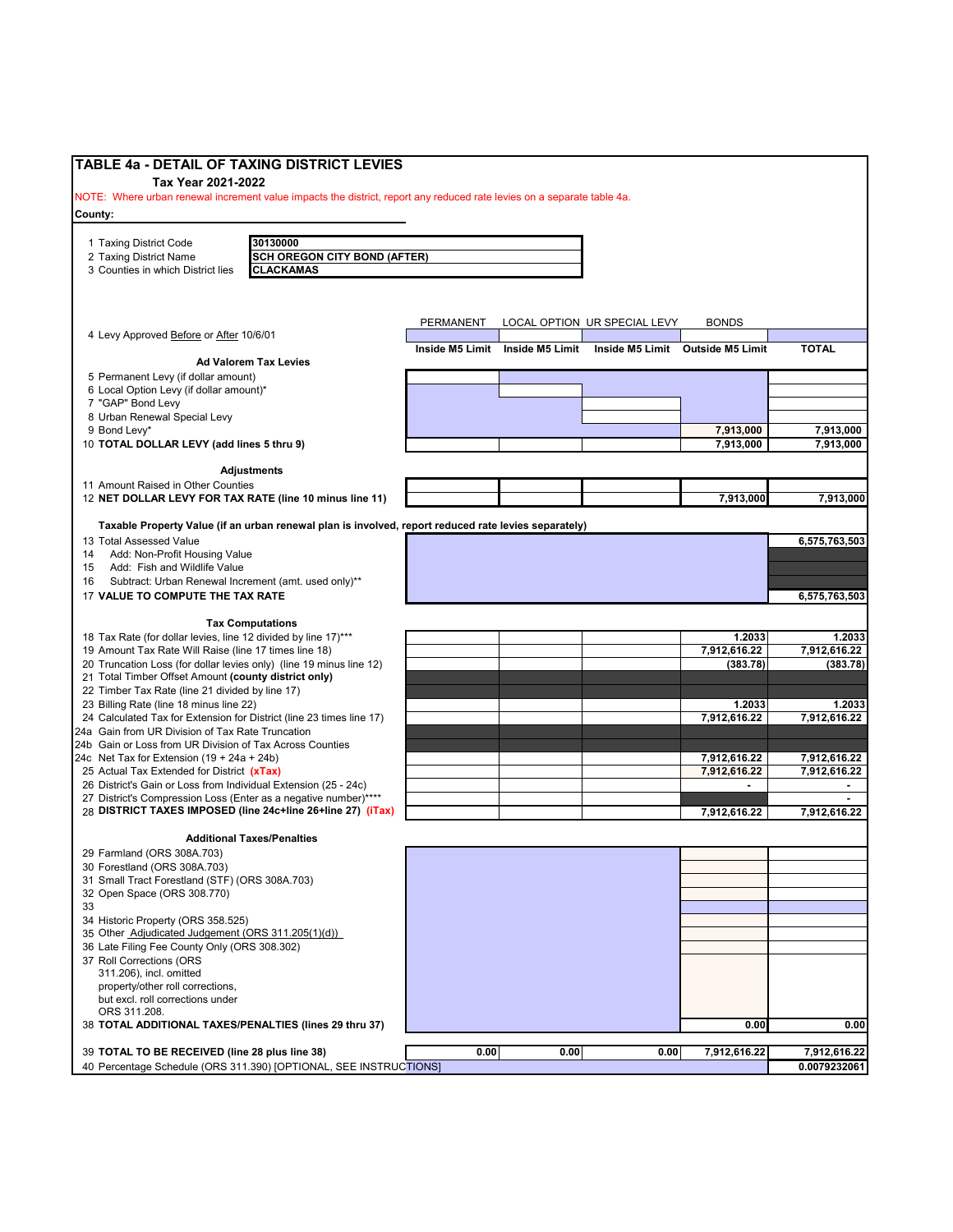| TABLE 4a - DETAIL OF TAXING DISTRICT LEVIES                                                                            |               |                                 |                              |                                  |                  |
|------------------------------------------------------------------------------------------------------------------------|---------------|---------------------------------|------------------------------|----------------------------------|------------------|
| Tax Year 2021-2022                                                                                                     |               |                                 |                              |                                  |                  |
| NOTE: Where urban renewal increment value impacts the district, report any reduced rate levies on a separate table 4a. |               |                                 |                              |                                  |                  |
| County:                                                                                                                |               |                                 |                              |                                  |                  |
|                                                                                                                        |               |                                 |                              |                                  |                  |
| 30143000<br>1 Taxing District Code                                                                                     |               |                                 |                              |                                  |                  |
| <b>SCH OREGON TRAIL 46 &amp; BOND</b><br>2 Taxing District Name                                                        |               |                                 |                              |                                  |                  |
| 3 Counties in which District lies<br><b>CLACKAMAS</b>                                                                  |               |                                 |                              |                                  |                  |
|                                                                                                                        |               |                                 |                              |                                  |                  |
|                                                                                                                        |               |                                 |                              |                                  |                  |
|                                                                                                                        | PERMANENT     |                                 | LOCAL OPTION UR SPECIAL LEVY | <b>BONDS</b>                     |                  |
| 4 Levy Approved Before or After 10/6/01                                                                                |               |                                 |                              |                                  |                  |
|                                                                                                                        |               | Inside M5 Limit Inside M5 Limit |                              | Inside M5 Limit Outside M5 Limit | <b>TOTAL</b>     |
| <b>Ad Valorem Tax Levies</b>                                                                                           |               |                                 |                              |                                  |                  |
| 5 Permanent Levy (if dollar amount)                                                                                    |               |                                 |                              |                                  |                  |
| 6 Local Option Levy (if dollar amount)*<br>7 "GAP" Bond Levy                                                           |               |                                 |                              |                                  |                  |
| 8 Urban Renewal Special Levy                                                                                           |               |                                 |                              |                                  |                  |
| 9 Bond Levy*                                                                                                           |               |                                 |                              | 6,950,000                        | 6,950,000        |
| 10 TOTAL DOLLAR LEVY (add lines 5 thru 9)                                                                              |               |                                 |                              | 6,950,000                        | 6,950,000        |
|                                                                                                                        |               |                                 |                              |                                  |                  |
| <b>Adjustments</b>                                                                                                     |               |                                 |                              |                                  |                  |
| 11 Amount Raised in Other Counties                                                                                     |               |                                 |                              |                                  |                  |
| 12 NET DOLLAR LEVY FOR TAX RATE (line 10 minus line 11)                                                                |               |                                 |                              | 6,950,000                        | 6,950,000        |
|                                                                                                                        |               |                                 |                              |                                  |                  |
| Taxable Property Value (if an urban renewal plan is involved, report reduced rate levies separately)                   |               |                                 |                              |                                  |                  |
| 13 Total Assessed Value                                                                                                |               |                                 |                              |                                  | 4,036,120,932    |
| Add: Non-Profit Housing Value<br>14<br>Add: Fish and Wildlife Value<br>15                                              |               |                                 |                              |                                  |                  |
| Subtract: Urban Renewal Increment (amt. used only)**<br>16                                                             |               |                                 |                              |                                  | $-124, 199, 866$ |
| 17 VALUE TO COMPUTE THE TAX RATE                                                                                       |               |                                 |                              |                                  | 3,911,921,066    |
|                                                                                                                        |               |                                 |                              |                                  |                  |
| <b>Tax Computations</b>                                                                                                |               |                                 |                              |                                  |                  |
| 18 Tax Rate (for dollar levies, line 12 divided by line 17)***                                                         | 4.6397        |                                 |                              | 1.7766                           | 6.4163           |
| 19 Amount Tax Rate Will Raise (line 17 times line 18)                                                                  | 18,150,140.17 |                                 |                              | 6,949,918.97                     | 25,100,059.14    |
| 20 Truncation Loss (for dollar levies only) (line 19 minus line 12)                                                    |               |                                 |                              | (81.03)                          | (81.03)          |
| 21 Total Timber Offset Amount (county district only)                                                                   |               |                                 |                              |                                  |                  |
| 22 Timber Tax Rate (line 21 divided by line 17)                                                                        |               |                                 |                              |                                  |                  |
| 23 Billing Rate (line 18 minus line 22)                                                                                | 4.6397        |                                 |                              | 1.7766                           | 6.4163           |
| 24 Calculated Tax for Extension for District (line 23 times line 17)                                                   | 18,150,140.17 |                                 |                              | 6,949,918.97                     | 25,100,059.14    |
| 24a Gain from UR Division of Tax Rate Truncation<br>24b Gain or Loss from UR Division of Tax Across Counties           | 78.17         |                                 |                              | 1.55                             | 79.72            |
| 24c Net Tax for Extension $(19 + 24a + 24b)$                                                                           | 18,150,218.34 |                                 |                              | 6,949,920.52                     | 25,100,138.86    |
| 25 Actual Tax Extended for District (xTax)                                                                             | 18,150,218.33 |                                 |                              | 6,949,920.52                     | 25,100,138.85    |
| 26 District's Gain or Loss from Individual Extension (25 - 24c)                                                        | (0.01)        |                                 |                              | $\blacksquare$                   | (0.01)           |
| 27 District's Compression Loss (Enter as a negative number)****                                                        | (84, 500.76)  |                                 |                              |                                  | (84, 500.76)     |
| 28 DISTRICT TAXES IMPOSED (line 24c+line 26+line 27) (iTax)                                                            | 18,065,717.57 |                                 |                              | 6,949,920.52                     | 25,015,638.09    |
|                                                                                                                        |               |                                 |                              |                                  |                  |
| <b>Additional Taxes/Penalties</b>                                                                                      |               |                                 |                              |                                  |                  |
| 29 Farmland (ORS 308A.703)                                                                                             |               |                                 |                              | 66,189.80                        |                  |
| 30 Forestland (ORS 308A.703)                                                                                           |               |                                 |                              | 2,976.06                         |                  |
| 31 Small Tract Forestland (STF) (ORS 308A.703)<br>32 Open Space (ORS 308.770)                                          |               |                                 |                              |                                  |                  |
| 33                                                                                                                     |               |                                 |                              |                                  |                  |
| 34 Historic Property (ORS 358.525)                                                                                     |               |                                 |                              |                                  |                  |
| 35 Other Adjudicated Judgement (ORS 311.205(1)(d))                                                                     |               |                                 |                              |                                  |                  |
| 36 Late Filing Fee County Only (ORS 308.302)                                                                           |               |                                 |                              |                                  |                  |
| 37 Roll Corrections (ORS                                                                                               |               |                                 |                              |                                  |                  |
| 311.206), incl. omitted                                                                                                |               |                                 |                              |                                  |                  |
| property/other roll corrections,                                                                                       |               |                                 |                              |                                  |                  |
| but excl. roll corrections under                                                                                       |               |                                 |                              |                                  |                  |
| ORS 311.208.                                                                                                           |               |                                 |                              | 28,454.71                        |                  |
| 38 TOTAL ADDITIONAL TAXES/PENALTIES (lines 29 thru 37)                                                                 |               |                                 |                              | 97,620.57                        | 97,620.57        |
| 39 TOTAL TO BE RECEIVED (line 28 plus line 38)                                                                         | 18,065,717.57 | 0.00                            | 0.00                         | 7,047,541.09                     | 25,113,258.66    |
| 40 Percentage Schedule (ORS 311.390) [OPTIONAL, SEE INSTRUCTIONS]                                                      |               |                                 |                              |                                  | 0.0251468692     |
|                                                                                                                        |               |                                 |                              |                                  |                  |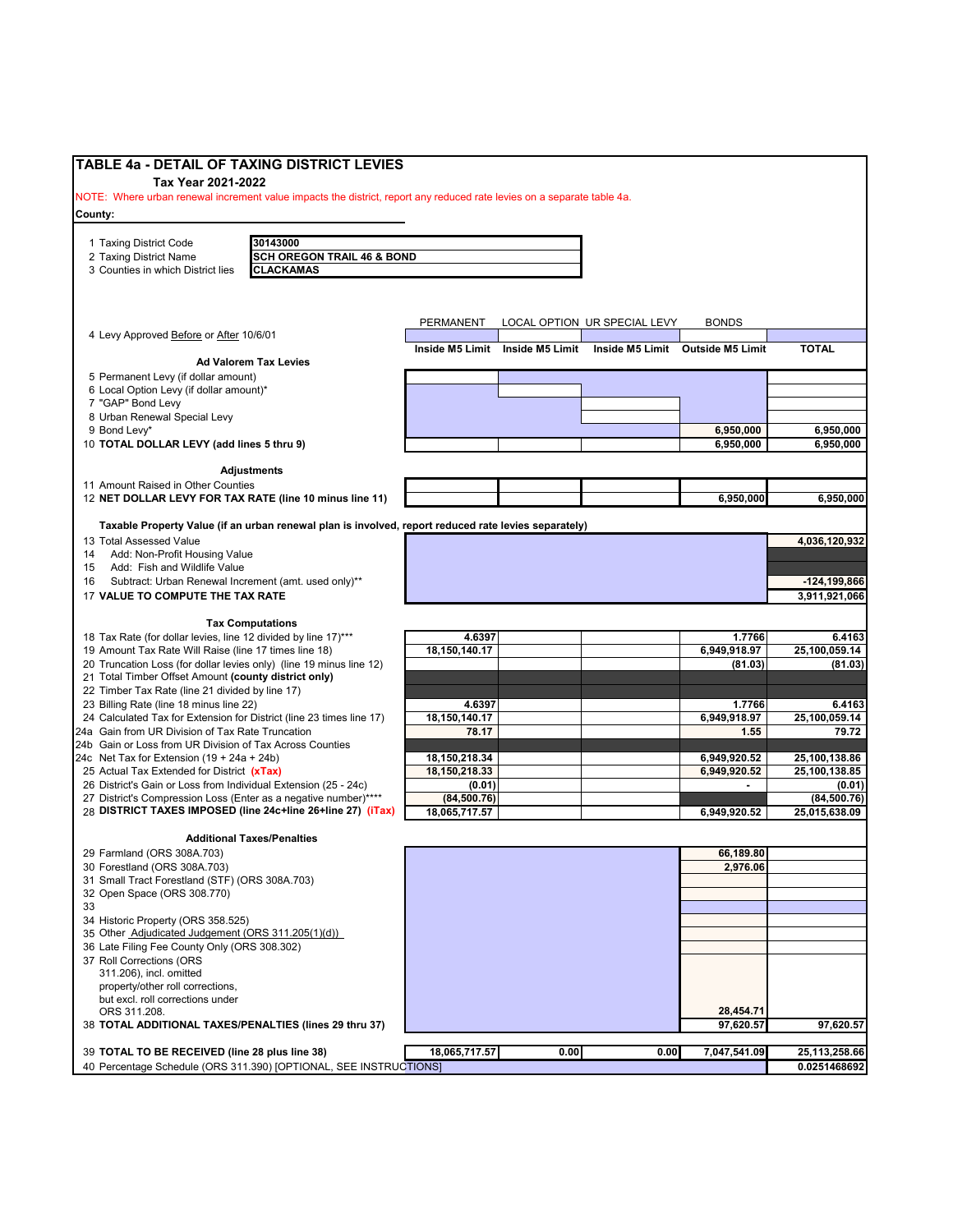| TABLE 4a - DETAIL OF TAXING DISTRICT LEVIES                                                                            |                            |                                 |                              | <b>MULTNOMAH</b>                 | <b>WASHINGTON</b>          |
|------------------------------------------------------------------------------------------------------------------------|----------------------------|---------------------------------|------------------------------|----------------------------------|----------------------------|
| Tax Year 2021-2022                                                                                                     |                            |                                 |                              | 59.164.862.069                   | 400,764,704                |
| NOTE: Where urban renewal increment value impacts the district, report any reduced rate levies on a separate table 4a. |                            |                                 |                              | 0.992457                         | 0.006723                   |
| County:                                                                                                                |                            |                                 |                              |                                  |                            |
|                                                                                                                        |                            |                                 |                              |                                  |                            |
| 30346000<br>1 Taxing District Code<br><b>SCH PORTLAND 0</b><br>2 Taxing District Name                                  |                            |                                 |                              |                                  |                            |
| CLACKAMAS, MULTNOMAH, WASHINGTON<br>3 Counties in which District lies                                                  |                            |                                 |                              |                                  |                            |
|                                                                                                                        |                            |                                 |                              |                                  |                            |
|                                                                                                                        |                            |                                 |                              |                                  |                            |
|                                                                                                                        |                            |                                 |                              |                                  |                            |
| 4 Levy Approved Before or After 10/6/01                                                                                | PERMANENT                  |                                 | LOCAL OPTION UR SPECIAL LEVY | <b>BONDS</b>                     |                            |
|                                                                                                                        |                            | Inside M5 Limit Inside M5 Limit |                              | Inside M5 Limit Outside M5 Limit | <b>TOTAL</b>               |
| <b>Ad Valorem Tax Levies</b>                                                                                           |                            |                                 |                              |                                  |                            |
| 5 Permanent Levy (if dollar amount)                                                                                    |                            |                                 |                              |                                  |                            |
| 6 Local Option Levy (if dollar amount)*                                                                                |                            |                                 |                              |                                  |                            |
| 7 "GAP" Bond Levy                                                                                                      |                            |                                 |                              |                                  |                            |
| 8 Urban Renewal Special Levy<br>9 Bond Levy*                                                                           |                            |                                 |                              |                                  |                            |
| 10 TOTAL DOLLAR LEVY (add lines 5 thru 9)                                                                              |                            |                                 |                              |                                  |                            |
|                                                                                                                        |                            |                                 |                              |                                  |                            |
| <b>Adjustments</b>                                                                                                     |                            |                                 |                              |                                  |                            |
| 11 Amount Raised in Other Counties                                                                                     |                            |                                 |                              |                                  |                            |
| 12 NET DOLLAR LEVY FOR TAX RATE (line 10 minus line 11)                                                                |                            |                                 |                              |                                  |                            |
|                                                                                                                        |                            |                                 |                              |                                  |                            |
| Taxable Property Value (if an urban renewal plan is involved, report reduced rate levies separately)                   |                            |                                 |                              |                                  |                            |
| 13 Total Assessed Value                                                                                                |                            |                                 |                              |                                  | 48,935,656                 |
| Add: Non-Profit Housing Value<br>14                                                                                    |                            |                                 |                              |                                  |                            |
| Add: Fish and Wildlife Value<br>15                                                                                     |                            |                                 |                              |                                  |                            |
| Subtract: Urban Renewal Increment (amt. used only)**<br>16<br>17 VALUE TO COMPUTE THE TAX RATE                         |                            |                                 |                              |                                  |                            |
|                                                                                                                        |                            |                                 |                              |                                  | 48,935,656                 |
| <b>Tax Computations</b>                                                                                                |                            |                                 |                              |                                  |                            |
| 18 Tax Rate (for dollar levies, line 12 divided by line 17)***                                                         | 4.7743                     |                                 |                              |                                  | 4.7743                     |
| 19 Amount Tax Rate Will Raise (line 17 times line 18)                                                                  | 233,633.50                 |                                 |                              |                                  | 233,633.50                 |
| 20 Truncation Loss (for dollar levies only) (line 19 minus line 12)                                                    |                            |                                 |                              |                                  |                            |
| 21 Total Timber Offset Amount (county district only)                                                                   |                            |                                 |                              |                                  |                            |
| 22 Timber Tax Rate (line 21 divided by line 17)                                                                        |                            |                                 |                              |                                  |                            |
| 23 Billing Rate (line 18 minus line 22)                                                                                | 4.7743                     |                                 |                              |                                  | 4.7743                     |
| 24 Calculated Tax for Extension for District (line 23 times line 17)                                                   | 233,633.50                 |                                 |                              |                                  | 233,633.50                 |
| 24a Gain from UR Division of Tax Rate Truncation                                                                       |                            |                                 |                              |                                  |                            |
| 24b Gain or Loss from UR Division of Tax Across Counties<br>24c Net Tax for Extension $(19 + 24a + 24b)$               | (17, 895.02)<br>215,738.48 |                                 |                              |                                  | (17, 895.02)<br>215,738.48 |
| 25 Actual Tax Extended for District (xTax)                                                                             | 215,738.48                 |                                 |                              |                                  | 215,738.48                 |
| 26 District's Gain or Loss from Individual Extension (25 - 24c)                                                        |                            |                                 |                              |                                  |                            |
| 27 District's Compression Loss (Enter as a negative number)****                                                        | (226.70)                   |                                 |                              |                                  | (226.70)                   |
| 28 DISTRICT TAXES IMPOSED (line 24c+line 26+line 27) (iTax)                                                            | 215,511.78                 |                                 |                              |                                  | 215,511.78                 |
|                                                                                                                        |                            |                                 |                              |                                  |                            |
| <b>Additional Taxes/Penalties</b>                                                                                      |                            |                                 |                              |                                  |                            |
| 29 Farmland (ORS 308A.703)                                                                                             |                            |                                 |                              |                                  |                            |
| 30 Forestland (ORS 308A.703)                                                                                           |                            |                                 |                              |                                  |                            |
| 31 Small Tract Forestland (STF) (ORS 308A.703)                                                                         |                            |                                 |                              |                                  |                            |
| 32 Open Space (ORS 308.770)<br>33                                                                                      |                            |                                 |                              |                                  |                            |
| 34 Historic Property (ORS 358.525)                                                                                     |                            |                                 |                              |                                  |                            |
| 35 Other Adjudicated Judgement (ORS 311.205(1)(d))                                                                     |                            |                                 |                              |                                  |                            |
| 36 Late Filing Fee County Only (ORS 308.302)                                                                           |                            |                                 |                              |                                  |                            |
| 37 Roll Corrections (ORS                                                                                               |                            |                                 |                              |                                  |                            |
| 311.206), incl. omitted                                                                                                |                            |                                 |                              |                                  |                            |
| property/other roll corrections,                                                                                       |                            |                                 |                              |                                  |                            |
| but excl. roll corrections under                                                                                       |                            |                                 |                              |                                  |                            |
| ORS 311.208.                                                                                                           |                            |                                 |                              |                                  |                            |
| 38 TOTAL ADDITIONAL TAXES/PENALTIES (lines 29 thru 37)                                                                 |                            |                                 |                              | 0.00                             | 0.00                       |
|                                                                                                                        |                            |                                 |                              |                                  |                            |
| 39 TOTAL TO BE RECEIVED (line 28 plus line 38)                                                                         | 215,511.78                 | 0.00                            | 0.00                         | 0.00                             | 215,511.78                 |
| 40 Percentage Schedule (ORS 311.390) [OPTIONAL, SEE INSTRUCTIONS]                                                      |                            |                                 |                              |                                  | 0.0002158002               |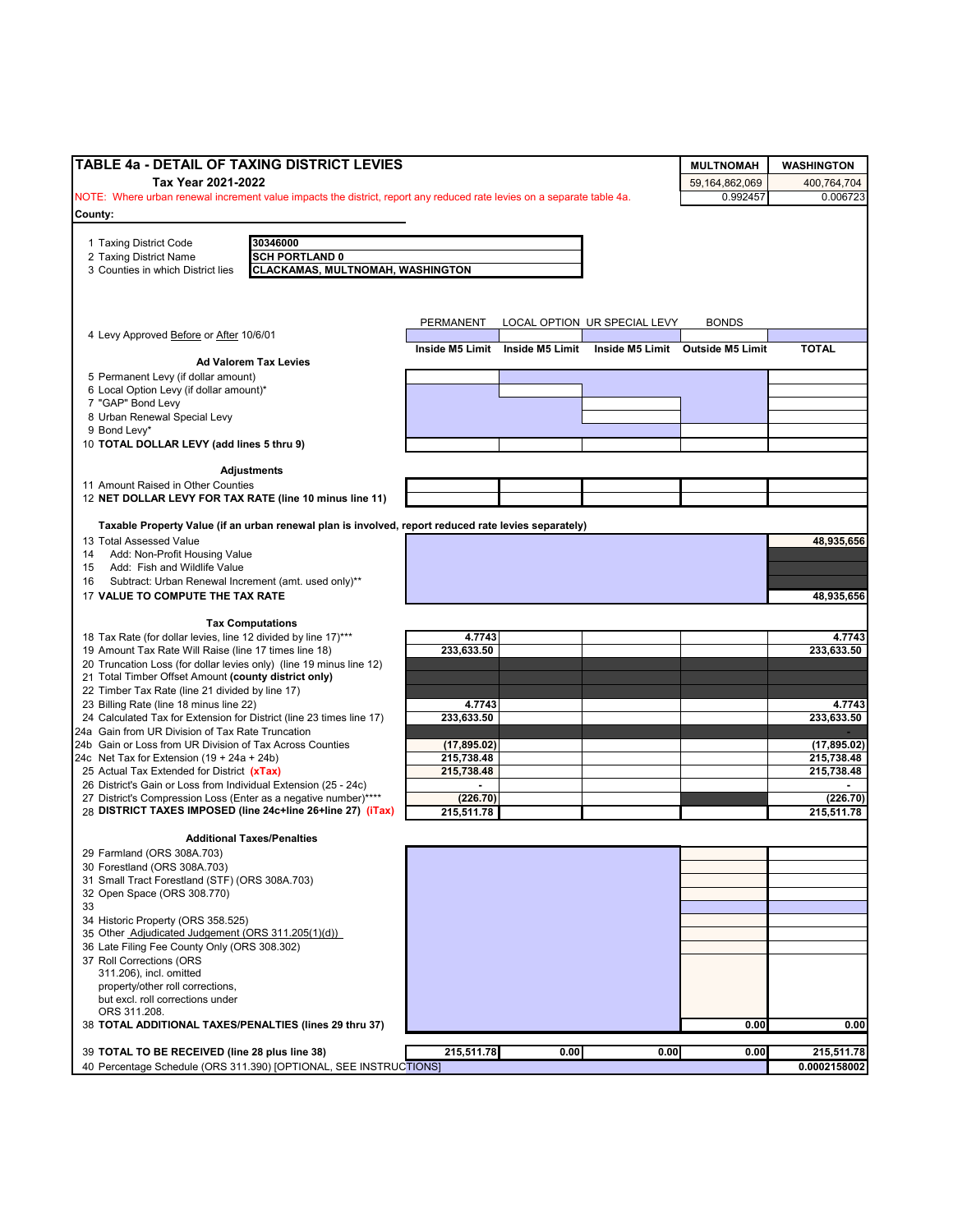| TABLE 4a - DETAIL OF TAXING DISTRICT LEVIES                                                                              |                |                                 |                              | <b>MULTNOMAH</b>                 | <b>WASHINGTON</b> |
|--------------------------------------------------------------------------------------------------------------------------|----------------|---------------------------------|------------------------------|----------------------------------|-------------------|
| Tax Year 2021-2022                                                                                                       |                |                                 |                              | 59,735,710,122                   | 400,764,704       |
| NOTE: Where urban renewal increment value impacts the district, report any reduced rate levies on a separate table 4a.   |                |                                 |                              | 0.992528                         | 0.006659          |
| County:                                                                                                                  |                |                                 |                              |                                  |                   |
| 30346100                                                                                                                 |                |                                 |                              |                                  |                   |
| 1 Taxing District Code<br><b>SCH PORTLAND GAP</b><br>2 Taxing District Name                                              |                |                                 |                              |                                  |                   |
| 3 Counties in which District lies<br>CLACKAMAS, MULTNOMAH, WASHINGTON                                                    |                |                                 |                              |                                  |                   |
|                                                                                                                          |                |                                 |                              |                                  |                   |
|                                                                                                                          |                |                                 |                              |                                  |                   |
|                                                                                                                          | PERMANENT      |                                 | LOCAL OPTION UR SPECIAL LEVY | <b>BONDS</b>                     |                   |
| 4 Levy Approved Before or After 10/6/01                                                                                  |                |                                 |                              |                                  |                   |
| <b>Ad Valorem Tax Levies</b>                                                                                             |                | Inside M5 Limit Inside M5 Limit |                              | Inside M5 Limit Outside M5 Limit | <b>TOTAL</b>      |
| 5 Permanent Levy (if dollar amount)                                                                                      |                |                                 |                              |                                  |                   |
| 6 Local Option Levy (if dollar amount)*                                                                                  |                |                                 |                              |                                  |                   |
| 7 "GAP" Bond Levy                                                                                                        |                |                                 |                              |                                  |                   |
| 8 Urban Renewal Special Levy                                                                                             |                |                                 |                              |                                  |                   |
| 9 Bond Levy*                                                                                                             |                |                                 |                              |                                  |                   |
| 10 TOTAL DOLLAR LEVY (add lines 5 thru 9)                                                                                |                |                                 |                              |                                  |                   |
| <b>Adjustments</b>                                                                                                       |                |                                 |                              |                                  |                   |
| 11 Amount Raised in Other Counties                                                                                       |                |                                 |                              |                                  |                   |
| 12 NET DOLLAR LEVY FOR TAX RATE (line 10 minus line 11)                                                                  |                |                                 |                              |                                  |                   |
| Taxable Property Value (if an urban renewal plan is involved, report reduced rate levies separately)                     |                |                                 |                              |                                  |                   |
| 13 Total Assessed Value                                                                                                  |                |                                 |                              |                                  | 48,935,656        |
| Add: Non-Profit Housing Value<br>14                                                                                      |                |                                 |                              |                                  |                   |
| Add: Fish and Wildlife Value<br>15                                                                                       |                |                                 |                              |                                  |                   |
| Subtract: Urban Renewal Increment (amt. used only)**<br>16                                                               |                |                                 |                              |                                  |                   |
| 17 VALUE TO COMPUTE THE TAX RATE                                                                                         |                |                                 |                              |                                  | 48,935,656        |
|                                                                                                                          |                |                                 |                              |                                  |                   |
| <b>Tax Computations</b><br>18 Tax Rate (for dollar levies, line 12 divided by line 17)***                                | 0.5038         |                                 |                              |                                  | 0.5038            |
| 19 Amount Tax Rate Will Raise (line 17 times line 18)                                                                    | 24,653.78      |                                 |                              |                                  | 24,653.78         |
| 20 Truncation Loss (for dollar levies only) (line 19 minus line 12)                                                      |                |                                 |                              |                                  |                   |
| 21 Total Timber Offset Amount (county district only)                                                                     |                |                                 |                              |                                  |                   |
| 22 Timber Tax Rate (line 21 divided by line 17)                                                                          |                |                                 |                              |                                  |                   |
| 23 Billing Rate (line 18 minus line 22)                                                                                  | 0.5038         |                                 |                              |                                  | 0.5038            |
| 24 Calculated Tax for Extension for District (line 23 times line 17)<br>24a Gain from UR Division of Tax Rate Truncation | 24,653.78      |                                 |                              |                                  | 24,653.78         |
| 24b Gain or Loss from UR Division of Tax Across Counties                                                                 | (1,701.65)     |                                 |                              |                                  | (1,701.65)        |
| 24c Net Tax for Extension $(19 + 24a + 24b)$                                                                             | 22,952.13      |                                 |                              |                                  | 22,952.13         |
| 25 Actual Tax Extended for District (xTax)                                                                               | 22,952.13      |                                 |                              |                                  | 22,952.13         |
| 26 District's Gain or Loss from Individual Extension (25 - 24c)                                                          | $\blacksquare$ |                                 |                              |                                  | $\sim$            |
| 27 District's Compression Loss (Enter as a negative number)****                                                          | (24.01)        |                                 |                              |                                  | (24.01)           |
| 28 DISTRICT TAXES IMPOSED (line 24c+line 26+line 27) (iTax)                                                              | 22,928.12      |                                 |                              |                                  | 22,928.12         |
| <b>Additional Taxes/Penalties</b>                                                                                        |                |                                 |                              |                                  |                   |
| 29 Farmland (ORS 308A.703)                                                                                               |                |                                 |                              |                                  |                   |
| 30 Forestland (ORS 308A.703)                                                                                             |                |                                 |                              |                                  |                   |
| 31 Small Tract Forestland (STF) (ORS 308A.703)                                                                           |                |                                 |                              |                                  |                   |
| 32 Open Space (ORS 308.770)                                                                                              |                |                                 |                              |                                  |                   |
| 33                                                                                                                       |                |                                 |                              |                                  |                   |
| 34 Historic Property (ORS 358.525)<br>35 Other Adjudicated Judgement (ORS 311.205(1)(d))                                 |                |                                 |                              |                                  |                   |
| 36 Late Filing Fee County Only (ORS 308.302)                                                                             |                |                                 |                              |                                  |                   |
| 37 Roll Corrections (ORS                                                                                                 |                |                                 |                              |                                  |                   |
| 311.206), incl. omitted                                                                                                  |                |                                 |                              |                                  |                   |
| property/other roll corrections,                                                                                         |                |                                 |                              |                                  |                   |
| but excl. roll corrections under                                                                                         |                |                                 |                              |                                  |                   |
| ORS 311.208.<br>38 TOTAL ADDITIONAL TAXES/PENALTIES (lines 29 thru 37)                                                   |                |                                 |                              | 0.00                             | 0.00              |
|                                                                                                                          |                |                                 |                              |                                  |                   |
| 39 TOTAL TO BE RECEIVED (line 28 plus line 38)                                                                           | 22,928.12      | 0.00                            | 0.00                         | 0.00                             | 22,928.12         |
| 40 Percentage Schedule (ORS 311.390) [OPTIONAL, SEE INSTRUCTIONS]                                                        |                |                                 |                              |                                  | 0.0000229588      |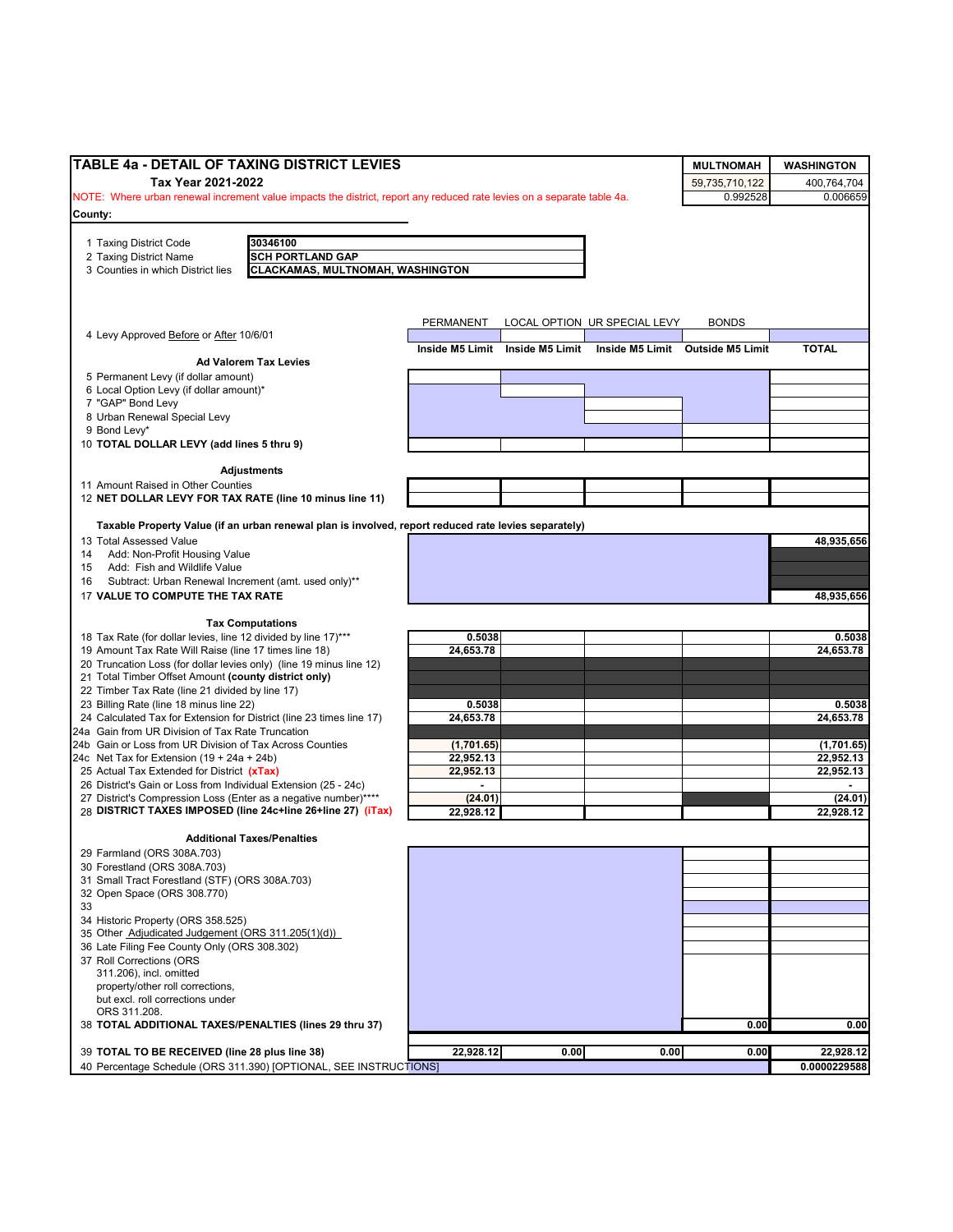| TABLE 4a - DETAIL OF TAXING DISTRICT LEVIES                                                                                     |           |                                 |                              | <b>MULTNOMAH</b>                 | <b>WASHINGTON</b>   |
|---------------------------------------------------------------------------------------------------------------------------------|-----------|---------------------------------|------------------------------|----------------------------------|---------------------|
| Tax Year 2021-2022                                                                                                              |           |                                 |                              | 65,221,243,790                   | 400,764,704         |
| NOTE: Where urban renewal increment value impacts the district, report any reduced rate levies on a separate table 4a.          |           |                                 |                              | 0.993152217                      | 0.006102618         |
| County:                                                                                                                         |           |                                 |                              |                                  |                     |
|                                                                                                                                 |           |                                 |                              |                                  |                     |
| 30346000<br>1 Taxing District Code<br>2 Taxing District Name<br><b>SCH PORTLAND LOCAL OPTION</b>                                |           |                                 |                              |                                  |                     |
| CLACKAMAS, MULTNOMAH, WASHINGTON<br>3 Counties in which District lies                                                           |           |                                 |                              |                                  |                     |
|                                                                                                                                 |           |                                 |                              |                                  |                     |
|                                                                                                                                 |           |                                 |                              |                                  |                     |
|                                                                                                                                 | PERMANENT |                                 | LOCAL OPTION UR SPECIAL LEVY | <b>BONDS</b>                     |                     |
| 4 Levy Approved Before or After 10/6/01                                                                                         |           |                                 |                              |                                  |                     |
| <b>Ad Valorem Tax Levies</b>                                                                                                    |           | Inside M5 Limit Inside M5 Limit |                              | Inside M5 Limit Outside M5 Limit | <b>TOTAL</b>        |
| 5 Permanent Levy (if dollar amount)                                                                                             |           |                                 |                              |                                  |                     |
| 6 Local Option Levy (if dollar amount)*                                                                                         |           |                                 |                              |                                  |                     |
| 7 "GAP" Bond Levy                                                                                                               |           |                                 |                              |                                  |                     |
| 8 Urban Renewal Special Levy                                                                                                    |           |                                 |                              |                                  |                     |
| 9 Bond Levy*                                                                                                                    |           |                                 |                              |                                  |                     |
| 10 TOTAL DOLLAR LEVY (add lines 5 thru 9)                                                                                       |           |                                 |                              |                                  |                     |
| <b>Adjustments</b>                                                                                                              |           |                                 |                              |                                  |                     |
| 11 Amount Raised in Other Counties                                                                                              |           |                                 |                              |                                  |                     |
| 12 NET DOLLAR LEVY FOR TAX RATE (line 10 minus line 11)                                                                         |           |                                 |                              |                                  |                     |
|                                                                                                                                 |           |                                 |                              |                                  |                     |
| Taxable Property Value (if an urban renewal plan is involved, report reduced rate levies separately)<br>13 Total Assessed Value |           |                                 |                              |                                  | 48,935,656          |
| Add: Non-Profit Housing Value<br>14                                                                                             |           |                                 |                              |                                  |                     |
| Add: Fish and Wildlife Value<br>15                                                                                              |           |                                 |                              |                                  |                     |
| Subtract: Urban Renewal Increment (amt. used only)**<br>16                                                                      |           |                                 |                              |                                  |                     |
| 17 VALUE TO COMPUTE THE TAX RATE                                                                                                |           |                                 |                              |                                  | 48,935,656          |
|                                                                                                                                 |           |                                 |                              |                                  |                     |
| <b>Tax Computations</b>                                                                                                         |           |                                 |                              |                                  |                     |
| 18 Tax Rate (for dollar levies, line 12 divided by line 17)***<br>19 Amount Tax Rate Will Raise (line 17 times line 18)         |           | 1.9900<br>97,381.96             |                              |                                  | 1.9900<br>97,381.96 |
| 20 Truncation Loss (for dollar levies only) (line 19 minus line 12)                                                             |           |                                 |                              |                                  |                     |
| 21 Total Timber Offset Amount (county district only)                                                                            |           |                                 |                              |                                  |                     |
| 22 Timber Tax Rate (line 21 divided by line 17)                                                                                 |           |                                 |                              |                                  |                     |
| 23 Billing Rate (line 18 minus line 22)                                                                                         |           | 1.9900                          |                              |                                  | 1.9900              |
| 24 Calculated Tax for Extension for District (line 23 times line 17)                                                            |           | 97,381.96                       |                              |                                  | 97,381.96           |
| 24a Gain from UR Division of Tax Rate Truncation<br>24b Gain or Loss from UR Division of Tax Across Counties                    |           |                                 |                              |                                  |                     |
| 24c Net Tax for Extension $(19 + 24a + 24b)$                                                                                    |           | 97,381.96                       |                              |                                  | 97,381.96           |
| 25 Actual Tax Extended for District (xTax)                                                                                      |           | 97,381.96                       |                              |                                  | 97,381.96           |
| 26 District's Gain or Loss from Individual Extension (25 - 24c)                                                                 |           | $\blacksquare$                  |                              |                                  |                     |
| 27 District's Compression Loss (Enter as a negative number)****                                                                 |           | (988.19)                        |                              |                                  | (988.19)            |
| 28 DISTRICT TAXES IMPOSED (line 24c+line 26+line 27) (iTax)                                                                     |           | 96,393.77                       |                              |                                  | 96.393.77           |
| <b>Additional Taxes/Penalties</b>                                                                                               |           |                                 |                              |                                  |                     |
| 29 Farmland (ORS 308A.703)                                                                                                      |           |                                 |                              |                                  |                     |
| 30 Forestland (ORS 308A.703)                                                                                                    |           |                                 |                              |                                  |                     |
| 31 Small Tract Forestland (STF) (ORS 308A.703)                                                                                  |           |                                 |                              |                                  |                     |
| 32 Open Space (ORS 308.770)                                                                                                     |           |                                 |                              |                                  |                     |
| 33                                                                                                                              |           |                                 |                              |                                  |                     |
| 34 Historic Property (ORS 358.525)<br>35 Other Adjudicated Judgement (ORS 311.205(1)(d))                                        |           |                                 |                              |                                  |                     |
| 36 Late Filing Fee County Only (ORS 308.302)                                                                                    |           |                                 |                              |                                  |                     |
| 37 Roll Corrections (ORS                                                                                                        |           |                                 |                              |                                  |                     |
| 311.206), incl. omitted                                                                                                         |           |                                 |                              |                                  |                     |
| property/other roll corrections,                                                                                                |           |                                 |                              |                                  |                     |
| but excl. roll corrections under<br>ORS 311.208.                                                                                |           |                                 |                              |                                  |                     |
| 38 TOTAL ADDITIONAL TAXES/PENALTIES (lines 29 thru 37)                                                                          |           |                                 |                              | 0.00                             | 0.00                |
|                                                                                                                                 |           |                                 |                              |                                  |                     |
| 39 TOTAL TO BE RECEIVED (line 28 plus line 38)                                                                                  | 0.00      | 96,393.77                       | 0.00                         | 0.00                             | 96,393.77           |
| 40 Percentage Schedule (ORS 311.390) [OPTIONAL, SEE INSTRUCTIONS]                                                               |           |                                 |                              |                                  | 0.0000965228        |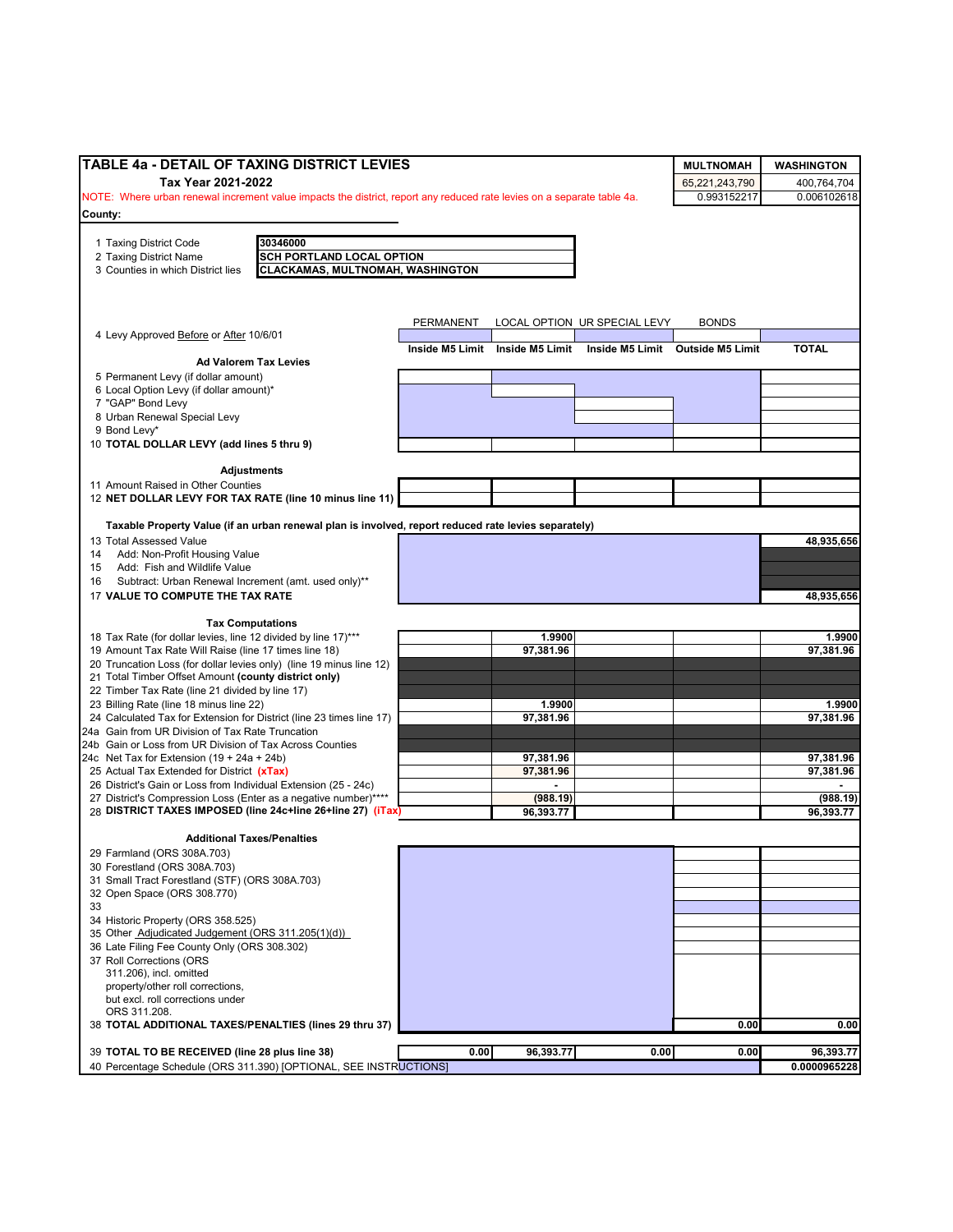| TABLE 4a - DETAIL OF TAXING DISTRICT LEVIES                                                                            |                  |                                 |                              | <b>MULTNOMAH</b>                 | <b>WASHINGTON</b>            |
|------------------------------------------------------------------------------------------------------------------------|------------------|---------------------------------|------------------------------|----------------------------------|------------------------------|
| Tax Year 2021-2022                                                                                                     |                  |                                 |                              | 62,116,200,875                   | 400,764,704                  |
| NOTE: Where urban renewal increment value impacts the district, report any reduced rate levies on a separate table 4a. |                  |                                 |                              | 0.992812373                      | 0.006405481                  |
| County:                                                                                                                |                  |                                 |                              |                                  |                              |
|                                                                                                                        |                  |                                 |                              |                                  |                              |
| 1 Taxing District Code<br>30346000<br>2 Taxing District Name<br><b>SCH PORTLAND BOND (AFTER)</b>                       |                  |                                 |                              |                                  |                              |
| 3 Counties in which District lies<br>CLACKAMAS, MULTNOMAH, WASHINGTON                                                  |                  |                                 |                              |                                  |                              |
|                                                                                                                        |                  |                                 |                              |                                  |                              |
|                                                                                                                        |                  |                                 |                              |                                  |                              |
|                                                                                                                        | <b>PERMANENT</b> |                                 | LOCAL OPTION UR SPECIAL LEVY | <b>BONDS</b>                     |                              |
| 4 Levy Approved Before or After 10/6/01                                                                                |                  |                                 |                              |                                  |                              |
|                                                                                                                        |                  | Inside M5 Limit Inside M5 Limit |                              | Inside M5 Limit Outside M5 Limit | <b>TOTAL</b>                 |
| <b>Ad Valorem Tax Levies</b>                                                                                           |                  |                                 |                              |                                  |                              |
| 5 Permanent Levy (if dollar amount)<br>6 Local Option Levy (if dollar amount)*                                         |                  |                                 |                              |                                  |                              |
| 7 "GAP" Bond Levy                                                                                                      |                  |                                 |                              |                                  |                              |
| 8 Urban Renewal Special Levy                                                                                           |                  |                                 |                              |                                  |                              |
| 9 Bond Levy*                                                                                                           |                  |                                 |                              | 146,000,000                      | 146,000,000                  |
| 10 TOTAL DOLLAR LEVY (add lines 5 thru 9)                                                                              |                  |                                 |                              | 146,000,000                      | 146,000,000                  |
|                                                                                                                        |                  |                                 |                              |                                  |                              |
| <b>Adjustments</b>                                                                                                     |                  |                                 |                              |                                  |                              |
| 11 Amount Raised in Other Counties<br>12 NET DOLLAR LEVY FOR TAX RATE (line 10 minus line 11)                          |                  |                                 |                              | 145,885,806.72<br>114,193.28     | 145,885,806.72<br>114,193.28 |
|                                                                                                                        |                  |                                 |                              |                                  |                              |
| Taxable Property Value (if an urban renewal plan is involved, report reduced rate levies separately)                   |                  |                                 |                              |                                  |                              |
| 13 Total Assessed Value                                                                                                |                  |                                 |                              |                                  | 48,935,656                   |
| Add: Non-Profit Housing Value<br>14                                                                                    |                  |                                 |                              |                                  |                              |
| Add: Fish and Wildlife Value<br>15                                                                                     |                  |                                 |                              |                                  |                              |
| Subtract: Urban Renewal Increment (amt. used only)**<br>16<br>17 VALUE TO COMPUTE THE TAX RATE                         |                  |                                 |                              |                                  | 48,935,656                   |
|                                                                                                                        |                  |                                 |                              |                                  |                              |
| <b>Tax Computations</b>                                                                                                |                  |                                 |                              |                                  |                              |
| 18 Tax Rate (for dollar levies, line 12 divided by line 17)***                                                         |                  |                                 |                              | 2.3335                           | 2.3335                       |
| 19 Amount Tax Rate Will Raise (line 17 times line 18)                                                                  |                  |                                 |                              | 114,191.35                       | 114,191.35                   |
| 20 Truncation Loss (for dollar levies only) (line 19 minus line 12)                                                    |                  |                                 |                              | (1.93)                           | (1.93)                       |
| 21 Total Timber Offset Amount (county district only)<br>22 Timber Tax Rate (line 21 divided by line 17)                |                  |                                 |                              |                                  |                              |
| 23 Billing Rate (line 18 minus line 22)                                                                                |                  |                                 |                              | 2.3335                           | 2.3335                       |
| 24 Calculated Tax for Extension for District (line 23 times line 17)                                                   |                  |                                 |                              | 114,191.35                       | 114,191.35                   |
| 24a Gain from UR Division of Tax Rate Truncation                                                                       |                  |                                 |                              |                                  |                              |
| 24b Gain or Loss from UR Division of Tax Across Counties                                                               |                  |                                 |                              | (4, 479.69)                      | (4, 479.69)                  |
| 24c Net Tax for Extension $(19 + 24a + 24b)$                                                                           |                  |                                 |                              | 109.711.66                       | 109,711.66                   |
| 25 Actual Tax Extended for District (xTax)<br>26 District's Gain or Loss from Individual Extension (25 - 24c)          |                  |                                 |                              | 109,711.67<br>0.01               | 109,711.67                   |
| 27 District's Compression Loss (Enter as a negative number)****                                                        |                  |                                 |                              |                                  | 0.01                         |
| 28 DISTRICT TAXES IMPOSED (line 24c+line 26+line 27) (iTax)                                                            |                  |                                 |                              | 109,711.67                       | 109,711.67                   |
|                                                                                                                        |                  |                                 |                              |                                  |                              |
| <b>Additional Taxes/Penalties</b>                                                                                      |                  |                                 |                              |                                  |                              |
| 29 Farmland (ORS 308A.703)<br>30 Forestland (ORS 308A.703)                                                             |                  |                                 |                              |                                  |                              |
| 31 Small Tract Forestland (STF) (ORS 308A.703)                                                                         |                  |                                 |                              |                                  |                              |
| 32 Open Space (ORS 308.770)                                                                                            |                  |                                 |                              |                                  |                              |
| 33                                                                                                                     |                  |                                 |                              |                                  |                              |
| 34 Historic Property (ORS 358.525)                                                                                     |                  |                                 |                              |                                  |                              |
| 35 Other Adjudicated Judgement (ORS 311.205(1)(d))                                                                     |                  |                                 |                              |                                  |                              |
| 36 Late Filing Fee County Only (ORS 308.302)                                                                           |                  |                                 |                              |                                  |                              |
| 37 Roll Corrections (ORS<br>311.206), incl. omitted                                                                    |                  |                                 |                              |                                  |                              |
| property/other roll corrections,                                                                                       |                  |                                 |                              |                                  |                              |
| but excl. roll corrections under                                                                                       |                  |                                 |                              |                                  |                              |
| ORS 311.208.                                                                                                           |                  |                                 |                              |                                  |                              |
| 38 TOTAL ADDITIONAL TAXES/PENALTIES (lines 29 thru 37)                                                                 |                  |                                 |                              | 0.00                             | 0.00                         |
| 39 TOTAL TO BE RECEIVED (line 28 plus line 38)                                                                         | 0.00             | 0.00                            | 0.00                         | 109,711.67                       | 109,711.67                   |
| 40 Percentage Schedule (ORS 311.390) [OPTIONAL, SEE INSTRUCTIONS]                                                      |                  |                                 |                              |                                  | 0.0001098585                 |
|                                                                                                                        |                  |                                 |                              |                                  |                              |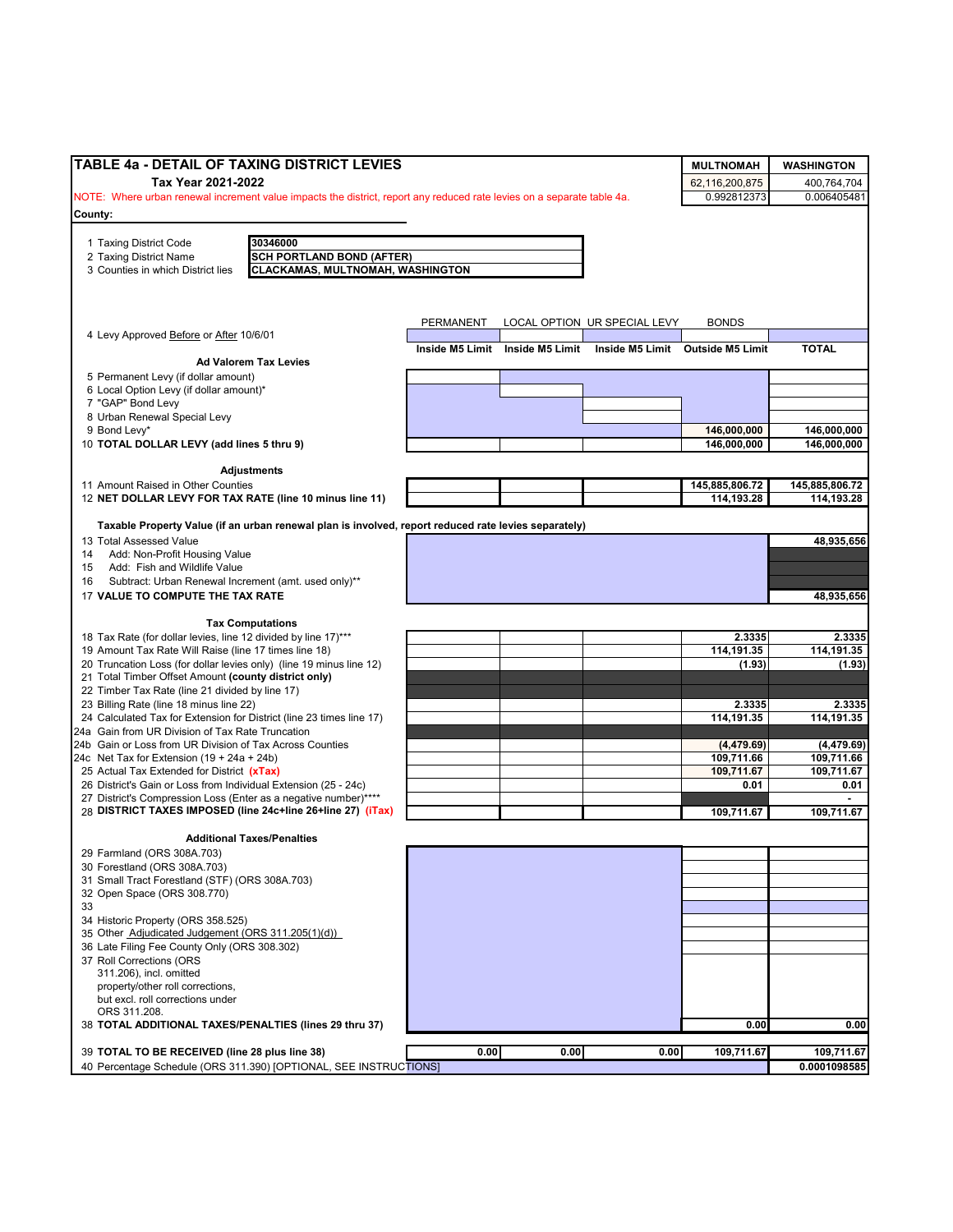| <b>TABLE 4a - DETAIL OF TAXING DISTRICT LEVIES</b>                                                                                   |                          |                                 |                              |                                  | <b>MULTNOMAH</b>         |
|--------------------------------------------------------------------------------------------------------------------------------------|--------------------------|---------------------------------|------------------------------|----------------------------------|--------------------------|
| Tax Year 2021-2022                                                                                                                   |                          |                                 |                              |                                  | 747,340,400              |
| NOTE: Where urban renewal increment value impacts the district, report any reduced rate levies on a separate table 4a.               |                          |                                 |                              |                                  | 0.955859741              |
| County:                                                                                                                              |                          |                                 |                              |                                  |                          |
|                                                                                                                                      |                          |                                 |                              |                                  |                          |
| 30356000<br>1 Taxing District Code                                                                                                   |                          |                                 |                              |                                  |                          |
| 2 Taxing District Name<br>SCH RIVERDALE 315, BOND & LOCAL OPTION<br><b>CLACKAMAS, MULTNOMAH</b><br>3 Counties in which District lies |                          |                                 |                              |                                  |                          |
|                                                                                                                                      |                          |                                 |                              |                                  |                          |
|                                                                                                                                      |                          |                                 |                              |                                  |                          |
|                                                                                                                                      |                          |                                 |                              |                                  |                          |
| 4 Levy Approved Before or After 10/6/01                                                                                              | PERMANENT                |                                 | LOCAL OPTION UR SPECIAL LEVY | <b>BONDS</b>                     |                          |
|                                                                                                                                      |                          | Inside M5 Limit Inside M5 Limit |                              | Inside M5 Limit Outside M5 Limit | <b>TOTAL</b>             |
| <b>Ad Valorem Tax Levies</b>                                                                                                         |                          |                                 |                              |                                  |                          |
| 5 Permanent Levy (if dollar amount)                                                                                                  |                          |                                 |                              |                                  |                          |
| 6 Local Option Levy (if dollar amount)*<br>7 "GAP" Bond Levy                                                                         |                          |                                 |                              |                                  |                          |
| 8 Urban Renewal Special Levy                                                                                                         |                          |                                 |                              |                                  |                          |
| 9 Bond Levy*                                                                                                                         |                          |                                 |                              | 1,760,000                        | 1,760,000                |
| 10 TOTAL DOLLAR LEVY (add lines 5 thru 9)                                                                                            |                          |                                 |                              | 1,760,000                        | 1,760,000                |
|                                                                                                                                      |                          |                                 |                              |                                  |                          |
| <b>Adjustments</b><br>11 Amount Raised in Other Counties                                                                             |                          |                                 |                              | 1,682,313.14                     | 1,682,313.14             |
| 12 NET DOLLAR LEVY FOR TAX RATE (line 10 minus line 11)                                                                              |                          |                                 |                              | 77,686.86                        | 77,686.86                |
|                                                                                                                                      |                          |                                 |                              |                                  |                          |
| Taxable Property Value (if an urban renewal plan is involved, report reduced rate levies separately)                                 |                          |                                 |                              |                                  |                          |
| 13 Total Assessed Value                                                                                                              |                          |                                 |                              |                                  | 34,511,129               |
| Add: Non-Profit Housing Value<br>14<br>Add: Fish and Wildlife Value                                                                  |                          |                                 |                              |                                  |                          |
| 15<br>Subtract: Urban Renewal Increment (amt. used only)**<br>16                                                                     |                          |                                 |                              |                                  |                          |
| 17 VALUE TO COMPUTE THE TAX RATE                                                                                                     |                          |                                 |                              |                                  | 34,511,129               |
|                                                                                                                                      |                          |                                 |                              |                                  |                          |
| <b>Tax Computations</b>                                                                                                              |                          |                                 |                              |                                  |                          |
| 18 Tax Rate (for dollar levies, line 12 divided by line 17)***                                                                       | 3.8149                   | 1.3700                          |                              | 2.2510                           | 7.4359                   |
| 19 Amount Tax Rate Will Raise (line 17 times line 18)<br>20 Truncation Loss (for dollar levies only) (line 19 minus line 12)         | 131,656.51               | 47,280.25                       |                              | 77,684.55<br>(2.31)              | 256,621.31<br>(2.31)     |
| 21 Total Timber Offset Amount (county district only)                                                                                 |                          |                                 |                              |                                  |                          |
| 22 Timber Tax Rate (line 21 divided by line 17)                                                                                      |                          |                                 |                              |                                  |                          |
| 23 Billing Rate (line 18 minus line 22)                                                                                              | 3.8149                   | 1.3700                          |                              | 2.2510                           | 7.4359                   |
| 24 Calculated Tax for Extension for District (line 23 times line 17)                                                                 | 131,656.51               | 47,280.25                       |                              | 77,684.55                        | 256,621.31               |
| 24a Gain from UR Division of Tax Rate Truncation                                                                                     |                          |                                 |                              |                                  |                          |
| 24b Gain or Loss from UR Division of Tax Across Counties                                                                             |                          |                                 |                              |                                  |                          |
| 24c Net Tax for Extension $(19 + 24a + 24b)$<br>25 Actual Tax Extended for District (xTax)                                           | 131,656.51<br>131,656.51 | 47.280.25<br>47,280.25          |                              | 77,684.55<br>77,684.55           | 256,621.31<br>256,621.31 |
| 26 District's Gain or Loss from Individual Extension (25 - 24c)                                                                      | $\blacksquare$           |                                 |                              |                                  |                          |
| 27 District's Compression Loss (Enter as a negative number)****                                                                      |                          | (5,341.96)                      |                              |                                  | (5,341.96)               |
| 28 DISTRICT TAXES IMPOSED (line 24c+line 26+line 27) (iTax)                                                                          | 131,656.51               | 41,938.29                       |                              | 77.684.55                        | 251.279.35               |
| <b>Additional Taxes/Penalties</b>                                                                                                    |                          |                                 |                              |                                  |                          |
| 29 Farmland (ORS 308A.703)                                                                                                           |                          |                                 |                              |                                  |                          |
| 30 Forestland (ORS 308A.703)                                                                                                         |                          |                                 |                              |                                  |                          |
| 31 Small Tract Forestland (STF) (ORS 308A.703)                                                                                       |                          |                                 |                              |                                  |                          |
| 32 Open Space (ORS 308.770)                                                                                                          |                          |                                 |                              |                                  |                          |
| 33                                                                                                                                   |                          |                                 |                              |                                  |                          |
| 34 Historic Property (ORS 358.525)                                                                                                   |                          |                                 |                              |                                  |                          |
| 35 Other Adjudicated Judgement (ORS 311.205(1)(d))<br>36 Late Filing Fee County Only (ORS 308.302)                                   |                          |                                 |                              |                                  |                          |
| 37 Roll Corrections (ORS                                                                                                             |                          |                                 |                              |                                  |                          |
| 311.206), incl. omitted                                                                                                              |                          |                                 |                              |                                  |                          |
| property/other roll corrections,                                                                                                     |                          |                                 |                              |                                  |                          |
| but excl. roll corrections under                                                                                                     |                          |                                 |                              |                                  |                          |
| ORS 311.208.                                                                                                                         |                          |                                 |                              |                                  |                          |
| 38 TOTAL ADDITIONAL TAXES/PENALTIES (lines 29 thru 37)                                                                               |                          |                                 |                              | 0.00                             | 0.00                     |
| 39 TOTAL TO BE RECEIVED (line 28 plus line 38)                                                                                       | 131,656.51               | 41,938.29                       | 0.00                         | 77,684.55                        | 251,279.35               |
| 40 Percentage Schedule (ORS 311.390) [OPTIONAL, SEE INSTRUCTIONS]                                                                    |                          |                                 |                              |                                  | 0.0002516157             |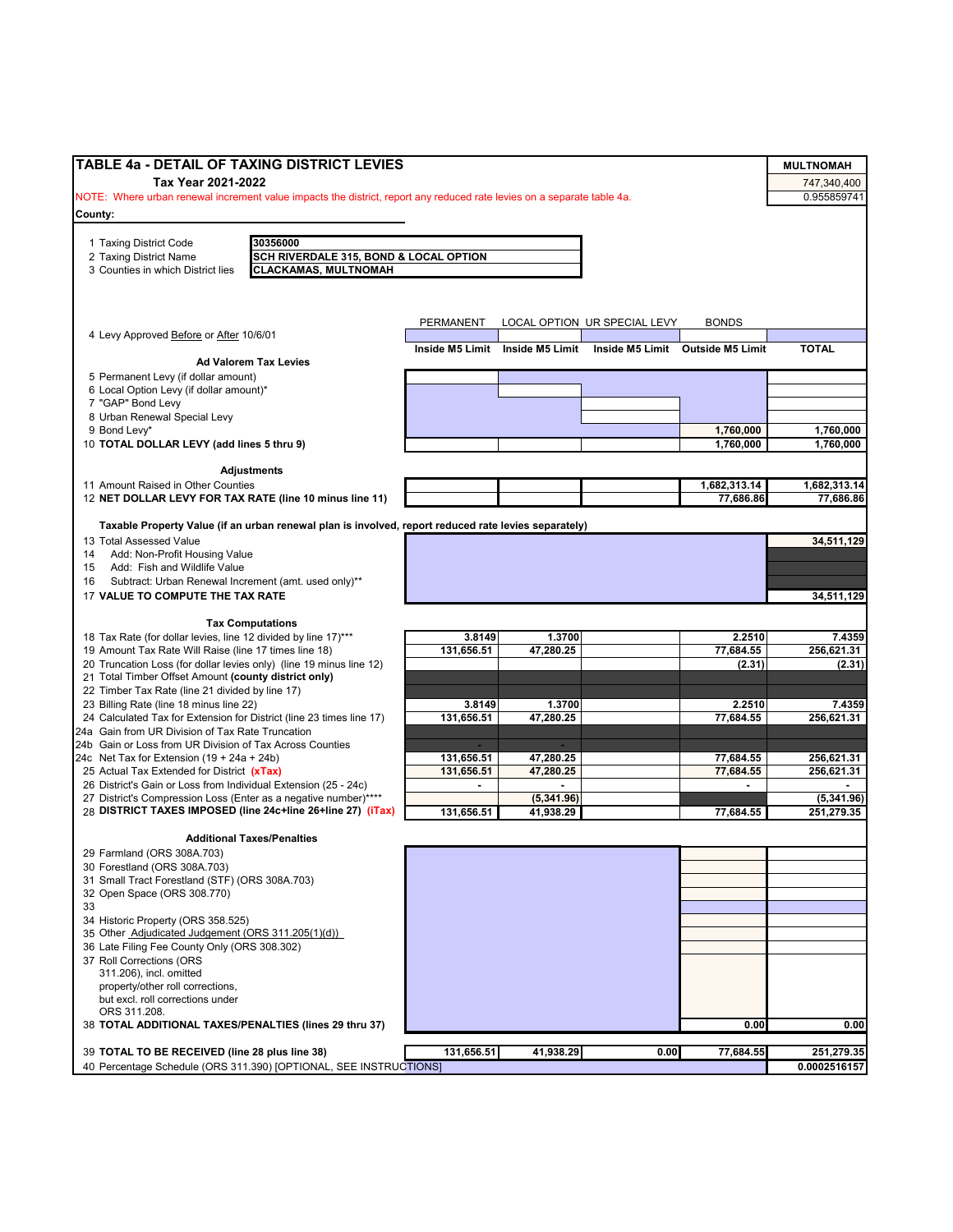| TABLE 4a - DETAIL OF TAXING DISTRICT LEVIES                                                                            |                         |                                 |                              | <b>WASHINGTON</b>                | YAMHILL      |
|------------------------------------------------------------------------------------------------------------------------|-------------------------|---------------------------------|------------------------------|----------------------------------|--------------|
| Tax Year 2021-2022                                                                                                     |                         |                                 |                              | 3,734,832,431                    | 5,255,661    |
| NOTE: Where urban renewal increment value impacts the district, report any reduced rate levies on a separate table 4a. |                         |                                 |                              | 0.92584368                       | 0.001302848  |
| County:                                                                                                                |                         |                                 |                              |                                  |              |
|                                                                                                                        |                         |                                 |                              |                                  |              |
| 30419000<br>1 Taxing District Code<br><b>SCH SHERWOOD 305</b><br>2 Taxing District Name                                |                         |                                 |                              |                                  |              |
| 3 Counties in which District lies<br><b>CLACKAMAS, WASHINGTON, YAMHILL</b>                                             |                         |                                 |                              |                                  |              |
|                                                                                                                        |                         |                                 |                              |                                  |              |
|                                                                                                                        |                         |                                 |                              |                                  |              |
|                                                                                                                        | PERMANENT               |                                 | LOCAL OPTION UR SPECIAL LEVY | <b>BONDS</b>                     |              |
| 4 Levy Approved Before or After 10/6/01                                                                                |                         |                                 |                              |                                  |              |
|                                                                                                                        |                         | Inside M5 Limit Inside M5 Limit |                              | Inside M5 Limit Outside M5 Limit | <b>TOTAL</b> |
| <b>Ad Valorem Tax Levies</b>                                                                                           |                         |                                 |                              |                                  |              |
| 5 Permanent Levy (if dollar amount)                                                                                    |                         |                                 |                              |                                  |              |
| 6 Local Option Levy (if dollar amount)*<br>7 "GAP" Bond Levy                                                           |                         |                                 |                              |                                  |              |
| 8 Urban Renewal Special Levy                                                                                           |                         |                                 |                              |                                  |              |
| 9 Bond Levy*                                                                                                           |                         |                                 |                              |                                  |              |
| 10 TOTAL DOLLAR LEVY (add lines 5 thru 9)                                                                              |                         |                                 |                              |                                  |              |
|                                                                                                                        |                         |                                 |                              |                                  |              |
| <b>Adjustments</b>                                                                                                     |                         |                                 |                              |                                  |              |
| 11 Amount Raised in Other Counties                                                                                     |                         |                                 |                              |                                  |              |
| 12 NET DOLLAR LEVY FOR TAX RATE (line 10 minus line 11)                                                                |                         |                                 |                              |                                  |              |
| Taxable Property Value (if an urban renewal plan is involved, report reduced rate levies separately)                   |                         |                                 |                              |                                  |              |
| 13 Total Assessed Value                                                                                                |                         |                                 |                              |                                  | 293,889,255  |
| Add: Non-Profit Housing Value<br>14                                                                                    |                         |                                 |                              |                                  |              |
| Add: Fish and Wildlife Value<br>15                                                                                     |                         |                                 |                              |                                  |              |
| Subtract: Urban Renewal Increment (amt. used only)**<br>16                                                             |                         |                                 |                              |                                  |              |
| 17 VALUE TO COMPUTE THE TAX RATE                                                                                       |                         |                                 |                              |                                  | 293,889,255  |
|                                                                                                                        |                         |                                 |                              |                                  |              |
| <b>Tax Computations</b><br>18 Tax Rate (for dollar levies, line 12 divided by line 17)***                              | 4.8123                  |                                 |                              |                                  | 4.8123       |
| 19 Amount Tax Rate Will Raise (line 17 times line 18)                                                                  | 1,414,283.26            |                                 |                              |                                  | 1,414,283.26 |
| 20 Truncation Loss (for dollar levies only) (line 19 minus line 12)                                                    |                         |                                 |                              |                                  |              |
| 21 Total Timber Offset Amount (county district only)                                                                   |                         |                                 |                              |                                  |              |
| 22 Timber Tax Rate (line 21 divided by line 17)                                                                        |                         |                                 |                              |                                  |              |
| 23 Billing Rate (line 18 minus line 22)                                                                                | 4.8123                  |                                 |                              |                                  | 4.8123       |
| 24 Calculated Tax for Extension for District (line 23 times line 17)                                                   | 1,414,283.26            |                                 |                              |                                  | 1,414,283.26 |
| 24a Gain from UR Division of Tax Rate Truncation                                                                       |                         |                                 |                              |                                  |              |
| 24b Gain or Loss from UR Division of Tax Across Counties                                                               | (79.48)<br>1,414,203.78 |                                 |                              |                                  | 1,414,203.78 |
| 24c Net Tax for Extension $(19 + 24a + 24b)$<br>25 Actual Tax Extended for District (xTax)                             | 1,414,203.77            |                                 |                              |                                  | 1,414,203.77 |
| 26 District's Gain or Loss from Individual Extension (25 - 24c)                                                        | (0.01)                  |                                 |                              |                                  | (0.01)       |
| 27 District's Compression Loss (Enter as a negative number)****                                                        | (6, 593.76)             |                                 |                              |                                  | (6, 593.76)  |
| 28 DISTRICT TAXES IMPOSED (line 24c+line 26+line 27) (iTax)                                                            | 1,407,610.01            |                                 |                              |                                  | 1,407,610.01 |
|                                                                                                                        |                         |                                 |                              |                                  |              |
| <b>Additional Taxes/Penalties</b>                                                                                      |                         |                                 |                              |                                  |              |
| 29 Farmland (ORS 308A.703)<br>30 Forestland (ORS 308A.703)                                                             |                         |                                 |                              | 7,621.58<br>960.44               |              |
| 31 Small Tract Forestland (STF) (ORS 308A.703)                                                                         |                         |                                 |                              |                                  |              |
| 32 Open Space (ORS 308.770)                                                                                            |                         |                                 |                              |                                  |              |
| 33                                                                                                                     |                         |                                 |                              |                                  |              |
| 34 Historic Property (ORS 358.525)                                                                                     |                         |                                 |                              |                                  |              |
| 35 Other Adjudicated Judgement (ORS 311.205(1)(d))                                                                     |                         |                                 |                              |                                  |              |
| 36 Late Filing Fee County Only (ORS 308.302)                                                                           |                         |                                 |                              |                                  |              |
| 37 Roll Corrections (ORS                                                                                               |                         |                                 |                              |                                  |              |
| 311.206), incl. omitted                                                                                                |                         |                                 |                              |                                  |              |
| property/other roll corrections,<br>but excl. roll corrections under                                                   |                         |                                 |                              |                                  |              |
| ORS 311.208.                                                                                                           |                         |                                 |                              | 3,238.65                         |              |
| 38 TOTAL ADDITIONAL TAXES/PENALTIES (lines 29 thru 37)                                                                 |                         |                                 |                              | 11,820.67                        | 11,820.67    |
|                                                                                                                        |                         |                                 |                              |                                  |              |
| 39 TOTAL TO BE RECEIVED (line 28 plus line 38)                                                                         | 1,407,610.01            | 0.00                            | 0.00                         | 11,820.67                        | 1,419,430.68 |
| 40 Percentage Schedule (ORS 311.390) [OPTIONAL, SEE INSTRUCTIONS]                                                      |                         |                                 |                              |                                  | 0.0014213304 |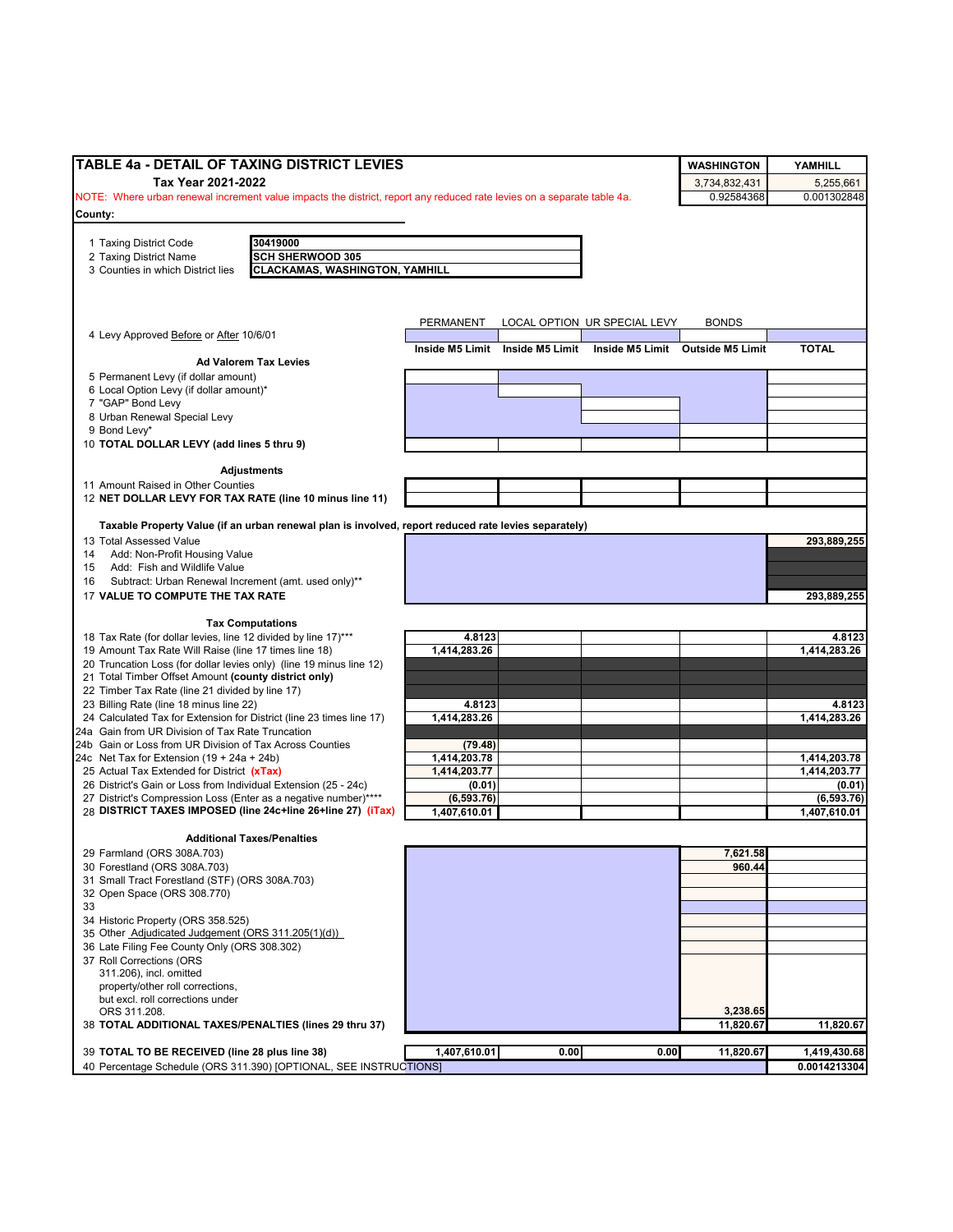| TABLE 4a - DETAIL OF TAXING DISTRICT LEVIES                                                                                        |           |                                 |                              | <b>WASHINGTON</b>                | YAMHILL                 |
|------------------------------------------------------------------------------------------------------------------------------------|-----------|---------------------------------|------------------------------|----------------------------------|-------------------------|
| Tax Year 2021-2022                                                                                                                 |           |                                 |                              |                                  | 5,255,661               |
| NOTE: Where urban renewal increment value impacts the district, report any reduced rate levies on a separate table 4a.             |           |                                 |                              | 3,764,104,148<br>0.926377903     | 0.001293463             |
| County:                                                                                                                            |           |                                 |                              |                                  |                         |
|                                                                                                                                    |           |                                 |                              |                                  |                         |
| 1 Taxing District Code<br>30419100<br>2 Taxing District Name<br><b>SCH SHERWOOD 305 BOND (AFTER)</b>                               |           |                                 |                              |                                  |                         |
| <b>CLACKAMAS, WASHINGTON, YAMHILL</b><br>3 Counties in which District lies                                                         |           |                                 |                              |                                  |                         |
|                                                                                                                                    |           |                                 |                              |                                  |                         |
|                                                                                                                                    |           |                                 |                              |                                  |                         |
|                                                                                                                                    |           |                                 | LOCAL OPTION UR SPECIAL LEVY | <b>BONDS</b>                     |                         |
| 4 Levy Approved Before or After 10/6/01                                                                                            | PERMANENT |                                 |                              |                                  |                         |
|                                                                                                                                    |           | Inside M5 Limit Inside M5 Limit |                              | Inside M5 Limit Outside M5 Limit | <b>TOTAL</b>            |
| <b>Ad Valorem Tax Levies</b>                                                                                                       |           |                                 |                              |                                  |                         |
| 5 Permanent Levy (if dollar amount)                                                                                                |           |                                 |                              |                                  |                         |
| 6 Local Option Levy (if dollar amount)*<br>7 "GAP" Bond Levy                                                                       |           |                                 |                              |                                  |                         |
| 8 Urban Renewal Special Levy                                                                                                       |           |                                 |                              |                                  |                         |
| 9 Bond Levy*                                                                                                                       |           |                                 |                              | 15,111,120                       | 15,111,120              |
| 10 TOTAL DOLLAR LEVY (add lines 5 thru 9)                                                                                          |           |                                 |                              | 15,111,120                       | 15,111,120              |
|                                                                                                                                    |           |                                 |                              |                                  |                         |
| <b>Adjustments</b>                                                                                                                 |           |                                 |                              |                                  |                         |
| 11 Amount Raised in Other Counties                                                                                                 |           |                                 |                              | 14,018,153.33                    | 14,018,153.33           |
| 12 NET DOLLAR LEVY FOR TAX RATE (line 10 minus line 11)                                                                            |           |                                 |                              | 1,092,966.67                     | 1,092,966.67            |
| Taxable Property Value (if an urban renewal plan is involved, report reduced rate levies separately)                               |           |                                 |                              |                                  |                         |
| 13 Total Assessed Value                                                                                                            |           |                                 |                              |                                  | 293,889,255             |
| Add: Non-Profit Housing Value<br>14                                                                                                |           |                                 |                              |                                  |                         |
| 15 Add: Fish and Wildlife Value                                                                                                    |           |                                 |                              |                                  |                         |
| Subtract: Urban Renewal Increment (amt. used only)**<br>16                                                                         |           |                                 |                              |                                  |                         |
| 17 VALUE TO COMPUTE THE TAX RATE                                                                                                   |           |                                 |                              |                                  | 293,889,255             |
|                                                                                                                                    |           |                                 |                              |                                  |                         |
| <b>Tax Computations</b>                                                                                                            |           |                                 |                              |                                  |                         |
| 18 Tax Rate (for dollar levies, line 12 divided by line 17)***                                                                     |           |                                 |                              | 3.7189                           | 3.7189                  |
| 19 Amount Tax Rate Will Raise (line 17 times line 18)<br>20 Truncation Loss (for dollar levies only) (line 19 minus line 12)       |           |                                 |                              | 1,092,944.75<br>(21.92)          | 1,092,944.75<br>(21.92) |
| 21 Total Timber Offset Amount (county district only)                                                                               |           |                                 |                              |                                  |                         |
| 22 Timber Tax Rate (line 21 divided by line 17)                                                                                    |           |                                 |                              |                                  |                         |
| 23 Billing Rate (line 18 minus line 22)                                                                                            |           |                                 |                              | 3.7189                           | 3.7189                  |
| 24 Calculated Tax for Extension for District (line 23 times line 17)                                                               |           |                                 |                              | 1,092,944.75                     | 1,092,944.75            |
| 24a Gain from UR Division of Tax Rate Truncation                                                                                   |           |                                 |                              |                                  |                         |
| 24b Gain or Loss from UR Division of Tax Across Counties                                                                           |           |                                 |                              |                                  |                         |
| 24c Net Tax for Extension $(19 + 24a + 24b)$                                                                                       |           |                                 |                              | 1,092,944.75                     | 1,092,944.75            |
| 25 Actual Tax Extended for District (xTax)                                                                                         |           |                                 |                              | 1,092,944.75                     | 1,092,944.75            |
| 26 District's Gain or Loss from Individual Extension (25 - 24c)<br>27 District's Compression Loss (Enter as a negative number)**** |           |                                 |                              |                                  |                         |
| 28 DISTRICT TAXES IMPOSED (line 24c+line 26+line 27) (iTax)                                                                        |           |                                 |                              | 1,092,944.75                     | 1,092,944.75            |
|                                                                                                                                    |           |                                 |                              |                                  |                         |
| <b>Additional Taxes/Penalties</b>                                                                                                  |           |                                 |                              |                                  |                         |
| 29 Farmland (ORS 308A.703)                                                                                                         |           |                                 |                              |                                  |                         |
| 30 Forestland (ORS 308A.703)                                                                                                       |           |                                 |                              |                                  |                         |
| 31 Small Tract Forestland (STF) (ORS 308A.703)                                                                                     |           |                                 |                              |                                  |                         |
| 32 Open Space (ORS 308.770)<br>33                                                                                                  |           |                                 |                              |                                  |                         |
| 34 Historic Property (ORS 358.525)                                                                                                 |           |                                 |                              |                                  |                         |
| 35 Other Adjudicated Judgement (ORS 311.205(1)(d))                                                                                 |           |                                 |                              |                                  |                         |
| 36 Late Filing Fee County Only (ORS 308.302)                                                                                       |           |                                 |                              |                                  |                         |
| 37 Roll Corrections (ORS                                                                                                           |           |                                 |                              |                                  |                         |
| 311.206), incl. omitted                                                                                                            |           |                                 |                              |                                  |                         |
| property/other roll corrections,                                                                                                   |           |                                 |                              |                                  |                         |
| but excl. roll corrections under                                                                                                   |           |                                 |                              |                                  |                         |
| ORS 311.208.                                                                                                                       |           |                                 |                              |                                  |                         |
| 38 TOTAL ADDITIONAL TAXES/PENALTIES (lines 29 thru 37)                                                                             |           |                                 |                              | 0.00                             | 0.00                    |
| 39 TOTAL TO BE RECEIVED (line 28 plus line 38)                                                                                     | 0.00      | 0.00                            | 0.00                         | 1,092,944.75                     | 1,092,944.75            |
| 40 Percentage Schedule (ORS 311.390) [OPTIONAL, SEE INSTRUCTIONS]                                                                  |           |                                 |                              |                                  | 0.0010944075            |
|                                                                                                                                    |           |                                 |                              |                                  |                         |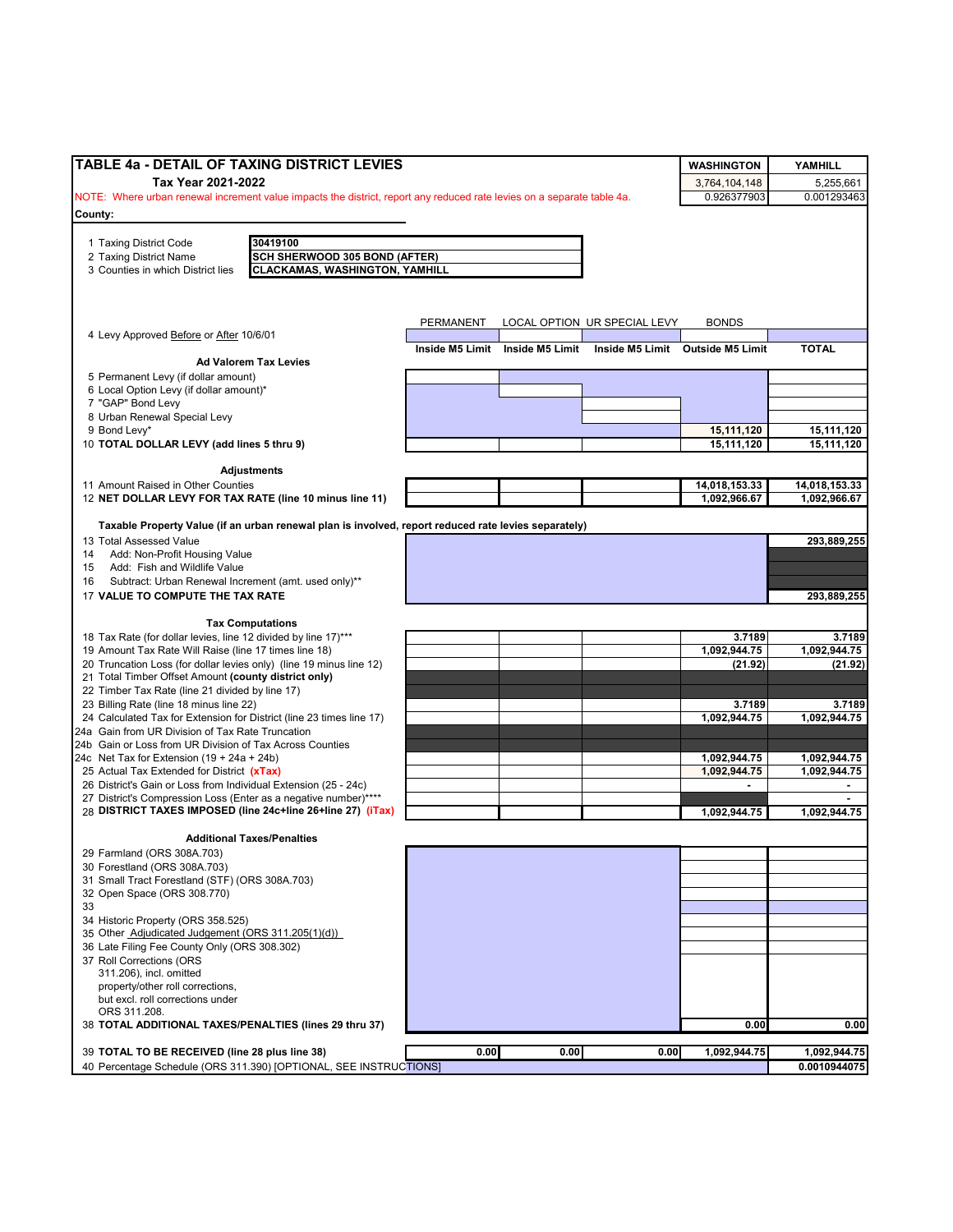| TABLE 4a - DETAIL OF TAXING DISTRICT LEVIES                                                                                    |                 |                 |                              |                                  | <b>MARION</b> |
|--------------------------------------------------------------------------------------------------------------------------------|-----------------|-----------------|------------------------------|----------------------------------|---------------|
| Tax Year 2021-2022                                                                                                             |                 |                 |                              |                                  | 1,852,630,914 |
| NOTE: Where urban renewal increment value impacts the district, report any reduced rate levies on a separate table 4a.         |                 |                 |                              |                                  | 0.90486384    |
| County:                                                                                                                        |                 |                 |                              |                                  |               |
|                                                                                                                                |                 |                 |                              |                                  |               |
| 303644000<br>1 Taxing District Code                                                                                            |                 |                 |                              |                                  |               |
| <b>SCH SILVER FALLS 67</b><br>2 Taxing District Name                                                                           |                 |                 |                              |                                  |               |
| 3 Counties in which District lies<br><b>CLACKAMAS, MARION</b>                                                                  |                 |                 |                              |                                  |               |
|                                                                                                                                |                 |                 |                              |                                  |               |
|                                                                                                                                |                 |                 |                              |                                  |               |
|                                                                                                                                | PERMANENT       |                 | LOCAL OPTION UR SPECIAL LEVY | <b>BONDS</b>                     |               |
| 4 Levy Approved Before or After 10/6/01                                                                                        | Inside M5 Limit | Inside M5 Limit |                              | Inside M5 Limit Outside M5 Limit | <b>TOTAL</b>  |
| <b>Ad Valorem Tax Levies</b>                                                                                                   |                 |                 |                              |                                  |               |
| 5 Permanent Levy (if dollar amount)                                                                                            |                 |                 |                              |                                  |               |
| 6 Local Option Levy (if dollar amount)*                                                                                        |                 |                 |                              |                                  |               |
| 7 "GAP" Bond Levy                                                                                                              |                 |                 |                              |                                  |               |
| 8 Urban Renewal Special Levy                                                                                                   |                 |                 |                              |                                  |               |
| 9 Bond Levy*                                                                                                                   |                 |                 |                              |                                  |               |
| 10 TOTAL DOLLAR LEVY (add lines 5 thru 9)                                                                                      |                 |                 |                              |                                  |               |
|                                                                                                                                |                 |                 |                              |                                  |               |
| <b>Adjustments</b><br>11 Amount Raised in Other Counties                                                                       |                 |                 |                              |                                  |               |
| 12 NET DOLLAR LEVY FOR TAX RATE (line 10 minus line 11)                                                                        |                 |                 |                              |                                  |               |
|                                                                                                                                |                 |                 |                              |                                  |               |
| Taxable Property Value (if an urban renewal plan is involved, report reduced rate levies separately)                           |                 |                 |                              |                                  |               |
| 13 Total Assessed Value                                                                                                        |                 |                 |                              |                                  | 194,783,107   |
| Add: Non-Profit Housing Value<br>14                                                                                            |                 |                 |                              |                                  |               |
| Add: Fish and Wildlife Value<br>15                                                                                             |                 |                 |                              |                                  |               |
| Subtract: Urban Renewal Increment (amt. used only)**<br>16                                                                     |                 |                 |                              |                                  |               |
| 17 VALUE TO COMPUTE THE TAX RATE                                                                                               |                 |                 |                              |                                  | 194,783,107   |
|                                                                                                                                |                 |                 |                              |                                  |               |
| <b>Tax Computations</b><br>18 Tax Rate (for dollar levies, line 12 divided by line 17)***                                      | 4.5458          |                 |                              |                                  | 4.5458        |
| 19 Amount Tax Rate Will Raise (line 17 times line 18)                                                                          | 885,445.05      |                 |                              |                                  | 885,445.05    |
| 20 Truncation Loss (for dollar levies only) (line 19 minus line 12)                                                            |                 |                 |                              |                                  |               |
| 21 Total Timber Offset Amount (county district only)                                                                           |                 |                 |                              |                                  |               |
| 22 Timber Tax Rate (line 21 divided by line 17)                                                                                |                 |                 |                              |                                  |               |
| 23 Billing Rate (line 18 minus line 22)                                                                                        | 4.5458          |                 |                              |                                  | 4.5458        |
| 24 Calculated Tax for Extension for District (line 23 times line 17)                                                           | 885,445.05      |                 |                              |                                  | 885,445.05    |
| 24a Gain from UR Division of Tax Rate Truncation                                                                               |                 |                 |                              |                                  |               |
| 24b Gain or Loss from UR Division of Tax Across Counties                                                                       |                 |                 |                              |                                  |               |
| 24c Net Tax for Extension $(19 + 24a + 24b)$                                                                                   | 885,445.05      |                 |                              |                                  | 885,445.05    |
| 25 Actual Tax Extended for District (xTax)                                                                                     | 885,445.05      |                 |                              |                                  | 885,445.05    |
| 26 District's Gain or Loss from Individual Extension (25 - 24c)                                                                | $\blacksquare$  |                 |                              |                                  |               |
| 27 District's Compression Loss (Enter as a negative number)****<br>28 DISTRICT TAXES IMPOSED (line 24c+line 26+line 27) (iTax) | (6,318.61)      |                 |                              |                                  | (6,318.61)    |
|                                                                                                                                | 879.126.44      |                 |                              |                                  | 879,126.44    |
| <b>Additional Taxes/Penalties</b>                                                                                              |                 |                 |                              |                                  |               |
| 29 Farmland (ORS 308A.703)                                                                                                     |                 |                 |                              | 6,114.05                         |               |
| 30 Forestland (ORS 308A.703)                                                                                                   |                 |                 |                              | 4,622.09                         |               |
| 31 Small Tract Forestland (STF) (ORS 308A.703)                                                                                 |                 |                 |                              | 709.84                           |               |
| 32 Open Space (ORS 308.770)                                                                                                    |                 |                 |                              |                                  |               |
| 33                                                                                                                             |                 |                 |                              |                                  |               |
| 34 Historic Property (ORS 358.525)                                                                                             |                 |                 |                              |                                  |               |
| 35 Other Adjudicated Judgement (ORS 311.205(1)(d))                                                                             |                 |                 |                              |                                  |               |
| 36 Late Filing Fee County Only (ORS 308.302)                                                                                   |                 |                 |                              |                                  |               |
| 37 Roll Corrections (ORS                                                                                                       |                 |                 |                              |                                  |               |
| 311.206), incl. omitted                                                                                                        |                 |                 |                              |                                  |               |
| property/other roll corrections,                                                                                               |                 |                 |                              |                                  |               |
| but excl. roll corrections under                                                                                               |                 |                 |                              |                                  |               |
| ORS 311.208.<br>38 TOTAL ADDITIONAL TAXES/PENALTIES (lines 29 thru 37)                                                         |                 |                 |                              | 11,445.98                        | 11,445.98     |
|                                                                                                                                |                 |                 |                              |                                  |               |
| 39 TOTAL TO BE RECEIVED (line 28 plus line 38)                                                                                 | 879,126.44      | 0.00            | 0.00                         | 11,445.98                        | 890,572.42    |
| 40 Percentage Schedule (ORS 311.390) [OPTIONAL, SEE INSTRUCTIONS]                                                              |                 |                 |                              |                                  | 0.0008917643  |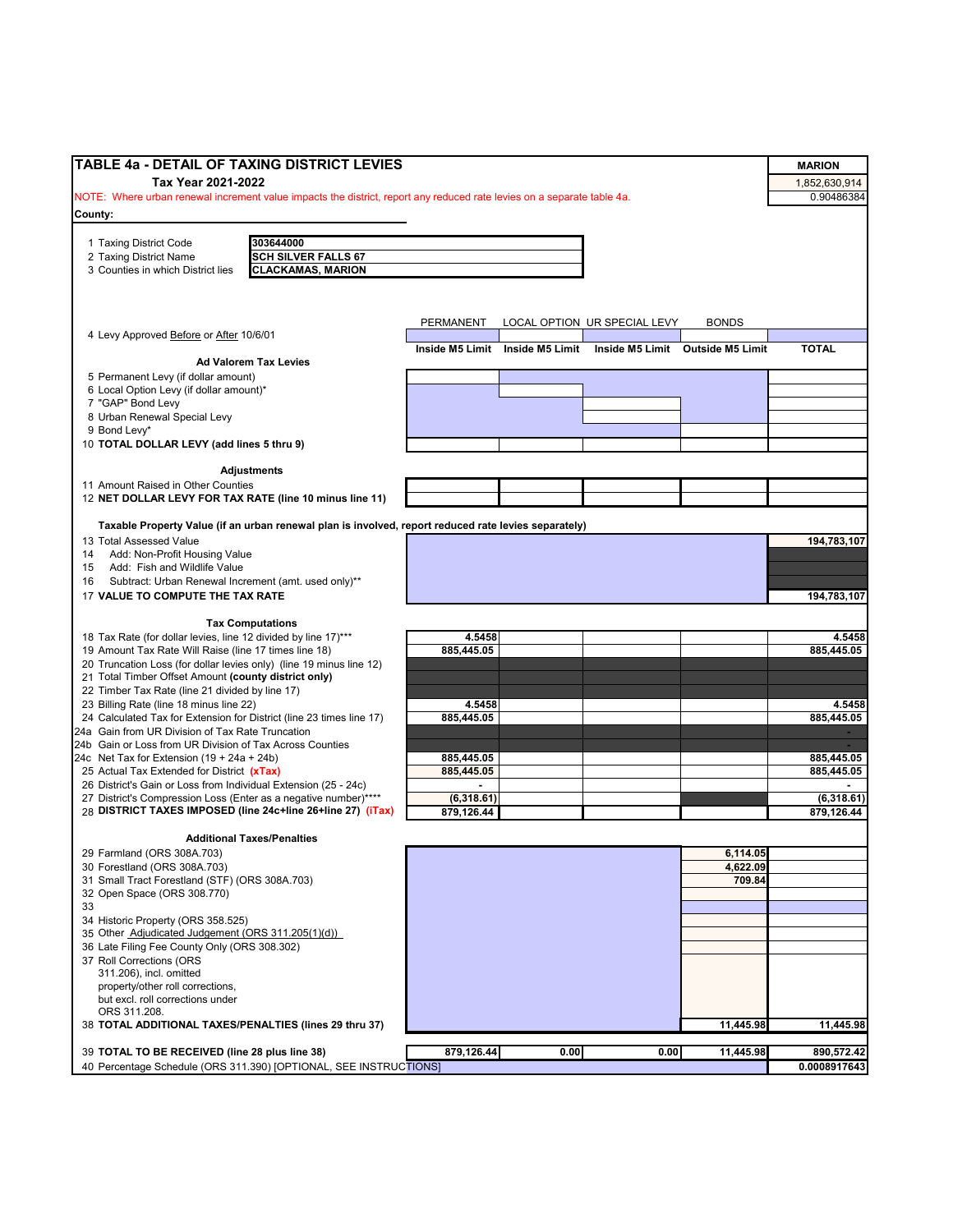| <b>TABLE 4a - DETAIL OF TAXING DISTRICT LEVIES</b>                                                                                           |                 |                 |                              |                                  |                           |
|----------------------------------------------------------------------------------------------------------------------------------------------|-----------------|-----------------|------------------------------|----------------------------------|---------------------------|
|                                                                                                                                              |                 |                 |                              |                                  | <b>MARION</b>             |
| Tax Year 2021-2022<br>NOTE: Where urban renewal increment value impacts the district, report any reduced rate levies on a separate table 4a. |                 |                 |                              |                                  | 1,923,807,311<br>0.908060 |
|                                                                                                                                              |                 |                 |                              |                                  |                           |
| County:                                                                                                                                      |                 |                 |                              |                                  |                           |
| 303644000<br>1 Taxing District Code                                                                                                          |                 |                 |                              |                                  |                           |
| SCH SILVER FALLS 67 BOND (AFTER)<br>2 Taxing District Name                                                                                   |                 |                 |                              |                                  |                           |
| <b>CLACKAMAS, MARION</b><br>3 Counties in which District lies                                                                                |                 |                 |                              |                                  |                           |
|                                                                                                                                              |                 |                 |                              |                                  |                           |
|                                                                                                                                              |                 |                 |                              |                                  |                           |
|                                                                                                                                              |                 |                 |                              |                                  |                           |
| 4 Levy Approved Before or After 10/6/01                                                                                                      | PERMANENT       |                 | LOCAL OPTION UR SPECIAL LEVY | <b>BONDS</b>                     |                           |
|                                                                                                                                              | Inside M5 Limit | Inside M5 Limit |                              | Inside M5 Limit Outside M5 Limit | <b>TOTAL</b>              |
| <b>Ad Valorem Tax Levies</b>                                                                                                                 |                 |                 |                              |                                  |                           |
| 5 Permanent Levy (if dollar amount)                                                                                                          |                 |                 |                              |                                  |                           |
| 6 Local Option Levy (if dollar amount)*                                                                                                      |                 |                 |                              |                                  |                           |
| 7 "GAP" Bond Levy                                                                                                                            |                 |                 |                              |                                  |                           |
| 8 Urban Renewal Special Levy<br>9 Bond Levy*                                                                                                 |                 |                 |                              | 4,309,278                        | 4,309,278                 |
| 10 TOTAL DOLLAR LEVY (add lines 5 thru 9)                                                                                                    |                 |                 |                              | 4,309,278                        | 4,309,278                 |
|                                                                                                                                              |                 |                 |                              |                                  |                           |
| <b>Adjustments</b>                                                                                                                           |                 |                 |                              |                                  |                           |
| 11 Amount Raised in Other Counties                                                                                                           |                 |                 |                              | 3,913,083.18                     | 3,913,083.18              |
| 12 NET DOLLAR LEVY FOR TAX RATE (line 10 minus line 11)                                                                                      |                 |                 |                              | 396,194.82                       | 396,194.82                |
|                                                                                                                                              |                 |                 |                              |                                  |                           |
| Taxable Property Value (if an urban renewal plan is involved, report reduced rate levies separately)                                         |                 |                 |                              |                                  |                           |
| 13 Total Assessed Value                                                                                                                      |                 |                 |                              |                                  | 194,783,107               |
| Add: Non-Profit Housing Value<br>14                                                                                                          |                 |                 |                              |                                  |                           |
| Add: Fish and Wildlife Value<br>15<br>Subtract: Urban Renewal Increment (amt. used only)**<br>16                                             |                 |                 |                              |                                  |                           |
| 17 VALUE TO COMPUTE THE TAX RATE                                                                                                             |                 |                 |                              |                                  | 194.783.107               |
|                                                                                                                                              |                 |                 |                              |                                  |                           |
| <b>Tax Computations</b>                                                                                                                      |                 |                 |                              |                                  |                           |
| 18 Tax Rate (for dollar levies, line 12 divided by line 17)***                                                                               |                 |                 |                              | 2.0340                           | 2.0340                    |
| 19 Amount Tax Rate Will Raise (line 17 times line 18)                                                                                        |                 |                 |                              | 396,188.84                       | 396,188.84                |
| 20 Truncation Loss (for dollar levies only) (line 19 minus line 12)                                                                          |                 |                 |                              | (5.98)                           | (5.98)                    |
| 21 Total Timber Offset Amount (county district only)                                                                                         |                 |                 |                              |                                  |                           |
| 22 Timber Tax Rate (line 21 divided by line 17)                                                                                              |                 |                 |                              |                                  |                           |
| 23 Billing Rate (line 18 minus line 22)                                                                                                      |                 |                 |                              | 2.0340                           | 2.0340                    |
| 24 Calculated Tax for Extension for District (line 23 times line 17)<br>24a Gain from UR Division of Tax Rate Truncation                     |                 |                 |                              | 396,188.84                       | 396,188.84                |
| 24b Gain or Loss from UR Division of Tax Across Counties                                                                                     |                 |                 |                              |                                  |                           |
| 24c Net Tax for Extension $(19 + 24a + 24b)$                                                                                                 |                 |                 |                              | 396,188.84                       | 396,188.84                |
| 25 Actual Tax Extended for District (xTax)                                                                                                   |                 |                 |                              | 396,188.84                       | 396,188.84                |
| 26 District's Gain or Loss from Individual Extension (25 - 24c)                                                                              |                 |                 |                              |                                  |                           |
| 27 District's Compression Loss (Enter as a negative number)****                                                                              |                 |                 |                              |                                  |                           |
| 28 DISTRICT TAXES IMPOSED (line 24c+line 26+line 27) (iTax)                                                                                  |                 |                 |                              | 396,188.84                       | 396.188.84                |
|                                                                                                                                              |                 |                 |                              |                                  |                           |
| <b>Additional Taxes/Penalties</b>                                                                                                            |                 |                 |                              |                                  |                           |
| 29 Farmland (ORS 308A.703)<br>30 Forestland (ORS 308A.703)                                                                                   |                 |                 |                              |                                  |                           |
| 31 Small Tract Forestland (STF) (ORS 308A.703)                                                                                               |                 |                 |                              |                                  |                           |
| 32 Open Space (ORS 308.770)                                                                                                                  |                 |                 |                              |                                  |                           |
| 33                                                                                                                                           |                 |                 |                              |                                  |                           |
| 34 Historic Property (ORS 358.525)                                                                                                           |                 |                 |                              |                                  |                           |
| 35 Other Adjudicated Judgement (ORS 311.205(1)(d))                                                                                           |                 |                 |                              |                                  |                           |
| 36 Late Filing Fee County Only (ORS 308.302)                                                                                                 |                 |                 |                              |                                  |                           |
| 37 Roll Corrections (ORS                                                                                                                     |                 |                 |                              |                                  |                           |
| 311.206), incl. omitted                                                                                                                      |                 |                 |                              |                                  |                           |
| property/other roll corrections,                                                                                                             |                 |                 |                              |                                  |                           |
| but excl. roll corrections under                                                                                                             |                 |                 |                              |                                  |                           |
| ORS 311.208.<br>38 TOTAL ADDITIONAL TAXES/PENALTIES (lines 29 thru 37)                                                                       |                 |                 |                              | 0.00                             | 0.00                      |
|                                                                                                                                              |                 |                 |                              |                                  |                           |
| 39 TOTAL TO BE RECEIVED (line 28 plus line 38)                                                                                               | 0.00            | 0.00            | 0.00                         | 396,188.84                       | 396,188.84                |
| 40 Percentage Schedule (ORS 311.390) [OPTIONAL, SEE INSTRUCTIONS]                                                                            |                 |                 |                              |                                  | 0.0003967191              |
|                                                                                                                                              |                 |                 |                              |                                  |                           |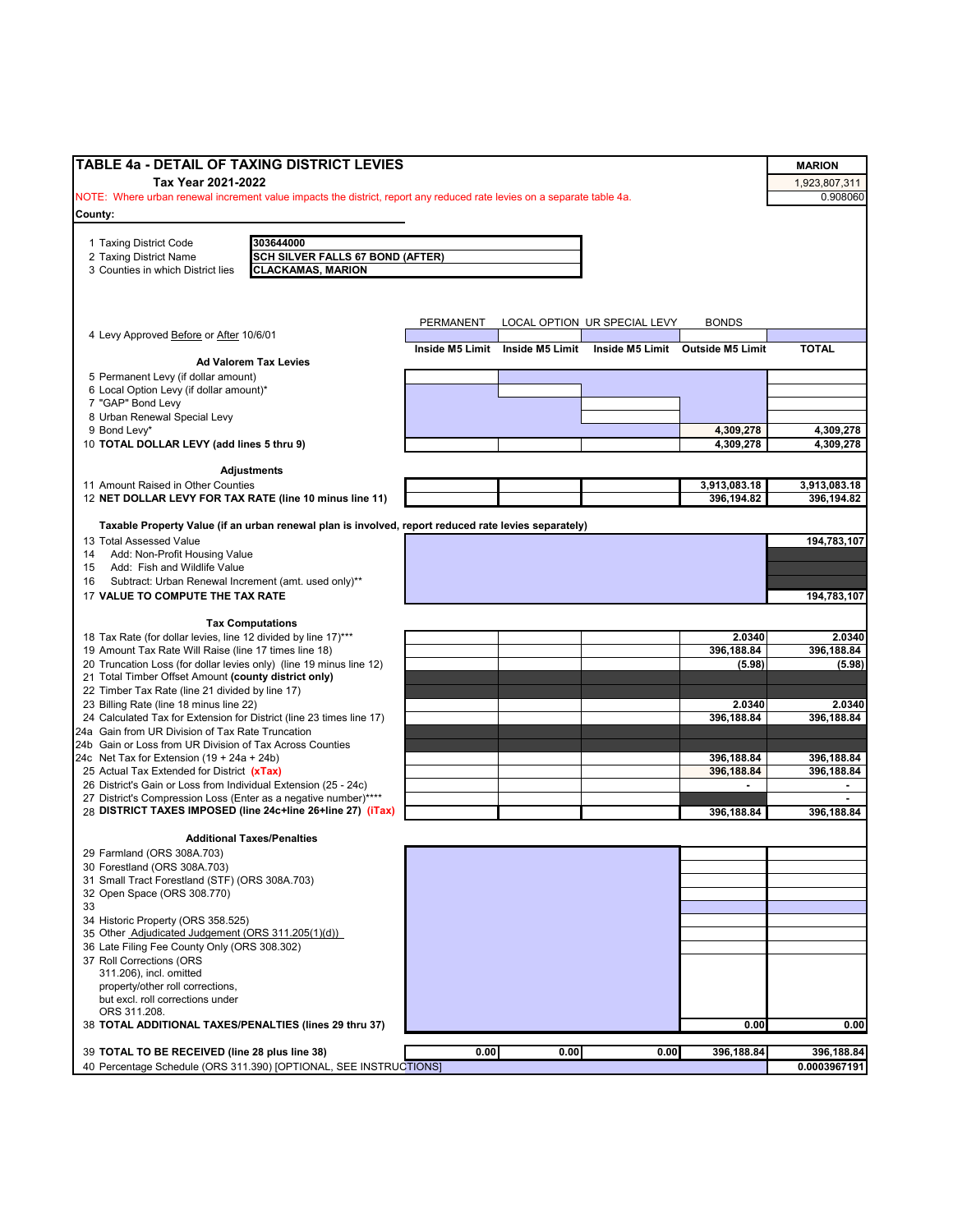| TABLE 4a - DETAIL OF TAXING DISTRICT LEVIES                                                                              |                 |                 |                              |                                  | <b>WASHINGTON</b> |
|--------------------------------------------------------------------------------------------------------------------------|-----------------|-----------------|------------------------------|----------------------------------|-------------------|
| Tax Year 2021-2022                                                                                                       |                 |                 |                              |                                  | 12,437,439,833    |
| NOTE: Where urban renewal increment value impacts the district, report any reduced rate levies on a separate table 4a.   |                 |                 |                              |                                  | 0.970415232       |
| County:                                                                                                                  |                 |                 |                              |                                  |                   |
|                                                                                                                          |                 |                 |                              |                                  |                   |
| 30413000<br>1 Taxing District Code                                                                                       |                 |                 |                              |                                  |                   |
| SCH TIGARD/TUALATIN 304<br>2 Taxing District Name                                                                        |                 |                 |                              |                                  |                   |
| <b>CLACKAMAS, WASHINGTON</b><br>3 Counties in which District lies                                                        |                 |                 |                              |                                  |                   |
|                                                                                                                          |                 |                 |                              |                                  |                   |
|                                                                                                                          |                 |                 |                              |                                  |                   |
|                                                                                                                          | PERMANENT       |                 | LOCAL OPTION UR SPECIAL LEVY | <b>BONDS</b>                     |                   |
| 4 Levy Approved Before or After 10/6/01                                                                                  | Inside M5 Limit | Inside M5 Limit |                              | Inside M5 Limit Outside M5 Limit | <b>TOTAL</b>      |
| <b>Ad Valorem Tax Levies</b>                                                                                             |                 |                 |                              |                                  |                   |
| 5 Permanent Levy (if dollar amount)                                                                                      |                 |                 |                              |                                  |                   |
| 6 Local Option Levy (if dollar amount)*                                                                                  |                 |                 |                              |                                  |                   |
| 7 "GAP" Bond Levy                                                                                                        |                 |                 |                              |                                  |                   |
| 8 Urban Renewal Special Levy                                                                                             |                 |                 |                              |                                  |                   |
| 9 Bond Levy*<br>10 TOTAL DOLLAR LEVY (add lines 5 thru 9)                                                                |                 |                 |                              |                                  |                   |
|                                                                                                                          |                 |                 |                              |                                  |                   |
| <b>Adjustments</b>                                                                                                       |                 |                 |                              |                                  |                   |
| 11 Amount Raised in Other Counties                                                                                       |                 |                 |                              |                                  |                   |
| 12 NET DOLLAR LEVY FOR TAX RATE (line 10 minus line 11)                                                                  |                 |                 |                              |                                  |                   |
|                                                                                                                          |                 |                 |                              |                                  |                   |
| Taxable Property Value (if an urban renewal plan is involved, report reduced rate levies separately)                     |                 |                 |                              |                                  |                   |
| 13 Total Assessed Value                                                                                                  |                 |                 |                              |                                  | 379,176,627       |
| Add: Non-Profit Housing Value<br>14<br>Add: Fish and Wildlife Value                                                      |                 |                 |                              |                                  |                   |
| 15<br>Subtract: Urban Renewal Increment (amt. used only)**<br>16                                                         |                 |                 |                              |                                  |                   |
| 17 VALUE TO COMPUTE THE TAX RATE                                                                                         |                 |                 |                              |                                  | 379,176,627       |
|                                                                                                                          |                 |                 |                              |                                  |                   |
| <b>Tax Computations</b>                                                                                                  |                 |                 |                              |                                  |                   |
| 18 Tax Rate (for dollar levies, line 12 divided by line 17)***                                                           | 4.9892          |                 |                              |                                  | 4.9892            |
| 19 Amount Tax Rate Will Raise (line 17 times line 18)                                                                    | 1,891,788.03    |                 |                              |                                  | 1,891,788.03      |
| 20 Truncation Loss (for dollar levies only) (line 19 minus line 12)                                                      |                 |                 |                              |                                  |                   |
| 21 Total Timber Offset Amount (county district only)                                                                     |                 |                 |                              |                                  |                   |
| 22 Timber Tax Rate (line 21 divided by line 17)                                                                          |                 |                 |                              |                                  |                   |
| 23 Billing Rate (line 18 minus line 22)                                                                                  | 4.9892          |                 |                              |                                  | 4.9892            |
| 24 Calculated Tax for Extension for District (line 23 times line 17)<br>24a Gain from UR Division of Tax Rate Truncation | 1,891,788.03    |                 |                              |                                  | 1,891,788.03      |
| 24b Gain or Loss from UR Division of Tax Across Counties                                                                 |                 |                 |                              |                                  |                   |
| 24c Net Tax for Extension $(19 + 24a + 24b)$                                                                             | 1,891,788.03    |                 |                              |                                  | 1,891,788.03      |
| 25 Actual Tax Extended for District (xTax)                                                                               | 1,891,788.03    |                 |                              |                                  | 1,891,788.03      |
| 26 District's Gain or Loss from Individual Extension (25 - 24c)                                                          |                 |                 |                              |                                  |                   |
| 27 District's Compression Loss (Enter as a negative number)****                                                          | (16, 255.30)    |                 |                              |                                  | (16, 255.30)      |
| 28 DISTRICT TAXES IMPOSED (line 24c+line 26+line 27) (iTax)                                                              | 1,875,532.73    |                 |                              |                                  | 1,875,532.73      |
|                                                                                                                          |                 |                 |                              |                                  |                   |
| <b>Additional Taxes/Penalties</b>                                                                                        |                 |                 |                              |                                  |                   |
| 29 Farmland (ORS 308A.703)<br>30 Forestland (ORS 308A.703)                                                               |                 |                 |                              |                                  |                   |
| 31 Small Tract Forestland (STF) (ORS 308A.703)                                                                           |                 |                 |                              |                                  |                   |
| 32 Open Space (ORS 308.770)                                                                                              |                 |                 |                              |                                  |                   |
| 33                                                                                                                       |                 |                 |                              |                                  |                   |
| 34 Historic Property (ORS 358.525)                                                                                       |                 |                 |                              |                                  |                   |
| 35 Other Adjudicated Judgement (ORS 311.205(1)(d))                                                                       |                 |                 |                              |                                  |                   |
| 36 Late Filing Fee County Only (ORS 308.302)                                                                             |                 |                 |                              |                                  |                   |
| 37 Roll Corrections (ORS                                                                                                 |                 |                 |                              |                                  |                   |
| 311.206), incl. omitted                                                                                                  |                 |                 |                              |                                  |                   |
| property/other roll corrections,<br>but excl. roll corrections under                                                     |                 |                 |                              |                                  |                   |
| ORS 311.208.                                                                                                             |                 |                 |                              |                                  |                   |
| 38 TOTAL ADDITIONAL TAXES/PENALTIES (lines 29 thru 37)                                                                   |                 |                 |                              | 0.00                             | 0.00              |
|                                                                                                                          |                 |                 |                              |                                  |                   |
| 39 TOTAL TO BE RECEIVED (line 28 plus line 38)                                                                           | 1,875,532.73    | 0.00            | 0.00                         | 0.00                             | 1,875,532.73      |
| 40 Percentage Schedule (ORS 311.390) [OPTIONAL, SEE INSTRUCTIONS]                                                        |                 |                 |                              |                                  | 0.0018780429      |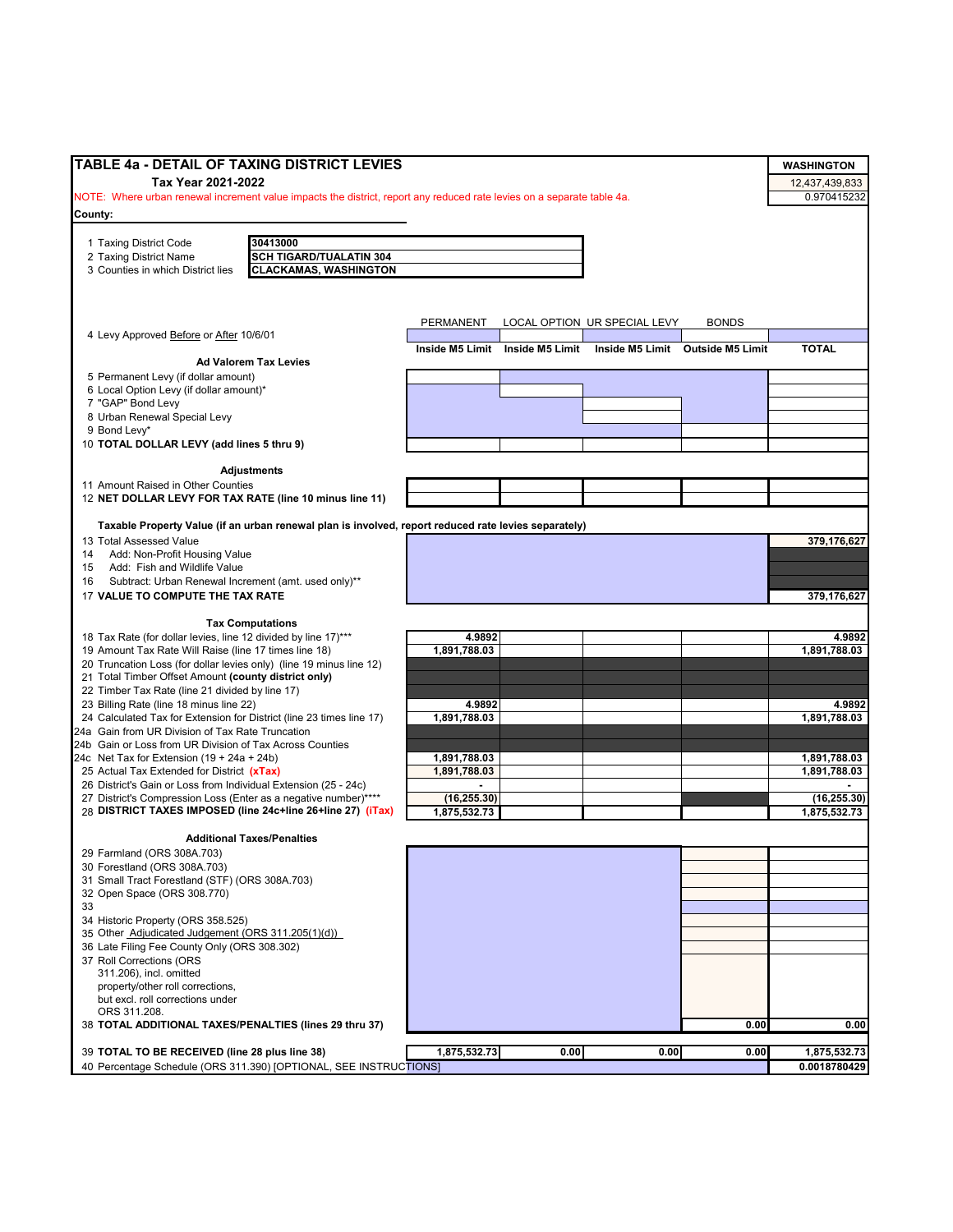| <b>TABLE 4a - DETAIL OF TAXING DISTRICT LEVIES</b>                                                                                              |                 |                                          |                              |                                  | <b>WASHINGTON</b>            |
|-------------------------------------------------------------------------------------------------------------------------------------------------|-----------------|------------------------------------------|------------------------------|----------------------------------|------------------------------|
| Tax Year 2021-2022                                                                                                                              |                 |                                          |                              |                                  | 12,587,738,394               |
| NOTE: Where urban renewal increment value impacts the district, report any reduced rate levies on a separate table 4a.                          |                 |                                          |                              |                                  | 0.970758                     |
| County:                                                                                                                                         |                 |                                          |                              |                                  |                              |
|                                                                                                                                                 |                 |                                          |                              |                                  |                              |
| 30413000<br>1 Taxing District Code                                                                                                              |                 |                                          |                              |                                  |                              |
| SCH TIG/TUALATIN 304 BOND (AFTER) & LOCAL OPTION<br>2 Taxing District Name<br><b>CLACKAMAS, WASHINGTON</b><br>3 Counties in which District lies |                 |                                          |                              |                                  |                              |
|                                                                                                                                                 |                 |                                          |                              |                                  |                              |
|                                                                                                                                                 |                 |                                          |                              |                                  |                              |
|                                                                                                                                                 | PERMANENT       |                                          |                              | <b>BONDS</b>                     |                              |
| 4 Levy Approved Before or After 10/6/01                                                                                                         |                 |                                          | LOCAL OPTION UR SPECIAL LEVY |                                  |                              |
|                                                                                                                                                 | Inside M5 Limit | Inside M5 Limit                          |                              | Inside M5 Limit Outside M5 Limit | <b>TOTAL</b>                 |
| <b>Ad Valorem Tax Levies</b>                                                                                                                    |                 |                                          |                              |                                  |                              |
| 5 Permanent Levy (if dollar amount)<br>6 Local Option Levy (if dollar amount)*                                                                  |                 |                                          |                              |                                  |                              |
| 7 "GAP" Bond Levy                                                                                                                               |                 |                                          |                              |                                  |                              |
| 8 Urban Renewal Special Levy                                                                                                                    |                 |                                          |                              |                                  |                              |
| 9 Bond Levy*                                                                                                                                    |                 |                                          |                              | 23,274,700                       | 23,274,700                   |
| 10 TOTAL DOLLAR LEVY (add lines 5 thru 9)                                                                                                       |                 |                                          |                              | 23,274,700                       | 23,274,700                   |
| <b>Adjustments</b>                                                                                                                              |                 |                                          |                              |                                  |                              |
| 11 Amount Raised in Other Counties                                                                                                              |                 |                                          |                              | 22,594,104.64                    | 22,594,104.64                |
| 12 NET DOLLAR LEVY FOR TAX RATE (line 10 minus line 11)                                                                                         |                 |                                          |                              | 680,595.36                       | 680,595.36                   |
|                                                                                                                                                 |                 |                                          |                              |                                  |                              |
| Taxable Property Value (if an urban renewal plan is involved, report reduced rate levies separately)                                            |                 |                                          |                              |                                  |                              |
| 13 Total Assessed Value<br>Add: Non-Profit Housing Value<br>14                                                                                  |                 |                                          |                              |                                  | 379,176,627                  |
| Add: Fish and Wildlife Value<br>15                                                                                                              |                 |                                          |                              |                                  |                              |
| Subtract: Urban Renewal Increment (amt. used only)**<br>16                                                                                      |                 |                                          |                              |                                  |                              |
| 17 VALUE TO COMPUTE THE TAX RATE                                                                                                                |                 |                                          |                              |                                  | 379,176,627                  |
|                                                                                                                                                 |                 |                                          |                              |                                  |                              |
| <b>Tax Computations</b><br>18 Tax Rate (for dollar levies, line 12 divided by line 17)***                                                       |                 | 1.0000                                   |                              | 1.7949                           | 2.7949                       |
| 19 Amount Tax Rate Will Raise (line 17 times line 18)                                                                                           |                 | 379,176.63                               |                              | 680,584.13                       | 1,059,760.76                 |
| 20 Truncation Loss (for dollar levies only) (line 19 minus line 12)                                                                             |                 |                                          |                              | (11.23)                          | (11.23)                      |
| 21 Total Timber Offset Amount (county district only)                                                                                            |                 |                                          |                              |                                  |                              |
| 22 Timber Tax Rate (line 21 divided by line 17)                                                                                                 |                 |                                          |                              |                                  |                              |
| 23 Billing Rate (line 18 minus line 22)                                                                                                         |                 | 1.0000                                   |                              | 1.7949                           | 2.7949                       |
| 24 Calculated Tax for Extension for District (line 23 times line 17)<br>24a Gain from UR Division of Tax Rate Truncation                        |                 | 379,176.63                               |                              | 680,584.13                       | 1,059,760.76                 |
| 24b Gain or Loss from UR Division of Tax Across Counties                                                                                        |                 |                                          |                              |                                  |                              |
| 24c Net Tax for Extension (19 + 24a + 24b)                                                                                                      |                 | 379,176.63                               |                              | 680,584.13                       | 1,059,760.76                 |
| 25 Actual Tax Extended for District (xTax)                                                                                                      |                 | 379.176.63                               |                              | 680,584.13                       | 1,059,760.76                 |
| 26 District's Gain or Loss from Individual Extension (25 - 24c)<br>27 District's Compression Loss (Enter as a negative number)****              |                 | $\overline{\phantom{a}}$<br>(40, 608.80) |                              | ٠                                |                              |
| 28 DISTRICT TAXES IMPOSED (line 24c+line 26+line 27) (iTax)                                                                                     |                 | 338,567.83                               |                              | 680,584.13                       | (40, 608.80)<br>1,019,151.96 |
|                                                                                                                                                 |                 |                                          |                              |                                  |                              |
| <b>Additional Taxes/Penalties</b>                                                                                                               |                 |                                          |                              |                                  |                              |
| 29 Farmland (ORS 308A.703)                                                                                                                      |                 |                                          |                              |                                  |                              |
| 30 Forestland (ORS 308A.703)<br>31 Small Tract Forestland (STF) (ORS 308A.703)                                                                  |                 |                                          |                              |                                  |                              |
| 32 Open Space (ORS 308.770)                                                                                                                     |                 |                                          |                              |                                  |                              |
| 33                                                                                                                                              |                 |                                          |                              |                                  |                              |
| 34 Historic Property (ORS 358.525)                                                                                                              |                 |                                          |                              |                                  |                              |
| 35 Other Adjudicated Judgement (ORS 311.205(1)(d))                                                                                              |                 |                                          |                              |                                  |                              |
| 36 Late Filing Fee County Only (ORS 308.302)                                                                                                    |                 |                                          |                              |                                  |                              |
| 37 Roll Corrections (ORS<br>311.206), incl. omitted                                                                                             |                 |                                          |                              |                                  |                              |
| property/other roll corrections,                                                                                                                |                 |                                          |                              |                                  |                              |
| but excl. roll corrections under                                                                                                                |                 |                                          |                              |                                  |                              |
| ORS 311.208.                                                                                                                                    |                 |                                          |                              |                                  |                              |
| 38 TOTAL ADDITIONAL TAXES/PENALTIES (lines 29 thru 37)                                                                                          |                 |                                          |                              | 0.00                             | 0.00                         |
| 39 TOTAL TO BE RECEIVED (line 28 plus line 38)                                                                                                  | 0.00            | 338,567.83                               | 0.00                         | 680,584.13                       | 1,019,151.96                 |
| 40 Percentage Schedule (ORS 311.390) [OPTIONAL, SEE INSTRUCTIONS]                                                                               |                 |                                          |                              |                                  | 0.0010205160                 |
|                                                                                                                                                 |                 |                                          |                              |                                  |                              |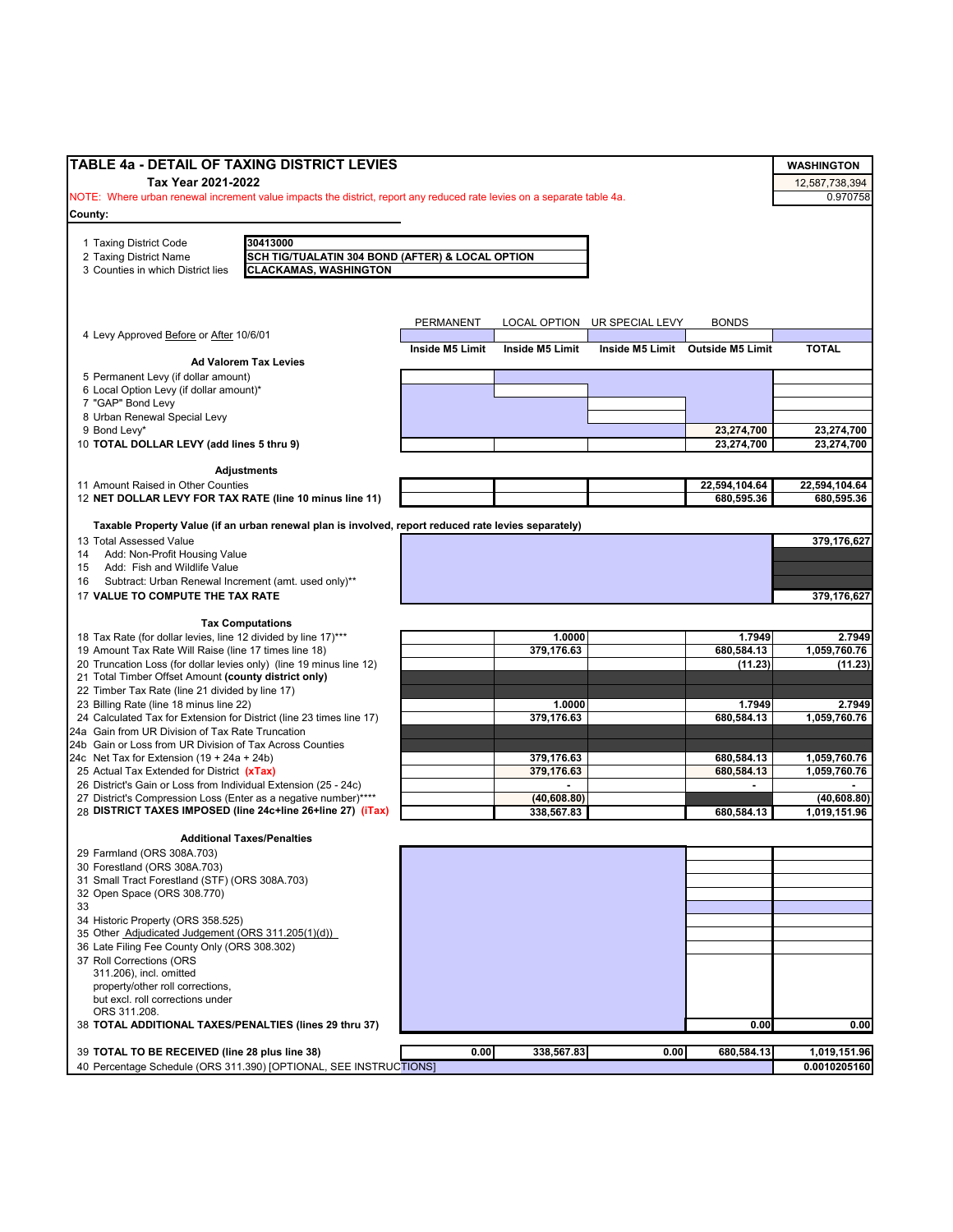| TABLE 4a - DETAIL OF TAXING DISTRICT LEVIES                                                                            |                 |                 |                              |                                  | <b>WASHINGTON</b> |
|------------------------------------------------------------------------------------------------------------------------|-----------------|-----------------|------------------------------|----------------------------------|-------------------|
|                                                                                                                        |                 |                 |                              |                                  |                   |
| Tax Year 2021-2022                                                                                                     |                 |                 |                              |                                  | 100,741,317       |
| NOTE: Where urban renewal increment value impacts the district, report any reduced rate levies on a separate table 4a. |                 |                 |                              |                                  | 0.011503359       |
| County:                                                                                                                |                 |                 |                              |                                  |                   |
|                                                                                                                        |                 |                 |                              |                                  |                   |
| 30117000<br>1 Taxing District Code<br>2 Taxing District Name<br><b>SCH WEST LINN/WILSONVILLE 3</b>                     |                 |                 |                              |                                  |                   |
| 3 Counties in which District lies<br><b>CLACKAMAS, WASHINGTON</b>                                                      |                 |                 |                              |                                  |                   |
|                                                                                                                        |                 |                 |                              |                                  |                   |
|                                                                                                                        |                 |                 |                              |                                  |                   |
|                                                                                                                        |                 |                 |                              |                                  |                   |
|                                                                                                                        | PERMANENT       |                 | LOCAL OPTION UR SPECIAL LEVY | <b>BONDS</b>                     |                   |
| 4 Levy Approved Before or After 10/6/01                                                                                |                 |                 |                              |                                  |                   |
|                                                                                                                        | Inside M5 Limit | Inside M5 Limit |                              | Inside M5 Limit Outside M5 Limit | <b>TOTAL</b>      |
| <b>Ad Valorem Tax Levies</b>                                                                                           |                 |                 |                              |                                  |                   |
| 5 Permanent Levy (if dollar amount)                                                                                    |                 |                 |                              |                                  |                   |
| 6 Local Option Levy (if dollar amount)*<br>7 "GAP" Bond Levy                                                           |                 |                 |                              |                                  |                   |
| 8 Urban Renewal Special Levy                                                                                           |                 |                 |                              |                                  |                   |
| 9 Bond Levy*                                                                                                           |                 |                 |                              |                                  |                   |
| 10 TOTAL DOLLAR LEVY (add lines 5 thru 9)                                                                              |                 |                 |                              |                                  |                   |
|                                                                                                                        |                 |                 |                              |                                  |                   |
| <b>Adjustments</b>                                                                                                     |                 |                 |                              |                                  |                   |
| 11 Amount Raised in Other Counties                                                                                     |                 |                 |                              |                                  |                   |
| 12 NET DOLLAR LEVY FOR TAX RATE (line 10 minus line 11)                                                                |                 |                 |                              |                                  |                   |
|                                                                                                                        |                 |                 |                              |                                  |                   |
| Taxable Property Value (if an urban renewal plan is involved, report reduced rate levies separately)                   |                 |                 |                              |                                  |                   |
| 13 Total Assessed Value                                                                                                |                 |                 |                              |                                  | 9,380,025,563     |
| 14 Add: Non-Profit Housing Value                                                                                       |                 |                 |                              |                                  |                   |
| 15 Add: Fish and Wildlife Value                                                                                        |                 |                 |                              |                                  |                   |
| Subtract: Urban Renewal Increment (amt. used only)**<br>16                                                             |                 |                 |                              |                                  | -723,210,000      |
| 17 VALUE TO COMPUTE THE TAX RATE                                                                                       |                 |                 |                              |                                  | 8.656.815.563     |
|                                                                                                                        |                 |                 |                              |                                  |                   |
| <b>Tax Computations</b>                                                                                                |                 |                 |                              |                                  |                   |
| 18 Tax Rate (for dollar levies, line 12 divided by line 17)***                                                         | 4.8684          |                 |                              |                                  | 4.8684            |
| 19 Amount Tax Rate Will Raise (line 17 times line 18)                                                                  | 42,144,840.89   |                 |                              |                                  | 42,144,840.89     |
| 20 Truncation Loss (for dollar levies only) (line 19 minus line 12)                                                    |                 |                 |                              |                                  |                   |
| 21 Total Timber Offset Amount (county district only)                                                                   |                 |                 |                              |                                  |                   |
| 22 Timber Tax Rate (line 21 divided by line 17)                                                                        |                 |                 |                              |                                  |                   |
| 23 Billing Rate (line 18 minus line 22)                                                                                | 4.8684          |                 |                              |                                  | 4.8684            |
| 24 Calculated Tax for Extension for District (line 23 times line 17)                                                   | 42,144,840.89   |                 |                              |                                  | 42,144,840.89     |
| 24a Gain from UR Division of Tax Rate Truncation                                                                       | 525.13          |                 |                              |                                  | 525.13            |
| 24b Gain or Loss from UR Division of Tax Across Counties                                                               | 74,685.34       |                 |                              |                                  | 74,685.34         |
| 24c Net Tax for Extension $(19 + 24a + 24b)$                                                                           | 42,220,051.36   |                 |                              |                                  | 42,220,051.36     |
| 25 Actual Tax Extended for District (xTax)                                                                             | 42,220,051.36   |                 |                              |                                  | 42,220,051.36     |
| 26 District's Gain or Loss from Individual Extension (25 - 24c)                                                        | $\blacksquare$  |                 |                              |                                  |                   |
| 27 District's Compression Loss (Enter as a negative number)****                                                        | (255, 491.41)   |                 |                              |                                  | (255, 491.41)     |
| 28 DISTRICT TAXES IMPOSED (line 24c+line 26+line 27) (iTax)                                                            | 41,964,559.95   |                 |                              |                                  | 41,964,559.95     |
| <b>Additional Taxes/Penalties</b>                                                                                      |                 |                 |                              |                                  |                   |
|                                                                                                                        |                 |                 |                              |                                  |                   |
| 29 Farmland (ORS 308A.703)                                                                                             |                 |                 |                              | 16,026.32<br>6,135.33            |                   |
| 30 Forestland (ORS 308A.703)<br>31 Small Tract Forestland (STF) (ORS 308A.703)                                         |                 |                 |                              |                                  |                   |
| 32 Open Space (ORS 308.770)                                                                                            |                 |                 |                              |                                  |                   |
| 33                                                                                                                     |                 |                 |                              |                                  |                   |
| 34 Historic Property (ORS 358.525)                                                                                     |                 |                 |                              |                                  |                   |
| 35 Other Adjudicated Judgement (ORS 311.205(1)(d))                                                                     |                 |                 |                              |                                  |                   |
| 36 Late Filing Fee County Only (ORS 308.302)                                                                           |                 |                 |                              |                                  |                   |
| 37 Roll Corrections (ORS                                                                                               |                 |                 |                              |                                  |                   |
| 311.206), incl. omitted                                                                                                |                 |                 |                              |                                  |                   |
| property/other roll corrections,                                                                                       |                 |                 |                              |                                  |                   |
| but excl. roll corrections under                                                                                       |                 |                 |                              |                                  |                   |
| ORS 311.208.                                                                                                           |                 |                 |                              | 43,499.97                        |                   |
| 38 TOTAL ADDITIONAL TAXES/PENALTIES (lines 29 thru 37)                                                                 |                 |                 |                              | 65,661.62                        | 65,661.62         |
|                                                                                                                        |                 |                 |                              |                                  |                   |
| 39 TOTAL TO BE RECEIVED (line 28 plus line 38)                                                                         | 41,964,559.95   | 0.00            | 0.00                         | 65,661.62                        | 42,030,221.57     |
| 40 Percentage Schedule (ORS 311.390) [OPTIONAL, SEE INSTRUCTIONS]                                                      |                 |                 |                              |                                  | 0.0420864731      |